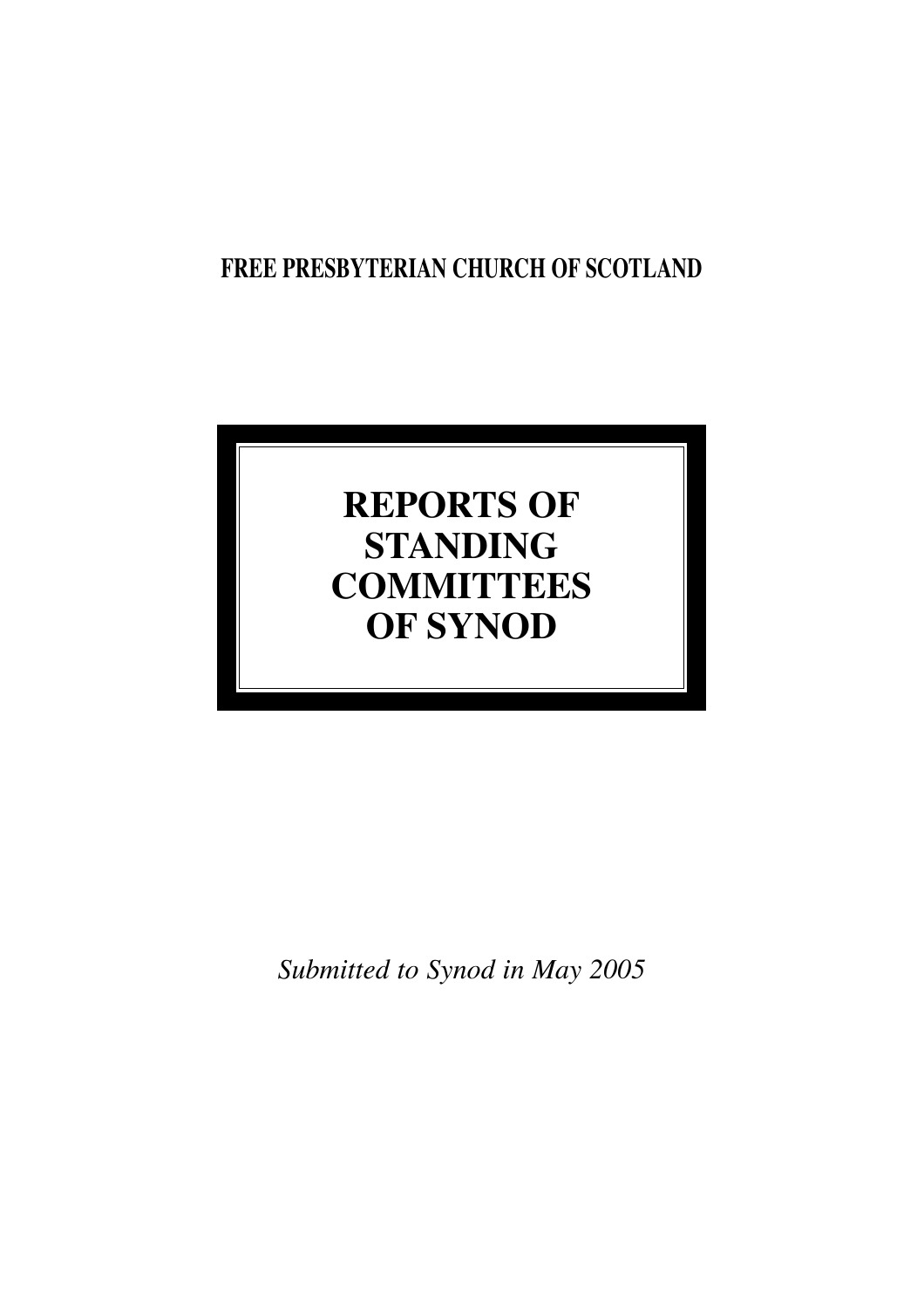## **INDEX**

|                                                              | page 3 |
|--------------------------------------------------------------|--------|
|                                                              | 26     |
| Jewish and Foreign Missions Committee's Report               | 29     |
|                                                              | 32     |
|                                                              | 35     |
|                                                              | 37     |
|                                                              | 42     |
|                                                              | 43     |
|                                                              | 44     |
|                                                              | 45     |
|                                                              | 46     |
|                                                              | 52     |
|                                                              | 53     |
| Ebenezer Scripture Mission & Thembiso Children's Home Report | 54     |
|                                                              | 55     |
|                                                              | 57     |
|                                                              | 58     |
|                                                              | 60     |
| Kenya Mission Omorembe Health Clinic Report                  | 62     |
| Dominions and Overseas Committee's Report                    | 65     |
|                                                              | 67     |
|                                                              | 69     |
|                                                              | 71     |
|                                                              | 73     |
|                                                              | 75     |
|                                                              | 76     |
| Theological Tutor's Report - Rev. H. M. Cartwright           | 76     |
| Theological Tutor's Report - Rev. K. D. Macleod              | 77     |
|                                                              | 78     |
| Ballifeary Residential Care Home Committee's Report          | 81     |
|                                                              | 82     |
|                                                              | 83     |
|                                                              | 84     |
|                                                              | 85     |
|                                                              |        |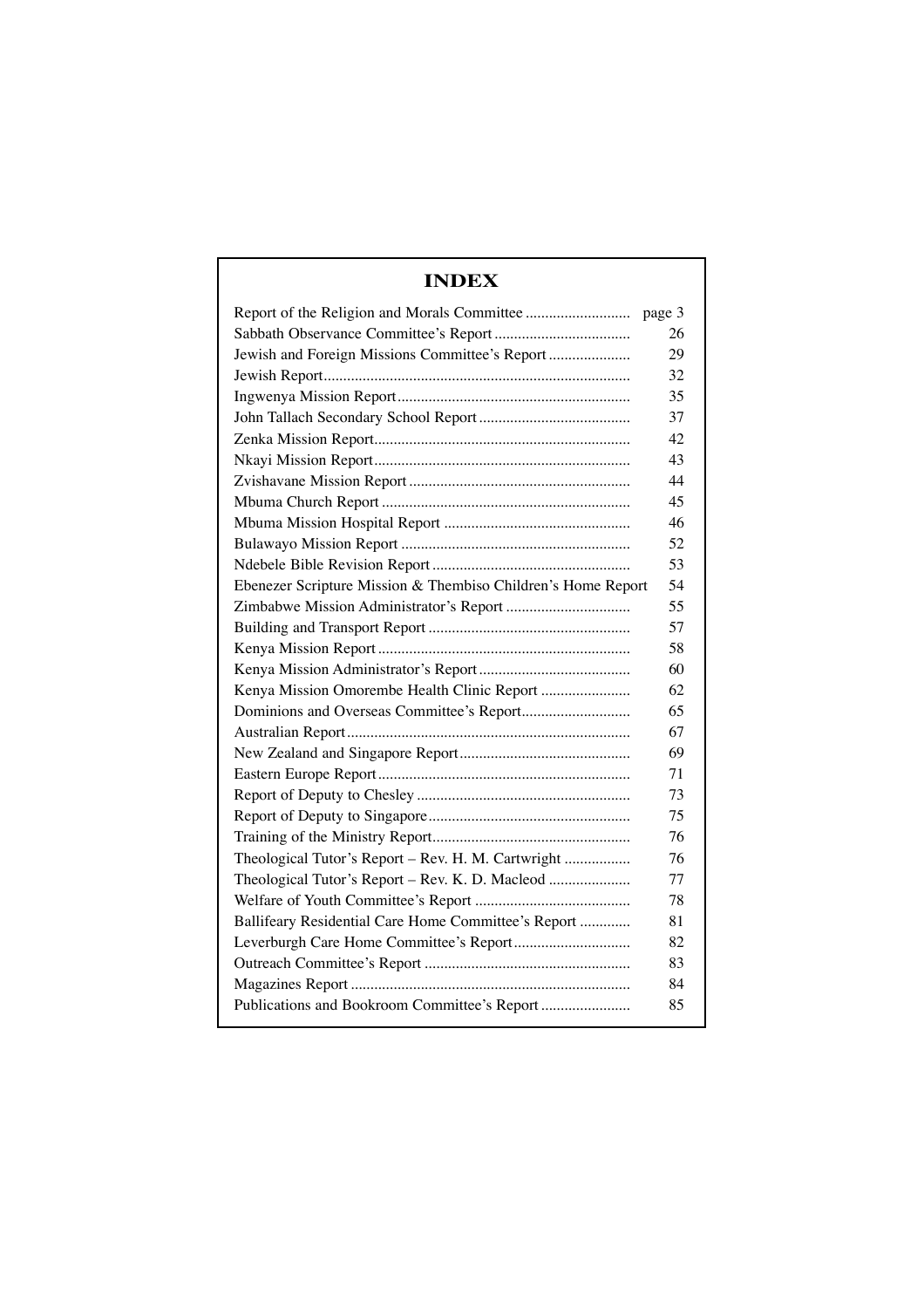## **REPORT OF THE RELIGION AND MORALS COMMITTEE**

**Convener: Rev. W. Weale**

#### **INTRODUCTION**

IN introducing this report we wish to draw attention to the fact that over and above the actual preparation of the Religion and Morals Report there were several letters of correspondence sent out. These regarded such issues as divorce, the Civil Partnership Bill, gambling and gaming machines, the BBC's blasphemous showing of *The Opera,* the Religious Hatred Bill and suicide.

We would also wish to put on record our indebtedness as a Church to the Christian Institute for the excellent work they do in keeping us abreast with events, in suggestions regarding letters of protest, and in the protests they themselves make which we believe are used by God as a restraint upon both Houses in Westminster.

#### **RELIGION**

In the days of our reforming fathers in Scotland, there was reason seen to produce a lengthy and detailed document entitled *Causes of the Lord's Wrath Against Scotland.* The work, agreed upon by the Commission of the General Assembly of the Scottish Church in 1650, contains ten articles in which the sins of the Church and nation are set forth.<sup>1</sup> The primary concern of this confession was the backsliding from the National Covenant, which is dealt with more fully, but the people of the land were called to use the document as it drew attention to national sins, seen as the causes of the Lord's displeasure. We can see great reason to have the same approach to our own national sins in the present generation and desire the same work of repentance to go on among us as was known in those blessed days. It is our duty, as those who profess to be the true heirs of the Reformation Church and to uphold the Establishment Principle, to set out plainly the duties and obligations of those in authority and, in confessing our own sins and the sins of the Church, to make known also the sins of the nation, calling both people and rulers to repentance. While this is primarily the work of the pulpit, and while the *Free Presbyterian Magazine* regularly highlights such important issues, this opportunity to voice the mind of the Synod on such matters has its own place.

#### **THE STATE OF RELIGION IN BRITAIN**

For the purposes of this annual report, we consider the state of religion in our land by looking at the breaches of the first table of the law of God. Within the framework of these commandments we will look more carefully at some

<sup>1.</sup> *Works of George Gillespie,* Still Waters 1991, Vol. 2.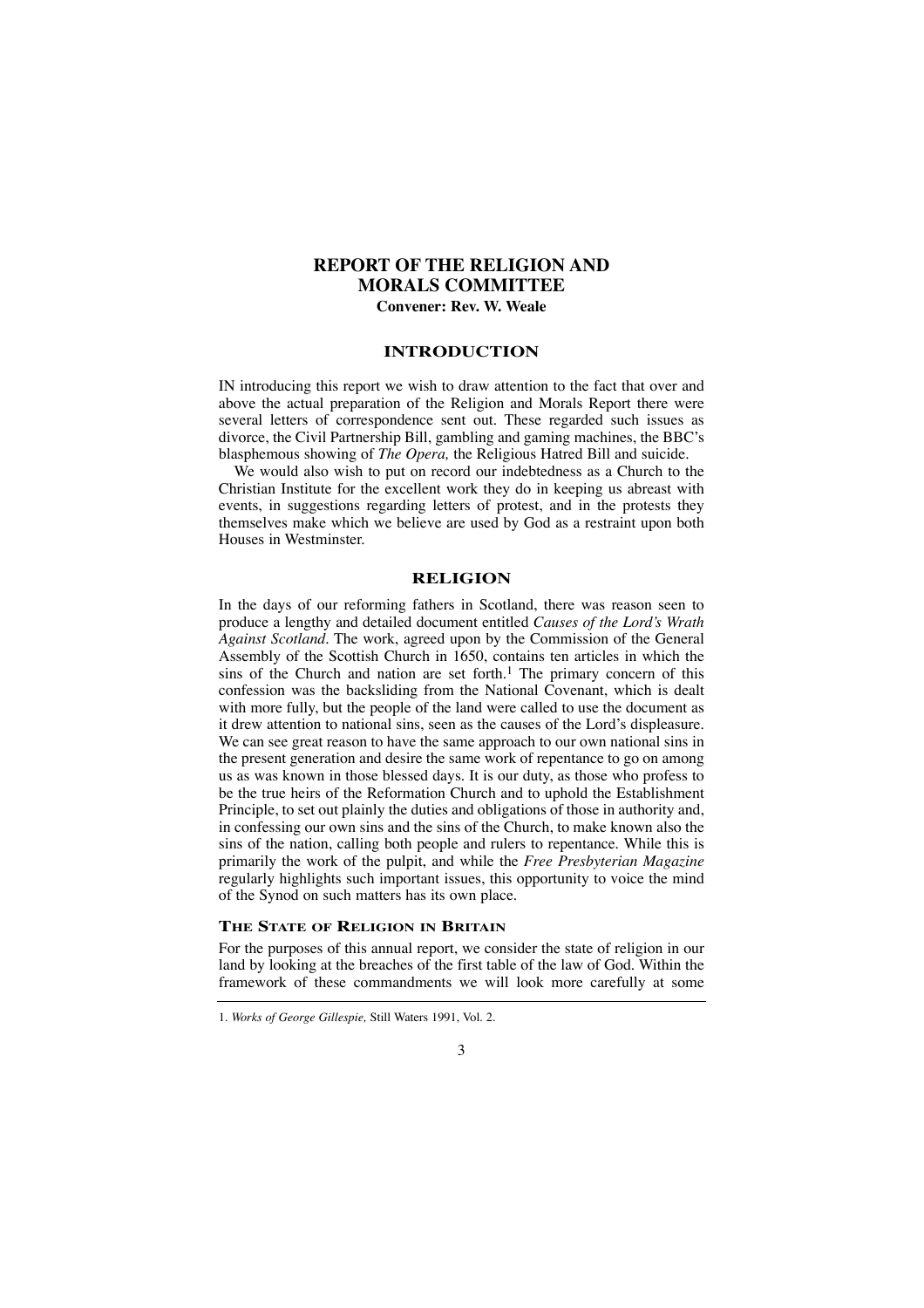examples of the departure that we have seen in the past year from the Bible. We will then briefly consider the state of religion in the professing Church in our nation and draw attention to events in the Churches that give us reason to fear the Lord's wrath against us as a nation and people.

#### *False religion*

The First Commandment forbids all forms of false religion and atheism, requiring all men to know and acknowledge God to be the only true God, and to worship and glorify Him accordingly. The dominant philosophy of our society, which is being more aggressively promoted than before, is that all religions are equal and have the same claim to our respect and toleration. Humanists who deny the very existence of God have been behind much of what is said in our media and by our politicians for many years and continue to assert themselves in every aspect of our increasingly godless and materialistic society. Truly we are a people who like Israel of old, "change their gods" and who have forsaken the fountain of living waters in our enthusiasm for the broken cisterns of false religion. That we will yet regret our apostasy from the God of the Bible in favour of heathen darkness is certain. We need not expect anything less than the wrath of God for our breach of His first commandment.

#### *Atheism and Evolution*

We have daily evidence of the growing strength of atheism in our society. Even in the burial of the dead, men now demand that God be cast out. One Scottish local authority now organises humanist funeral services. Such services are up by 700% nationally in the past 5 years.2 Atheistic science and education has also seen a further advance in the past year. The Vardy Foundation, which established Emmanuel College in Gateshead, and which was in the news in 2002 when Prof. Richard Dawkins attacked it viciously for teaching Creation alongside Evolutionary theory, was opposed in attempts to set up another Academy in Doncaster on the same principles.3 A media storm was created and parents and educationalists drummed up opposition in a concerted campaign to discredit the record of this Christian establishment. The concerted efforts of various pressure groups nearly succeeded and while we are not in sympathy with everything produced by the Vardy Foundation, it is deplorable that such a worthy endeavour to bring the truths of Scripture to bear on young minds should be attacked with such naked intolerance and bigotry.

Another item of news arose in October with the discovery in a cave on an Indonesian island of what scientists have called a distant relative of the human species. This miniature skeleton, which measures a mere 3 feet in length, was found amidst what is referred to as evidence of considerable intelligence and ability. Whether a human or a monkey, this creature is no evidence against

 $\Delta$ 

<sup>2.</sup> Scottish Christian News Monitor website – 15.02.04.

<sup>3.</sup> BBC News article published online 21.06.04.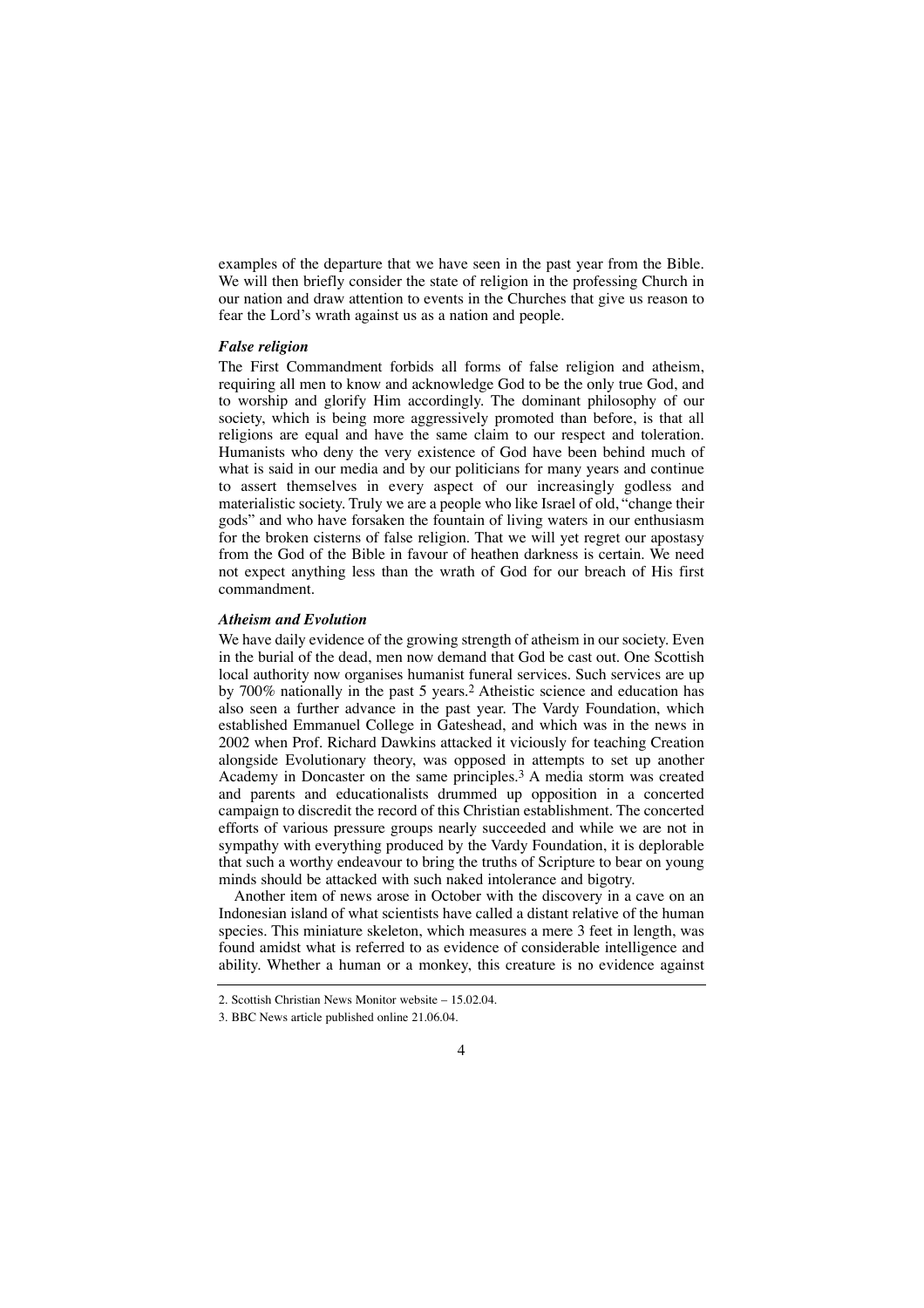what the Bible reveals concerning the uniqueness of the human race in relation to God. It is, however, an illustration of just how little intelligence is exercised by many in the scientific world over matters of human origins. Undermining the conclusions that they have arrived at, the scientists have had to work their way around cultural myths in the region concerning miniature people who were known to previous generations.<sup>4</sup> Their success in doing so is not entirely persuasive to the average onlooker and the hype drummed up around the discovery did not last more than a few weeks. This news item was referred to in the *Free Presbyterian Magazine.*

#### *Ignorance of God*

The first article produced by the Scottish Reformers in their above mentioned document on the causes of God's wrath, bemoans the "gross atheism and ignorance of God, and of His Word and works, that is in a great part of the inhabitants of the land, which is such that neither law nor gospel, nor the most common and necessary points of truth are understood or known by many thousands". We may say the same regarding many millions of our fellow citizens. A survey of 10,000 people in 10 different countries, carried out in January 2004 by the research company ICM for a BBC programme, *What the world thinks of God,* revealed that Britain is among the most secular nations in the world.5 Only 31% of Britons believed that God was the only true God and a mere 21% regularly attended a religious service. We can certainly conclude that a smaller percentage still have any remote connection with the Church of Christ or the truths of the Gospel. This is hardly surprising given the trends in education and the considerable pressure from humanists to remove all religious instruction from the education system.

In September 2004 *The Times* produced an extensive and authoritative survey of young people between 18 and 30 in the United Kingdom (the "Generation" survey). The findings draw attention to the dismal condition of British youth on the subject of religion and morality.<sup>6</sup> It reveals that only 10% of young people have ever been to a Church, while 53% profess to believe in life after death. The sad but predictable conclusion of many Church leaders is that the Church must modernise and adapt to the wishes and aspirations of the young. After the last Lambeth Conference, bishops announced, "We need to be in nightclubs connecting with the youth". All this goes to show that not only are the people ignorant of God and unconcerned about the Gospel, but the Churches of our land are filled with blind guides. Alas for our once Christian nation!

#### *False worship*

The Second Commandment requires us to worship God only in such ways as He has appointed in His Word,forbidding all forms of idolatry and will-worship

<sup>4.</sup> BBC News article published online 27.10.04.

<sup>5.</sup> http://news.bbc.co.uk/1/hi/programmes/wtwtgod/default.stm

<sup>6.</sup> Times Online 14.09.04.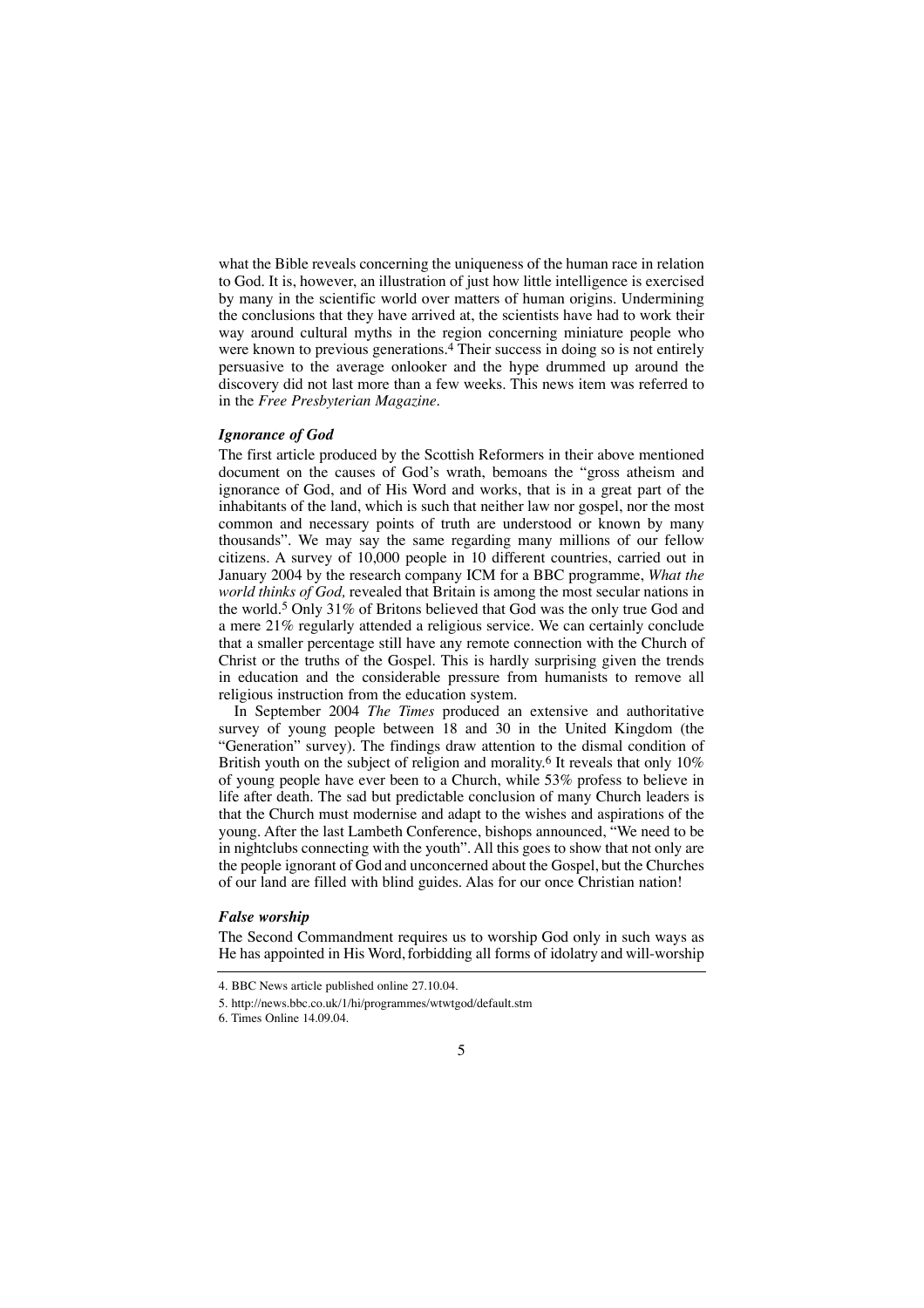devised by men. The Regulative Principle of worship has this second commandment as its foundation. We need not enter into the demands of this principle, further than to say that public worship has been almost universally corrupted in our beloved land where purity of worship was once a national boast. The inventions of men know no bounds in religion and there is plenty evidence that what was said of Ephraim may now be said of Scotland, with the dreadful judgement also applicable, "Ephraim is joined to idols: let him alone". The idolatry of the nation does not stop at false forms of worship, for men have turned wealth, sport and pleasures of every kind into idolatry. False gods abound and our people love to have it so. We may well wonder that the God of heaven has not avenged Himself on such a nation as this.

#### *The false prophet*

The true Church of Christ has always taught that the religion of Mohammed is a false and pernicious religion. Islam has ever been a religion of the sword and there is much evidence in the world that it continues to be so. The BBC and other news agencies are somehow unable or unwilling to broadcast the murder and oppression of Christians in Arab and Muslim countries in Africa and the Middle East. Michael Gove points out (*Times* column, 14/12/04) that Church leaders in Britain also fail to raise their voices against it. There is nevertheless widespread persecution of Christian minorities throughout the world, most prominently by the disciples of Islam. The Barnabas Fund is a group that highlights this persecution and its workers draw attention continually to the suffering Church, as this report has mentioned in previous years. Whatever Western politicians say and do to cover the militancy of Islam as a religion and however blind they may be to the violence which has characterised its activities, our nation remains in constant danger while this false religion is encouraged by our rulers.

Another aspect of its destructive nature is in the area of marriage. Professing to have a strict moral agenda that challenges the loose morals of Western society, the Koran in fact gives place to the licentious and horrid practice of polygamy. While many may think this evil to be confined to Eastern nations, a Radio 4 programme, aired in October 2004, and presented by a Muslim woman, revealed that figures high up in Islamic society in the UK practise polygamy. The high moral ground that British Muslims take to themselves is further removed from under them by the tolerance shown to forced marriages and the very slight and ambiguous criticism of what have been wrongly termed "honour killings". When we consider this, together with the fact that many Muslims refuse to condemn unreservedly suicide bombing, we conclude that it is high time the immoralities of Islam were fully exposed. The highlighting of these evils is now categorised as Islamophobia, but such name calling does not diminish the urgent need to inform the people of Britain of what is becoming a real threat to our nation.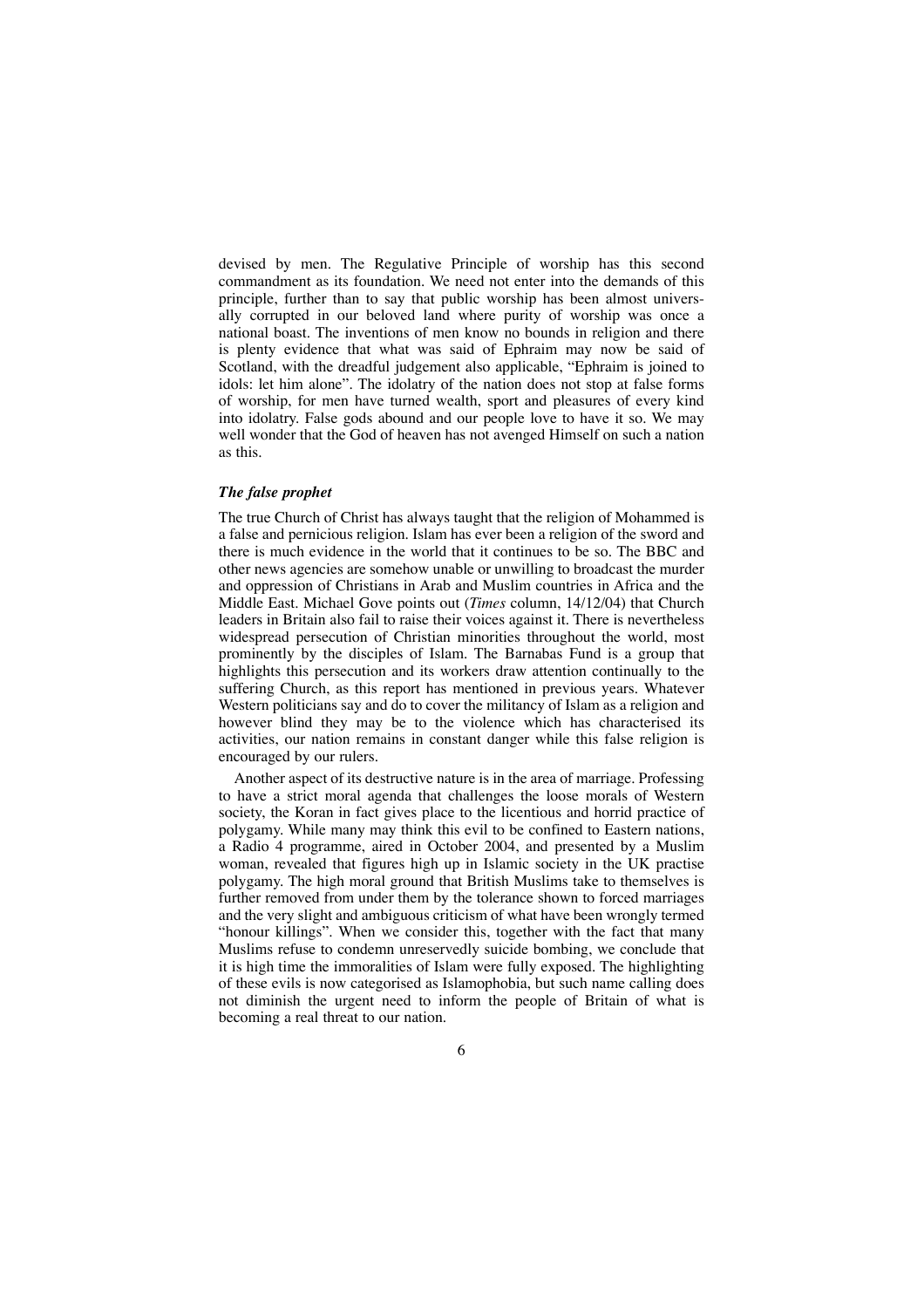#### *The Antichrist*

The false religion of Romanism is ever seeking ways to advance its interest in the world and to recover the power over the nations which it lost at the Reformation. That it has made significant advances in that direction in our own land is increasingly obvious. Quite apart from the fact that on nearly every moral or religious question discussed in the media a Romanist is called to air his views, many in positions of responsibility and trust in our Parliament and Government are committed Romanists. As such they are required to give their first loyalty to a crown other than the British crown. The Free Presbyterian Church of Scotland has warned of these evils for many years, and the issues raised here were addressed in the *Free Presbyterian Magazine* in the past year. That our Prime Minister openly courts the religion of his Romanist spouse has been frequently pointed out. We see further evidence of it in the statements made by Mrs. Blair's priest, Timothy Russ, who claims that the Premier "might well" convert to Rome, although he also declared that "a lot of things would have to change . . . in his way of thinking and working before he could be a Catholic".<sup>7</sup> We have good reason to fear our most powerful politician becoming a loyal Romanist, for as such he would have a religious obligation to give obedience and political loyalty to the Pope of Rome.

The upheavals which the new European Commission experienced when the European Parliament objected to one of its members, gave much concern to those who desire to see morality on the public agenda. Signor Rocco Buttiglione, the Italian representative on the Commission and an ardent Romanist, held views on sodomy and the role of women out of keeping with the dominant secular philosophy in Europe. His being proposed for the position of Minister for justice, was portrayed as being compromised by his "Christian" morals. Under enormous pressure, the Commissioners were deselected to suit the agenda of an increasingly powerful pro-sodomite lobby in the European Parliament and media. Given that Signor Buttiglione is a devotee of Romanism, it is perhaps a blessing in disguise that he was removed.

However, we did not see the same concerns raised among politicians and the media in our own country when Ruth Kelly, an ardent Romanist and a member of the secretive Opus Dei cult, was promoted to the post of Education Secretary. At the age of 33, she is the youngest cabinet minister and her appointment bodes ill for Protestant Britain, given that the Vatican has a very powerful influence upon all members of this much feared society within Romanism. Objections were raised to her promotion by scientists who claimed that her religious beliefs would conflict with the advance of stem-cell research in British Universities. To Protestants the great concern is when people with this religious background obtain high office.

<sup>7.</sup> *Times* – Friday, 15th October 2004, page 7.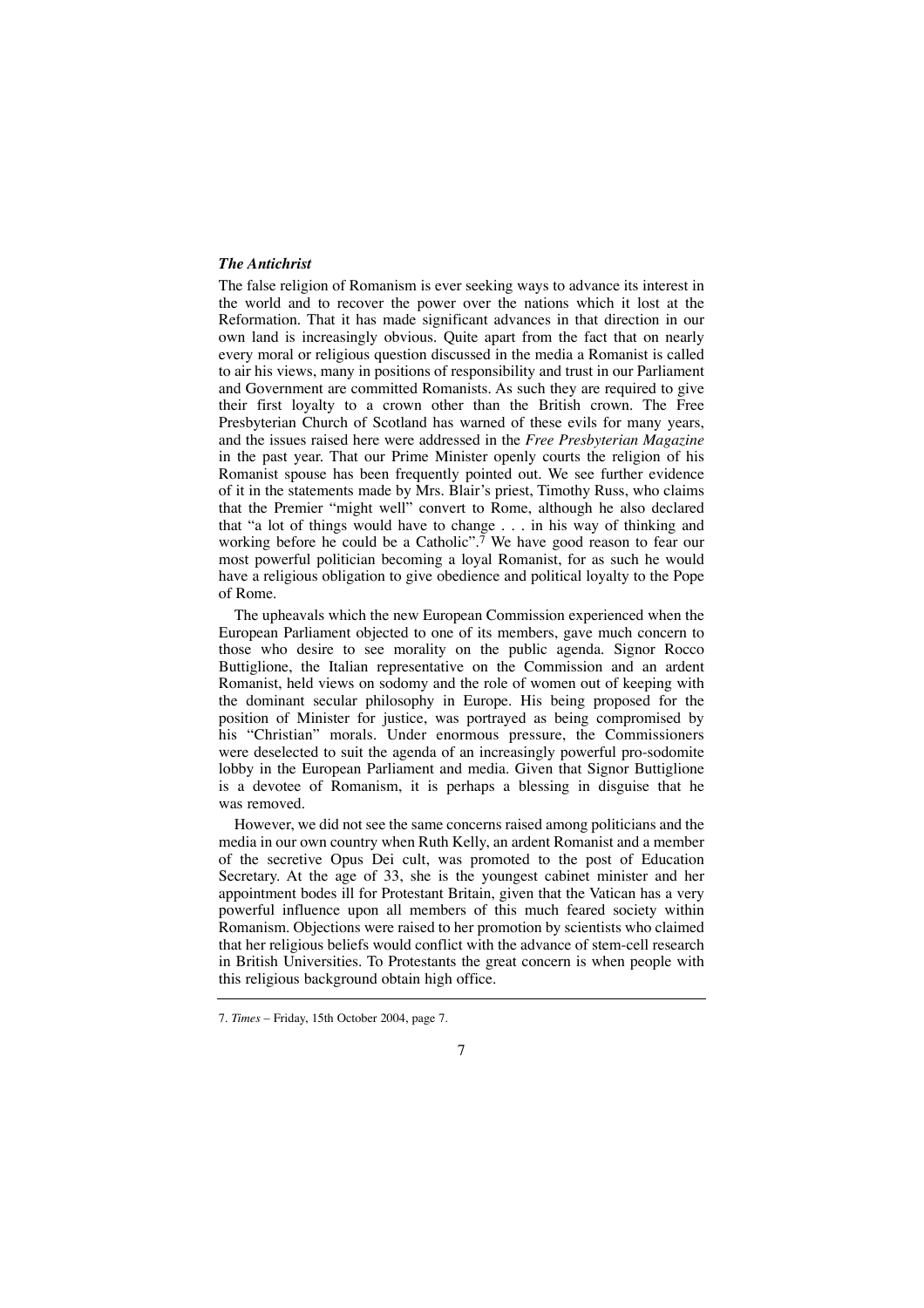#### **REVERENCE TOWARDS GOD**

The Third Commandment and its requirements are now almost universally forgotten. Far from men using God's names, titles, attributes, ordinances, word and works with reverence, His name is everywhere taken in vain. The public media sets the example of blasphemy with the names of Christ used as expletives to an alarming degree. The young are taught how to blaspheme before they can speak properly and even many politicians and those who ought to act as examples to others, use obscene and blasphemous language. The godlessness of our society may well be gauged by the profane language that has become current and we need not wonder if God judges us for it, for He will not hold him guiltless who takes His name in vain. Those to whom the Name and Word of God are precious are filled with revulsion and grief when what they value is trampled under foot by man and made to serve his vile and godless humour. This tendency to mock at the holy things of God is becoming increasingly popular and again the public media, including television, radio and newspapers, are to be identified as particularly guilty.

#### *Blasphemy*

Two prominent examples of the growing evil of blasphemy may be highlighted from the past year. In early 2004 a vile portrayal of the sufferings and death of Christ in a blasphemous Hollywood film reached the United Kingdom. It was difficult to know what to be more disgusted at: the film itself or professing Christians flocking to see it and their admiration of it. Among the admirers of the film was the Free Church of Scotland Moderator designate, Rev. Alex MacDonald, who in a "film review" for the April 2004 *Monthly Record* gave a positive assessment of the film. Discussing criticisms he asks: "Is the visual portrayal of Jesus not breaking the Second Commandment?" The answer, he says, "is not at all clear". Arguing from the fact that cherubim were engraved on the mercy seat he then takes several leaps of logic to conclude that "If film is legitimate, the portrayal of the events of the life of Jesus in film is legitimate". That any minister in a professedly Reformed Church should descend to this is sad indeed.

A second example of blasphemy and wicked mockery of God and Christ occurred in early January 2005, when a heinous television show, *Jerry Springer – the Opera,* was broadcast by the BBC. In spite of some 50,000 complaints before-hand and much media condemnation, the BBC persisted in putting the show into private homes throughout the country. Many who find their base entertainment in such horrid blasphemy assert that no person can have a moral objection to it when they have not seen it for themselves. This position, however, is utterly false. It is enough to be informed of the kind of iniquity found in such plays and a shameful thing to participate in it when informed of its evil nature and design. It is most alarming that our government proposes to change the blasphemy law, and has in February 2005 voted to begin the process of making a law which outlaws "incitement to religious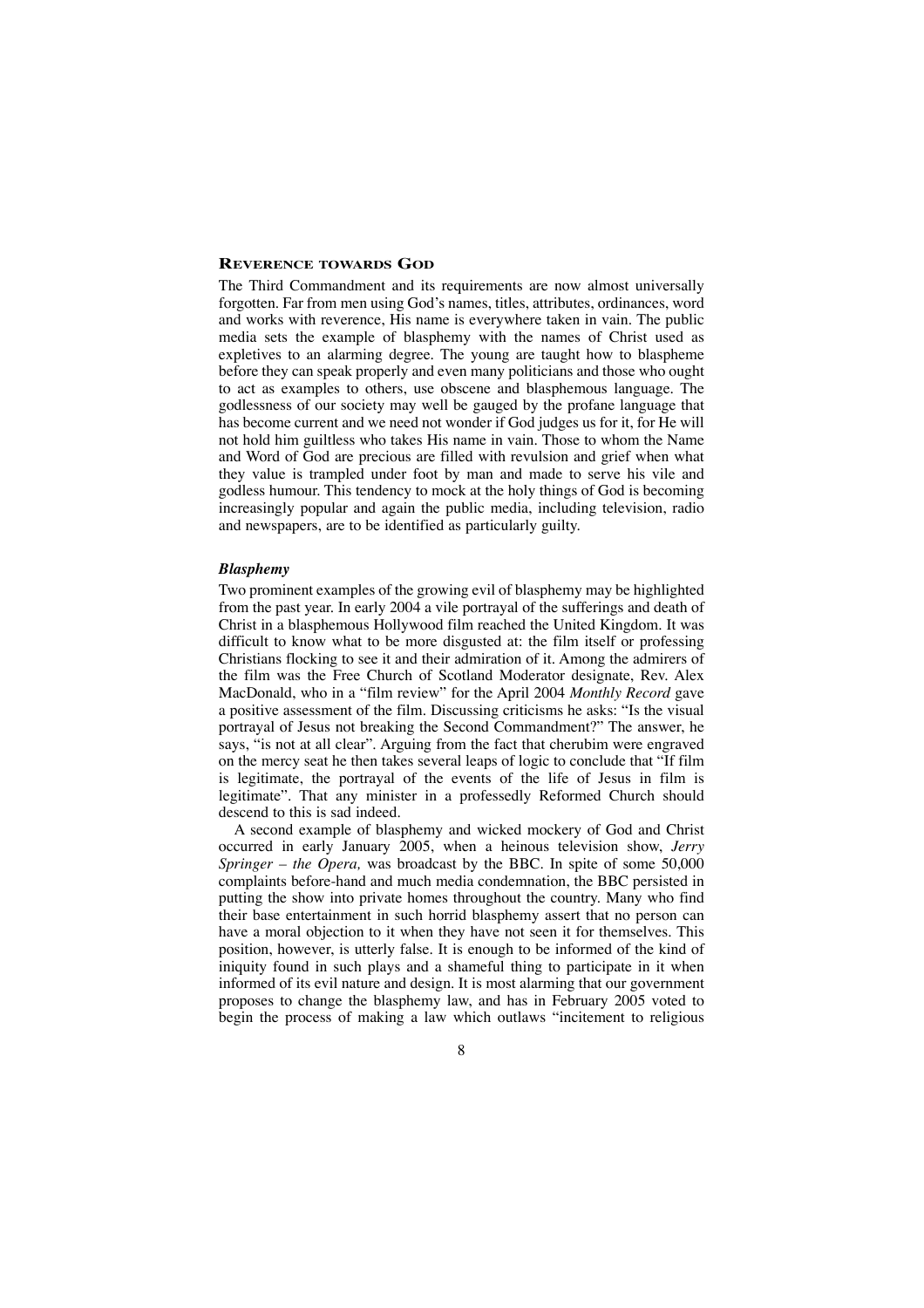hatred". Apart from turning a godly law into a man-centred one, this change robs God of His rightful claims on men and hinders the preaching of the Word of God. There has been much discussion in the media and elsewhere of this proposed change. A petition to Her Majesty the Queen concerning this matter was signed by many in the Church over the past year.

#### *The Word of God*

The irreverent use of the Word of God is also a grievous sin of our nation. It is not possible in this report to refer to the multitudinous examples of it, but the fact that God's Word is increasingly trampled under feet ought to be remembered and lamented. No longer are the claims of truth held sacred and absolute in the thinking of men. The relative morality of the majority and the place given to the "holy books" of every religion which shows its head is most dishonouring to the God of truth. We see that our rulers are again leaders of this confusion when our Prime Minister in an attempt, no doubt, to court favour in the Muslim constituency, commends the reading of the Koran and virtually places it on a par with Scripture as a source of light and guidance in the things of religion. Truly when the blind lead the blind both fall into the ditch.

We are bound to include as a the breach of this commandment all nativity plays and pictorial or dramatical representations of Christ. The place now given to these relics of popery during the celebration of Christmas is nauseous and hurtful to true Christians with biblical sensitivities. The holy things of God and His Word being prostituted to the vain and empty religious aspirations of men is a sin and a shame in our once Protestant nation. We trust that our people will continue to shun these things and that our children especially will be protected from becoming conditioned to them in our schools. The power of television to condition young minds to sinful words and actions is something parents must be very careful about.

#### **THE SABBATH**

The Fourth Commandment and the obligations on man to keep it, together with protests against the decline of Sabbath observance, fall under the review of another Committee of Synod. However, we do not think it out of place to draw attention here to the fact that where Sabbath observance declines, public religion and public morality decline with it. When men will not acknowledge God on the Sabbath, they quickly forget Him altogether. It is not long before His authority over their lives is cast aside when the Sabbath is forgotten. Even nominal public Sabbath keeping has preserved our nation from many grievous departures in the past. Our rulers must yet give an account to God for refusing to encourage and preserve the keeping of the fourth commandment, although we are thankful for a few who stand in defence of it.

We now comment on some issues closely related to public observance of the Sabbath.

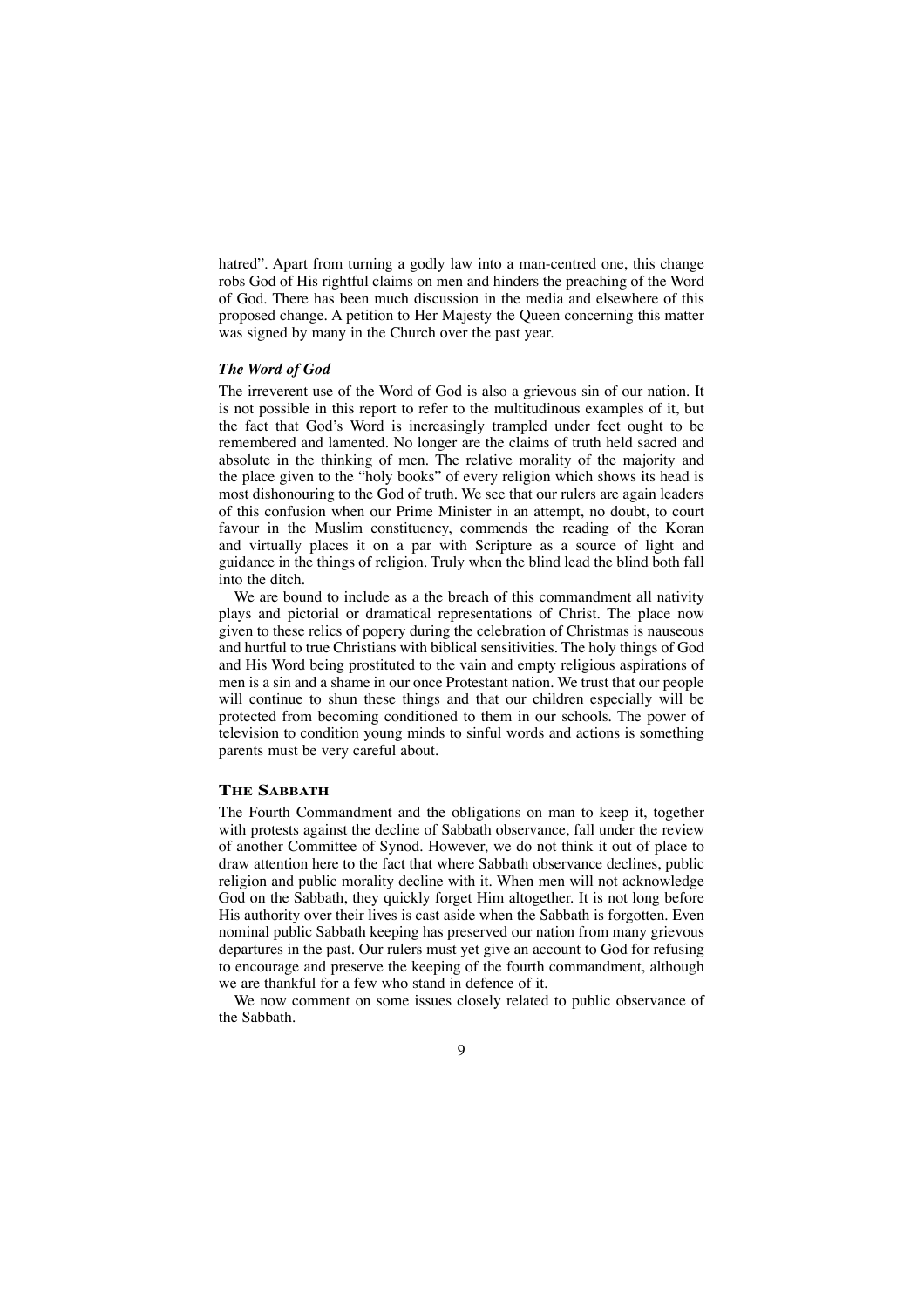#### *Worldliness*

The picture of an ungodly nation that we see everywhere we look is very distressing. The bad example set by those in the public eye, including royalty, in their pursuit of pleasure is only one way in which the god of this world wins the hearts of young and old. Sport and music festivities are now common activities for many thousands on God's holy day. Indeed sport has become a new religion for many. The world itself recognises this, and as a BBC news magazine article recently declared, "Football is a religion". The adoration of the stars by the crowds, "doesn't just look like worship. It (sport) has taken over almost all the patterns of British life and behaviour that used to belong to Christianity."8 As it is said in Jeremiah's prophecy, "They have forsaken me the fountain of living waters, and hewed them out cisterns, broken cisterns, that can hold no water" (Jeremiah 2:13). As the nation forgets God and casts aside any remembrance of Him, it must find other gods to serve. Sadly many give to these gods not only the Sabbath of the Lord but every available hour of their free time also. The Scripture prophecy concerning men in the last days is everywhere fulfilled – "men shall be . . . lovers of pleasures more than lovers of God" (2 Timothy 3:24).

An evidence of this love of the world more than God, widespread throughout the country, revealed itself in the Western Isles in a prominent way early in 2004. In spite of objections from the local Police, the Free Church in Stornoway and from our own Outer Isles Presbytery, the licensing board permitted the extension of late night drinking into the Sabbath morning in several public houses in Stornoway.9 Together with the recent opening of Stornoway airport on the Lord's Day, this marks a decision among the people in this part of the country, where Sabbath keeping has until now been outwardly maintained, to have the world before God. It is with thankfulness that we can record, however, that the Western Isles local council acknowledged the respect for the Sabbath by not allowing a new Sports centre in Stornoway to open on the Lord's Day. We are gratified by this and pray for the preservation of what remains of the Sabbath rest there, and for those who are willing to publicly defend it.

#### *Church and State*

The failure of rulers to protect the Sabbath or encourage Sabbath-keeping is one symptom of the fact that the State no longer feels under obligations to the Christian religion. Our nation has lost all sight of the benefits of the Establishment Principle. This scriptural principle, upheld in our constitution as a Church, protected the interests of the Church of the Reformation and advanced the good of society for centuries. We view this loss with considerable alarm because we are persuaded that our religious liberties are very closely tied to the Protestant heritage we have been entrusted with. Such moves as our government is making to outlaw and punish "incitement to

<sup>8.</sup> http://news.bbc.co.uk/1/hi/magazine/3828767.stm

<sup>9.</sup> *Stornoway Gazette,* 20th January 2004.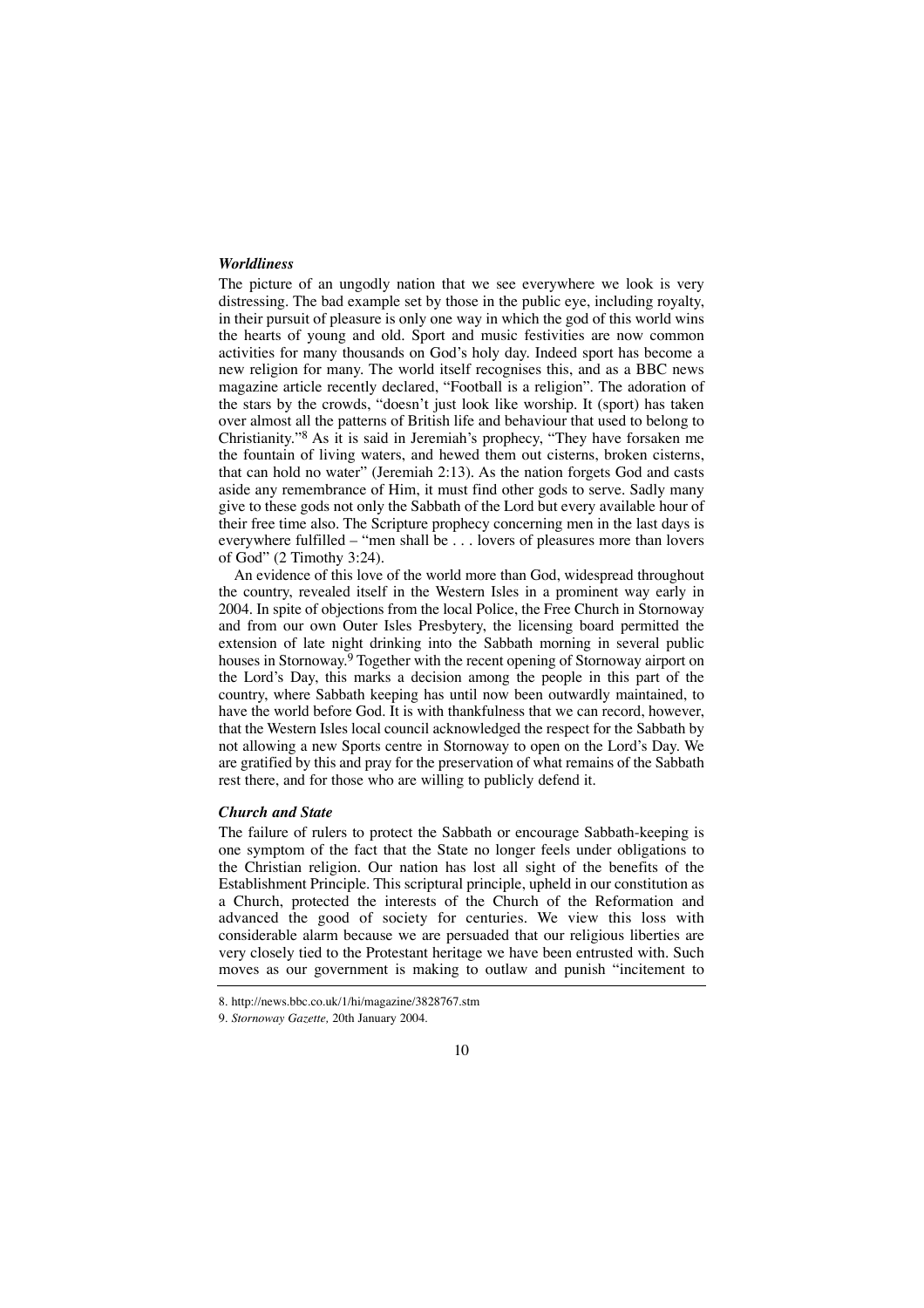religious hatred", while obviously commendable in so far as such incitement is sinful, have a more sinister side to them when viewed in the light of the attitude of many in power to our Protestant constitution. The strongest argument against this law is that the present law, if properly applied, is perfectly adequate. It seems very likely that the scriptural duty on ministers of the Gospel to unequivocally condemn and expose the evils of false religion will eventually come under the strictures of such a law.

With every religious creed given the same place and acceptance by the State, and the Protestant Church sidelined, the claims of truth now have very little influence upon men in high office. Nearly every matter of principle which arises is subjected to a democratic process and, whether right or wrong, the majority have their way. In this way true religion in our nation has been all but destroyed and the heritage of the Reformation sold for the supposed gains of a multi-cultural society. In spite of all the efforts of politicians (many of them sincere) to promote tolerance, there is a noticeable absence of tolerance and peace in the nation. The increasing restlessness among many bodes ill for the nation and it is greatly feared that the loyalty of many in our country to the throne and constitution is non-existent. This lack of unity, together with the continued opposition to our Protestant heritage, suggests strongly that we are living in very unsafe and uncertain times.

#### **THE CHURCHES**

#### *The Church of England*

Looking at the professing Protestant Churches of the United Kingdom, we can see that the multi-faith movement has for many years eaten away at biblical standards within the recognised national Churches. We can only look with dismay at the pronouncements of bishops and archbishops in the Church of England over the place of other religions in our Protestant Christian country. The plans within that Church to set up what have been called "heresy trials" may appear to be a step in the right direction but, as was pointed out in the *Free Presbyterian Magazine,* "the present pluralism of the Church of England makes the definition of heresy and the disciplining of heretics in the biblical sense a remote prospect".<sup>10</sup> A growing split over sodomy within wider Anglicanism highlighted the extent to which many in the Church of England will go in wresting the Scriptures. It is to our shame as a nation that it is from the clerics of Africa that the strongest voice in defence of biblical morals has come. The Vatican was not slow to respond to the weakness in the Church of England either. In November 2004 the *Church of England Newspaper* drew attention to remarks by the Pope on the issue: "In a clear reference to the Anglican Church's divisions over homosexuality, the Pope last weekend said that 'new ethical obstacles' had surfaced which blocked progress towards

<sup>10.</sup> *FP Magazine,* Vol. 109, No. 2, page 60.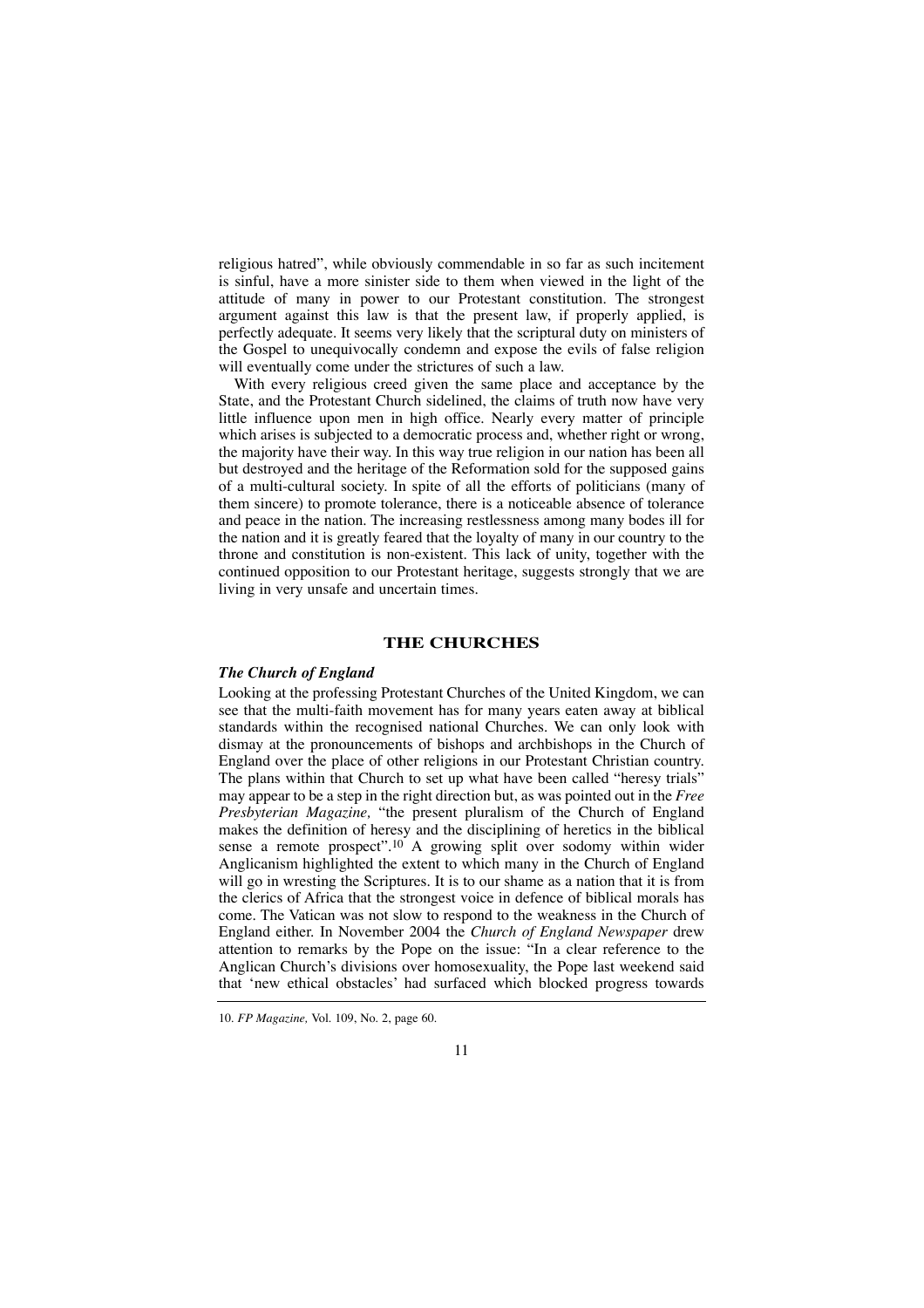unity."11 In February 2005, Anglican leaders asked the US and Canadian Churches to withdraw from a key council temporarily because of their stance on homosexuality.12 It remains to be seen if this split will become a real and permanent one or if the strong support for the North American position within the Church of England will prevail over the more scriptural position of the African bishops.

#### *The Church of Scotland*

As was reported to last year's Synod, in January 2004 the then Moderator of the Church of Scotland, Prof. Ian Torrance, took his Church another step Romeward by being the first in his office to preach in a Roman Catholic cathedral. The new female Moderator, Dr. Alison Elliot, did not do any better when in December she attended a Roman Catholic requiem mass with the representatives of various false religions, for the victims of the tsunami tragedy in South East Asia.<sup>13</sup> The fact that the Church of Scotland has descended to the level of having a woman as its Moderator, highlights just how far it has drifted from its Reformation moorings. It seems only a matter of time before it loses altogether the distinctives of a branch of the true Church of Christ. Known even to worldly men as aggressively liberal in its theology and recognised as losing any credibility in its pronouncements on matters of religion or morals, the Church of Scotland has sacrificed biblical principles for political correctness and expediency. In doing so it has ceased to be a voice in the nation and the voice of Rome is replacing it.14 How needy Scotland is of a national Church that will herald the truth of God's Word as in former days.

#### *The Free Church of Scotland*

Since the recent departure of many from its ministry, the Free Church has shown signs of sliding considerably in its defence of biblical principles and practices. The Principal of the Free Church College continues to write provocatively in the press15 and while many within the bounds of the Free Church are undoubtedly disturbed and grieved, he boldly advocates union with other Churches and proposes abandoning several long held principles of the Free Church. The *Monthly Record* "is understood to reflect generally the theological position of the Free Church of Scotland".16 If this is true and if the views of the Editor are broadly representative of the Free Church ministry, we can see that the Free Church has indeed shifted far from its moorings. There is growing evidence that no longer does the Free Church unambiguously stand for the purity of worship advanced in her historical testimony. The modern

<sup>11.</sup> *Church of England Newspaper,* No. 5744, 19.11.04.

<sup>12.</sup> BBC News article, published online 25.02.05.

<sup>13.</sup> BBC News article, published online 03.01.05.

<sup>14.</sup> BBC Radio Scotland discussion of Sex Education in January 2005.

<sup>15.</sup> *West Highland Free Press* article on ecumenism (Autumn 2004).

<sup>16.</sup> Policy blurb in *Free Church Monthly Record,* page 2.

<sup>12</sup>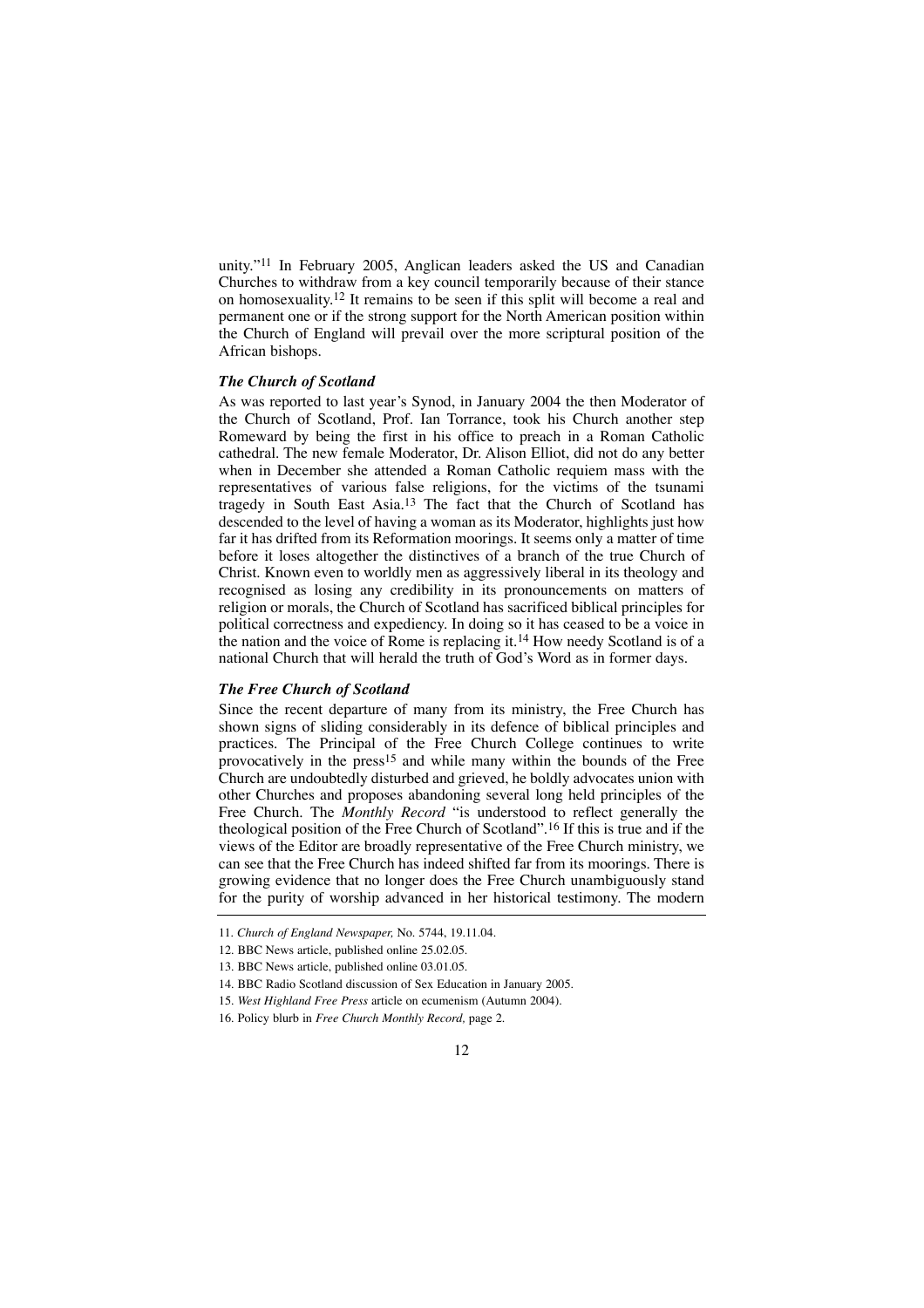innovation of women holding ecclesiastical office is openly proposed as a possibility and the path to ecumenical relations with Churches of dubious doctrinal standards is eagerly sought out by many in her ministry. We urge those who seek to remain faithful to the old standards to open their eyes to these matters.

Among several changes which have developed in the Free Church, one stands out in the past year – the eventual issuing of a new version of the metrical psalms. The Scottish Psalter of 1650 has served the Scottish Church admirably and was produced by competent and godly men. The purpose of these men was to produce a metrical version for all time and one which was, while unquestionably accurate and faithful to the original, accessible to all. The use of a common metre tune for every psalm achieved this noble and scriptural end. On this point the new version falls very far short with many new tunes needing to be learned before the words of the Psalms can be sung. More significant, however, is the conformity to modern versions of the Bible in the use of irreverent language when addressing God. This factor alone renders this new version of the Psalms unsuitable for the worship of God. It seems clear that the distinctive testimony of the Free Church of 1843 needs defending today as much as ever and we must be zealous in holding the banner left with us by worthy and godly forefathers. We draw attention to these departures, not to malign others, but to warn our people and because these matters have become prominent in the past year again.

#### *The Free Church (Continuing)*

The grievous division which occurred within the Free Church and issued in the emergence of the Free Church (Continuing) in 2000 took a new but expected turn in the past year. The two sides came together in a court battle whose conclusion (at the time of writing) has not yet been reached. The court hearing was nearly averted when a reconciliation was proposed, but this fell through when the terms of compromise were not accepted by the Free Church (Continuing). While it is impossible to determine what the eventual outcome may be, we do not hesitate to draw attention to the glaring fact that the reasons for departing from the Free Church in 1893 were considerably stronger than those put forward for doing so in 2000. Furthermore, the interference of civil law in the decisions of Church courts should not be encouraged and while the property question is always a serious one, the example of the Disruption fathers, adopted by the Free Presbyterian fathers, was to suffer themselves to be defrauded.

#### *The Associated Presbyterian Churches*

It is with sadness that we see many of those who left our Church in 1989 dispersing to unscriptural Churches year after year. In saying that, however, it cannot be denied that the APC has contributed little to the defence of the heritage of the Reformed Church in Scotland in the past year. Set upon a foundation of compromise, this is not altogether surprising. Aspects of their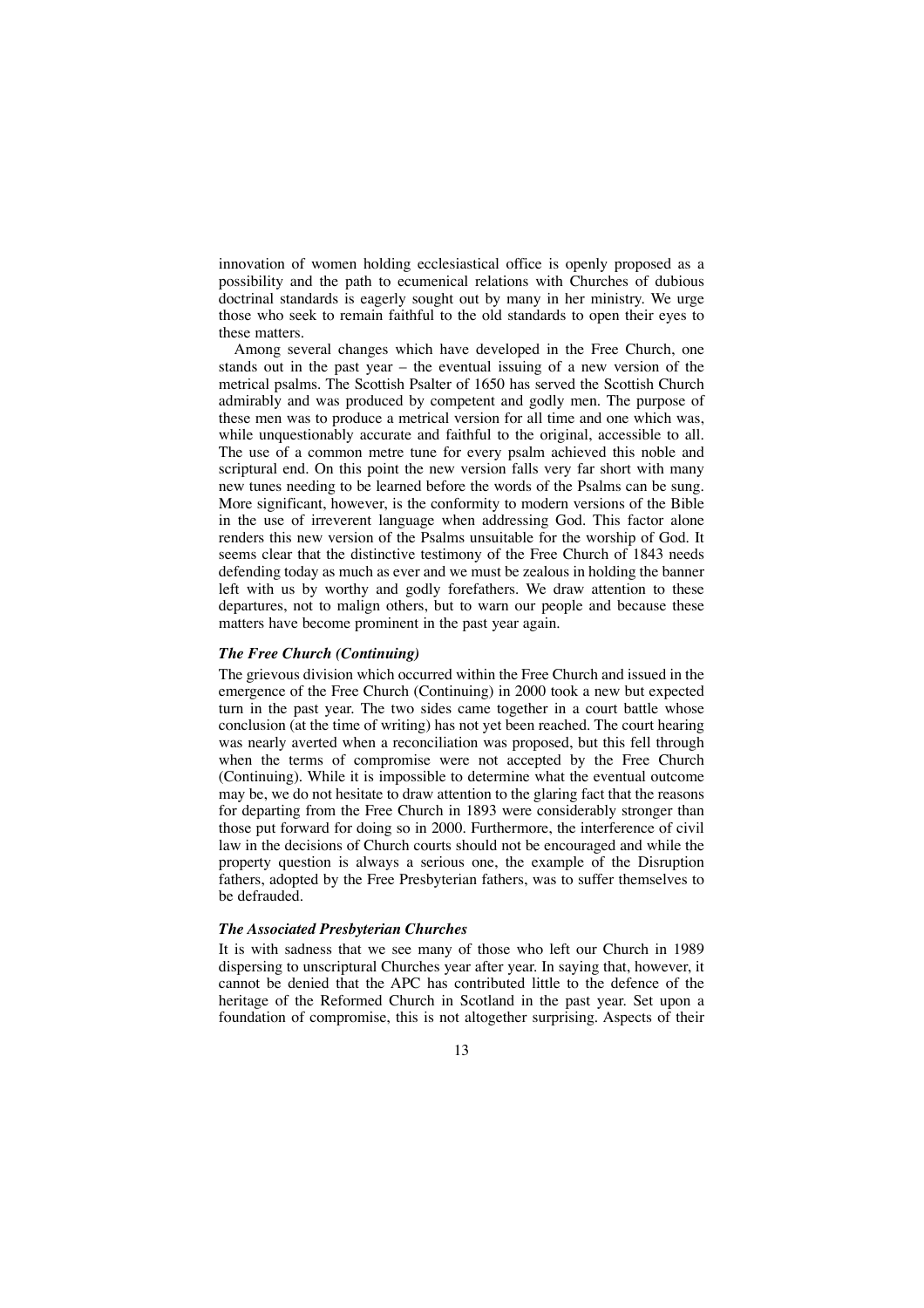present position suggest a fragmentation of the Presbyterian structure of Church government upon which they started out. APC ministers continue to hold in their possession property belonging to the Free Presbyterian Church of Scotland. The claim that the APC is the true representative of the Free Presbyterian Church has by now lost any appearance of credibility and is hardly mentioned by any but a very small minority in that denomination. We are saddened that so many young people who were within the Free Presbyterian Church have been betrayed and led astray by ministers who were once among us. It is to God that all are accountable in this matter, however, and we urge repentance in all who are guilty of the schism brought upon the Church and sustained indefensively over the past 15 years.

#### **MORALS**

RELIGION and morals are inextricably linked. The religious beliefs and practices of a person or society will be reflected in their morality. Bearing this connection in mind, we might conveniently think of religion as our relationship to God, while morality distinguishes between right and wrong in human behaviour.

We believe and maintain that the Bible contains the moral standard to which the whole human race has a duty to conform. The ten commandments are a summary of the Bible's moral standard, and it is noteworthy that God Himself chose to summarise His moral law in these ten commandments.17 The biblical teaching of the Church on moral issues is therefore founded on the authority of God, and so has a status far above the mere opinions of those who propagate it.

Moral standards are absolute, and universal in their application. Much modern thinking is based on the idea that each person, or society, is free to choose a suitable moral standard. Such thinking is consistent with the many expressions of respect for different religions that are currently fashionable, but even simple reasoning demonstrates the absurdity of this unbiblical view.<sup>18</sup> Societies that have benefited from the influence of the Gospel have laws that recognise the principle of absolute and universally binding standards, as illustrated by their disapproval of such crimes as murder.

In the following sections of this report we comment on the moral state of our nation at the present time and seek to highlight relevant biblical truths. There can be no doubt that the general morality of the people of Scotland, and indeed the United Kingdom, comes very far short of the biblical standard set out in the ten commandments. This is a matter which grieves us, and leads us to fear the deserved judgements of God on our nation. The Bible proclaims

<sup>17.</sup> Deuteronomy 4:13 and 5:22.

<sup>18.</sup> If every person's chosen standard can be described as morally right or acceptable, then that can be said of the person's standard who commits and condones cold-blooded murder.

<sup>14</sup>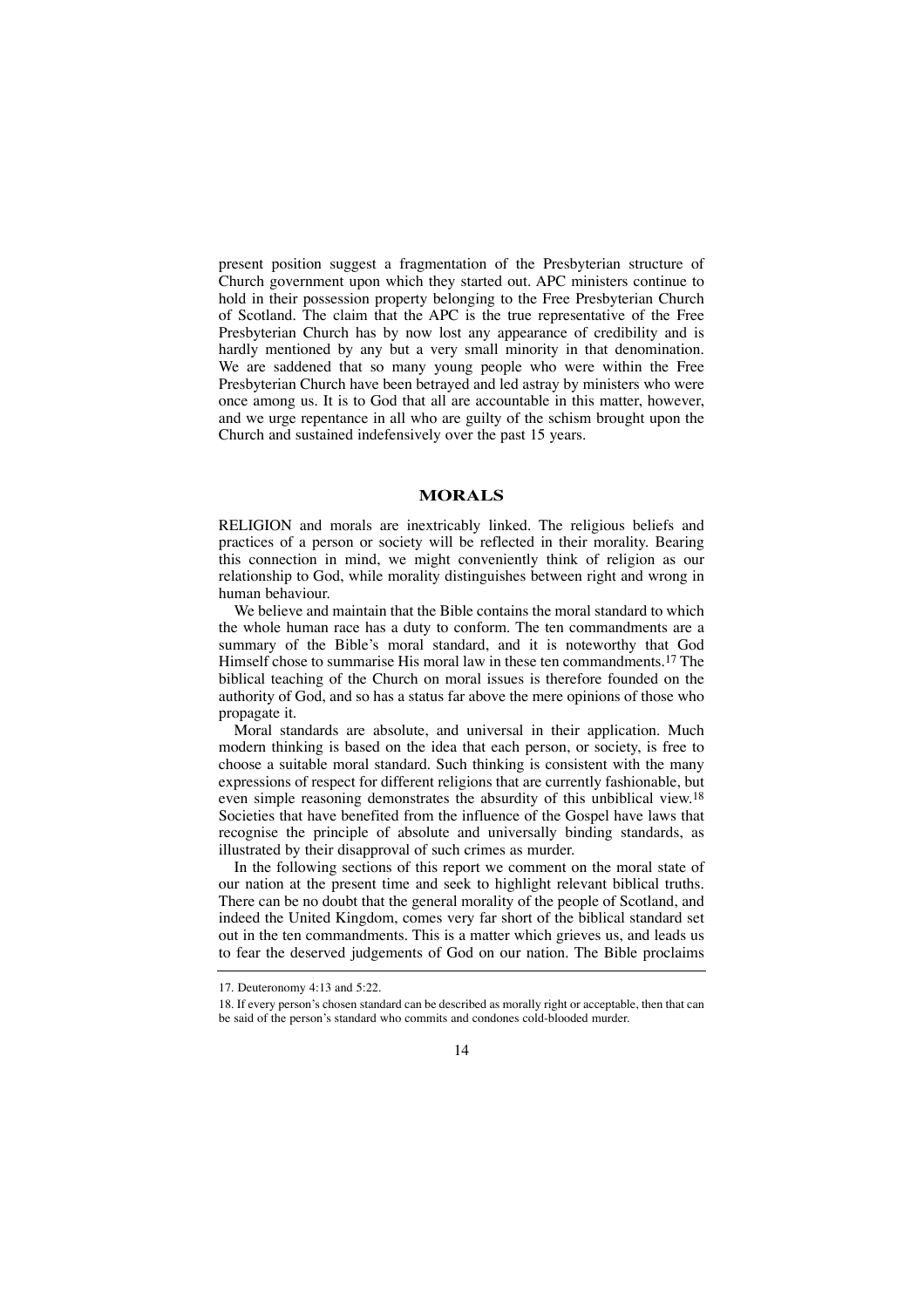Jesus Christ to be the only hope for sinners who come short of obeying God's holy law. Our desire as a Church is that our work and witness would be the means of not only bringing sin to the attention of our people, but also of bringing them to find salvation from sin through Jesus Christ.

#### **THE MORALITY OF OUR NATION**

A comprehensive survey of moral affairs in our nation over the past year would result in a report much larger than this one. We have, therefore, used examples from our national life to highlight some of the more significant current moral issues. The framework for this part of the report is the second table of the moral law; that is, from the fifth commandment to the tenth commandment. The distinction usually drawn between these two tables of the law is that the first table represents our duty to God and the second our duty towards man. Most of the issues that are informally described as moral issues are covered by the second table of the law, although the requirements of the first four commandments can equally be described as moral in the proper sense.

#### **LAWFUL AUTHORITY**

The fifth commandment requires us to recognise and submit to lawful authority. The terms in which this commandment is expressed in the Bible require children to honour their parents, but the scope of the commandment takes in all situations where God has ordained a lawful authority.

#### *Discipline of children*

There have been several moves in recent years to interfere with the way in which parents exercise their God given authority in their homes. The focus of these moves has been to restrict or remove the right of parents to physically chastise their children. Towards the end of 2003, legislation came into force in Scotland which prohibits the use of implements in the punishment of children, and there is no doubt that the Government would have gone further had they been able to.19

The Bible teaches that parents have a duty to discipline their children, and that there are circumstances in which physical chastisement is the proper form of discipline.20 We, therefore, believe that it is unscriptural for our Government to use legislation to come between parents and their duty to God. The effects of a lack of discipline in the home are all too obvious in our society, when young people in particular are increasingly asserting their perceived right to do as they please. Teachers in some schools find it well nigh impossible to

20. Proverbs 22:5; Proverbs 13:24.



<sup>19.</sup> *Children, Physical Punishment and the Law,* produced by the Scottish Executive. On page 6 this booklet acknowledges that "smacking is not completely prohibited" but goes on to say that "smacking is not advisable as a method of disciplining children.  $\dots$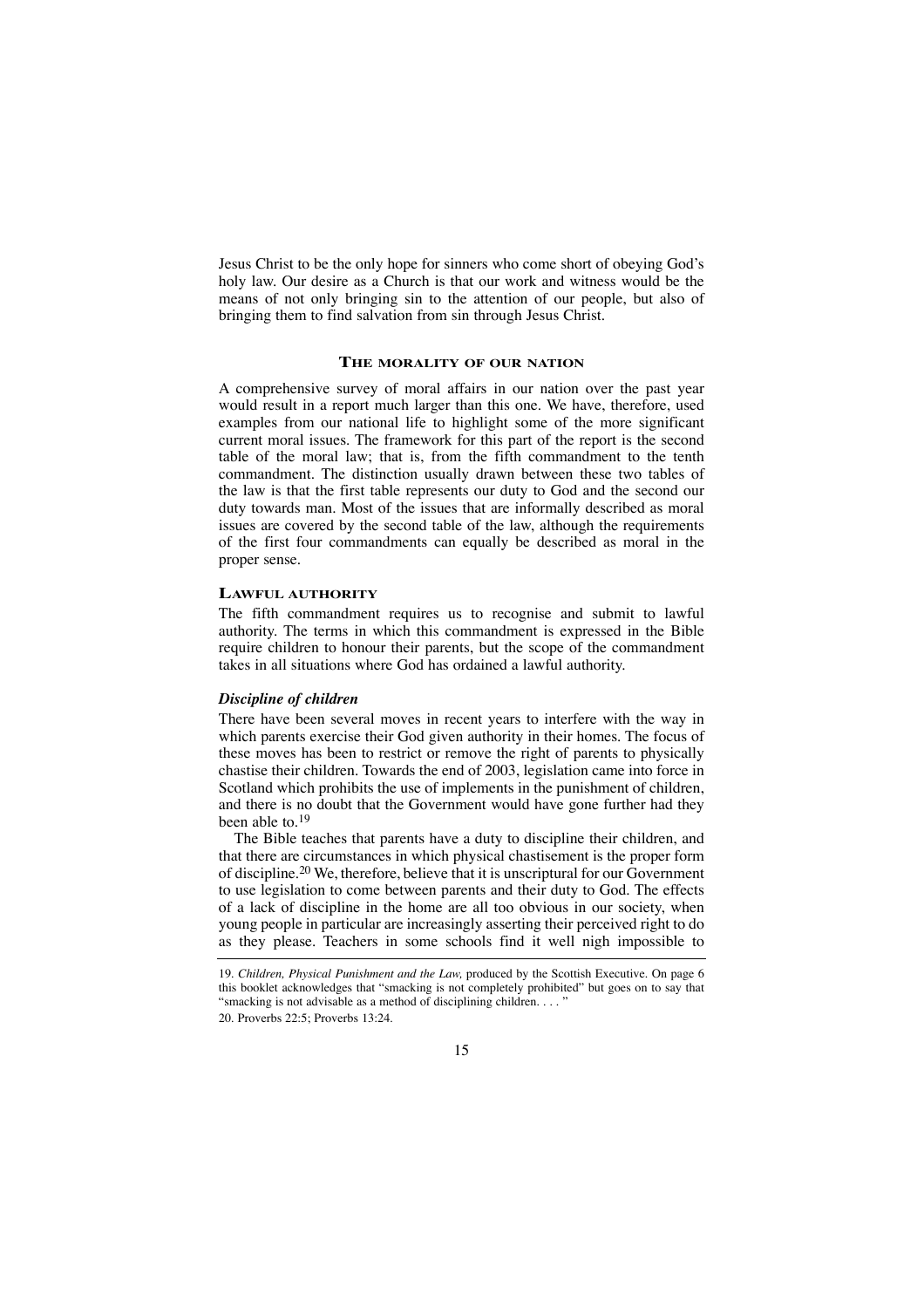perform their professional function, and instead spend much of their time and energy trying to control unruly and violent pupils.

We recognise the fact that in our increasingly depraved society there are some parents who physically abuse their children, and the law should indeed punish this crime, along with all other forms of unjustified violence.

#### *Duties of those in authority*

While children are commanded to honour and obey their parents, parents have the corresponding duty to treat their children fairly and kindly,<sup>21</sup> and the same principle applies in every other relationship where God has instituted authority. We fear that our Government are guilty of provoking disrespect for authority and of breaking the fifth commandment, by bringing in unnecessary and often unscriptural legislation. Examples of particular concern are the laws on incitement to religious hatred, gender recognition and civil partnerships, and the legislation on punishment of children already referred to. In these areas Christian citizens are experiencing a conflict between their instinctive obedience to civil authority and their loyalty to the law of God. The desire of Christians is to be able to show their obedience to God by their respect for the lawful authorities ordained by Him, but the Bible teaches that when that is not possible we ought to obey God rather than men.22

Those in authority also have a duty to exercise their authority in the punishment of lawbreakers. The Bible describes the civil magistrate as a "minister of God, a revenger to execute wrath upon him that doeth evil".<sup>23</sup> We continue to be appalled by the leniency of the sentences sometimes served for very serious crimes. In the biblical concept of punishment, the requirement to satisfy justice takes priority over reform and rehabilitation of the offender, admirable as these secondary objectives might be in their own place.

We believe that significant contributions to an increased respect for authority would come from a reinstatement of the legal powers to discipline children in the home and in schools, and punishment of offenders in a way that better reflects the nature and wrong of their crimes.

#### **MURDER AND VIOLENCE**

The sixth commandment prohibits murder, and within its scope fall all other sins which arise from the same attitude of hatred. The Bible describes the world just before the flood as being "filled with violence"<sup>24</sup> and a similar description would surely be appropriate for many parts of the world, and of our own country today.

<sup>21.</sup> Ephesians 6:4; Colossians 3:21.

<sup>22.</sup> Acts 5:29.

<sup>23.</sup> Romans 13:4.

<sup>24.</sup> Genesis 6:11.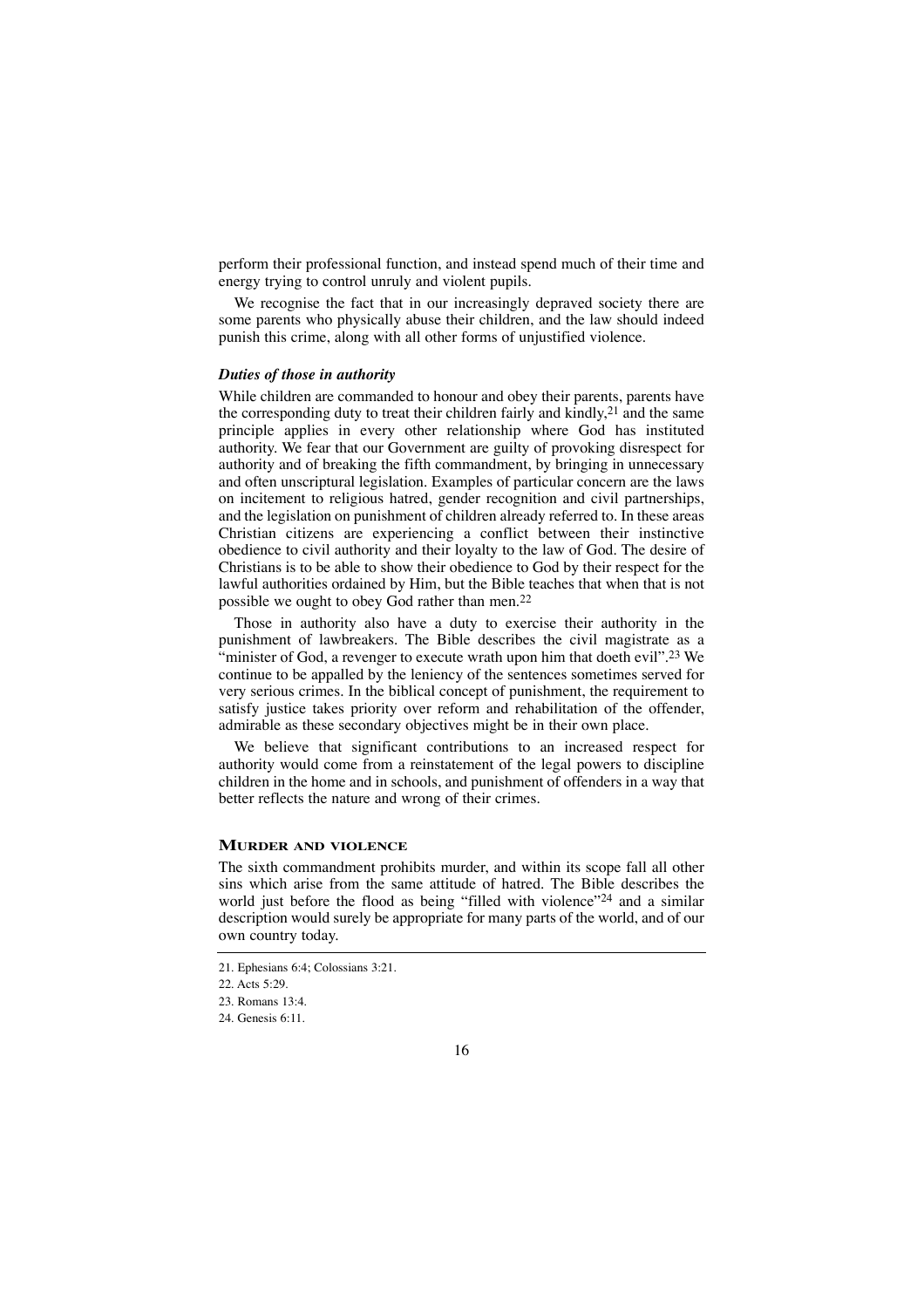#### *Murder*

Murder is so horrible a crime that even a single occurrence in a year should shock a nation. Yet we have become used to hearing reports of murders on a regular basis, and there are several hundred cases of homicide in the United Kingdom each year.25

We are thankful that, in recent years, the United Kingdom has experienced a reduction in the levels of murder and mass murder by terrorists, but we fear that the threat of such violence and murder is still present. Irish republican terrorists, by whatever political or paramilitary names they may from time to time call themselves, are still armed, and are still the principal obstacle to peace in Ulster. Our Government is verily guilty on account of having released murderers from prison in Northern Ireland, and the continuing lawlessness in that part of our nation suggests that many of those released have not found their way into peaceful occupations. Christian people in Northern Ireland will justifiably feel betrayed when our Prime Minister parades himself as one of the chief opponents of what he now conveniently calls "international" terrorism.

Meanwhile, the threat from Islamic terrorists has continued to overshadow many parts of the world, including the United Kingdom. A co-ordinated series of explosions on trains, which devastated Madrid in March 2004, is widely recognised as the work of Islamic extremists. There have been reports during the past year of security services foiling planned attacks in our own country, and senior police and public figures repeatedly urge vigilance. The teachings of the Koran are also claimed as justification by the perpetrators of suicide bombings and gruesome hostage murders in Iraq.

As Christians we mourn over the deaths of our fellow human beings in any of these circumstances, and seek to sympathise with those who are bereaved. But in the midst of these human considerations we recognise that the breach of the law of God is the most serious aspect of murder, and indeed of every other sin.

#### *The death penalty*

We take this opportunity to state once again that the Bible requires the death penalty for murder: "Whoso sheddeth man's blood, by man shall his blood be shed."<sup>26</sup> It is likely that the reintroduction of the death penalty would have a deterrent effect, but the principal consideration is that the death of murderers would satisfy justice in the way required by the Judge of all the earth. When murderers are allowed to live, the blood of the murdered continues to call out for vengeance against our nation, and against our rulers in particular.

26. Genesis 9:6.

<sup>25.</sup> The Home Office publication, *Crime in England and Wales 2003/2004,* states on page 89 that there were 853 cases of homicide in the year 2003/4. Homicide includes murder, manslaughter and infanticide. See www.homeoffice.gov.uk/rds/pdfs04/hosb1004.pdf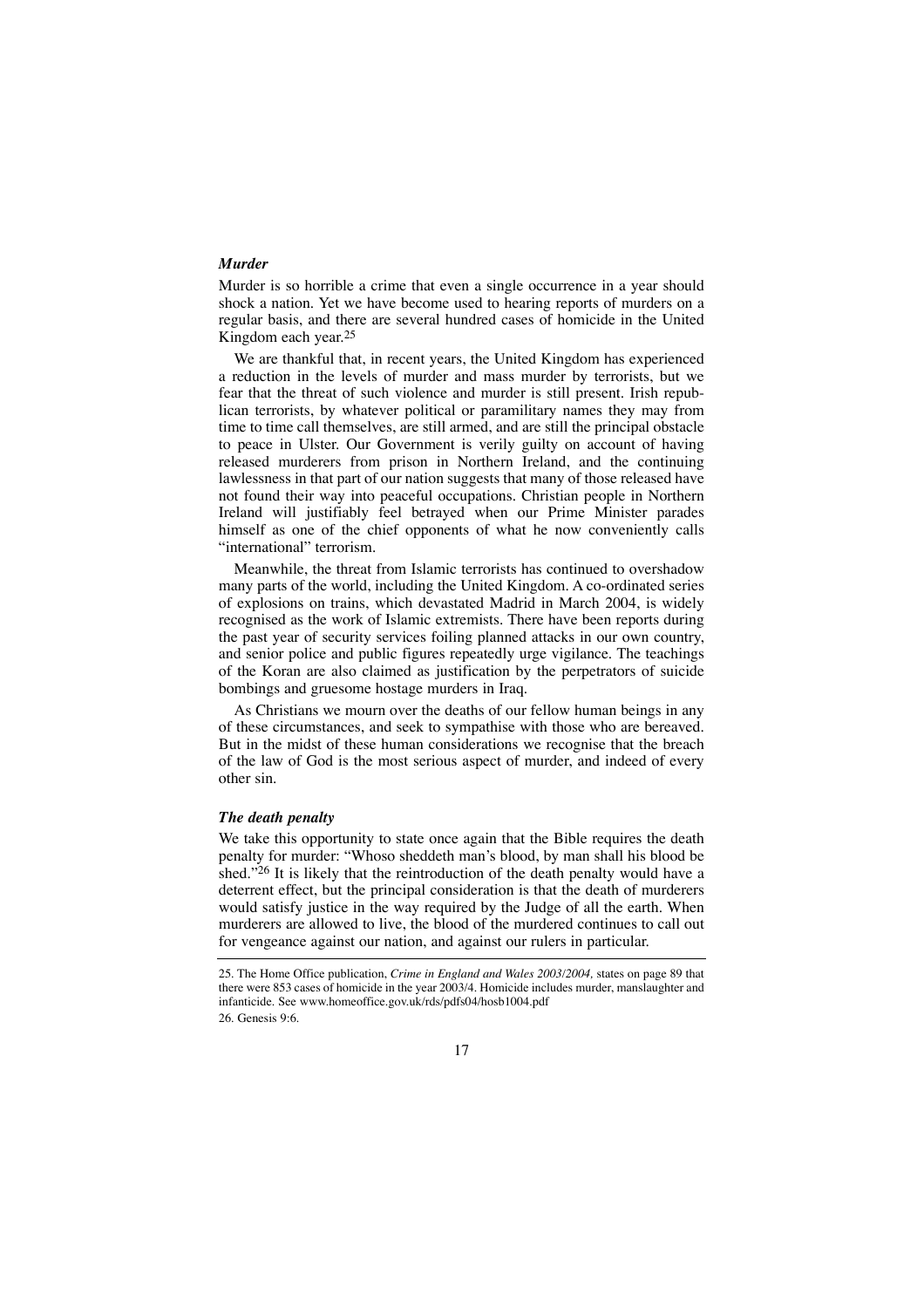#### *Hatred*

The Bible clearly identifies hatred with the sin of murder when it states:"Whosoever hateth his brother is a murderer."27 Hatred is the attitude of mind which leads to, and finds its ultimate expression in, murder. The Scriptures describe unconverted sinners as "hateful, and hating one another",28 while the effect of the Gospel is to replace hatred with love and to teach us to love our neighbour as ourselves. But the Bible also claims exclusivity for the Christian religion, as is well illustrated in the statement of Christ himself: "I am the way, the truth, and the life: no man cometh unto the Father, but by me."29 This, and many other teachings of Christianity, have caused it and its followers to be hated over the centuries.

Against the background of terrorism, our Government proposes legislation which would make incitement to hatred on religious grounds a criminal offence. Although we long to see an end of hatred in our society, we are suspicious of the motives behind the proposed law and fear that it would cause more harm than good if it were to get to the statute book. The main practical effect of the proposed law would probably be to provide a tool with which haters of Christianity could try to silence Gospel ministers and others who propagate the truths of the Bible. Existing laws provide sufficient protection against incitement to commit criminal acts.

#### *Euthanasia*

The issue of euthanasia has continued to feature in public debate. Press reports have described cases where people have travelled from Britain to Switzerland – where assisted suicide is legal in some circumstances – in order to be helped to kill themselves.30 In one case a husband accompanied his wife to Switzerland for this purpose, after the High Court lifted an injunction banning him from doing so.<sup>31</sup> And debate has continued on the issue of the circumstances in which doctors should withdraw medical treatment and life support from patients who are considered to be terminally ill.

The sixth commandment requires that we use all lawful endeavours to preserve our own life and the life of others.32 While we acknowledge that medical decisions in particular cases are often too complex for the layman, we also insist that the guiding principle must be that human life is immeasurably precious and to be preserved by all lawful endeavours. God has given us our life in this world so that we might live to His glory and seek preparation for our eternal existence, and He alone retains the authority to decide when each

<sup>27. 1</sup> John 3:15.

<sup>28.</sup> Titus 3:3.

<sup>29.</sup> John 14:6.

<sup>30.</sup> http://news.bbc.co.uk/1/hi/health/3623874.stm

<sup>31.</sup> http://news.bbc.co.uk/1/hi/health/4056149.stm and http://news.bbc.co.uk/1/hi/health/4067939.stm

<sup>32.</sup> *Shorter Catechism,* answer 68.

<sup>18</sup>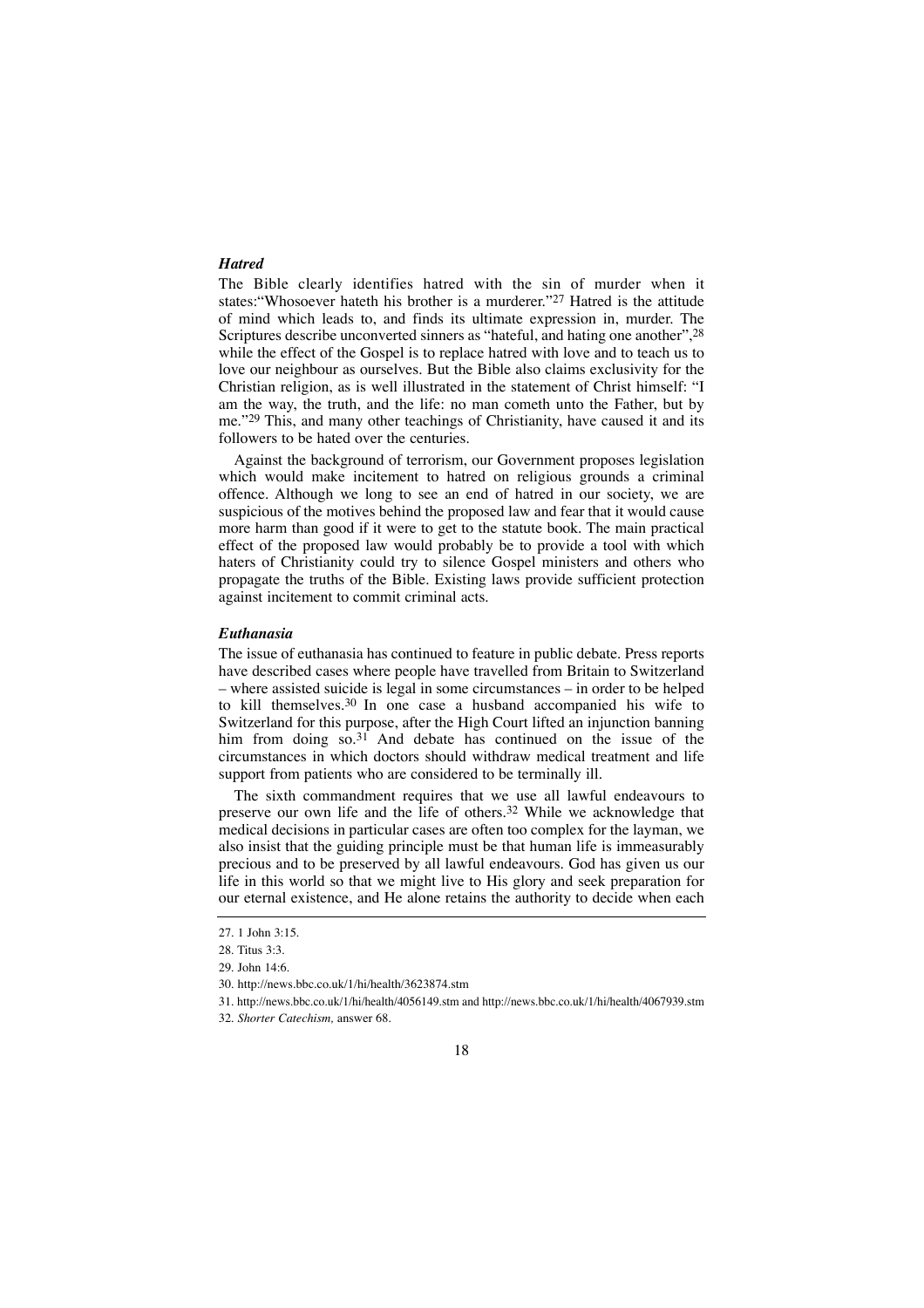member of the human race should leave this world and go to the next. We are glad that our Government's stated position is against euthanasia and we urge it to use its powers to protect life in this area.

#### *Abortion*

The slaughter of unborn children makes our nation, along with many others, guilty of bloodshed on an enormous scale. The issues involved in abortion, and the Christian view on the matter, are well known and documented, and we as a Church have consistently witnessed against this evil for many years. In the year 2004 the grim statistics showed a continued increase in the number of abortions, with over 50,000 cases in England and Wales during the first quarter of the year.33 Statistics also reveal that some of the highest rates of increase are seen among the youngest mothers.<sup>34</sup> We are warned in Scripture that vengeance belongs to  $God$ ,  $35$  and we fear that the blood of millions of unborn children is calling for that vengeance on our nation.

#### **RELATIONSHIPS AND SEXUAL SINS**

The sins forbidden in the seventh commandment are all forms of sexual uncleanness. It is an unpleasant duty to have to comment on any sin but particularly so when the sin is of such a vile nature. Our everyday interactions with society illustrate the extent of this form of moral depravity, and it is neither necessary nor profitable for this report to recycle the sorts of stories regularly carried in the media. Yet sins against the seventh commandment are so prevalent and prominent in our society that any meaningful witness on the side of biblical morality would be incomplete without some reference to these matters.

#### *Divorce*

The biblical pattern and rule for human relationships is that one man and one woman should live together in marriage and remain faithful to each other throughout their lives. Many in our society have rejected this pattern and it is now considered the norm for unmarried couples to live together as if they were married. Among those who do marry, over 160,000 couples are divorced each year in the United Kingdom,<sup>36</sup> with around 10,000 of these in Scotland.<sup>37</sup>

In April 2004 the Scottish Executive published a consultation paper on family law. One of the proposals in the paper was to reduce the time for which a couple must be separated before they can be divorced – from two years to

<sup>33.</sup> http://www.prolife.org.uk/document.asp?id=prabratessoar0205.htm&se=2&st=4

<sup>34.</sup> http://www.timesonline.co.uk/article0,,2087-1491802,00.html

<sup>35.</sup> Deuteronomy 32:35; Hebrews 10:30; Romans 12:19.

<sup>36.</sup> http://www.statistics.gov.uk/cci/nugget.asp?id=170

<sup>37.</sup> *Family Matters – Improving Family Law in Scotland –* consultation paper issued by the Scottish Executive in April 2004, page 16. See http://www.scotland.gov.uk/consultations/justice/ iflis-03.asp#3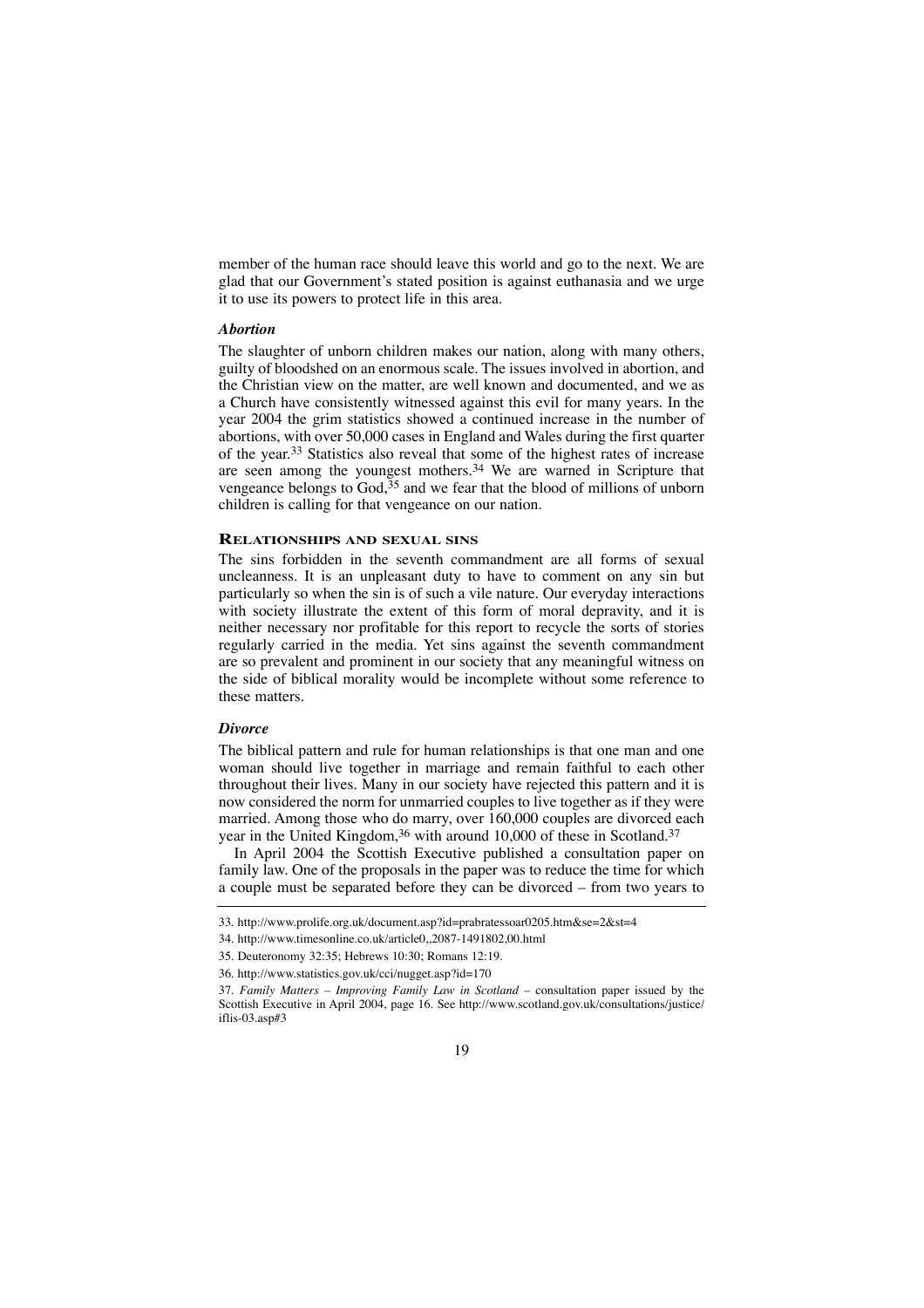one year with consent, and from five years to two years without consent. The consultation paper also made no effort to hide the Executive's strong preference for divorces to be on a no-fault basis. We believe that the only legal grounds for divorce should be fault-based grounds, and the only two grounds allowed by Scripture are adultery and irremediable wilful desertion.

#### *Civil Partnership Act*

This Act received Royal Assent in November 2004 and will come into force in December 2005. It gives to same-sex couples who live together most of the legal status currently enjoyed only within marriage, and is widely recognised as introducing homosexual marriage in all but name. In their own words, "the Government has sought to give civil partners parity of treatment with spouses, as far as is possible, in the rights and responsibilities that flow from forming a civil partnership. There are a small number of differences between civil partnership and marriage. . . . "<sup>38</sup> As well as being manifestly unfair to those of opposite sexes who live together as relatives, or in a care situation, this Act undermines the institution of marriage and brings yet more divine displeasure on our nation.

#### *Gender Recognition Act*

Another ungodly piece of legislation which received Royal Assent in 2004 was the Gender Recognition Act. This Act provides a process whereby people who are not at ease with their natural, physical gender can eventually have their legal gender redefined by the issue of a certificate which is effectively a new birth certificate (and is physically indistinguishable from a birth certificate).<sup>39</sup> For most purposes they must then be treated as being of the opposite sex.

We believe that a person's physical gender is given by God, and that it is unnatural and sinful to be discontent with one's gender. Such discontent must indeed be a burden to any who are subject to it, but it calls for mental and spiritual help rather than legal recognition of a lie – and the gender recognition certificate is a lie. We are also very concerned that this Act could cause legal difficulties for Christians who cannot conscientiously recognise a person's redefined legal gender, especially within the Church. This is likely to be a particularly difficult area because there are offences under the Act relating to disclosure of the natural gender of a person whose legal gender has been changed. This and other aspects of the legislation were strongly opposed during the Bill's passage through parliament, and while the Act itself does not contain the amendments that were sought, the Christian Institute did obtain assurances that secondary legislation would provide some protection for church officials.40

<sup>38. &</sup>quot;Frequently asked questions" answered on the Government's website. See http://www.women andequalityunit.gov.uk/lgbt/faq.htm#geninfo

<sup>39.</sup> http://www.answers.com/topic/gender-recognition-act-2004

<sup>40.</sup> http://www.christian.org.uk/transsexualism/finalbill\_statement.htm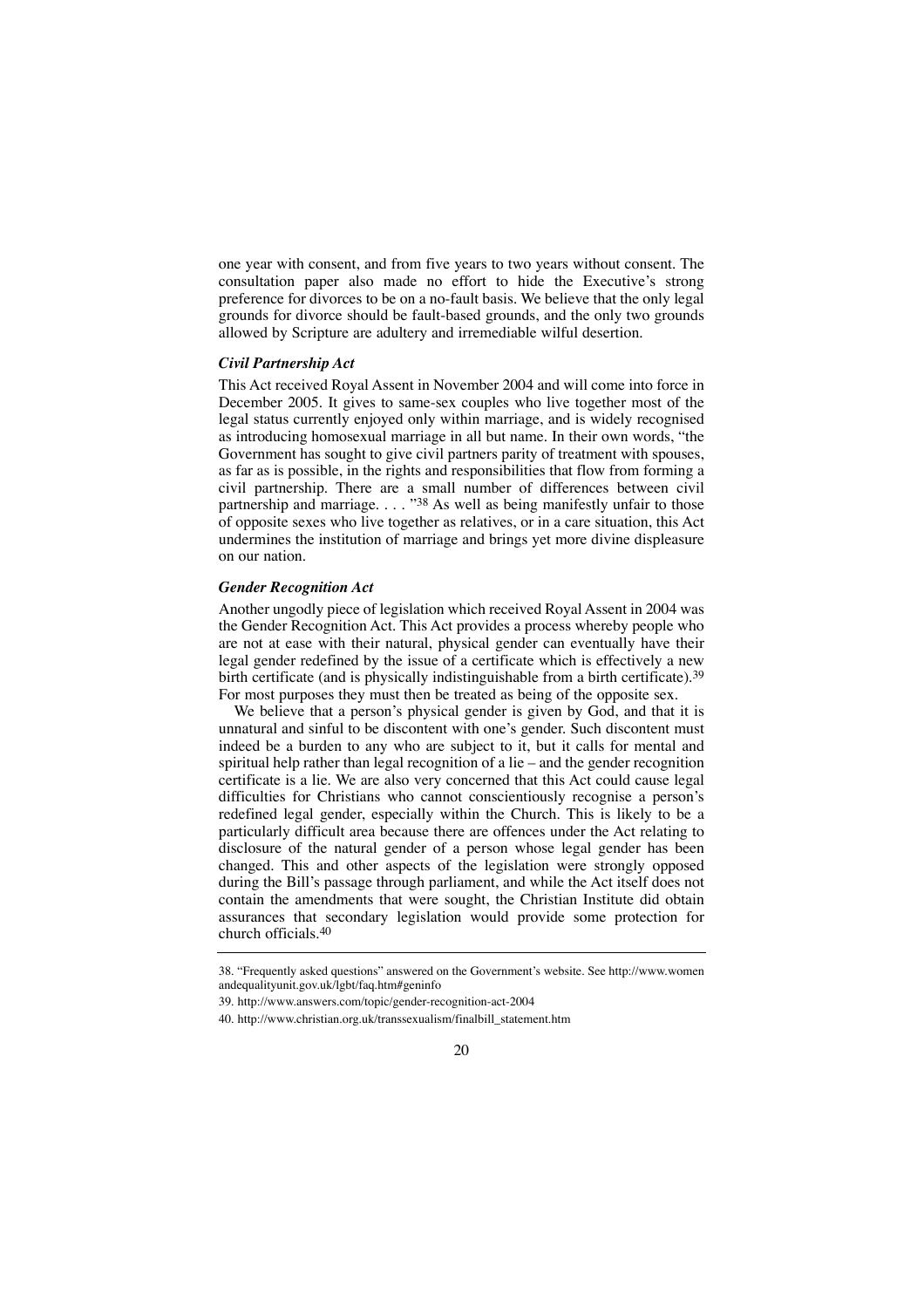#### *Sexual health*

As well as being contrary to the law of God, sexual promiscuity has many negative effects on health and wellbeing and this is recognised by society and by Government. Following a consultation exercise in 2004, the Scottish Executive recently published its strategy for improving sexual health.41 The title of the publication – *Respect and Responsibility* – sounds encouraging, as does the emphasis on strong, trusting relationships as the proper context for sexual activity. But, sadly, the strategy fails to take its moral message beyond these vague, general phrases. The only successful strategy would be the biblical one, which recognises mutual faithfulness within heterosexual marriage as the best preventative for such social problems as sexually transmitted diseases and unwanted teenage pregnancies and abortions.

#### *Widespread moral depravity*

The previous paragraphs cover some of the areas where the requirements of the seventh commandment have been disregarded by our Government in the public affairs of the nation. The effects of such unscriptural laws are clearly seen in the widespread moral depravity of our people. Homosexuality continues to be aggressively promoted. Public figures give no impression of being ashamed when their immoral lifestyles are exposed. The media seems to be getting ever bolder and to be descending ever lower in the depravity of the material it broadcasts. Biblical distinctions between the appearances and roles of men and women are virtually unknown to most people in our society. When we consider the standards of God's holy law, as summarised in the *Larger* and *Shorter Catechisms*,42 we can only wonder that an even greater measure of His wrath has not been revealed from heaven against our nation.<sup>43</sup>

#### **THEFT AND DISHONEST DEALINGS**

In the eighth commandment the sin of theft, which includes all forms of dishonest dealing, is forbidden. This is probably one of the commandments on which the stated laws of our nation are still reasonably conformed to the law of God, although there are undoubtedly many instances of theft.

#### *Bank robbery*

One such instance which was prominently reported at the end of 2004 was the theft of over £26 million from a bank in Northern Ireland. The way in which the robbery was executed was particularly cruel towards the bank employees involved, and their families. The police have publicly stated their belief that the IRA was responsible for the crime, although no convictions have yet taken place. We deplore the crime as a flagrant and very public breach of the

<sup>41.</sup> http://www.scotland.gov.uk/library5/health/shst-00.asp

<sup>42.</sup> *Shorter Catechism,* answers 70 to 72; *Larger Catechism,* answers 137 to 139.

<sup>43.</sup> Romans 1:18.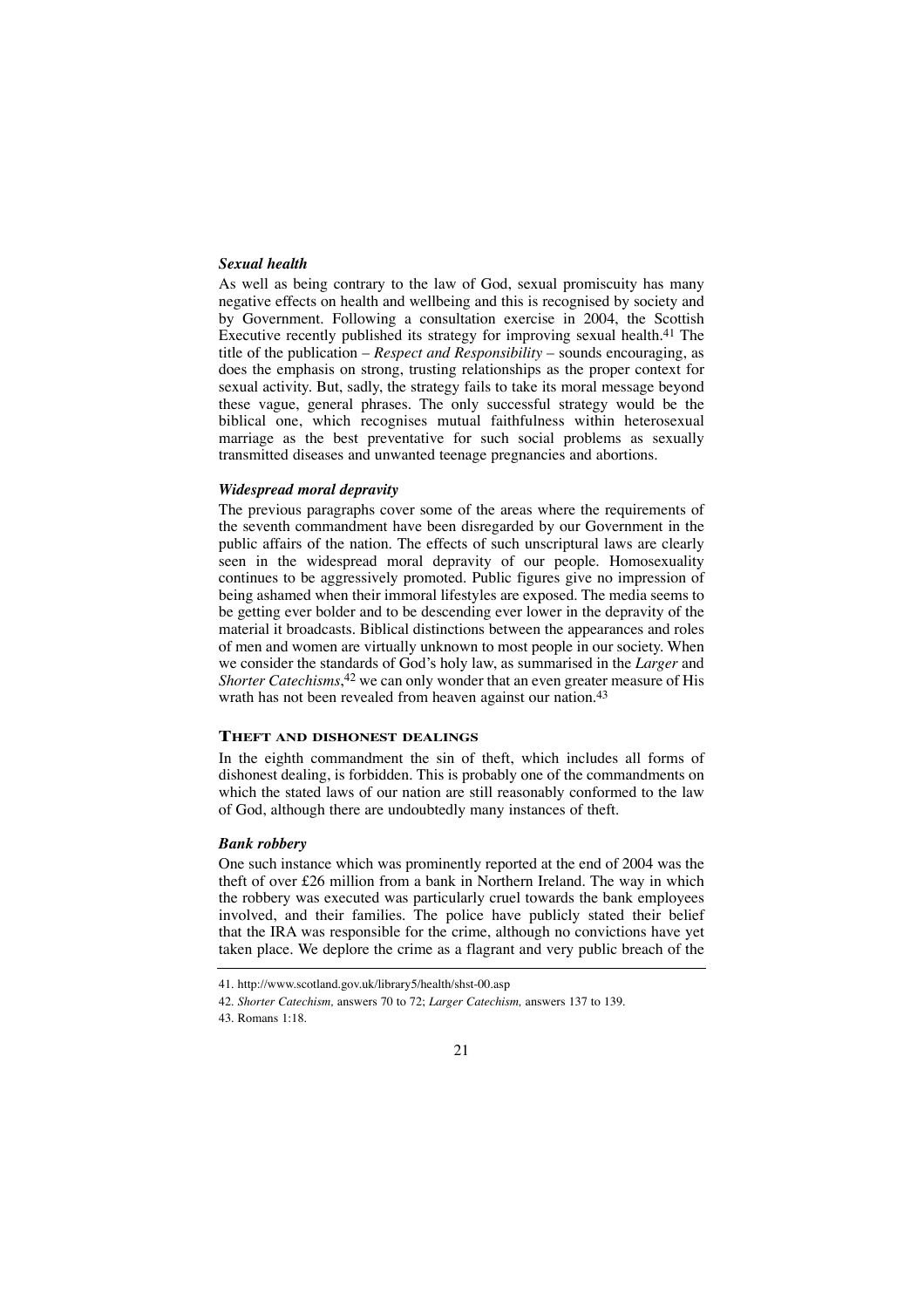eighth commandment and we hope that the perpetrators will soon be brought to justice.

Another example of large scale breach of the eighth commandment is the fact that over £500 million was lost through credit and debit card fraud in the UK during 2004, a 20% increase over the previous year. 44

The eighth commandment can also be broken in less obvious ways. The judicial laws given to the nation of Israel under the Old Testament contained provisions which ensured fairness and justice in commercial life 45 and the general equity of these laws still applies today, 46 condemning all forms of oppression. We would also comment that the Government is guilty of theft when it extracts unwarranted taxes from the people, which can surely be said of that portion of tax revenues which is used for such unscriptural purposes as NHS funded abortion and sex change operations.

#### **TRUTHFULNESS**

The ninth commandment takes to do with honesty and specifically forbids lying and the bearing of false witness. Truthfulness is one of the glorious attributes in which God reveals Himself in His Word, while lying is held out in Scripture as a characteristic of Satan.47 Truthfulness is also fundamentally important for the stability of civilised society, as illustrated by the requirement that witnesses and jurors in court give a solemn oath or affirmation.

#### *The Government and the EU*

Patriotic citizens of the United Kingdom have a longstanding grievance against successive governments over the deceitful way in which the nation has been entangled within the European Union. The long history of deceit is well documented by many able writers. But it is still a very current issue and one of the most important facing our nation at the present time. The Government has promised a referendum on the treaty establishing the proposed EU constitution, and if it wins the forthcoming general election we can expect a major campaign to achieve a vote in favour of the constitution. We protest against the Government's refusal to straightforwardly tell the British people that the whole European project is aimed at incorporating our nation within a federal superstate. We have many concerns about the consequences of such a union with other European countries, but our chief concern arises from the Romanist religion and culture of these countries.

#### *The news media*

The free dissemination of news has many benefits for society, and indeed for the Church. Under repressive regimes, government control of news

<sup>44.</sup> http://www.apacs.org.uk/downloads/cardfraudfigures%20national&regional%20-%208mar05.pdf 45. Leviticus 19:35-36; Deuteronomy 25:13-15; Proverbs 11:1. See also many of the proof texts given for answer 142 in the *Larger Catechism.*

<sup>46.</sup> *Westminster Confession of Faith,* chapter 19, section 4.

<sup>47.</sup> John 8:44.

<sup>22</sup>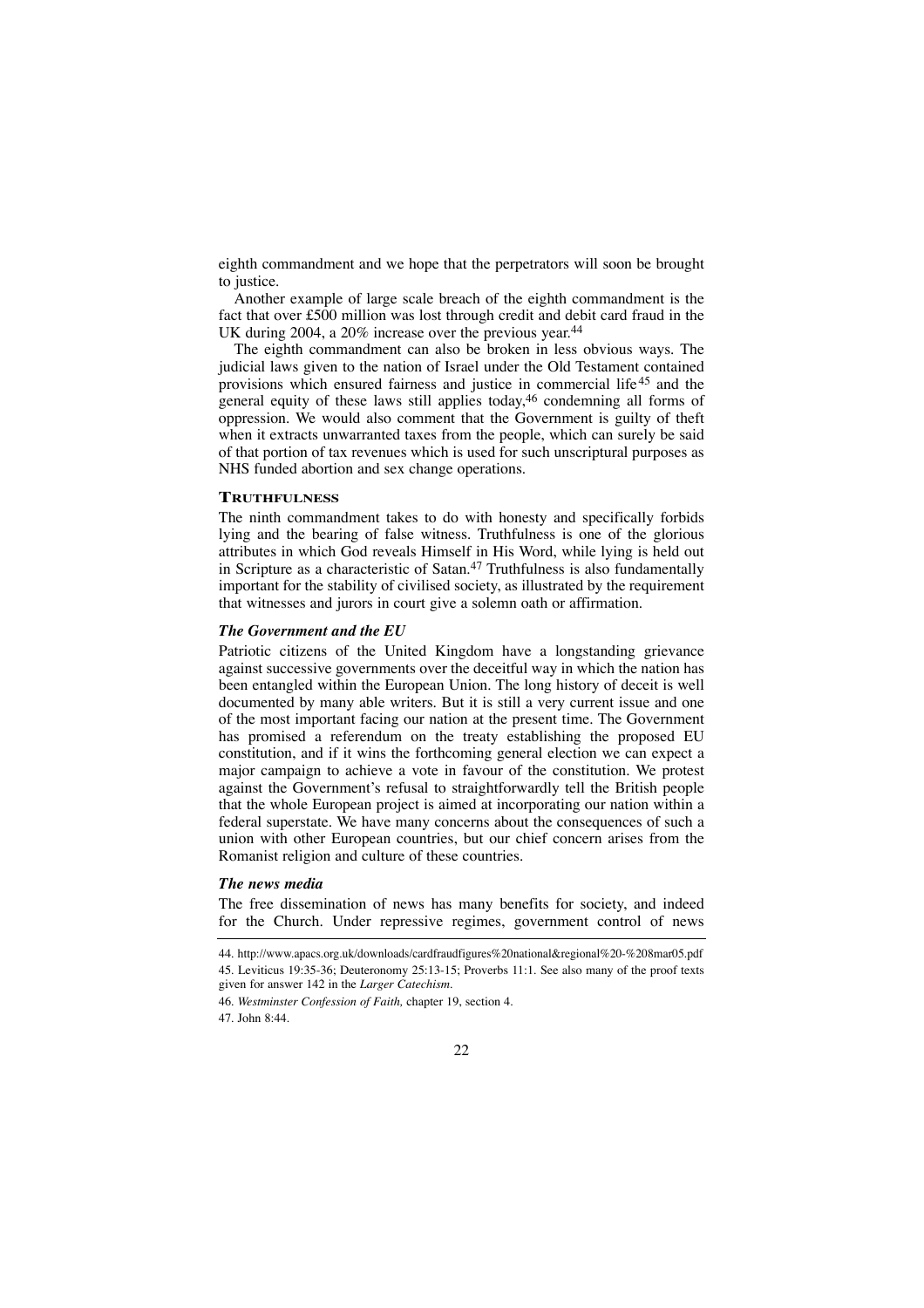broadcasting keeps the people in ignorance and thus deprives them of the ability to challenge the activities of those in power.

The benefits of a free press in a free country obviously depend on the truthfulness and completeness of the news that is broadcast. We as a Church know from our own experience that many news outlets have scant regard for the accuracy of their stories. The Hutton Inquiry, which reported in January 2004, brought under scrutiny the truthfulness and accuracy of BBC news reporting, and of public statements by the Government. Whatever the proper allocation of blame might be in this complex case, it is evident that the truth did not accurately reach the public through the press reports. It is also a matter of general concern that we hear virtually nothing through the major news outlets about very significant things that we know to be happening in the world, such as the persecution and murder of professing Christians in some Islamic countries.<sup>48</sup> We have reason to believe that through inaccuracy, invention and omission, the witness borne by our news publishers is sometimes a false witness.

#### **COVETOUSNESS**

While all the commandments are as applicable to our thoughts and desires as to our conduct, the tenth commandment deals more directly with heart sins when it forbids covetousness. The Bible teaches that the love of money is the root of all evil.49

Our age is a very materialistic one. The Bible certainly teaches that we ought to earn our living by honest labour and we would always seek to commend diligence. But even honest labour in a lawful calling can go too far. Working hours in Britain are considered to be among the longest in Europe, yet the amounts earned are insufficient to satisfy the thirst for material possessions, so that consumer credit has reached record levels. We fear that the effect of so much wealth in our nation is to make many feel independent of God.

#### *Gambling*

In October 2004 the Government published its Gambling Bill<sup>50</sup> which proposes sweeping liberalisation of the existing gambling laws. In recognition of the very undesirable consequences of gambling for the gambler and indeed the whole of society, the law currently places restrictions on many aspects of gambling, such as the maximum prizes that can be won and the concentration of gambling outlets in any locality. The Bill proposes that these restrictions be largely abolished, and would generally make gambling much easier to participate in, and much more harmful for those who do participate.<sup>51</sup> The

<sup>48.</sup> These events are well documented by, for example, The Barnabus Fund.

<sup>49. 1</sup> Timothy 6:10.

<sup>50.</sup> http://www.publications.parliament.uk/pa/cm200304/cmbills/163/2004163.htm

<sup>51.</sup> The Christian Institute provides a typically comprehensive analysis of the Bill in its recent publication, *Gambling with our Future.* http://www.christian.org.uk/gambling/gamblingbill/ gambling\_feb05.pdf

<sup>23</sup>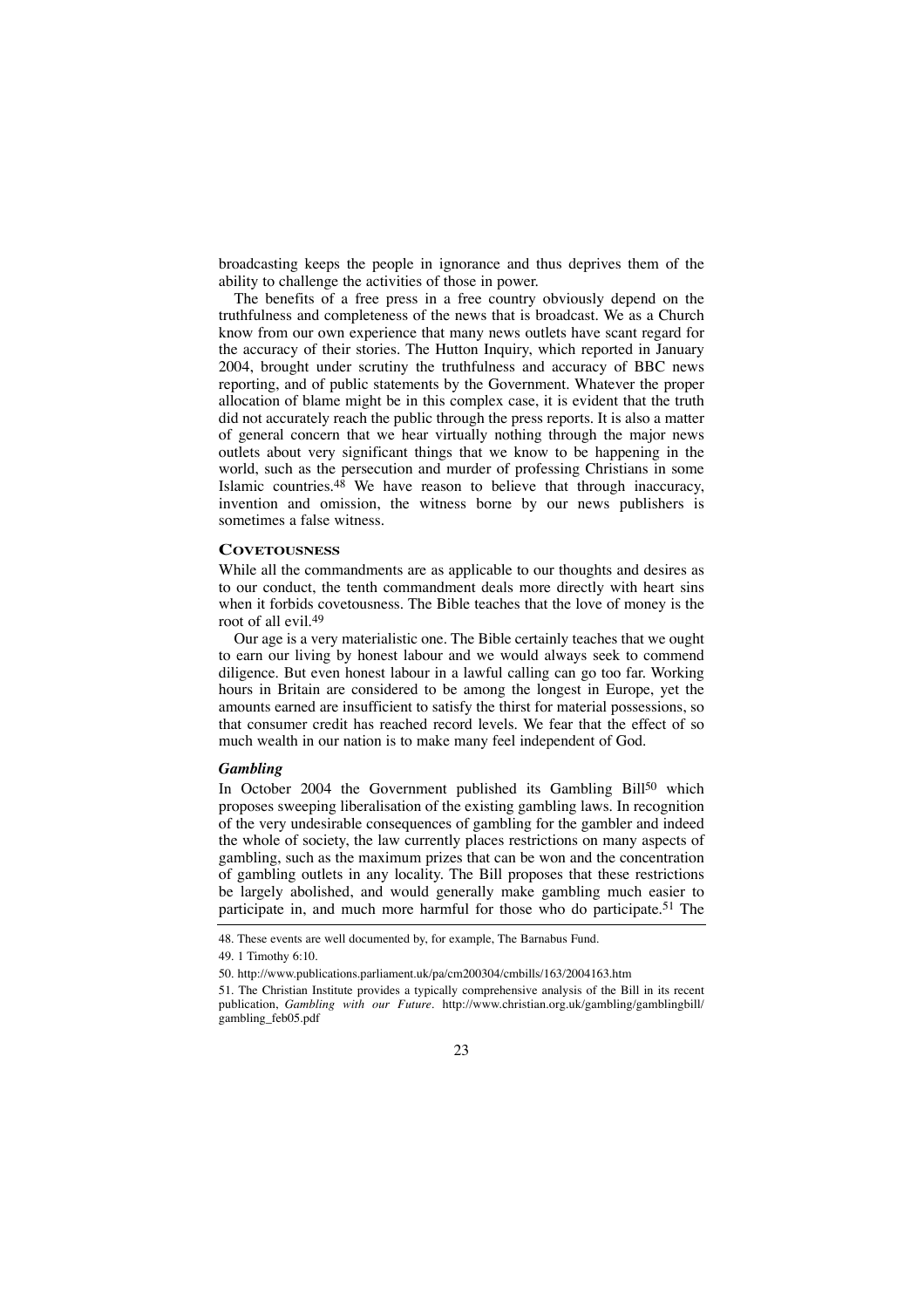proposed legislation is another predictable step down the slippery slope that our nation chose when the National Lottery was introduced 10 years ago. As well as being harmful to individuals and society, gambling is motivated by covetousness and therefore a sin against the tenth commandment. If the experience of other countries is repeated here our Government might soon rue the day it passes into law this iniquitous Bill.<sup>52</sup>

#### **FACTORS AND TRENDS IN NATIONAL MORALITY**

We conclude our survey with a brief analysis of some of the main factors influencing the present state of morality in our nation.

#### *The media*

The media wields enormous power in modern society  $-$  a power that could be put to very good use but is more often effective in the advancement of moral degeneracy. Television in particular is principally used for entertainment and the moral quality of what is called entertainment is continuing to deteriorate. We need not be surprised by the attitudes and behaviours that prevail in our society when we consider that considerable numbers are feeding their lusts daily on depraved television programmes. The controversial musical *Jerry Springer – the Opera* quite rightly attracted strong opposition on account of its blasphemy, but would have belonged to the moral gutter even if the Lord's Name had not been mentioned. Many Christians have found that the safest course is to avoid television altogether, and have banished it from their homes.

Much is also available on the internet that has a very negative influence on the morals of our nation. The use of the internet to transmit child pornography is just one example of how far man will go to gratify his unnatural lusts, and there have been news reports of criminal convictions of some who use such websites.

#### *Tyrannical minority pressure groups*

For many years, key areas of our national life have been influenced for the worse by the activities of pressure groups representing the interests of small minorities of the population. Such pressure groups often use aggressive and intimidating tactics to achieve their goals. The homosexual rights lobby has been particularly successful at imposing its agenda on those in authority and has gained many concessions as a result. We have already commented on a number of pieces of legislation which cater for the wishes of homosexuals, which have progressed into law during 2004. There are also religious and racial minorities which are successful in campaigning for recognition and benefits far beyond what a tolerant Christian nation should be expected to provide. We believe that our Government has a duty to resist such minority groups and instead to govern in accordance with the Christian constitution of the country and the wishes of the vast majority of citizens. One of the reasons

<sup>52.</sup> *Gambling with our Future,* page 37.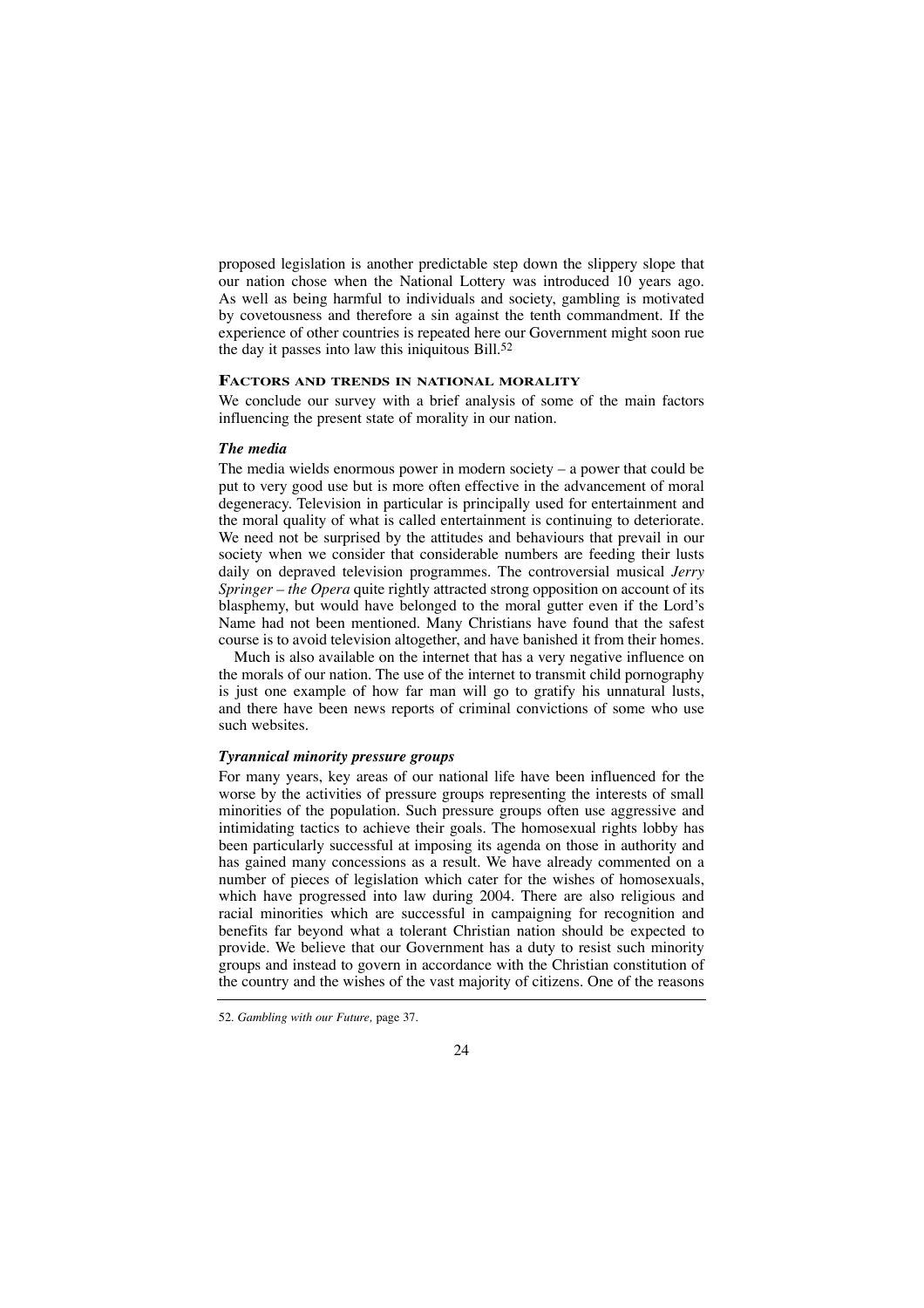why these groups have been so successful is that they have managed to get a disproportionate number of their own into places of authority.

#### *Human rights*

The 1948 Universal Declaration of Human Rights begins with the words, "Whereas recognition of the inherent dignity and of the equal and inalienable rights of all members of the human family is the foundation of freedom, justice and peace in the world. . . . " This preamble unmasks the humanistic and God defying basis on which the modern human rights movement is founded. The Gospel teaches that man, by his sin, has lost the dignity and rights with which he was created, and that the death of Christ on the cross is the only foundation for freedom, justice and peace in the world.

Human rights are claimed as the basis for many of the God dishonouring practices and laws of modern society. Our nation's ties with the European Union have bound us to a mass of alien legislation based on what are called principles of human rights. Most of these laws do nothing to defend the God given rights of the people of our Christian nation to live and worship in accordance with the Bible, and in many cases they are designed to have the opposite effect. We believe that the way to promote the freedom of the people of our country and indeed of the whole world, is to proclaim the Gospel way of salvation and the associated life of obedience to the law of God.

#### *Addiction*

Addition to harmful substances is one of the causes of many of the problems in our society. Alcohol and drug abuse are often directly involved in accidents and violent crimes. It is now many years since smoking was recognised as an indisputable cause of disease and death, yet millions are still in the grip of tobacco addiction. Gambling is also well known to be highly addictive. It is surely remarkable that in many of these areas the Government is active in liberalising the law to make it even easier for people to be ensnared by liferuining addictions.

#### *Christian influence*

The Church is described by Christ Himself as the salt and light of the world.<sup>53</sup> In our day the salt has to a large extent lost its savour and the light is hidden under a bushel. Christian influence on our increasingly godless society is therefore very weak. On the one hand the professing Church is fragmented, and weakened by heresy and worldliness, while on the other hand the media and the civil authorities pursue a policy of silencing, ignoring or ridiculing any witness that is raised on the side of truth.

We are, however, thankful that the Lord has yet left a witness to the truth in our nation. Although the voice is often weak and despised, yet it is heard. The Christian Institute continues to campaign against the flood of ungodly

<sup>53.</sup> Matthew 5:13-14.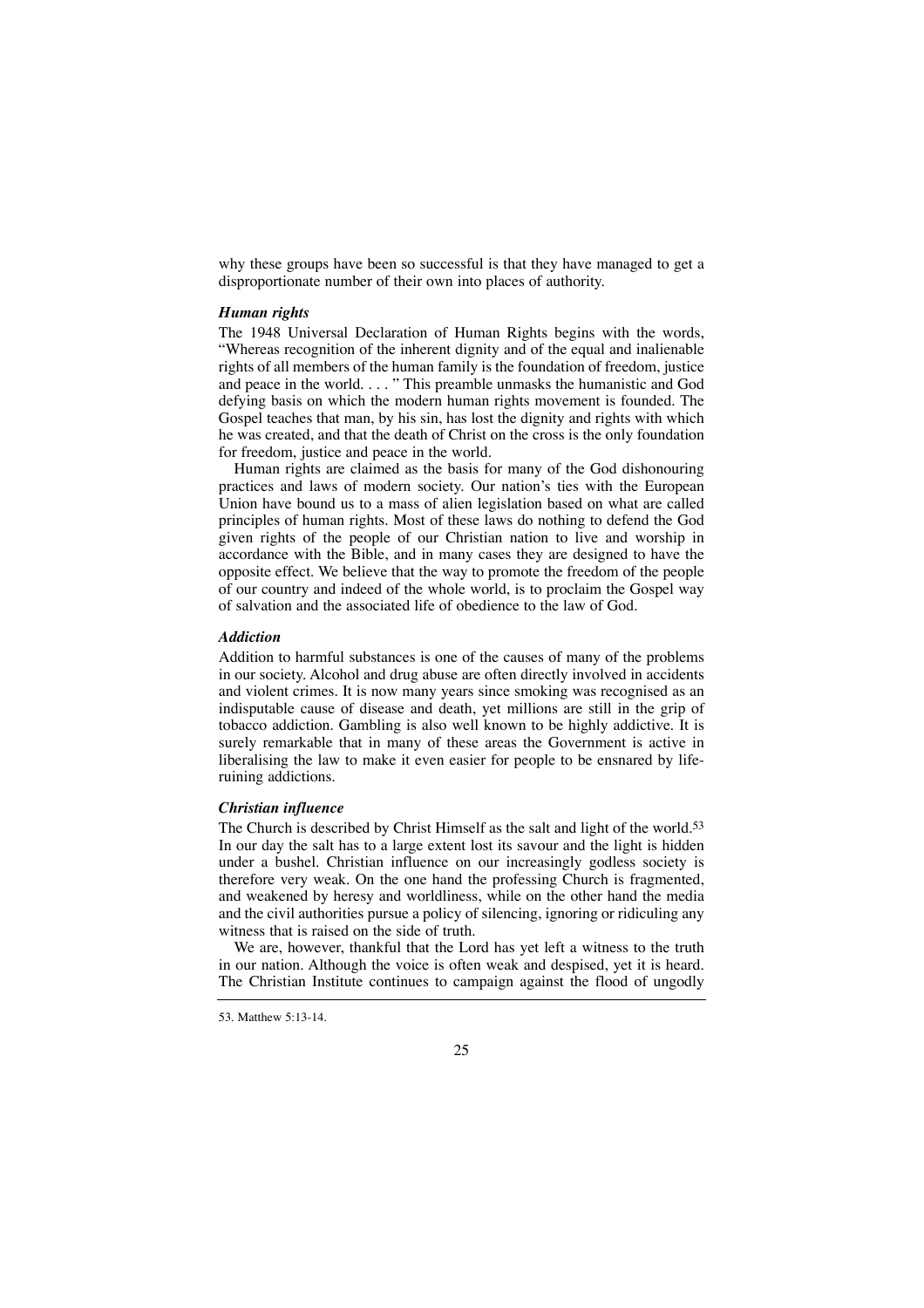legislation that is overflowing our land, and we have to acknowledge with thankfulness that God has blessed these efforts in the past year. There are a few in our Houses of Parliament who are prepared to stand up on the side of truth. We have no doubt that there are still many in the nation who pray earnestly for the defence of our nation against the false religion and godlessness that is advancing so rapidly.

Most of the things discussed in this report will cause grief and concern to the godly. We take no delight in recording our negative views on the state of society but as far as moral issues are concerned there is relatively little positive news to report in our day. In the midst of so much evil, the Church is to be encouraged by the fact that Christ rules over the nations, and that all power in heaven and in earth belongs to Him.54 Our duty is to continue endeavouring to witness on the side of truth and to continue proclaiming Christ as the only hope for lost and perishing sinners. We know that the power of God could bring about a moral and spiritual transformation of our nation and generation within a very short space of time, and we feel encouraged by the Scriptures to pray that such a change would indeed take place. Our chief desire is that whether we live in a dark day or in a day of Gospel prosperity, He would use our work and witness to glorify His name through Jesus Christ. "And blessed be his glorious name for ever: and let the whole earth be filled with his glory" (Psalm 72:19).

## **SABBATH OBSERVANCE COMMITTEE'S REPORT Convener: Rev. D. J. MacDonald**

NO doubt it is to be expected that our report will seem fairly repetitive as we strive year by year to witness for the Sabbath and to bring this matter of Sabbath observance before our fellow men. The keeping of the Sabbath as required by God's Word has all but disappeared from our land and, as has recently been noted in the *Free Presbyterian Magazine,* "Sabbatarianism is a word generally used with strong undertones of disapproval". This is just another indication of the moral decline of the nation of which it can sadly be said "they have rejected the word of the Lord". Nowhere is this rejection more clearly seen than in the wholesale Sabbath breaking to be seen on every side.

It is not necessary to quote many examples of the profanation of the Sabbath for it is plain for all to see. That it stretches from the major cities in our land to the hamlets and homes of the Highlands and Islands cannot be denied. Much of this is due perhaps to ignorance, for the vast majority of churches have one way or other long ago departed from preaching and upholding the Moral Law, though we are taught in the Bible that it is perpetually binding on all men everywhere. It is sad to see the results of the churches in our land failing to preach and teach scriptural principles. The following quotation from a popular newspaper makes the point clearly. With the headline "Sunday heads for the

<sup>54.</sup> Matthew 28:18.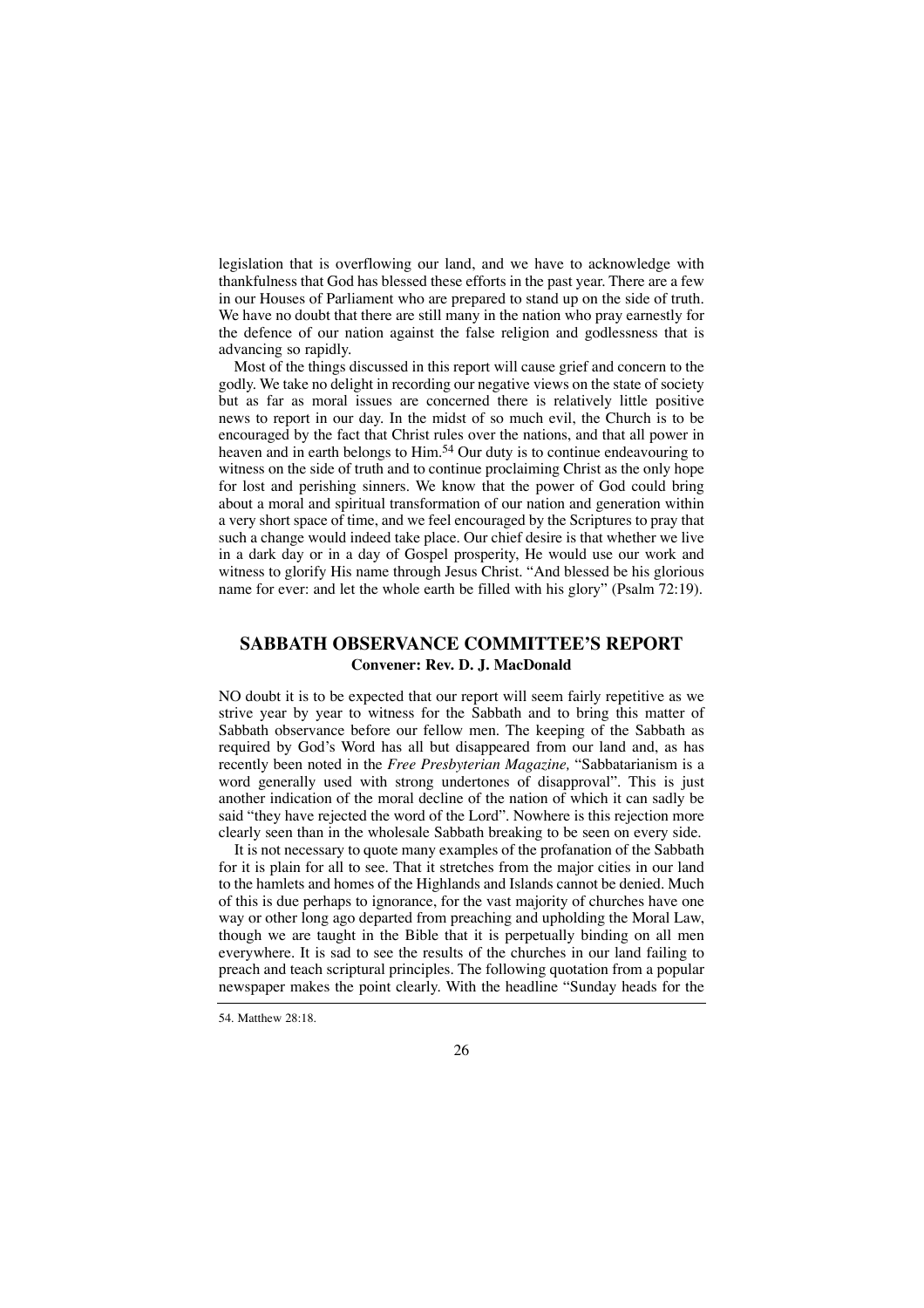top of the shops" it goes on to say: "It used to be the day of rest but in 2004 Sunday has become the day for shopping. Ten years after trading laws were changed to allow retailers to open seven days a week the Sabbath has become the busiest day on the High Street after Saturday. Some fifteen percent of sales take place on a Sunday – more than twice as many as five years ago." These figures are apparently taken from a study undertaken by a national commercial firm. The result of such a survey does not surprise anyone yet it should grieve all those who profess to love the Sabbath and desire to see it being kept as God commanded.

The work of the Committee continues as in previous years. This consists in protesting against breaking of the Sabbath. Too often we do not hear of events till after they have taken place but even then we think it proper to protest to the organisers of events which involve Sabbath breaking. Of the letters we write, about fifty percent are not acknowledged. Most of the rest are merely acknowledged. For example: letters that are written to the Prime Minister usually evince the statement: "Thank you for your letter. I can assure you that the Prime Minister will be made aware of your views." We fear that our views are of little interest to the present Prime Minister or to any of his Cabinet or Party. This is not a political statement for, as far as we can judge, there is little to choose between political parties as far as their keeping of the Law of God is concerned. The sad truth is that we are a nation of Sabbath breakers. We would not like to make this charge lightly but a cursory observation of what is done in the land leads us to this conclusion.

In addition to shopping, sport of every kind results in large scale Sabbath breaking. Right-minded people cannot but grieve at the thousands who gather in football stadiums almost every Sabbath, while more and more congregations see their attendance continue to fall. This itself is a clear indication of the spiritual state of our nation and many of our letters are written to managers or directors of football clubs with very little response. We fear the greatest Sabbath profanation of all takes place in the home. The vast majority of homes in Britain have television sets and have access to a variety of channels. Thus there is a vast amount of Sabbath breaking which cannot make news and does not arouse any public interest but is nevertheless grieving to the One whose day it is.

Our letters follow a more or less standard format and it may be of some interest to members of Synod to give just one example as follows:

*As a Committee we feel it our duty to protest to you against the playing of a Scottish Cup-tie on the Lord's day on 9th January, at Inverness.*

*We would respectfully point out to you that the first day of the week is the Christian Sabbath, the day of which it is written, "Remember the sabbath day to keep it holy". God has given us this day to worship Him in public and in private, a day to remember our relationship and accountability to Him.*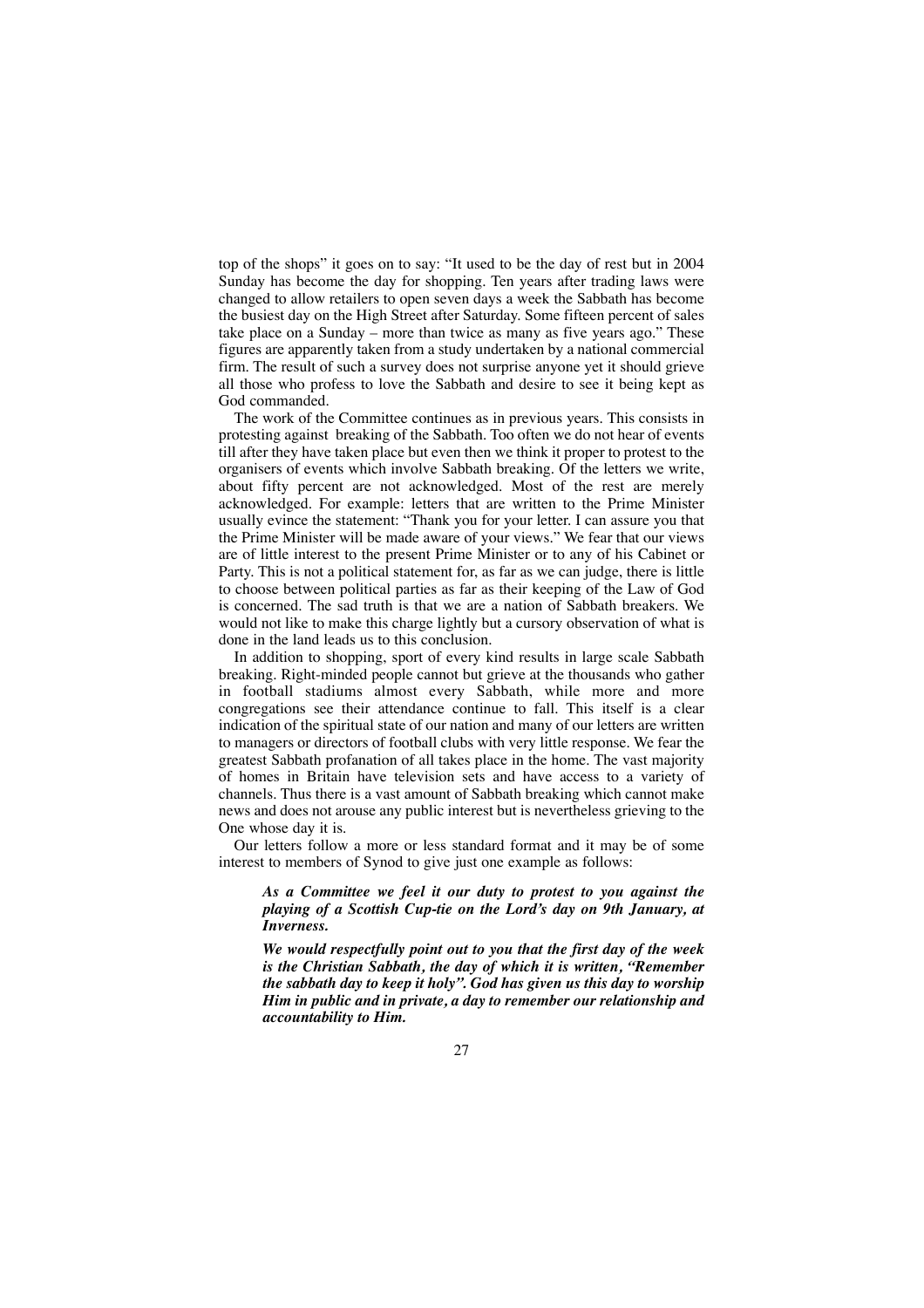*By playing this game you have deprived your employees of the opportunity to fulfil this commandment and you have drawn many hundreds of people to watch a game of football.*

*This action gives great offence to Christians, but more importantly it breaks God's Law.*

*We urge you to cease from playing football on the Lord's day.*

Interestingly we had a letter from a person out-with our Church congratulating us on our stance on the Sabbath and suggesting that we should try to include a Gospel message along with our protests. This has not been done in the past but the Committee are prepared to consider this matter afresh. We note that when we sent a copy of the tract, *One Day in Seven* (published by the Publications Committee) with a batch of our letters, not one of them was acknowledged. Though we cannot be sure that this was the reason why no replies were forthcoming, we have at times been told bluntly "not to preach to people".

We have had several amicable replies this year again but they all seem to miss the point we are making in our letters. We quote one here to illustrate the point:

*Thank you for your letter regarding the playing of the Scottish Cup tie on Sunday 9 January.*

*The scheduling of Cup fixtures is controlled by the Scottish Football Association and is outwith the control of the Celtic Football Club. However, we would wish to assure you that we would not insist that any of our employees worked on the Sabbath should they wish not to for religious reasons.*

*Thank you for taking time to contact us with your comments.*

For reasons not always known to us, some of our protests stir up anger in the recipients. Below is one example of a letter sent and the answer received.

*I write to protest against your holding Property Exhibitions on Lord's Day 23rd January, at Glasgow, Renfrew and Inverness.*

*We would respectfully point out to you that the first day of the week is the Lord's Day, the Christian sabbath. As such it is bound by all the strictures of the Fourth Commandment: "Remember the sabbath day to keep it holy. Six days shalt thou labour and do all thy work. . . . "*

*The Lord has given us the Sabbath to be used for His worship; to put it to a commercial use is to break God's Law every bit as much as to break the Commandment: "Thou shalt not steal."*

*We urge you to cease such activities on the Lord's Day; holding them and participating in them is a sin against God to whom you are ultimately accountable.*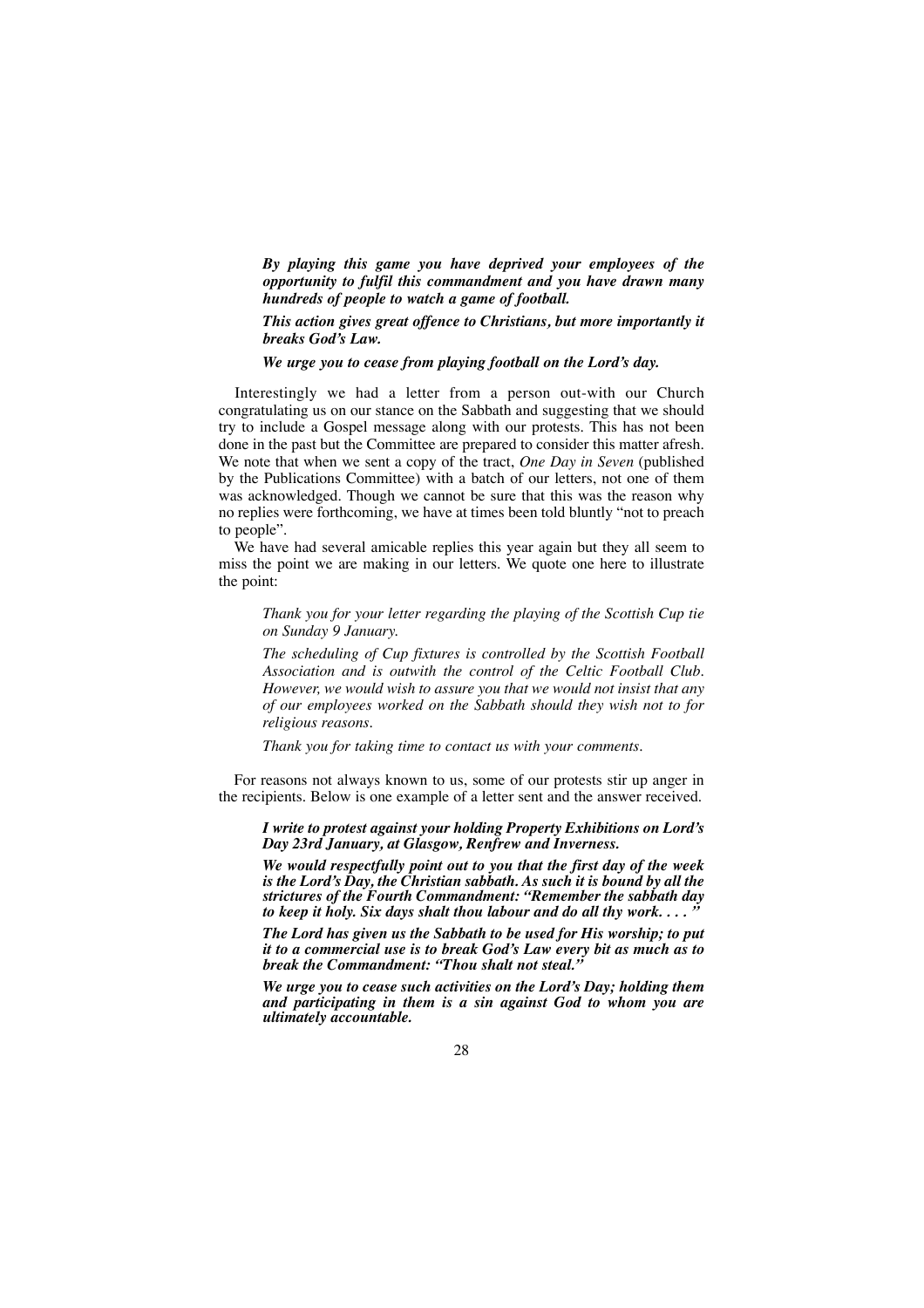#### *Answer received –*

*I would like to begin by saying that I find your letter both repugnant and offensive.*

*Let me warn you that Let's Live Abroad Limited operates an equal opportunities policy that does not discriminate on grounds of age, race, disability, sex or sexual orientation. That is only where the differences between our company and the Free Presbyterian Church begin. Whilst working on Sundays might be equally offensive to you, some of the practices and beliefs supported by militant religionists will not be tolerated here and can result in instant dismissal.*

It was decided at last year's Synod that the Committee would draw up a petition to be sent to the Scottish Parliament's Petition Committee. We hope and pray that the Scottish Parliament will give our petition a favourable hearing.

Indeed we would ask all who read this report to make this issue a matter of prayer for "the effectual fervent prayer of a righteous man availeth much" (James 5:16), and prayer is our only weapon.

We as a people ought to be aware of the fact that we have received a precious heritage, under the hand of God, in the godly examples set before us by previous generations. It is our duty to value this heritage and to do all that is in our power to preserve it and to pass it on undiluted to future generations. This is particularly true of Sabbath observance. It would be of benefit if we compared our Sabbath keeping to those who have gone before us. We fear that we as a generation would emerge very unfavourably from such a comparison. However, it is our duty whatever our station, whether as ministers, officebearers or parents, to adhere fully to the precept of the Lord which still says, "Remember the Sabbath day to keep it holy". We must seek grace continually to avoid the compromising spirit of this generation. Our standard must continue to be Scripture only.

## **JEWISH AND FOREIGN MISSIONS COMMITTEE'S REPORT Convener: Rev. John MacLeod**

#### *General*

The Jewish and Foreign Missions Committee has, within its own sphere, and to the best of its ability, attended to all the duties laid upon it by the Synod. The aim is to bring the Gospel to the ears of others in distant lands, in the hope that hearers will become believers, and that the interests of the Cause of Christ worldwide will be advanced. The sowing of the seed continues and those who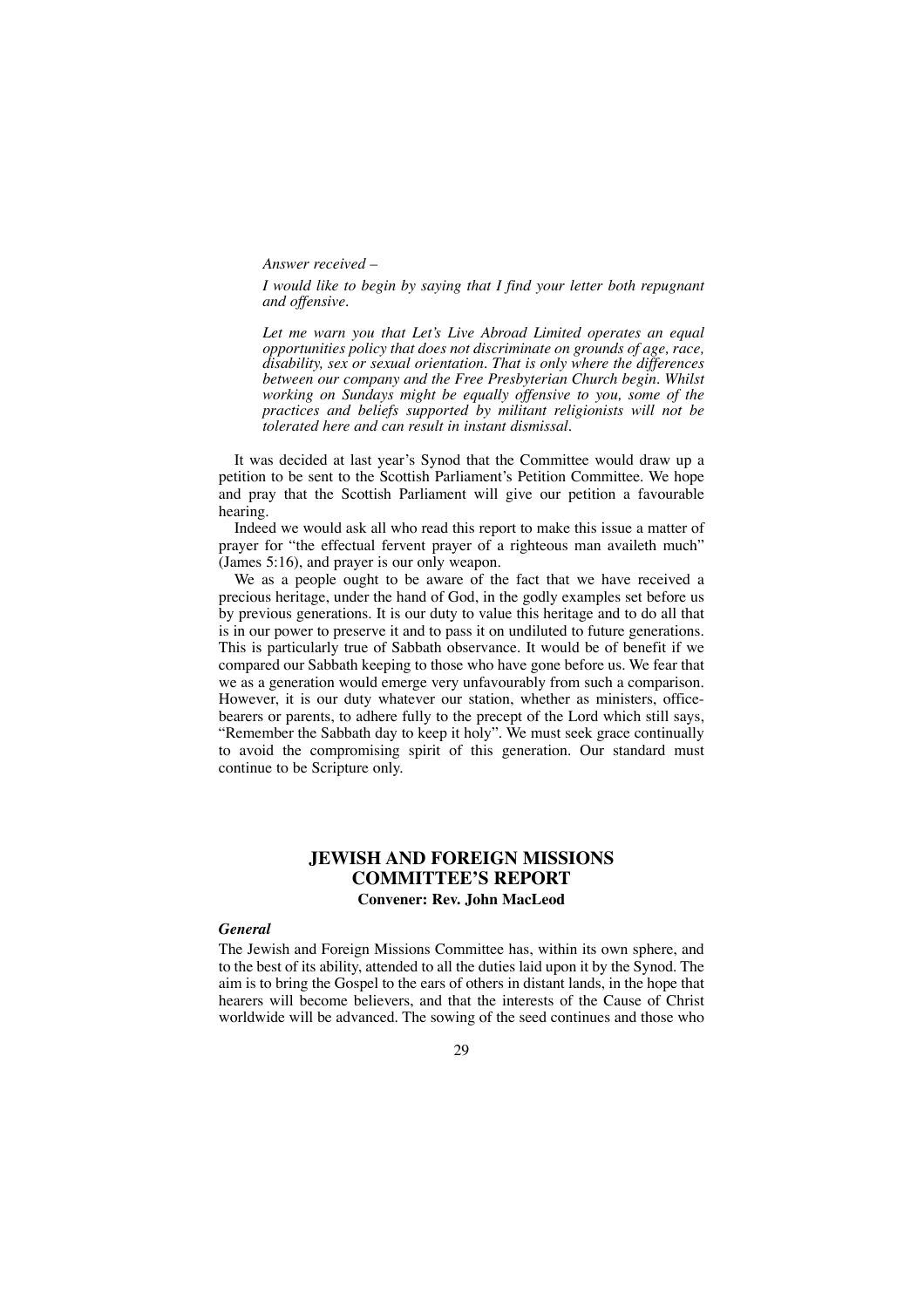plant and those who water continue to look to the One whose seed it is to give the increase. This year marks the centenary of the arrival of the Rev. J. B. Radasi at Ingwenya and the beginning of our Zimbabwean missionary activities. The Zimbabwe Presbytery is arranging for the centenary to be celebrated in a suitable manner in September 2005 and the Committee has decided that three of its members – the Convener, Clerk and the Rev. D. A. Ross – should attend the meeting as representatives. The Committee has endeavoured to exercise stewardship of the resources at their disposal in as wise and prudent a way as possible. We are grateful to all who contribute to the Jewish and Foreign Missions Fund at home and abroad.

As usual, we draw attention to the liberality of our friends in Holland. In recent times the Mbuma-Zending Board have increased their quarterly contributions by 15% and we are grateful to them for that. Without such help, as is often enough pointed out, our Church could not continue to work in Africa to anything like the same extent. It is also incumbent on us to mention that, in Zimbabwe, the Oikonomos Foundation has continued to work in its own quiet and efficient way in bringing a variety of Mission projects to completion. We are most grateful to them for the work done.

#### *Zimbabwe*

We are glad to note that the Rev. P. Mzamo still continues to labour on in his Master's service at Mbuma and that the same is true of Rev. Z. Mazvabo at New Canaan. It is also encouraging to note that the recently-ordained ministers – Rev. S. Khumalo and the Rev. M. Mloyi – are settling down well in their respective charges. Mr. Nedson Banda was asked by the Zimbabwe Presbytery to supply Mission pulpits, spending some time at each station and under the supervision of the ministers concerned.

Mr. James Macleod applied to the Committee and was accepted as a teacher of Computing and Religious Education over a "gap" year, after his graduation in June. He has since extended this period by a further year. Miss Eleanor Wylie, a Science graduate, also arrived in January 2005 at Ingwenya to teach at the John Tallach Secondary School. Mr. B. Ncube continues to to carry out the duties of Headmaster in his own capable way, while Miss Norma MacLean continues, in her own competent manner, to attend to the duties falling to the Deputy Head which includes being responsible for looking after the boarders with all that that entails. Miss Rhoda MacKay, not for the first time, volunteered her services when the need again arose and we are grateful to her for staying over an extra term to give further help. It is gratifying to know that the standard of education set at the John Tallach Secondary School has earned for it the Secretary of Education's Merit Award for the best school in Matabeleland. The facilities available at the Thembiso Children's Home are being fully used and we believe that the children who were left orphans or were abandoned by their parents and were tenderly cared for under its roof, will yet remember this and hopefully remember also what they were taught from the Scriptures.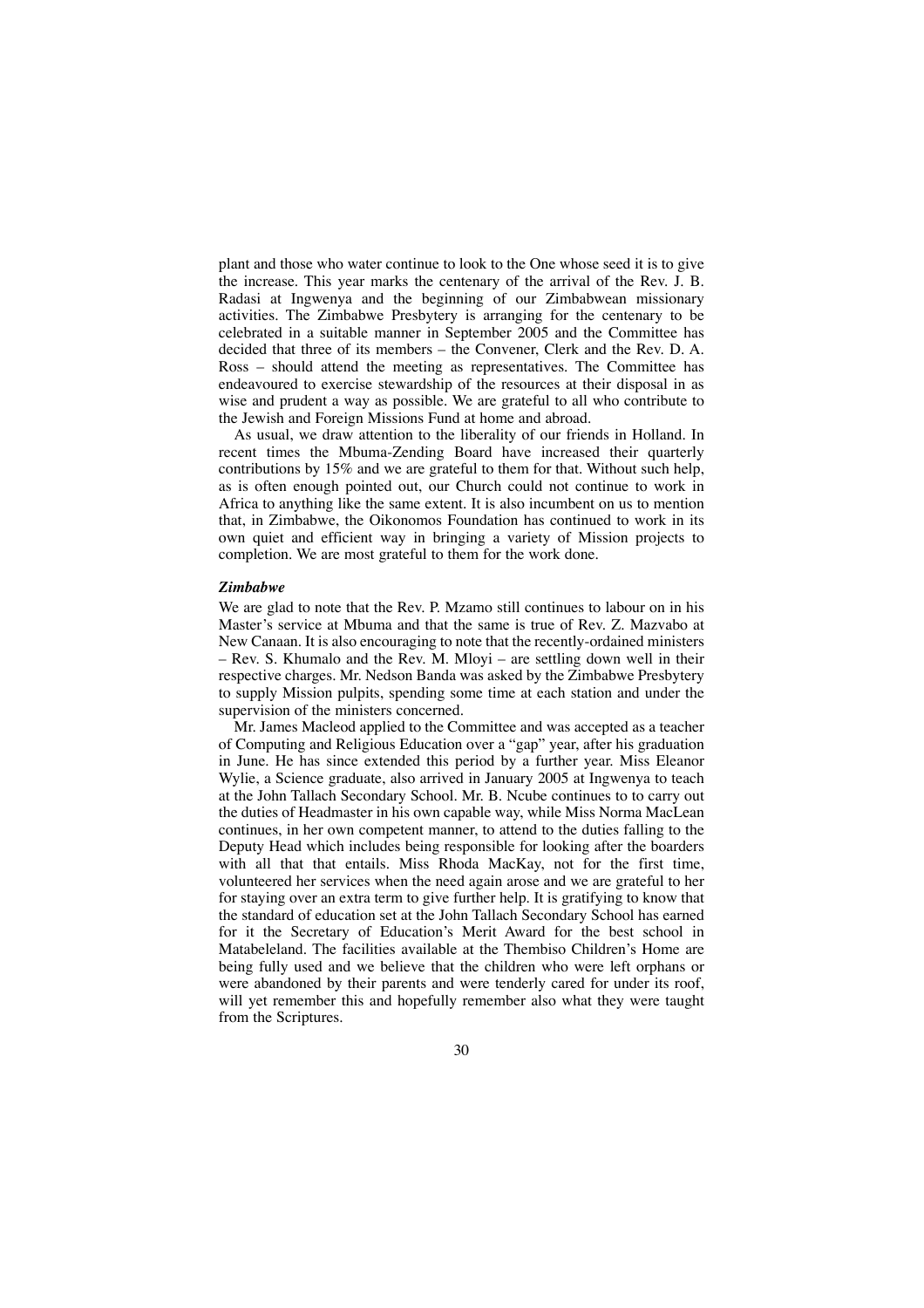At the Mbuma Mission Hospital, the nursing sisters are dutifully attending to and treating as many patients as it is possible for them to help. They can only use the means available to them. It is hoped that there will soon be a doctor working there again. Dr. Snoek, a young woman from Holland, has been accepted by the Committee and has been in Zimbabwe since January 2005. Until her work permit is granted she will continue, as at present, to study the language. Miss Petra Beukers arrived at Mbuma in February 2004. Miss Willie Gertsen, having now practised for a year under supervision, is now fully registered. We are grateful to these young women for the work they do. We are also grateful to Miss Margaret Macaskill for going out to help at the Hospital for a period of six weeks in 2004.

Mr. Teus Benschop and Miss C. M. MacAulay continued the work of revising the Ndebele Bible and the New Testament was completed in 2004. It is now in the hands of the Trinitarian Bible Society for final revision and printing. The revising of the Old Testament was due to begin in March. This is a major undertaking and we are grateful to all that have helped.

#### *Kenya*

The Rev. Keith Watkins is now, we are glad to report, enjoying good health and continues to carry out his duties with undiminished zeal. More of the Psalms of David have been translated and set in metrical form to be sung in the public and private worship of God. It was agreed that the Committee would meet the travelling expenses of two elders from Zimbabwe in visiting Kenya. It was thought that it would be helpful if they were to visit Sengera and become acquainted with the congregation there and over which they are, as assessor elders, called upon to exercise rule.

Over the earlier part of 2004, Mr. H. MacKenzie filled the post of Mission administrator and then, on his return home, Mr. C. Gunn took over these duties for the remaining six months of the year. The Committee has advertised the post of Mission Administrator, but without success. Mr. MacKenzie selfdenyingly agreed to return at the beginning of this year but not on a permanent basis. The Committee is  $-$  as a matter of urgency  $-$  looking for a suitable person to fill this post. We are very grateful to both Mr. MacKenzie and Mr. Gunn for standing in the breach.

The Magara land purchase, which met with much difficulty, was finally concluded in January 2005. This was done in a manner that was satisfactory to all the parties concerned. The Board responsible for the administration of the local primary school has now some new members on it and this has resulted in the Mission being able to have more access to it and more influence as far as religious teaching is concerned.

The Omorembe Clinic continues to provide all the help possible to those in need of medical attention and care. The Matron and her staff attend to the duties falling to them in their customary efficient and compassionate manner. The Matron's own Report will give details.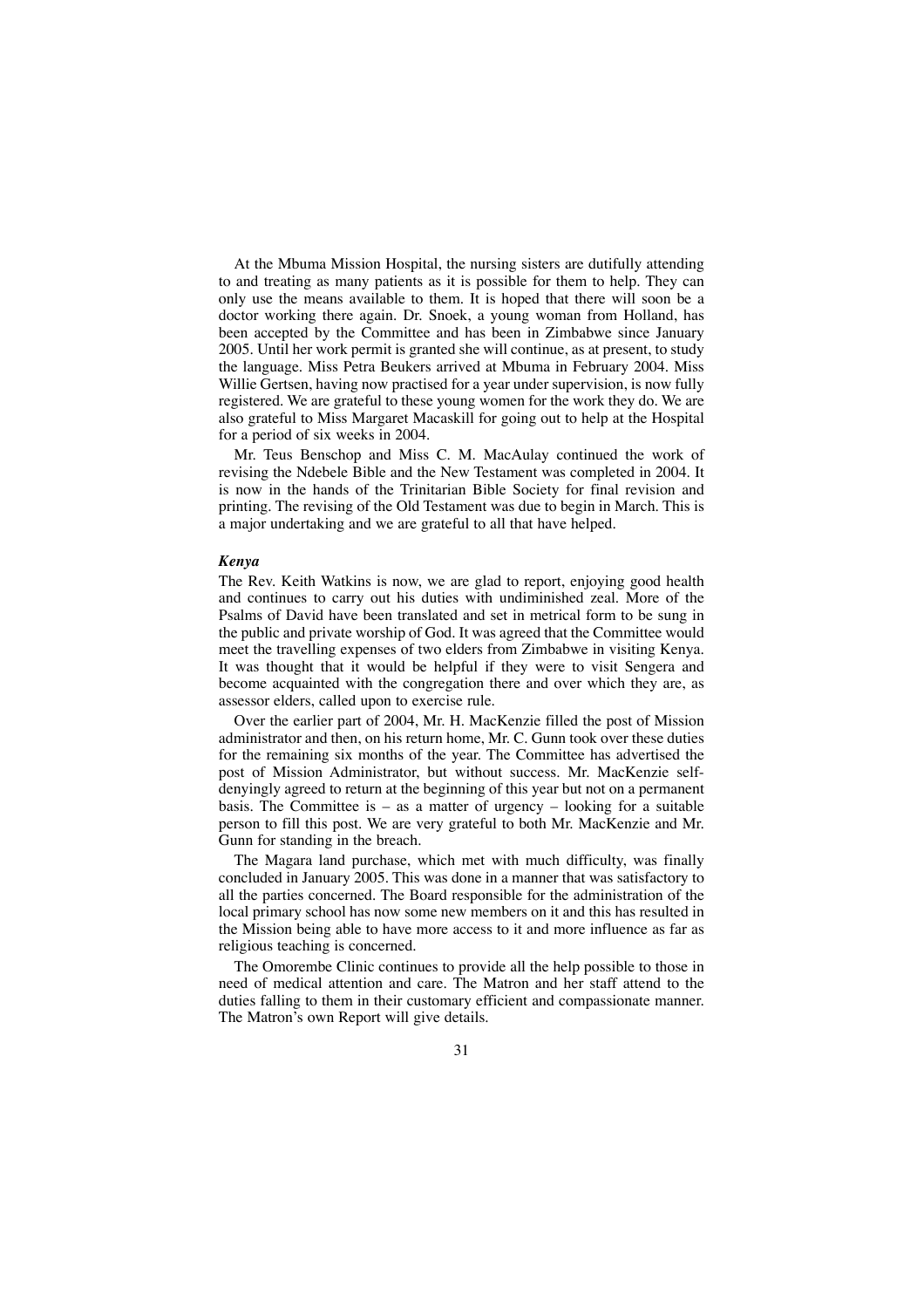#### *Israel*

Following the granting of a visa and the Synod having given permission in May 2004 to "establish a presence in Israel", the Rev. John Goldby and family moved to Israel in August, with the permission of the Western Presbytery. The arrangement is for Mr. Goldby to remain in Israel until the Synod meets when, it is hoped, the way forward will be agreed.

#### *Conclusion*

Those who continue to shoulder the responsibility of ensuring the smooth running of the Mission year after year are to be commended. Only those closest to the situation are fully aware of the amount of work which they have to get through, day by day, and sometimes in the face of unforeseen difficulties. Their devotion to duty is exemplary. Reports coming before the Synod will bear testimony to that.

## **JEWISH REPORT Rev. J. Goldby**

MY family and I arrived in Tel Aviv, Israel, on Wednesday, 17th November 2004. A brand new, very impressive airport terminal building had been built and opened since my last visit. A suitable house has been rented in the Talpiot area of Jerusalem. Our first task was to buy basic essentials such as bedding and kitchenware. Over the succeeding weeks we have purchased the principal items required to furnish the house and study. At first, as might be expected, there were teething problems with heating, computers, etc., but these have now, for the most part, been resolved.

One major problem in connection with church services in Israel is the Seventh Day Sabbath. Sadly the whole of Israel is working on the Christian Sabbath. Most, if not all, of the Messianic churches worship on Saturday and there are none we know of who keep to the principle of a Christian Sabbath. The Jewish Sabbath begins an hour before sunset and on Friday everything shuts down until the Sabbath ends on Saturday evening. On the other hand, the Sabbath "principal" of one day in seven is faithfully maintained; no shops open and no buses run and there are very few cars on the streets. A few churches hold services on the Lord's Day. Our witness to the Lord's Day and Christian Sabbath is exceptional and important in a country where there is little understanding of Reformed doctrine. In Jerusalem there is no truly Reformed witness as we would understand the term "Reformed".

To date we have been holding church services at 11 a.m. on the Lord's Day in the Finnish Evangelical Lutheran church at the Shelhevetyah Centre, 25 Shivtei Yisrael, and in the evening at 7 p.m. at St. Andrew's Church of Scotland, 1 David Remez Street. This is a very fine building looking across the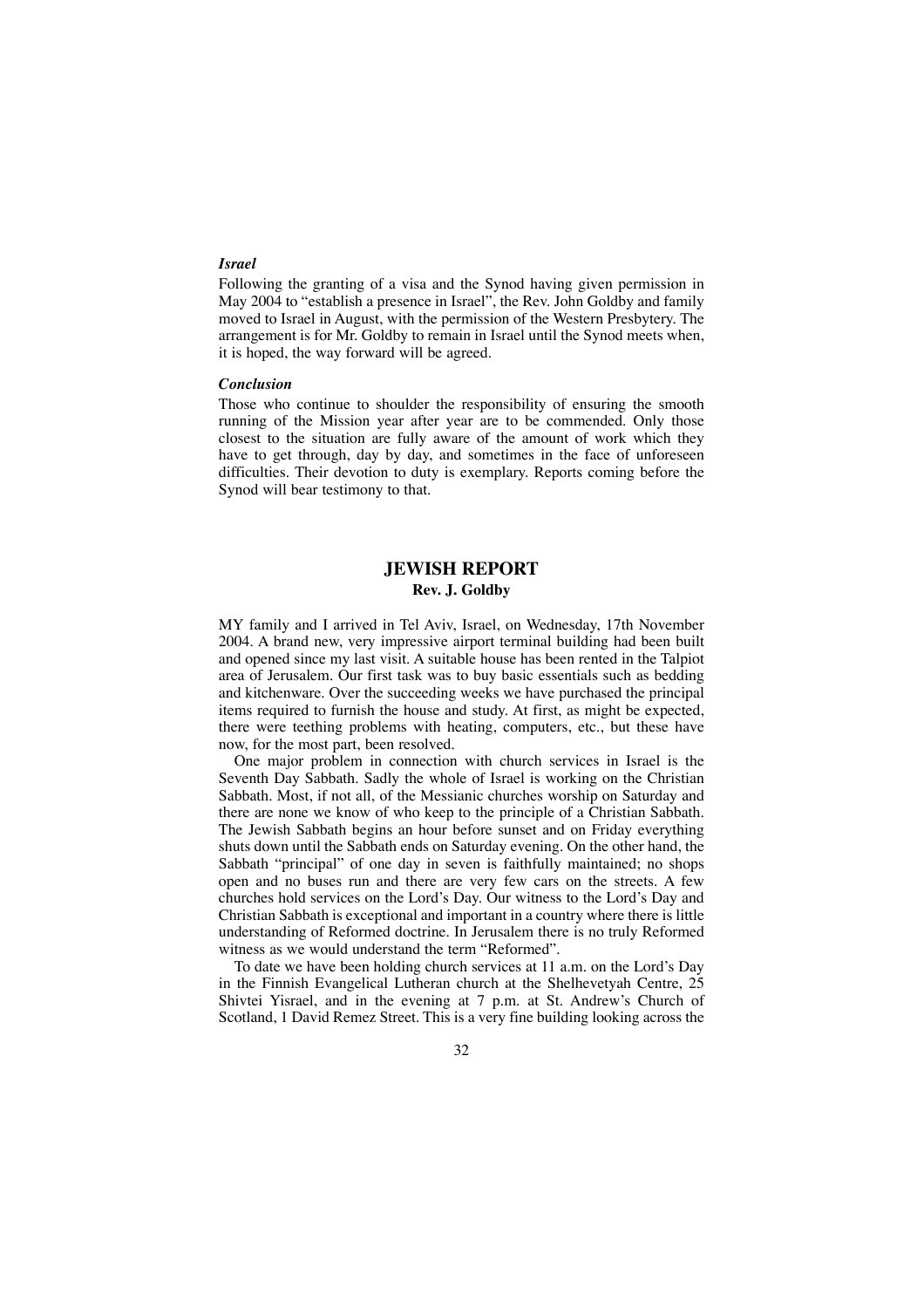Valley of Hinnom to Mount Zion. We are grateful to the ministers and managers of both organisations for kindly allowing us to rent their premises. The rental agreements are on a short-term basis meantime. For the future, and for obvious reasons, a building of our own would be highly desirable. Although attendances are minimal at present, I trust that given time and perseverance this will change.

A Mazda saloon car has been hired for six months from Budget car hire. The car is a great asset and though on the small side is adequate for most of our needs. Car hire is expensive and the purchase of a larger vehicle is desirable, our house being some distance from places of worship. The day after we arrived we were encouraged by a visit from Dominies Sonnevelt and Neele from the Netherlands Reformed Congregations. More recently we had three students from the same Church staying with us. One of them is a medical student who had been doing an elective in a Tel Aviv hospital. This hospital treats many patients who have suffered in terrorist attacks. Among many tragic cases we heard of a young man who had lost a leg and the use of one hand whose body was full of shrapnel as a result of a rocket fired from Gaza. Undaunted, he was still determined to remain in his home, believing in the right of the Jewish people to live anywhere in the land of Israel.

On Friday, 7th January, we travelled north to Nazareth and stayed the night with Mr. and Mrs. Maarten Dekker and their two boys, Peter and Carl. Mr. Dekker represents the Netherlands Reformed Congregations in Israel. Nazareth is situated on and around the hills skirting the northern edge of the great valley or plain of Jezreel. On the way we stopped at the Hill of Meggido (Armageddon) which lies at the southern edge of the Jezreel valley. To the east one can see the mountains of Gilboa where Saul and Jonathan fell. A Bible study on Isaiah 53 was held in the Dekker home in the evening, attended by a number of Russian Jews, some of whom are professing Christians. The young man who translates for Mr. Dekker serves in the Israeli Army. The following day we travelled to Nahariya (about an hour's journey) where I was invited to preach to a group of Jewish believers, mostly of British origin, in the home of Mr. and Mrs. Albert Nessim. Mr. Nessim is a Jewish Christian in his seventies whose father was born in Iraq. We introduced them to the singing of metrical Psalms and one person asked if she could keep a Psalm book. The sermon was translated into Hebrew for those who had no English. About a dozen persons were present and after the service the Nessims kindly provided a meal for us and others. Nessim's son, Michael, is an able young man who reads the Puritans. He told me that at one time he felt that the solution for the Palestinian problem was political and military but now was firmly of the view that the real solution must be a spiritual one. Nahariya is about five kilometres from the Lebanese border. The people of this town have been subjected to frequent bombardment from Ketusha rockets fired from Lebanon by Palestinian terrorists.

We have pleasant Jewish neighbours with whom we are beginning to establish friendly relations. Several from different homes in the same block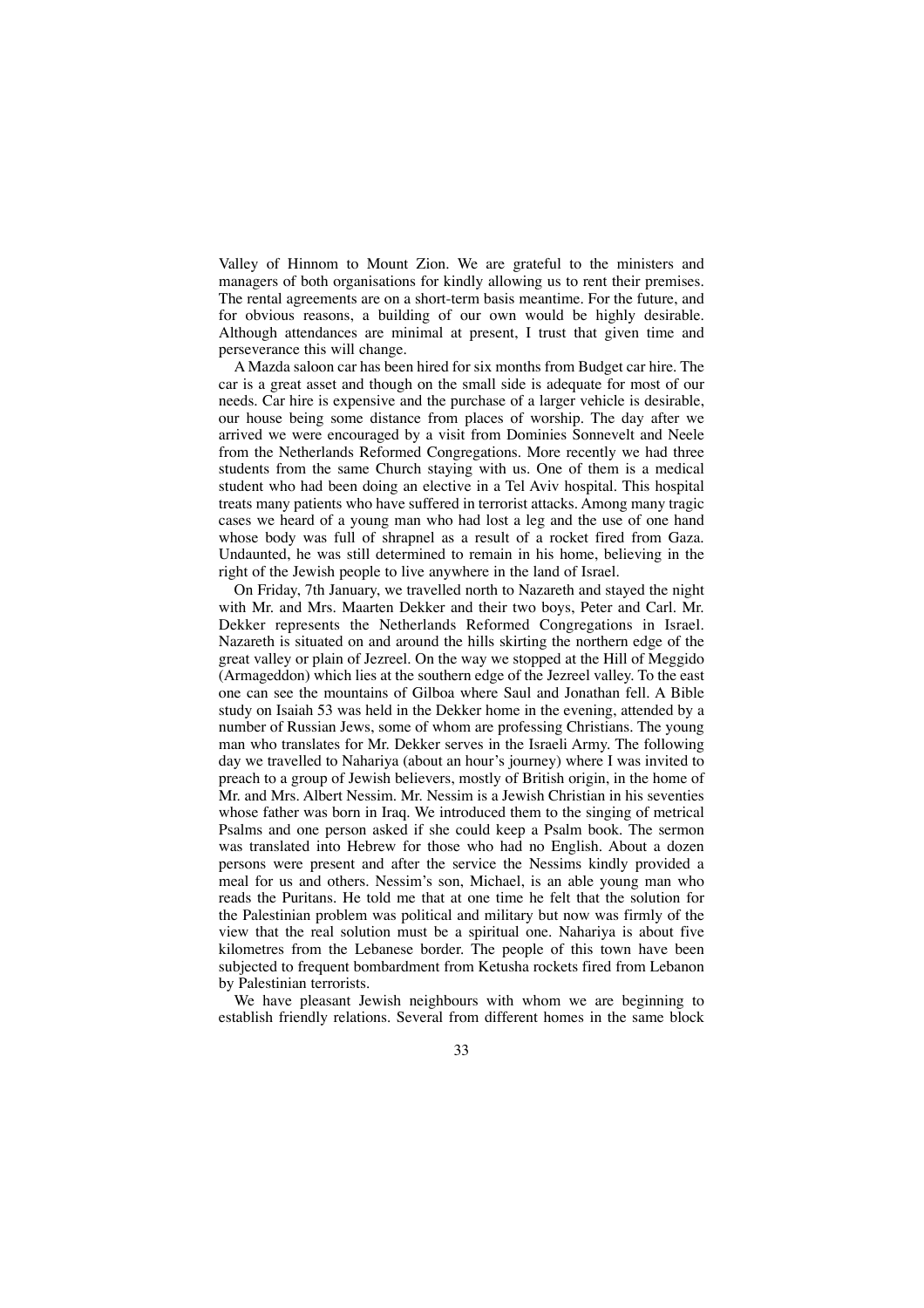have called in to chat and give us various tips on practical matters. One neighbour invited us for a Shabbat evening meal in the Jewish tradition. Another neighbour has spoken with us briefly about the Messiah.

Beit Tamar is a home for severely physically disabled young people run by an Israeli charity. Our daughter Shona is working in this home as a volunteer for which she is to be given a special visa by the Ministry of the Interior. The staff is composed of Israelis, some secular, some Orthodox, with a number of volunteers from various countries. Contact with residents and staff is a useful element in our integration process. Nearby is the splendid new Israeli Supreme Court and other government buildings and beyond them the Knesset.

Our younger daughter Jennifer attended the Anglican International School during November and December. The school is good educationally with many different nationalities among the pupils but the fees are high at more than £7,000 per annum. Some staff members are secular, some Christian, some Arab Christian and three Jewish teachers. The geography teacher is a Mr. Solomon whose father is a Rabbi in Oxford. The pupils are mainly children of diplomatic and UN staff.

Through a series of rather remarkable providences, we were offered a place for Jennifer in the Israeli school system free of charge. A number of Israeli civil servants were most helpful. The transition to an Israeli school begins with an intensive Hebrew course in an "Ulpan" school. This is a school for Jewish children aged 12-18 who have made "Alihay" to Israel from a variety of countries. We were interviewed by the headmistress at her school which is within walking distance of our home. To our very great surprise the headmistress turned out to be the wife of Mr. Solomon! Apart from the significant financial savings, the transition to this school is proving a valuable means of learning the language and culture of Israel.

The importance of learning modern Hebrew and improving biblical Hebrew cannot be emphasised sufficiently. It would be of great benefit to the ministry and to us all to improve our knowledge of the Hebrew language. At the end of January I joined an Ulpan for full-time language study. This is a five months' full-time course. A constant flow of Jewish immigrants pass through the adult "Ulpan" Hebrew language schools. Our class is composed of mostly Jewish people immigrating from different countries. There are also a few Israeli Arabs. The standard of Hebrew among the students is high and the pace demanding. The lessons are taught in Hebrew and the textbooks contain no English. Staff and students get on well and interesting questions have been raised at break times concerning the Person of the Messiah, the teaching of the Christian Sabbath and our relationship to the Law of God, etc.

The Jewish festival of Chanukka began on 7th December (25th of Kislev, the Jewish ninth month; there are two Jewish calendars in operation – one secular, one religious). This "festival of light" lasts eight days and celebrates the rededication of the Temple by the Maccabees after Antiochus Epiphanes profaned it. Judas Maccabeaeus appointed it about 164 B.C. Chanukka is a good occasion to discuss the Messiah for it was the festival called in the New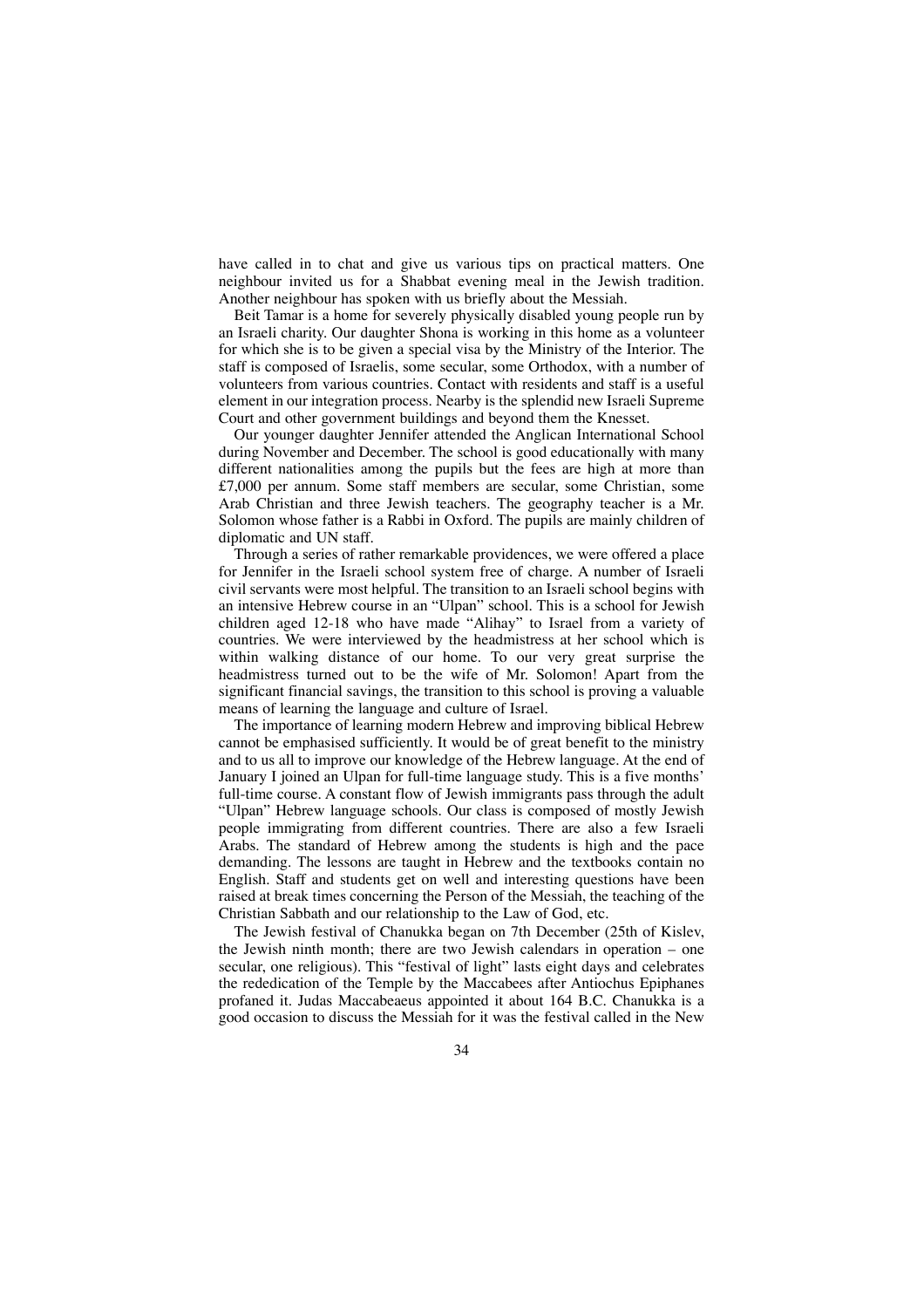Testament the Feast of Dedication in the winter that Jesus walked in Solomon's porch, where He was asked by the Jews if He was the Messiah (John 10:22-39).

One of Mr. Smadja's (a Jewish Christian printer) fellow elders was pleased to receive a copy of the *Life of Rabbi Duncan.* Mr. Smadja himself told me of the good he had found in a sermon of R. M. M'Cheyne (on Isaiah 28:14-18) published in the December *Free Presbyterian Magazine.*

Mr. Sonderegger, an elderly Christian man of Swiss origin who lives in England, attended one of our services. He has some Jewish blood and speaks Hebrew. We also met his daughter, Natanya. Afterwards a young Orthodox man was interested to hear about the scriptures of the Old Testament which refer to the Messiah and asked us to sit with him. An interesting discussion and reading of Messiah texts in both languages went on for quite some time.

The translation of the *Westminster Confession of Faith* into Hebrew has begun. Our translator, Maya Rechnitzer, is professional, meticulous and painstaking in seeking to get the exact and best possible translation of words and phrases. Her previous experience in translating the *Pilgrim's Progress* and Jewish Christian authors such as Adolph Saphir will be of great assistance in the present work. I have no doubt that this historic statement of biblical Christian beliefs will be of great assistance in countering the confusion which beclouds the understanding of many in this land.

I am grateful for the prayerful and material support for this work by members of Synod, the Jewish and Foreign Mission Committee and individuals from within and without our Church who have a love for the Jewish people and a desire to promote the Cause of Christ.

## **INGWENYA MISSION REPORT Rev. S. Khumalo**

AS I write this report my mind is filled with wonder and thankfulness at what the Lord has done for us. We have come to the end of the year and, more than that, we have entered the year of our Centenary as a Church in Zimbabwe. It is here that Rev. J. B. Radasi, led by the Lord, established the witness of the Free Presbyterian Church of Scotland. It was from this first mission that the witness spread to the Nkayi Forest and now has spread to Mashonaland. The witness still continues. We must say, "Glory be unto God". "The Lord hath made known his salvation: his righteousness hath he openly shewed in the sight of the heathen" (Psalm 98:2).

There is a shortage of labourers because some have been taken away by death, but if the Lord be on our side we need not fear.

Ingwenya, the main station, has now five other preaching stations. These are Cameron, Gadadi, Insiza, Inyathi and, recently, Matapa.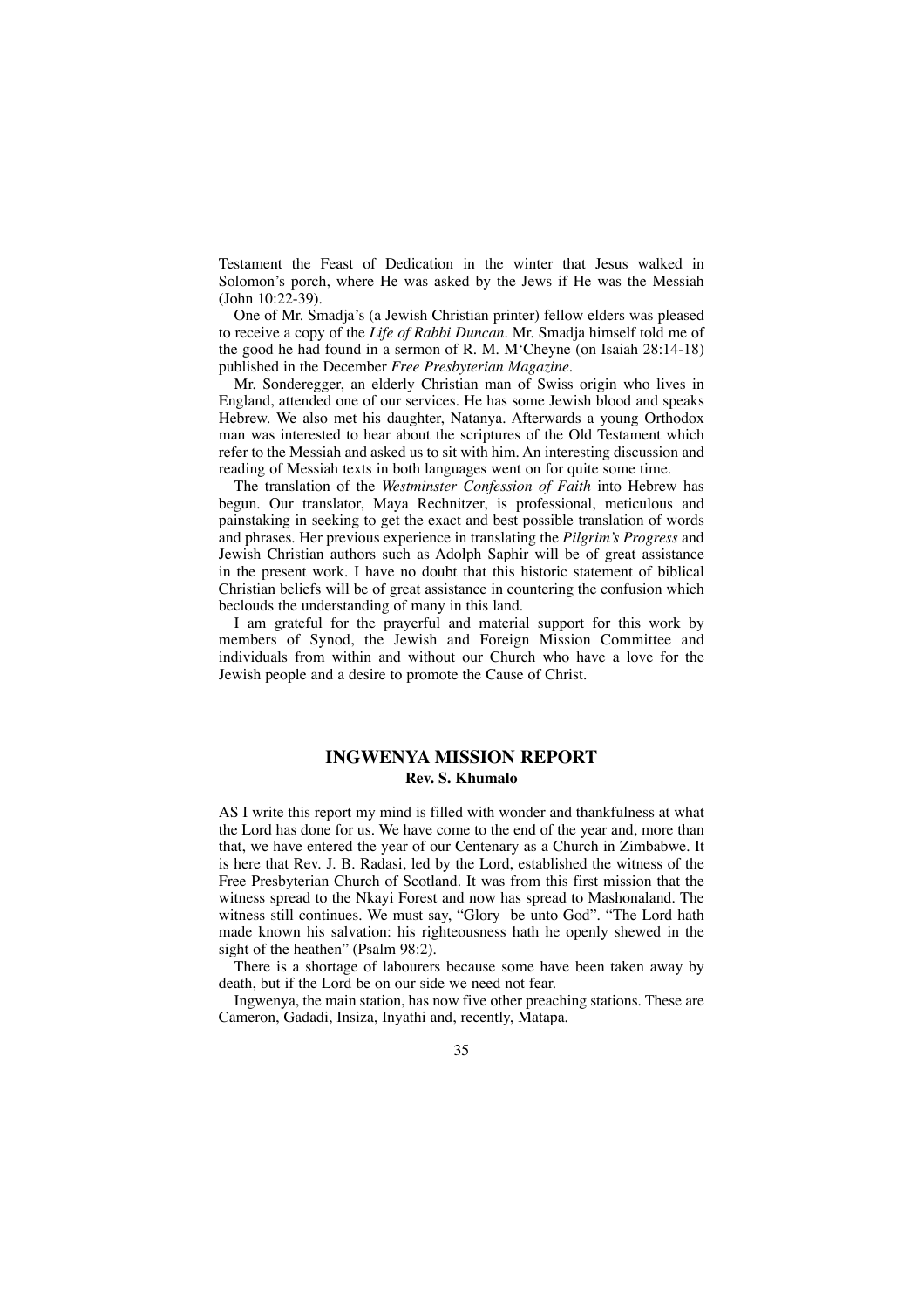Ingwenya has two communions each year. It is pleasing to note that the attendance has improved and that through the year a few were added to the communion roll. I am very thankful to the elders, Mr. P. Moyo and Mr. I. Manzini, who have supplied Ingwenya on Sabbaths and weekdays. They have bodily weaknesses but the Lord has been their strength.

During the year, four elders and one deacon were elected to office. When I visit Ingwenya I also take services at the nearby stations of Cameron or Gadadi and end my day at Ingwenya for the evening service.

At Cameron there are services every Sabbath and Philani Mzamo, who is an elder there, takes these. I am very thankful to him, for he comes home every weekend in order to supply his home congregation and then returns on Monday to his work at Maphisa, which is far away from his home. Cameron has one communion per year, in July.

Gadadi is a small congregation in this small village, where Saul Ncube, who was elected to the office of an elder during the course of the year, supplies it every Sabbath.

Insiza is one of the preaching centres in the Matabeleland South province. Most of the people in that congregation are Xhosa speaking people who were settled there from Fingo Mbembesi area. Mr. Herbert Nyilika is an elder and Herbert Ntakana is a deacon. The services are held at a local school but it is not a convenient place due to the disturbances caused by the many churches which also conduct services there. There are plans to apply for a plot of land, if funds permit, and to build our own place of worship.

Inyathi is another station, opened a few years back in the time of the late Mazwi and Rev. Ndebele. There is one communion each year, in November, and we have two elders, Mr. Manjonzi and Mr. A. Hlabangana. They conduct the services every Sabbath. I visit this station regularly.

The last one is Matapa Circle C, a resettlement area where the majority of the people are Xhosa speaking from Mbebesi. It was during the time of the late C. Sobantu, the elder at Ingwenya, and during the late Rev. A. Ndebele's ministry, that this station was opened. It went on until the death of Mr. Sobantu. The preaching supply from Ingwenya continued for a time but, due to the shortage of manpower and the illness of Rev. Ndebele, this supply was discontinued until last year when, following a number of invitations, written and personal, the kirk session of Ingwenya decided to respond to the people of Matapa. They were like the people of Macedonia, praying, "Come over to Macedonia and help us". So we made an appointment to meet them and Mr. P. Moyo and myself went on a Thursday afternoon. On our arrival we found a crowd of over twenty people, waiting for us and eager to hear the Gospel. It was in the home of Mr. J. Magunya that we assembled and I preached on John 3:16, explaining to them: (1) the source of this love; (2) the manifestation of it; and (3) the benefit of this love to a poor sinner. After the service we had a discussion with the people and they expressed their thankfulness that their prayers were at last answered. May their hearts be opened, as Lydia's heart was opened by the Lord. We continue to supply there once or twice a month.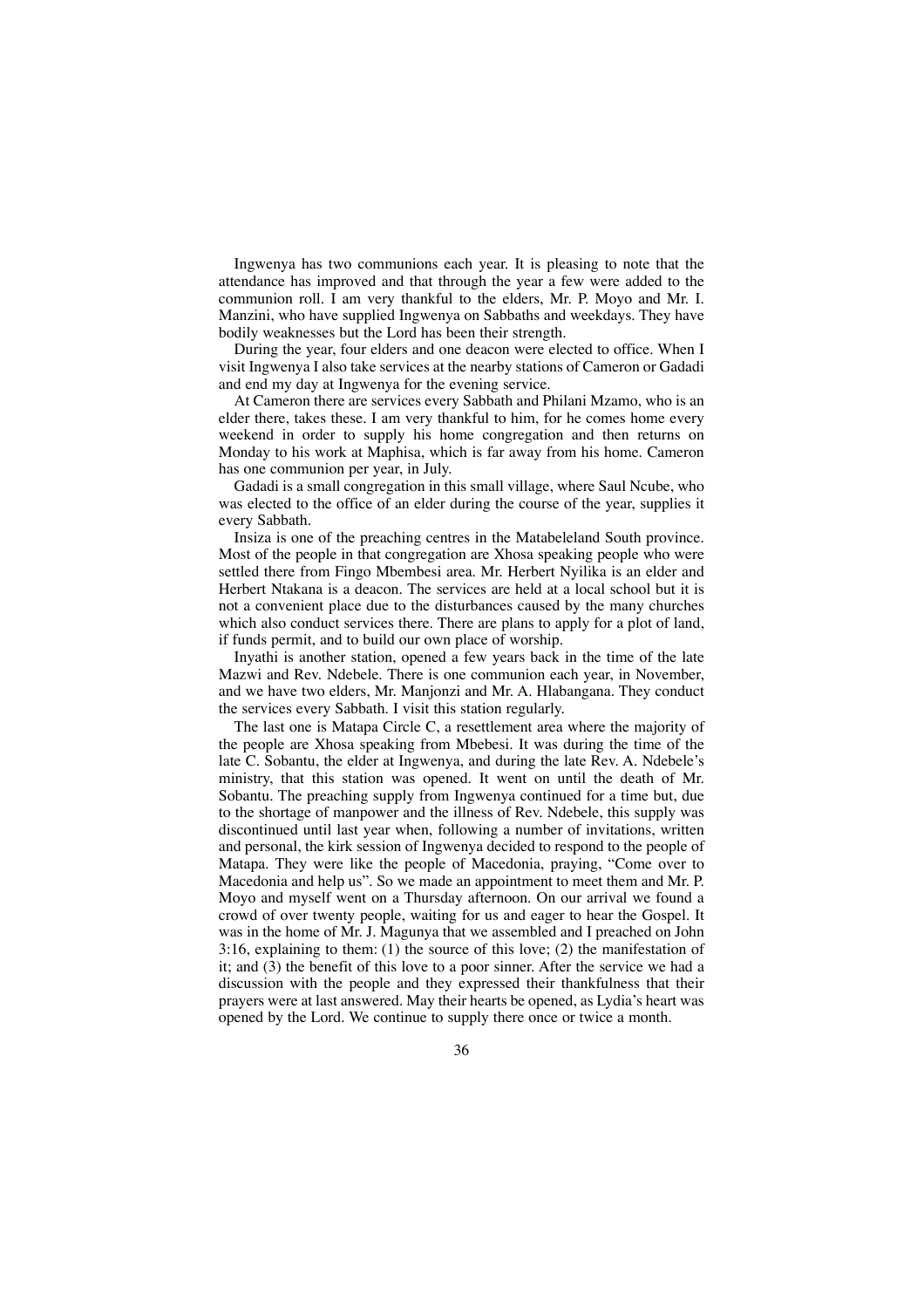"Ye that make mention of the Lord, keep not silence, and give him no rest, till he establish, and till he make Jerusalem a praise in the earth" (Isaiah 62:6-7).

### **JOHN TALLACH SECONDARY SCHOOL REPORT Miss Norma B. MacLean**

THE year 2004 brought one of the Ministry of Education's highest honours to John Tallach School when we were awarded the Secretary of Education's Merit Award for the best secondary school in Matabeleland North. This prestigious award recognises all-round excellence, taking note of examination results, curriculum development, structural maintenance and improvements, well disciplined pupils and teachers, and good relations with parents and community. We were very excited that the consistent success of the school and all the hard work which makes that possible was recognised in this way. A deputation from the Ministry of Education in Bulawayo, led by the Provincial Education Director, came to the school in October for the presentation ceremony. It was a very happy day when a special lunch was provided in honour of the occasion and all the invited guests were impressed with the developments which they saw at the school. Shortly after this event the school's name was again seen in the local press when news came that one of our Form 4 pupils had done very well in a SADC (Southern Africa Development Community) AIDS essay competition. Belinda was third in the senior section for Zimbabwe, which included students at teacher training colleges and universities, so this was a very significant achievement for her.

Economically we had a much easier year; hyperinflation, of course, continued, but perhaps we had become more experienced in dealing with it! The school budget managed to break even by the end of the year and we did not face the same level of shortages as in the previous two years. Locally there was a very limited harvest so, although most people had enough to eat, there was little to spare to sell for other essentials such as school fees, so local children continued to face difficulties in paying school fees.

### *Staffing*

Mr. Ncube, the headmaster, was on leave for the first half of Term 1 – his lively personality was very much missed around the school, so we were very pleased to welcome him back at the end of February. The Ministry of Education supplied and paid for 26 teachers and Miss MacLean and Miss MacKay were also in post.

This was a very difficult year in the Bible Knowledge department. Both Miss Dube and Mrs. Moyo, from the Bulawayo congregation, left the staff to pursue further studies and their departures left a big blank in the Bible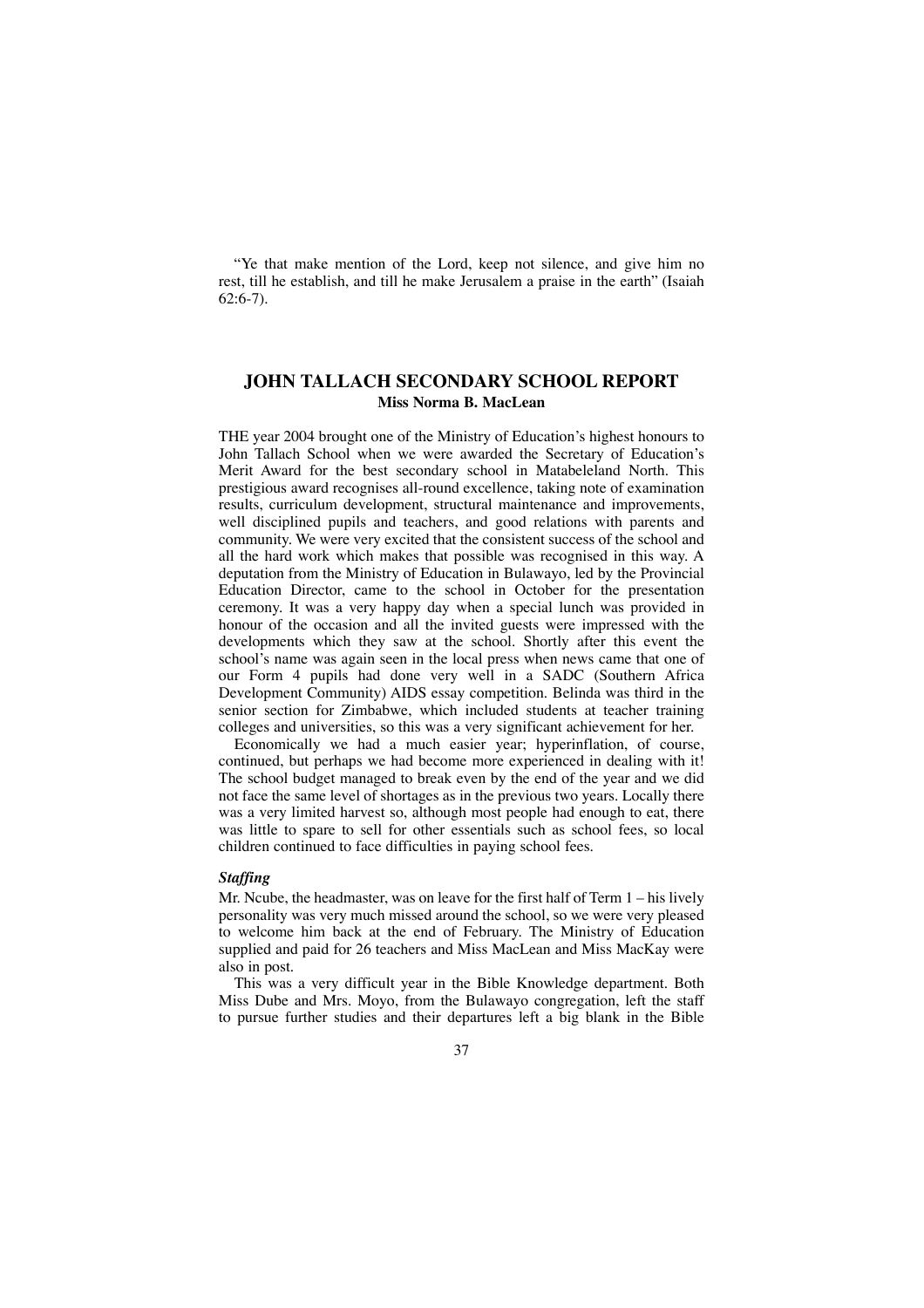Knowledge Department as we were not able to source local FPs to fill the posts. This created an emergency situation as far as covering the Bible Knowledge timetable was concerned. Special thanks are due to Miss MacKay for agreeing to delay her leave so as to remain to assist for another term, although her original contract ended in December 2003. Again we have to record our thanks to the Jewish and Foreign Missions Committee for their sympathy to the school in sending out Miss Marion Tallach to assist us for Term 1. Miss Tallach agreed to come at very short notice – she adjusted amazingly well to the environment and the work and was a very significant help to us during her three months here. We were also able to employ Bongani Khumalo, a son of Rev. S. Khumalo, during the first and second terms as he was waiting for university entrance. When Mr. Khumalo resigned at the beginning of Term 3 to begin his university studies we again faced a blank in the department, so were very grateful for Miss MacKay's agreement to return from the UK in September at very short notice to help until the end of the year. Miss MacKay eventually returned to the UK in December 2004 after completing 3 years' service at the school; during that time she did not spare herself but threw herself wholeheartedly into the work, taking on most of the responsibility for the Bible Knowledge department.

It is obvious from the above comments that there is still a great need for assistance from expatriate teachers. It is still not easy for us to cover all the Bible Knowledge classes with suitable local church personnel, although we were very pleased to be able to appoint Mr. N. Khumalo, another son of Rev. S. Khumalo, to the staff in time for the new session in January 2005. Mr. Khumalo is a trained teacher and a communicant member in the Bulawayo congregation, so is well suited to assist in the Bible Knowledge department.

We were particularly delighted that Mr. James MacLeod, from Leverburgh, was able to join the staff in the middle of July 2004. Mr. MacLeod, as well as being able to teach Bible Knowledge, is a Computing Science graduate. By the time he arrived at Ingwenya, the O Level certificate class was being taught by their fifth teacher and the situation in the computing department was a matter of great concern to us. His arrival enabled us to look forward to a period of greater stability in that department. Mr. MacLeod settled in very well and quickly became very busy. Computing classes are now able to proceed with more continuity, he is conducting evening classes for the teachers and providing technical support for the networked system in the school office. We are very thankful, therefore, that he has now offered another year to the school. Miss Eleanor Wylie, a Science graduate from Larne, offered her services for one year and arrived in time for the new session in January 2005 but since her arrival she has extended that to a second year of service, for which we are very thankful as she is proving to be an able member of staff. We are very grateful that in the Lord's kind providence we are able to look forward to a period of enhanced continuity in the Bible Knowledge department in particular.

It is still reasonably easy for us to bring in teachers from overseas, particularly in recognised shortage areas such as Science and Computing, and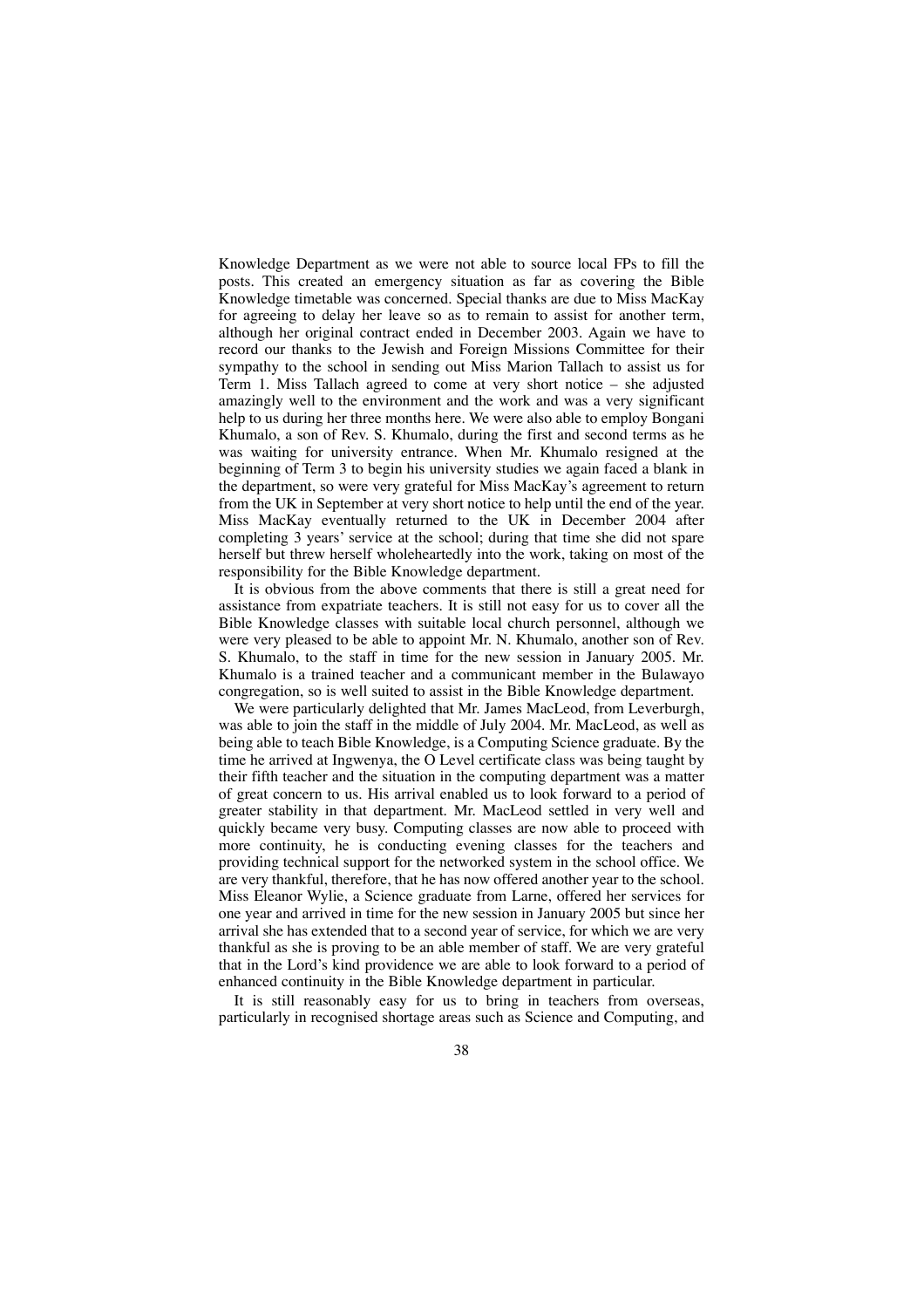we would welcome applications from suitably qualified people. The main qualification required for expatriate applicants is a university degree with teaching subjects – teacher training is not necessary.

In spite of this dependence on expatriate staff to cover Bible Knowledge and Computing, we have a very competent, pleasant and able group of Zimbabwean teachers covering the rest of the curriculum. Noteworthy are the Heads of Department who have all been with us for over 12 years: Mr. C. Dube, English; Mr. C. Mhlanga, Science; Mr. T. F. Ncube, Maths and Woodwork; Mr. T. Bope, Geography; Mr. M. Mpofu, Agriculture; and Mr. N. Hamu, the Sportsmaster who, with Mr. D. Dube, the Senior Master and Miss S. Gumpo, the Senior Mistress, make up our Discipline Committee. These members of staff, in their support of the school administration and their commitment and dedication to their own subject areas, contribute in no small way to the success of the school.

### *Pupil enrolment*

During 2004, 592 pupils were enrolled in Forms 1 to 4 – approximately 100 of these attended on a daily basis from the local community and the remainder boarded at school for the whole term. Ten children with varying degrees of visual impairment were enrolled with us. A happy development is that it is becoming difficult to find blind or partially sighted pupils to join our unit – with better medical care there are fewer cases of either total blindness or partial sight.

Sly Jaricha, who was mentioned in the 2003 report, continued at school throughout the whole of 2004 and kept well. He managed to obtain very good O Level passes, scoring 6 As and 3Bs. He is presently enrolling for Form 6.

#### *O Level results*

The O Level results for 2004 showed an improvement on 2003 with 100 of our 120 candidates passing 5 or more subjects; i.e. 83%. We were delighted that 24 students managed to score 5 As or more with one student scoring 9 As.

At the annual Awards Ceremony for the 2004 O Level results for Matabeleland North, hosted by the Ministry of Education in Bulawayo in July, we were presented with trophies for:

1st in Mathematics 1st in Physical Science 1st in Biology 1st in History

We were also awarded for the second year in a row the trophy for having the highest number of pupils with 5+ A passes in Matabeleland North.

While this academic success gives us great satisfaction and is indicative of the hard work being done by both teachers and pupils, we would plead the prayers of the Lord's people that our children would not be among those who are "ever learning, and never able to come to the knowledge of the truth". Our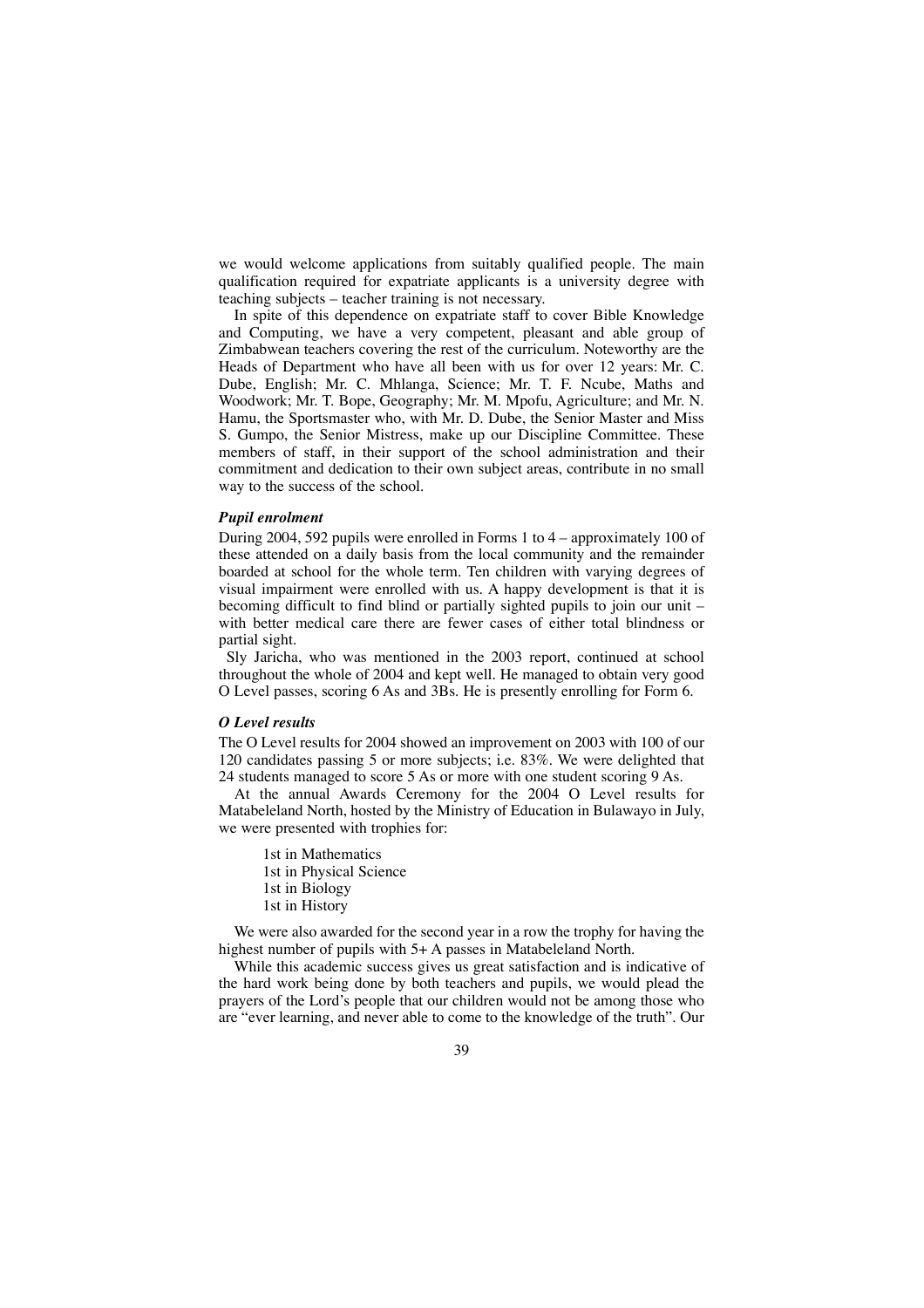greatest desire is that they would obey the command of Christ: "learn of me . . . and ye shall find rest unto your souls" (Matthew 11:29).

### *Finance*

As mentioned earlier, hyperinflation continued but we managed to cope with the situation better than in the previous two years. Fees, of course, increased massively – we began with  $$400,000$  per term in January and ended the year with \$800,000 but we were glad to be able to reach a break-even point. The 200% increase in fees over the year was well below the rate of inflation. However, expenditure was still maintained at a minimum level with only a little maintenance being done.

### *Vehicles and buildings*

The three vehicles belonging to the school, the 3-ton "bus" for orders, the Toyota Venture and the 76-seater bus, were again very reliable throughout the year. The Venture is 8 years old but is still an economical and reliable car, even if now a bit scruffy. The 3 ton "bus" is now 5 years old and is the busiest of the vehicles, being used for school orders at least twice a week, and used to transport teachers to town on Fridays and back to school again on Monday mornings. It is also still a very reliable vehicle. Our 76-seater bus, which was donated by the parents, is giving marvellous service, particularly at the beginning and end of terms – it has already saved its purchase price of \$3.5 million many times over. At the beginning and end of terms this vehicle is used to transport the children to and from school and has removed the frustrations caused when hiring vehicles which do not arrive on time or perhaps at all. The continued bulk purchase of fuel by the Mission has removed our problems in sourcing fuel and has also reduced the expense.

It was possible to embark on a little more maintenance than in the previous two years, largely due to the Miss A. MacLeod legacy. Using finance from this fund, we were able to complete the mattress replacement programme in the girls' dormitories. All girls are now sleeping on 15cm thick mattresses and are very much enjoying the improved comfort. We were also able to replace one of our old photocopiers which was becoming unreliable. Another project which was completed from this fund was the improvement of cooking facilities for teachers – cookers with ovens have now been fitted in all the teachers' cottages. We were also able to purchase 60 new classroom chairs. There is still a large balance left in this fund for future use.

The resource room fund had accumulated a healthy balance so, as the room was badly in need of decoration, we decided to have it painted and we also acquired smart new furniture which has greatly enhanced the appearance of the room. It was also possible to paint the interior of the Form 4 boys' dormitory which had last been done 4 years ago.

From school funds, helped by various donations received, we were able to construct a "slaughter post". The oxen which are slaughtered almost weekly to provide the boarding school with meat, were previously killed under a tree.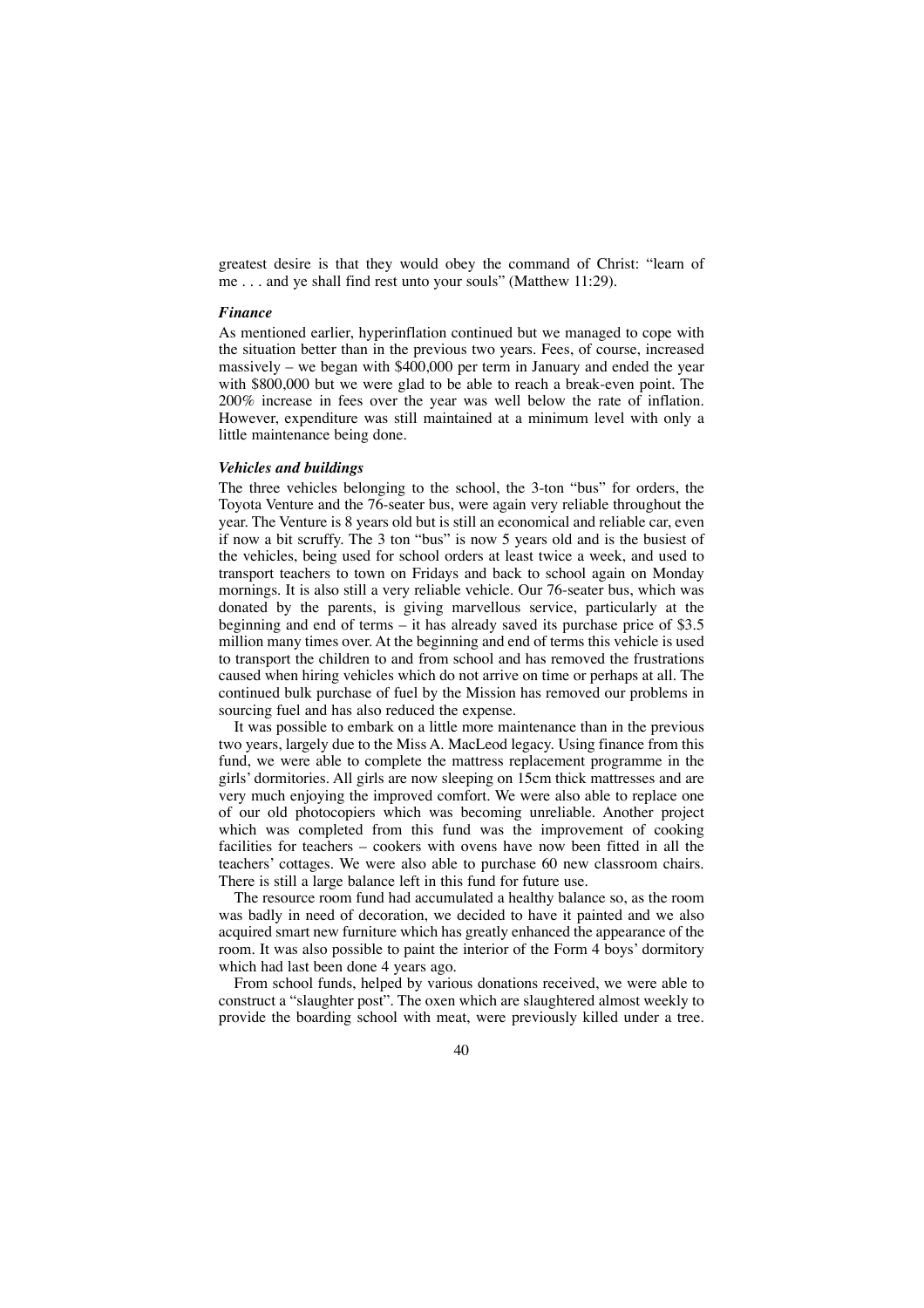This new structure, with proper drainage, means that the slaughtering is now done in much more hygienic circumstances.

Construction on our kitchen improvements began in August 2004 but progress has been disappointingly slow – some of our own workmen with extra men hired for the job worked on the construction side of the job. They worked well and all construction – an extension to the existing kitchen premises to house the cold room and a small outside emergency cookhouse for three wood-fired pots to be used in the event of power cuts – was completed by the end of January 2005. However, the firm contracted to supply and install the electric pots and the stainless steel fittings had difficulty in importing the necessary supplies, so that part of the work has gone well over the original timescale. Inflationary pressures meant that the project also very soon went over budget, so various items had to be cut from the original plan, including the cold room. The Parents' Committee was very disappointed to learn that we could not proceed with the cold room and after examining their own finances decided to step in to provide the finance for it. We were very delighted with this gesture and are presently awaiting installation. Again there has been a delay because some of the materials had to be imported.

September 2004 saw construction begin on a new Form 3 boys' dormitory; again, some of our own men with extra hired labour are working on this project which has made excellent progress. It is hoped that it will be ready for occupation by May 2005. Form 2 and Form 3 boys are presently crowded into three dormitory blocks – this new building will enable us to separate them into four blocks which will reduce the overcrowding. However, we were again disappointed that it seems likely that this building will also go over budget and that it may not be possible to acquire new beds and mattresses for the Form 3 boys as originally intended.

#### *Conclusion*

We have again to thank all those who contribute to the success of the school with their prayerful and practical support. We receive many donations through the year. The two large construction projects (kitchen premises and boys' dormitory) are completely financed by Mbuma Zending and the Jewish and Foreign Missions Committee. There are very few schools in Matabeleland North which are able to proceed with any construction projects in these inflationary times – the fact that we are able to do so is entirely due to the support from Scotland and Holland, for which we are deeply thankful. We are also very grateful to all those, known and unknown, who send donations from time to time. The bulk of the expenses of our resource room for the visually impaired are financed from Sabbath School donations received from Scotland. The school library is entirely supported from individual donations and several of our local children are only able to continue at school because of the generosity of overseas friends. We record our thanks to all who contribute to the work in this way.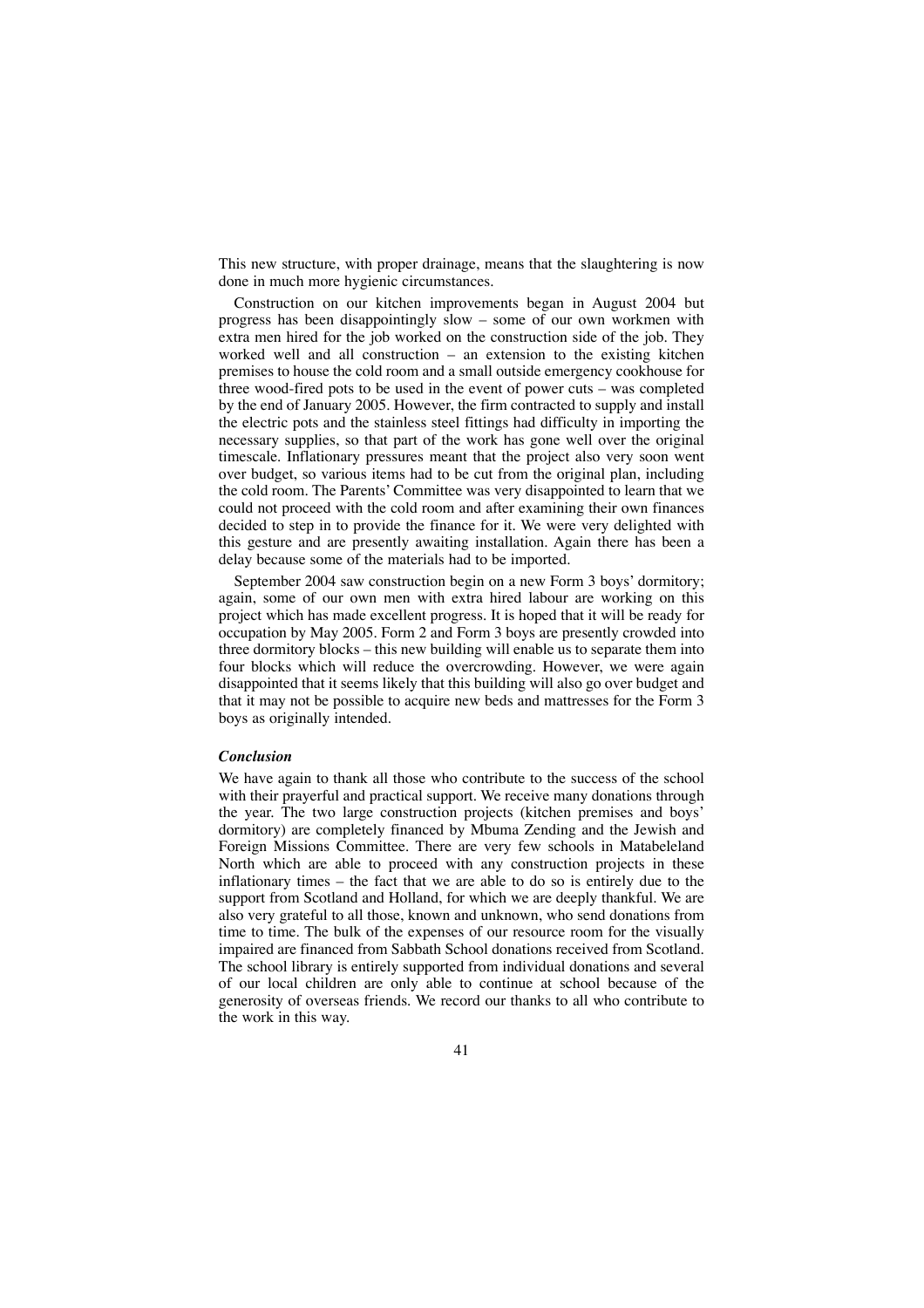The report cannot conclude without reference to our sadness at the death of our previous pastor, Rev. A. B. Ndebele, who passed to his eternal rest in June 2004. Mr. Ndebele had retired to Bulawayo early in 2001 after labouring faithfully among the congregation and school children here at Ingwenya since June 1966. It is no exaggeration to say that thousands of souls sat under his ministry over these years – may those of us who are left remember that "the word of the Lord endureth for ever. And this is the word which by the gospel is preached unto you" (1 Peter 1:25).

# **ZENKA MISSION REPORT Rev. M. Mloyi**

WE have been brought through another year by the grace of God. The work of the Lord has been carried out in the Zenka Mission stations, all of which have been supplied every Sabbath. The elder who helps at Katasa is presently laid aside because of ill health. We hope, the Lord willing, that he will soon recover. Weekday meetings at Zenka and Katasa have been conducted on Thursdays. This is possible at these two places because there are church buildings. We are unable to have prayer meetings at Fudu and Mabayi because, during the week, the classrooms there are occupied. If possible, proper places of worship should be built at these stations because they were established by former missionaries when they expanded the work from Zenka.

The Lord's Supper was dispensed twice at Zenka, in February and August. In February the Sacrament of Baptism was also dispensed – a male member, who is on the teaching staff at Zenka, was baptised. It is encouraging to see young men coming forward to witness for Christ. We ought to thank the Most High that these preaching stations are now visited regularly because of the availability of the minister's car. I drive myself to these stations or send an elder with a driver to preach. I often visit the sick and seek to comfort bereaved families. For long journeys I have the assistance of a qualified driver as I am still holding a learner's licence. I hope in the near future, God willing, to obtain a full licence.

There have been many deaths in the community at large and also in the Church. We lost a female member, an old lady, the wife of an elder at Zenka. "Blessed are the dead which die in the Lord."

This past year the community had a good harvest. There was help given by the Red Cross Food Aid for orphans and terminally ill patients. We much appreciate their help. The new planting season has begun but there is little rain and at the present time crops are beginning to wither. If this situation continues there will be drought countrywide.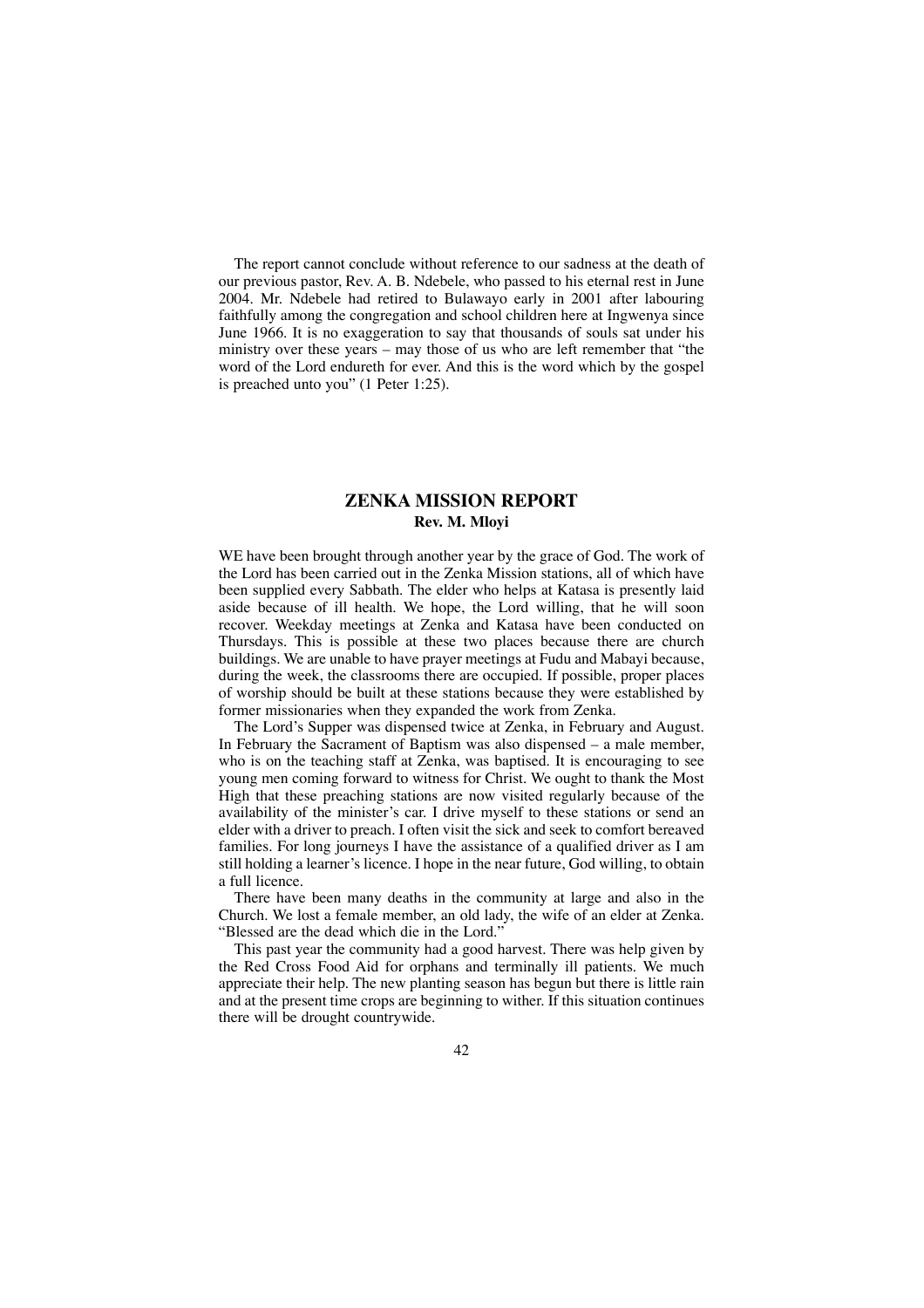We are thankful also for the new security fence around the Mission which closes out stray animals and controls the movement of local people who formally made the Mission a passage to the shopping centre.

We pray for the Lord's blessing to be upon our land. May He prosper the work of the Gospel by sending forth labourers who will preach Christ and Him crucified. Then there will be repentance toward God and faith in the Lord Jesus Christ.

# **NKAYI MISSION REPORT Rev. M. Mloyi**

THE work of the Lord is going well at the Nkayi stations. The Lord's Supper was dispensed at both Nkayi and Donsa. We are thankful to the Lord that these places of worship are visited often and that I am able to visit frequently due to the provision of a car.

The kirk session has now revived the prayer meeting at Mathetshaneni on Wednesday afternoons as there is now a church building. It is difficult to hold prayer meetings in places like Manomano, Mathendele and Nkuba as we have to worship in classrooms which are not always available. This year, Nkayi congregation will have two Communions. The second will be on the second Sabbath of June, while Donsa is on the second Sabbath of May, God willing. We have resumed this Communion, which ceased in 1998 while Rev. Mzamo was the interim moderator for Nkayi and when his workload had become immense.

In January the Sacrament of Baptism was dispensed at Nkayi and Mathetshaneni.

The voice of death and illness is heard countrywide. We are to note with sadness the loss by death of an elder at Nkayi, Mr. Thomas S. Tshabalala, who passed away on the 5th of May last year. Thus a great blank has been made in Nkayi and the Church. He was a widower and died after a long illness.

The Nkayi community is also benefiting from the Food Aid for orphans and terminally ill patients from the Red Cross Society. We are thankful for such aid from these sympathetic organisations. We also pray for the prosperity of the Gospel and that it would be preached to many poor and needy souls. May the divine Owner of the Vineyard send forth labourers into His vineyard.

In this part of Nkayi, although the planting season began, the crops are withering as in other areas. We still hope and pray that rains will come but there will be little harvest, it seems, before the next ploughing season.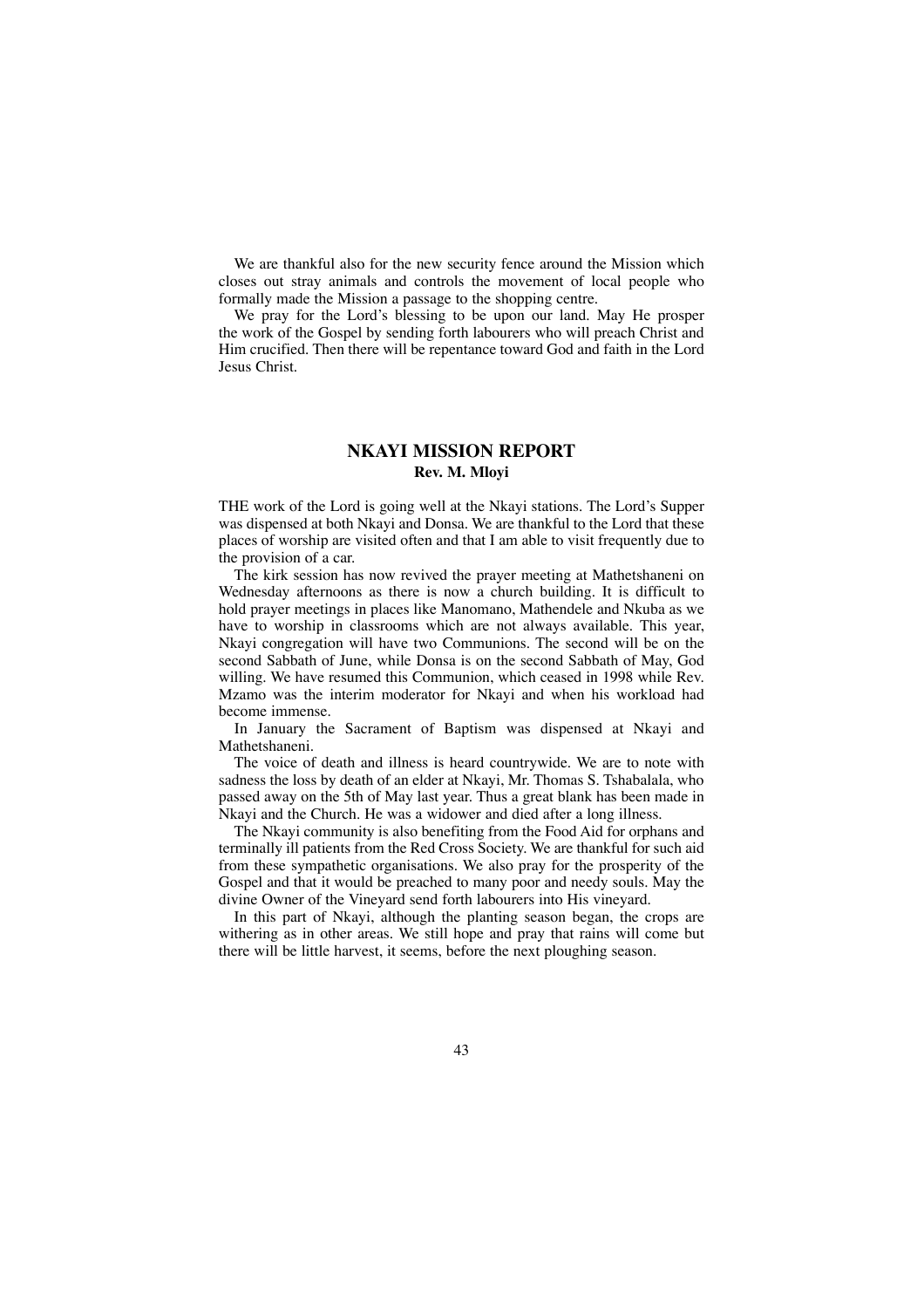## **ZVISHAVANE MISSION REPORT Rev. Z. Mazvabo**

I REMEMBER this day what happened many years ago when we were still at school. Every Sabbath Day the principal used to give the children a plentiful supply of sweets and church magazines to help young minds appreciate the holy day. The magazines occupied us profitably, which was a most acceptable arrangement. But one day there were not enough magazines for the children to share. After a few careless enquiries the occasion was allowed to pass without being given serious thought. Surprisingly the very next Sabbath, whether it was coincidental or planned, the much desired supply of sweets was short. The head boy was angrily commanded to go back for more sweets. The answer was short and to the point: "Go and do with the sweets as you did with the magazines last Sabbath."

I remember this story because once more there is a drought in our land and, as usual, a lot of complaining voices are being raised. When all is well, or when there is a lack of spiritual nourishment causing a spiritual famine, there are no such complaining voices to be heard. People are carelessly content. However, this time the rains have again failed and the sky is, as it were, closed. Now the Name of the Lord is in every mouth, even those who do not know Him – as it was on the ship bound for Tarshish. How good it would be if we learnt to call upon the Name of the Lord, not only in bad but also in good weather.

Famine is not the only rod the Lord is applying to the backs of this stiffnecked nation. This is evidenced not only in our own continent but sadly across the seas and oceans to the ends of the earth. The deadly disease of AIDS is on the increase and if that was not enough there is also the increasing number of mosquitoes bringing malaria. This happens more in urban areas, perhaps because of the more plentiful availability of water compared with the countryside. Mosquito nets are used during the nights to cover beds but even the cost of these are out of the reach of many people. Even those who can afford nets use them only at night. All these plagues are upon us because we live in a far-away country. Generations come and go very quickly and what is particularly sad is that more young people than old are being swept away in death and many areas are decimated of the young in this way. The numbers of widows and orphans is ever on the increase and the means to care for and nourish them is very strained. In every community and every congregation the need to lengthen one's hand of assistance is very conspicuous.

Above all, we need to lay to heart that sooner rather than later sinners will be wiped away in death. The need of that blessed and glorious message of the everlasting Gospel of the Son of God becomes more and more necessary. Sometimes many seem to give attention but we need the Spirit of the Lord to impress upon them the Gospel of salvation. We crave the prayers of the Lord's people that the Word would be blessed; disappointments are many and encouragements few.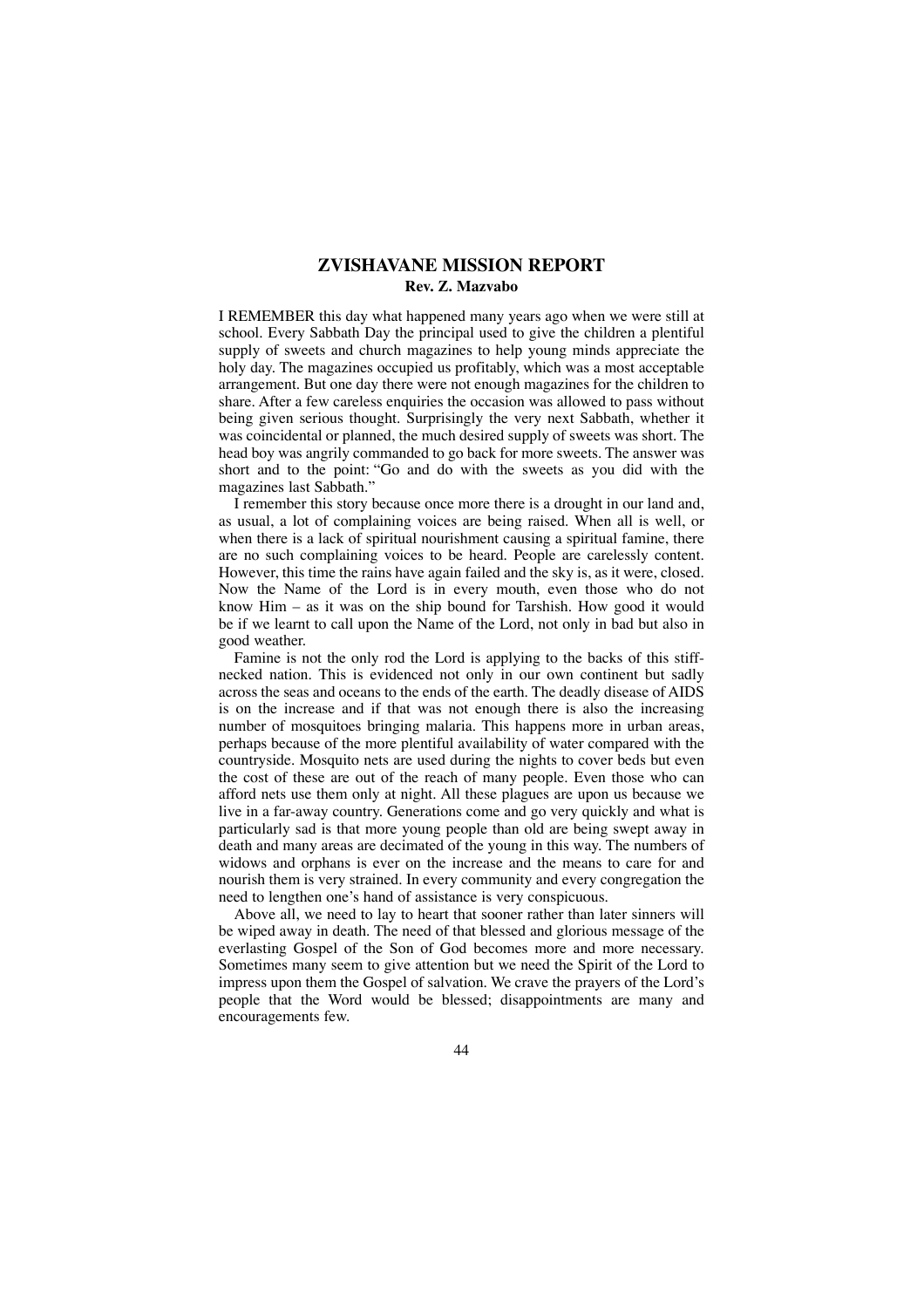We are thankful that our own family are in their usual health and that the message of the Gospel is brought to the congregation every Sabbath Day. "Behold, I stand at the door, and knock: if any man hear my voice, and open the door, I will come in to him, and will sup with him, and he with me" (Revelation 3:20).

# **MBUMA CHURCH REPORT Rev. P. Mzamo**

WE have to acknowledge the care and goodness of the Lord over us as a visible Church, in that the Gospel of Christ is still preserved in our pulpits, schools and hospital. We have godly ministers, elders, teachers and nurses who maintain the truth of the Gospel by teaching and by a Christian life. In spite of all our weaknesses and failures, the Lord says, "I am with you alway, even unto the end of the world".

The Church work continued undisturbed throughout the year and the Lord gave us a good measure of health and grace to conduct services on the Lord's Day and weekday prayer meetings. In three of our preaching stations out of thirteen we have church services fortnightly. The faithful come regularly to the means of grace.

The elders continue to go out on the Lord's Day with the message of the everlasting Gospel of the Son of God, teaching repentance towards God and faith towards the Lord Jesus – the same Gospel that Paul taught the Jews and Greeks. This small army of elders battle with the mighty and numerous armies of spiritual darkness and false teaching, rising up like a mushroom cloud against the chariot of the everlasting Gospel. However, the Captain of the chariot is in charge of the battle and we need not fear. We are "more than conquerors through him that loved us".

Both Sacraments of the New Testament were administered – the Lord's Supper twice at Mbuma and once at Somakantana, where people came to hear the message of the glorious death of the Son of God, dying in the room of sinners, and who witnessed the keeping in remembrance of His death by His people. The Sacrament of Baptism was administered to adults and children of professing parents in several congregations.

There were several marriages to perform, numerous funerals – mostly of young people. The worship in the home warned the careless and comforted the bereaved.

Once again I sincerely thank all our Church people and our friends in Holland for their generous and continual support of the Cause of Christ on the Mission field.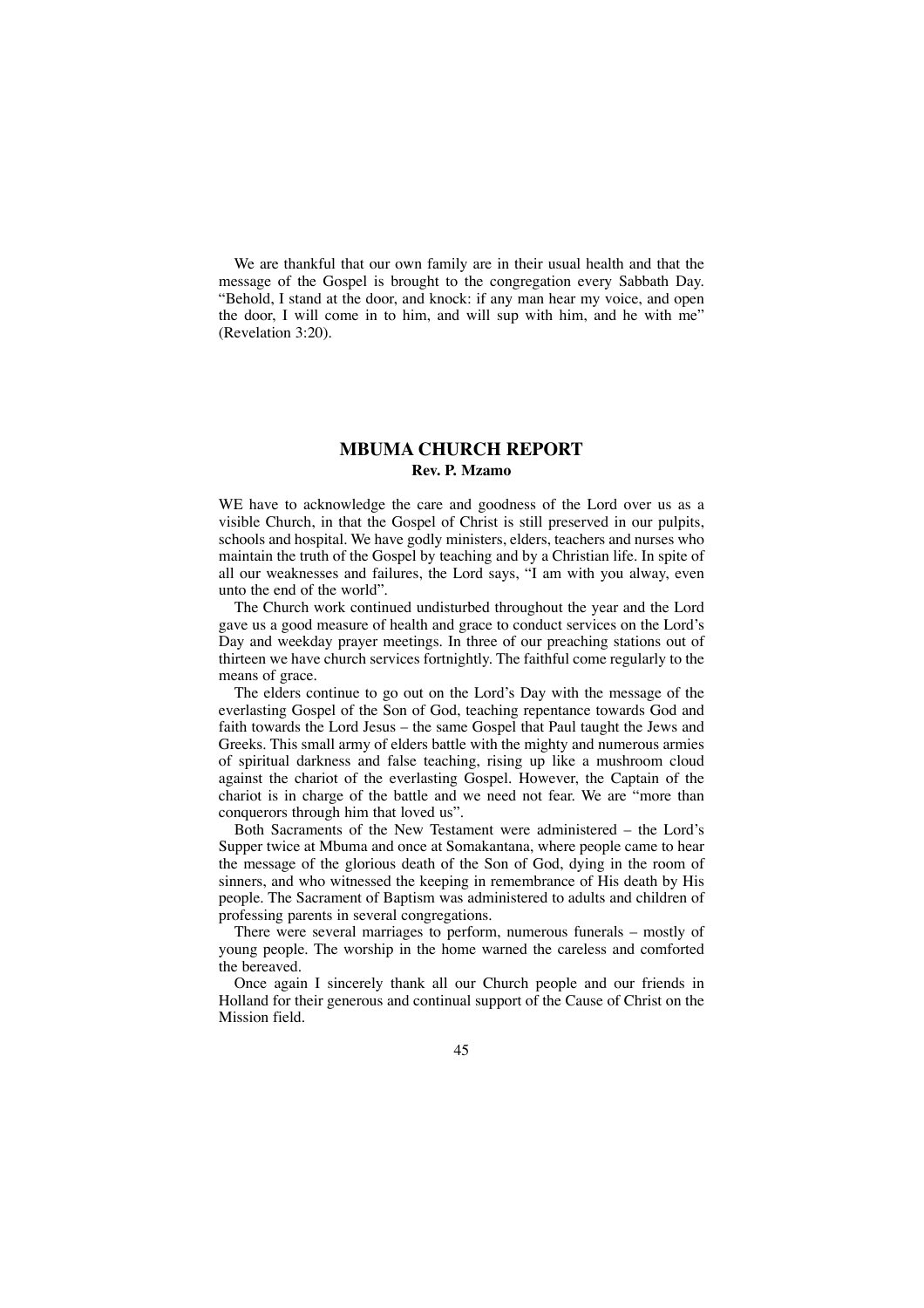## **MBUMA MISSION HOSPITAL REPORT Sr. P. van de Ridder**

DURING the year 2004 we again have been very much aware of the Lord's never failing goodness and tender care. Still being short staffed, mountains of work were almost daily facing us. We acknowledge that it is the Lord who gave us daily health and strength but also work satisfaction and enjoyment. This enabled us to continue our health services in the so needy and large catchment area of Mbuma. Sometimes in late afternoon, when most of the outpatients were attended to, a regular saying of one of our Nurse Aids would be: "Sister, the mountain has fallen", meaning that we were almost finished seeing outpatients.

### *Staff*

Our nursing staff establishment should count ten qualified nurses. We have only three. For performing the nursing duties we are still heavily depending on Nurse Aids, of which we have 25 in number.

Apart from nursing duties they run mobile antenatal and child welfare clinics. They conduct also uncomplicated deliveries. One of them, after having had some training, is now able to do quite a lot of laboratory work. We also have a few of them working in the dispensary. Their work, indeed, is much appreciated and the hospital could not function without them.

Sr. Petra Beukers came from Holland to join us at the beginning of February 2004. We were thankful that the Nursing Council considered our staff shortage. She was allowed to do most of her one year practise under supervision at Mbuma. After about two spells of 6 weeks in the big city Hospital named "Mpilo" in Bulawayo, she completed her year at Mbuma. Reports have been submitted and it looks promising that she soon will get the green light to practise nursing independently. Sr. Willie Geurtsen, after also one year practising under supervision, has now been accepted for registration and is allowed to practise independently. Both of them have been very hard working and can be counted as each bringing two pairs of hands.

It is encouraging that the four Nurse Aids who left us last year for the PCN course (Primary Care Nurse training) are finishing, D.V., in 2005, two in February and the other two in August 2005. According to government arrangements we are supposed to get them back to Mbuma as qualified nurses. At the beginning of January 2005, one more senior Nurse Aid left us also to join the PCN training. Later on in 2005, D.V., we expect that another one or two Nurse Aids may go for training.

Another encouragement is that Dr. Anneke Snoek's papers are accepted and processed and we hope that her registration will soon come through. She then, most likely, will have to work under supervision for some time in other hospitals, before she can practise independently at Mbuma. While waiting, she is kept busy with the language study so that she will have some grasp of it before she starts her work.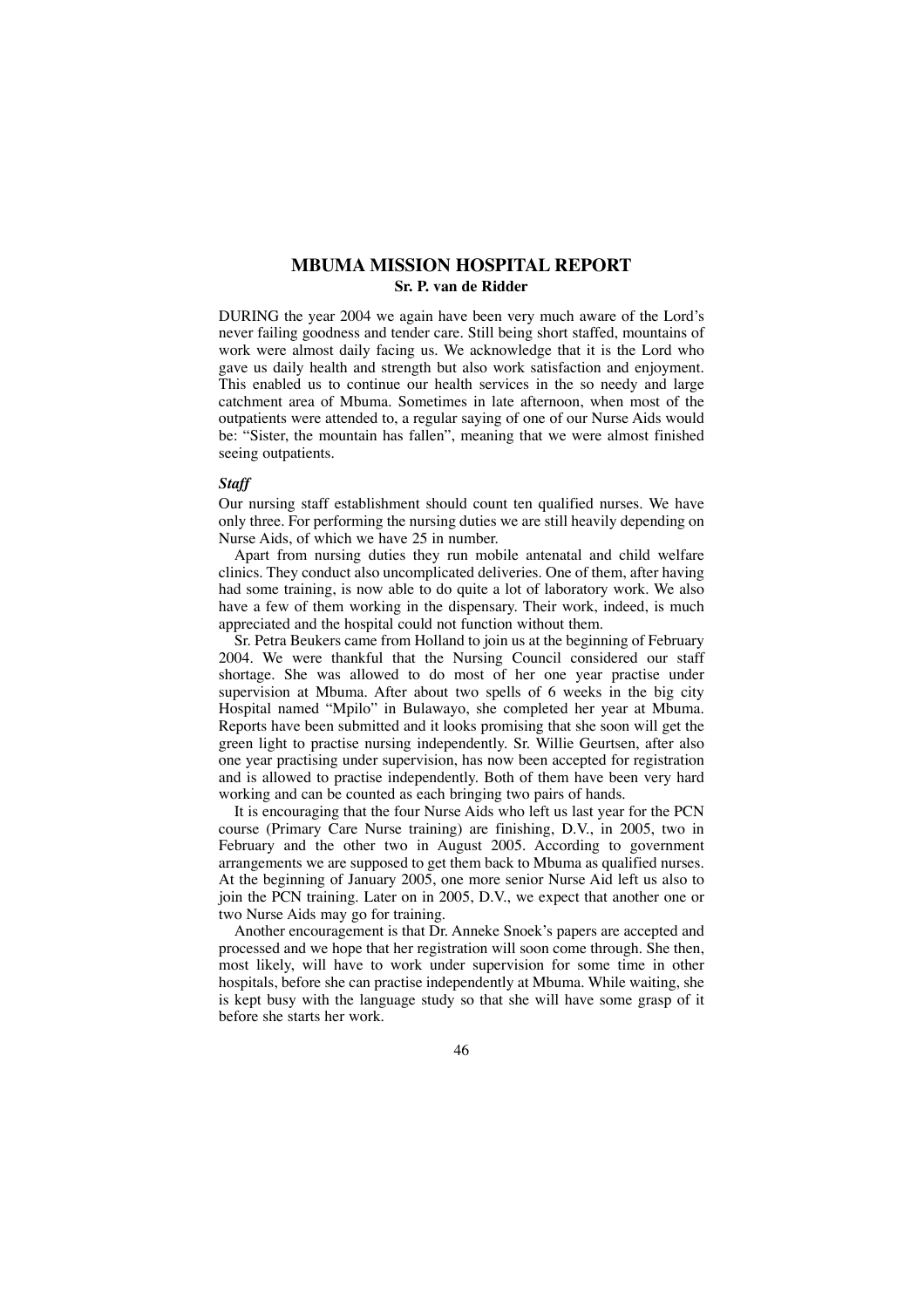### *Staff deaths*

We are very sorry to report that two valuable staff members died in the course of this year – our bricklayer/carpenter and one of our senior Nurse Aids who served the Mission for years. Both were still young and had been unwell for some time.

### *Sick leave*

One of our qualified nurses, who was seconded to us by our district hospital at Nkayi, fell ill some months after she had started work with us. She is still on sick leave up to this present time. One of our senior Nurse Aids has been unwell for some time and recently had to retire on medical grounds. Then one of our drivers has been quite unwell for more than half a year and is still on light duties.

### *Resignations*

Our African, sort of permanent staff member, left us all of a sudden last November. A senior Nurse Aid, who had been working with us for nearly 25 years, took her retirement.

### *Dismissals*

Our maintenance man, one senior Nurse Aid and a relief Nurse Aid had to be dismissed.

### *Absconded staff*

Our hospital clerk and, some months later, also our Health Information Clerk, absconded to South Africa, followed by one of our ground workers, who also absconded to South Africa.

### *Medical report*

Being still short staffed we also tried this year to limit the number of admissions. As the following statistics show, like last year, it again caused a rise in the number of outpatients. Among our inpatients the majority are still HIV/AIDS patients. The number of TB cases is also still quite high, with many of them HIV related. On average we have 6-7 TB patients among our total number of inpatients. Our total inpatient numbers vary between 20-35.

This year our total number of deaths was 109, of which 80-90% died with the underlying cause of HIV/AIDS. So far we do not see any signs of decline in HIV/AIDS or TB cases. Because of the great prevalence of HIV/AIDS, this past year we have been very active in promoting awareness, through teaching and counselling, about HIV/AIDS. It involves pre-test counselling before the test and often more than one session of post-test counselling after receiving the result. It is a very intensive and time-consuming activity, which needs a thoroughly Christian input. Since we have no such persons among our nursing staff, we keep the counselling in our own hand, wondering who we could send for counselling training.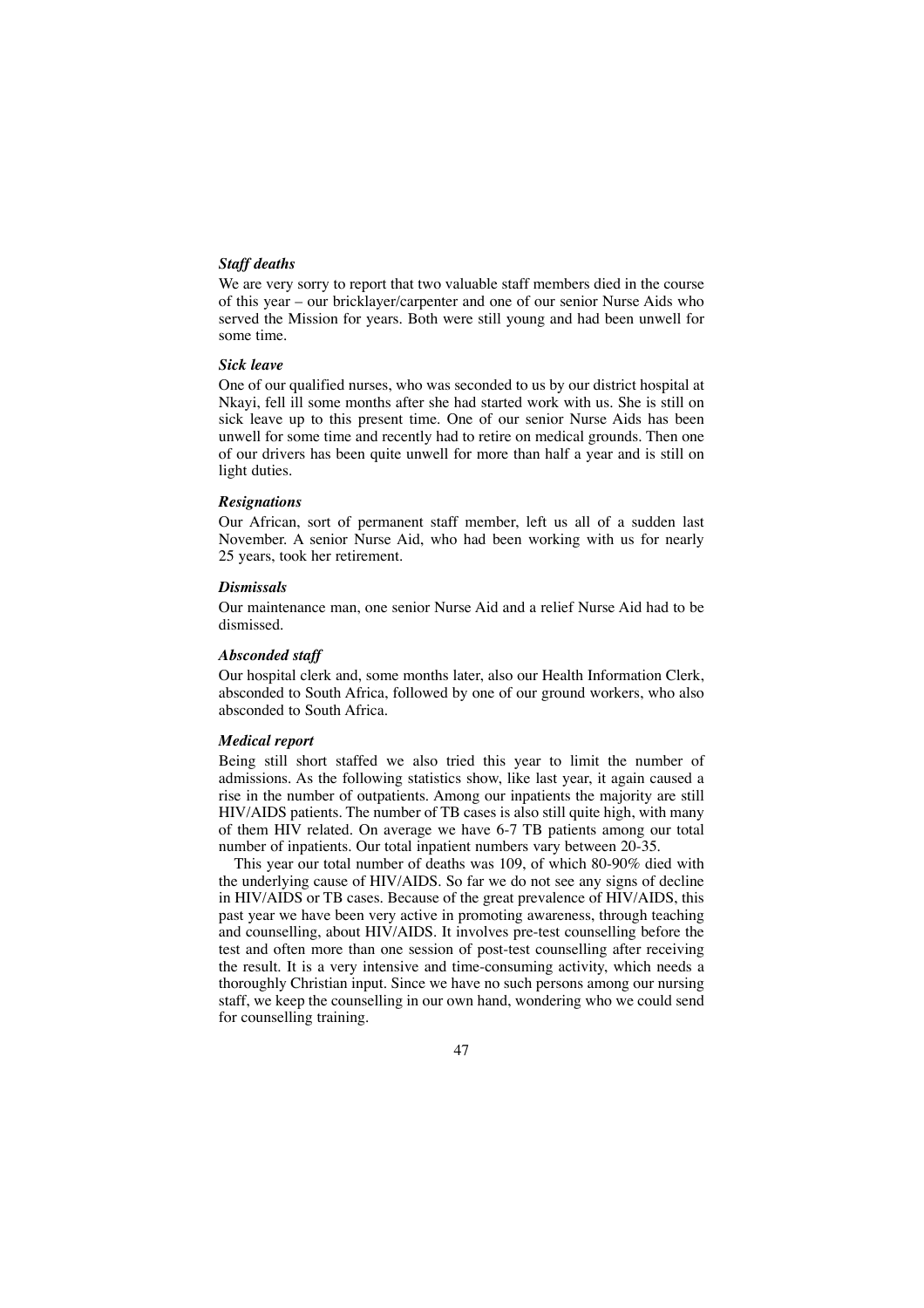Nowadays there are many counselling courses available, even Christian courses. Most of the so-called Christian courses, however, still allow immoral behaviour by promoting condoms without discrimination. So candidates for such courses need to be true, committed Christians who keep and are able to defend their principles. In looking around us, with a view of obtaining assistance, it comes to our mind whether some of our elders could be involved and attend a counselling course?

Under the column VCT (which is Voluntary Counselling and Testing) our statistics show a very high number of positive cases. The reason is, these cases clinically present themselves as positive and being tested usually confirm that fact.

### *Maternity and antenatal clinics*

As statistics show, there is quite a rise in the number of births. Many happy births took place. Maternity can also cause a lot of worry. We sometimes had very complicated cases with, as it were, maternal death imminent – cases which needed immediate referral to our District Hospital at Nkayi. We are very thankful that we do not have to report any maternal deaths. This year we introduced the PPTCT programme to all pregnant mothers attending our clinic/hospital. PPTCT stands for Prevention of Parent to Child Transmission.

This programme entails: Counselling and health teaching about HIV/AIDS, after which the pregnant mothers are encouraged to decide yes or no for the HIV test. Then the HIV positive mothers are offered antiretroviral drugs (provided by the government) for themselves as soon as labour starts, also for the baby at a certain time after birth. After that the baby is followed up and HIV tests carried out at certain times. The programme is doing well. Many pregnant women have decided to be tested. Quite a few tested positive and the required treatments could be given. The programme is still a little too young to be able to test any of the babies who received the antiretroviral drugs. What is still lacking in the programme is to get the husbands involved and to be tested. Thus far they are not at all easily convinced by their wives to come.

#### *Children's ward*

Again we treated quite a number of malnourished and failure to thrive children. Despite good feeding they take a very long time to recover and gain weight and so occupy the beds for a considerable time. Last year Zimbabwe had good rains and, generally speaking, good crops. Because of that, in the course of the year, most of the famine relief organisations were stopped. So our malnourished and chronically ill are not benefiting any more. This rain season the rains have not been so good and in many place it begins to look as if Zimbabwe is going to face another year of poor harvest.

### *Notifiable diseases*

One of the notifiable diseases is Anthrax. We kept having to treat cases all through the year and recently the number increased because of an outbreak in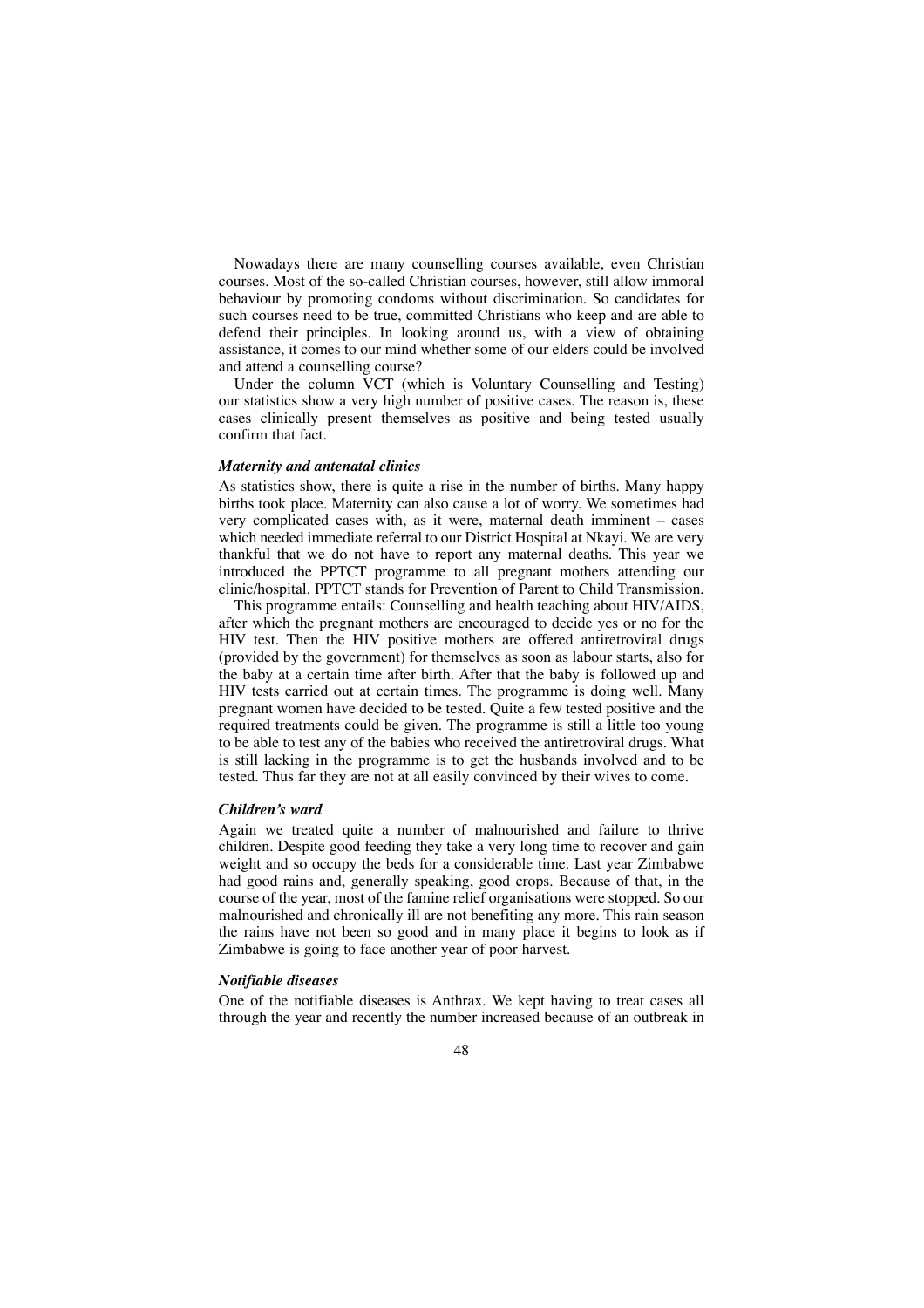the Nkayi district, but also districts further afield were involved. So far all cases responded well to the treatment and we are thankful that we did not need to report any deaths.

Since the recent outbreak, again the government undertook action by vaccinating the cattle. We have put quite an effort into teaching, especially among our outpatients, who come from all corners of the district and are valuable means of communication. With the people in our community it is still very much the custom that if one of their cattle dies, then they eat it. So we hope the health teaching about this deadly disease will change their health impairing practise.

Rabies is another notifiable disease. Over the year we had to treat quite a number of cases. Most of the dog bites have to be treated as being rabid unless one is sure that the dog was vaccinated. In rabies cases one cannot wait for signs and symptoms for by then the disease has already become irreversible, accompanied with a lot of suffering for the patient. Rabies vaccine has been out of stock for quite a while in this country. We kept having cases and were forced to buy it from private pharmacies who buy it in South Africa. It cost the Mission some millions.

### *Hospital expenses*

The hospital expenses keep going up. The grants which we receive from the government are not at all keeping pace with the expenses. We often overspent our budget by giving only basic-care food and treatment. Drugs and other medical equipment are frequently out of stock and have then to be bought more expensively from private companies. To run the hospital in this way is far from easy.

### **STATISTICS**

|                       | 2003          | 2004  |
|-----------------------|---------------|-------|
| <b>Admissions</b>     |               |       |
|                       | 726           | 949   |
|                       | 303           | 497   |
| <b>Discharges</b>     |               |       |
|                       | 634           | 875   |
|                       | 281           | 447   |
| Bed occupancy         |               |       |
|                       | 14.584 11.849 |       |
|                       | 5,798         | 3.984 |
| Deaths, including NND |               |       |
|                       | 89            | 109   |
|                       |               |       |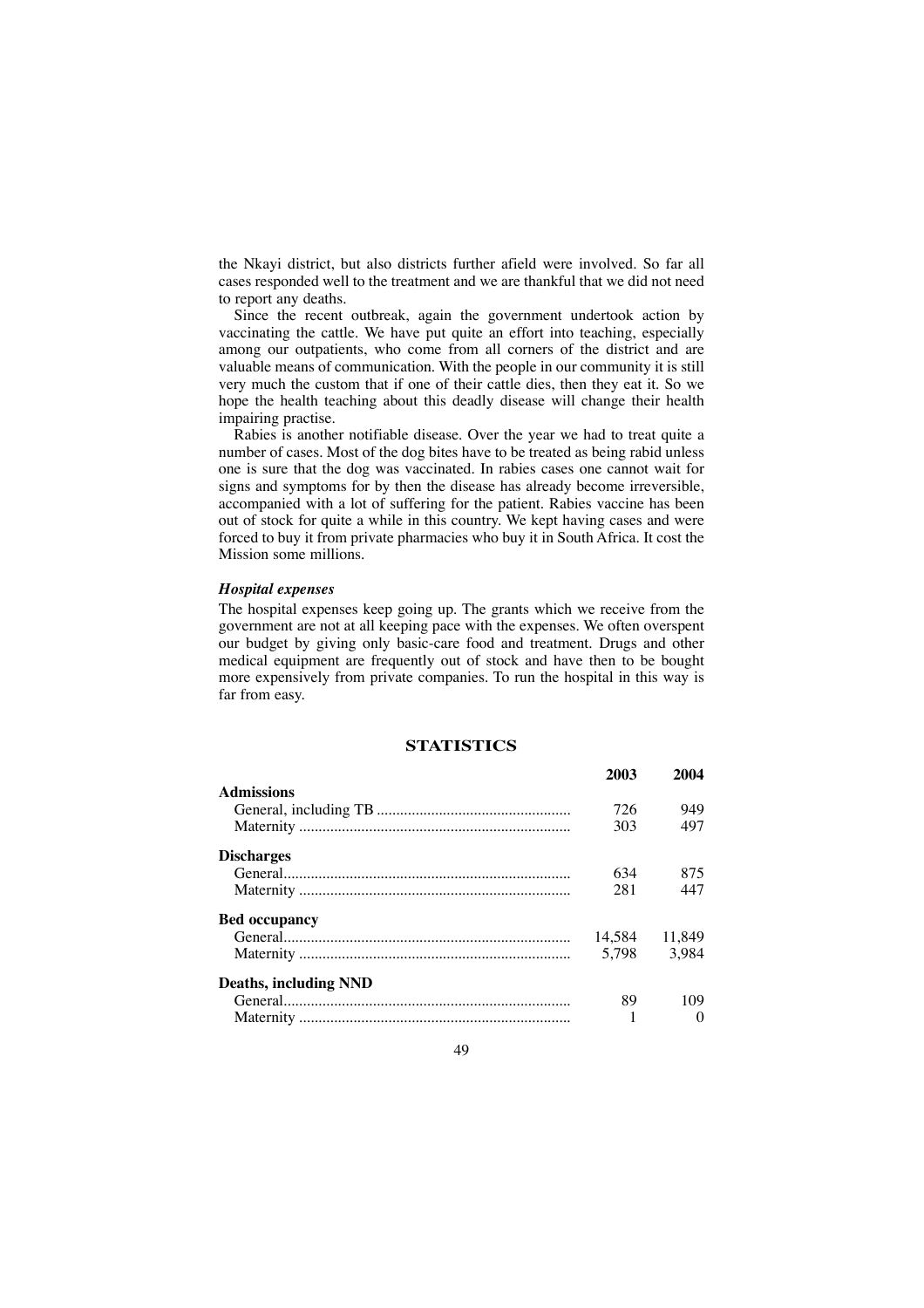|                         | 2003           | 2004   |
|-------------------------|----------------|--------|
| <b>Outpatients</b>      |                |        |
|                         | 15,476         | 20,732 |
|                         | 8,042          | 11,327 |
|                         | 18,620         | 32,054 |
| <b>Confinements</b>     |                |        |
|                         | 287            | 475    |
|                         | 286            | 474    |
|                         | 1              | 7      |
|                         | $\overline{2}$ | 6      |
|                         | 2,164          | 2,568  |
|                         | 3,846          | 7,364  |
| <b>Major operations</b> |                |        |
|                         |                |        |
|                         |                |        |
| <b>Minor operations</b> |                |        |
|                         | 222            | 195    |
|                         | 6              | 65     |
| X-rays                  |                |        |
|                         | 142            | 98     |
|                         | 172            | 115    |
| Ambulance               |                |        |
|                         | 155            | 143    |
|                         | 32,820         | 32,270 |

| <u>Five major health problems</u> | 2003                                                                        | 2004                                                                        |
|-----------------------------------|-----------------------------------------------------------------------------|-----------------------------------------------------------------------------|
| Age below 5 yrs                   | 1. ARI<br>2. Diarrhoea<br>3. ENT<br>4. Eye+skin diseases<br>5. Malnutrition | 1. ARI<br>2. Diarrhoea<br>3. Skin diseases<br>4. Eye diseases<br>5. Malaria |
| Age $5-14$ yrs                    | 1. ARI<br>2. ENT<br>3. Skin diseases<br>4. Injuries<br>5. Malaria           | 1. ARI<br>2. Skin diseases<br>3. Injuries<br>4. Eye diseases<br>5. Malaria  |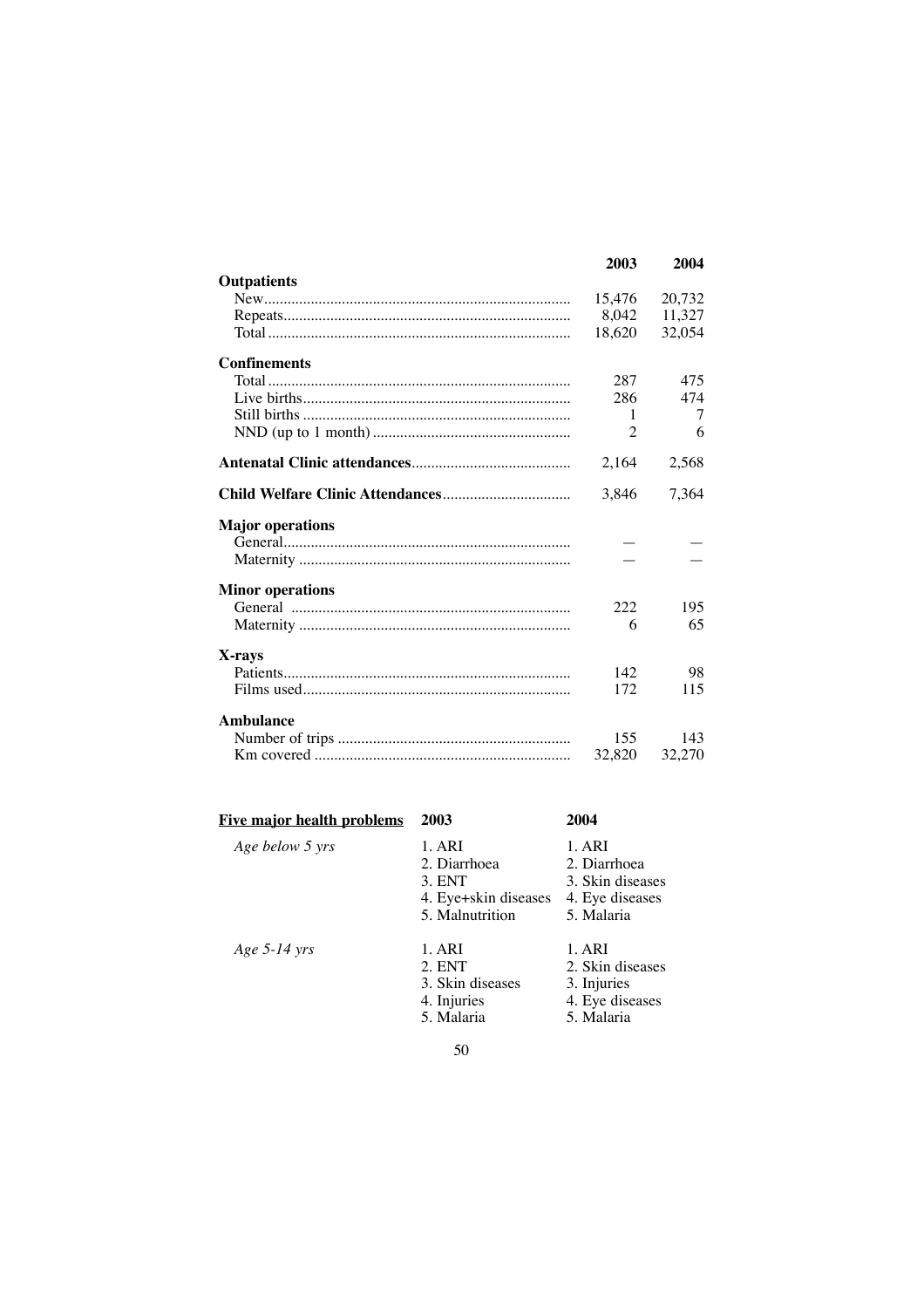| Age 15 yrs and over | 1. ARI           | 1. ARI               |
|---------------------|------------------|----------------------|
|                     | 2. STD           | 2. STD               |
|                     | 3. Malaria       | 3. Malaria           |
|                     | 4. Skin diseases | 4. Skin diseases     |
|                     | 5. Injuries      | 5. Dental conditions |
|                     |                  |                      |

ARI = Acute Respiratory Infection

STD = Sexually Transmitted Disease

 $ENT = Ear Nose & Throat$ 

| <b>PPTCT</b> Programme              | 2003              | 2004 |
|-------------------------------------|-------------------|------|
|                                     | 0                 | 343  |
|                                     | 0                 | 271  |
|                                     |                   | 72   |
| <b>VCT Programme</b>                |                   |      |
|                                     | 104               | 223  |
|                                     | 16                | 60   |
|                                     | 88                | 163  |
| Numbers of mothers who received NVP | $\mathbf{\Omega}$ | 10   |
| Numbers of babies who received NVP  |                   |      |

### *Medical supportive services*

*Fuel*

Although very expensive, the fuel supply has been much better this year.

#### *Transport*

Most of the cars are old and also, due to the rough roads, are often in need of repair and therefore are not really dependable for travelling long distances. We are very pleased to receive a brand new Toyota twin cab for staff purposes mainly. It makes travelling much more comfortable and dependable. Good news also is that a new car for ambulance purposes is just about to arrive at Mbuma. We are also expecting a new lorry in the near future.

### *Gas*

An adequate regular gas supply is still a problem in running fridges and our gas cookers. Because of that the hospital has the minimum number of fridges in use and we are still doing our sterilisation on wood fires, which is far from ideal.

### *Communication*

At the time of writing this report (February 2005), we have just been reconnected to the phone after having been without it for almost a full year.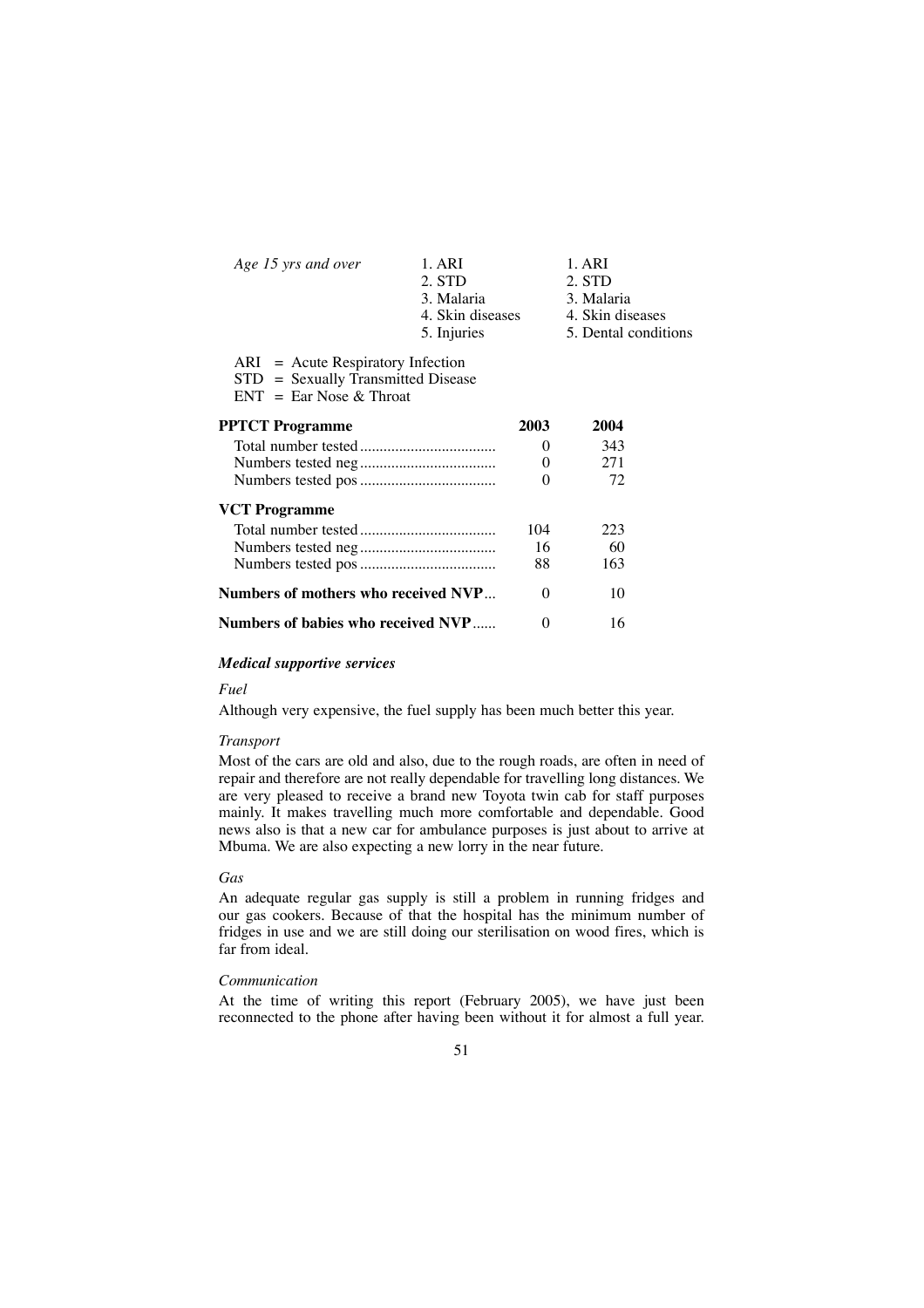Our phone works by solar energy and the panels (which are outside the mission grounds) were stolen last year. They were recovered straight away but for many reasons only placed back in position after considerable delay. We are happy to have the phone working again for to be able to communicate makes work in many ways much easier.

#### *Rural electrification*

Throughout the year we have been trying to enquire at different levels to find out if the programme is anywhere near Mbuma. Physically it is quite close and according to different authorities we should get it soon. It will be a big help and solve many problems if that really becomes true.

### *Conclusion*

We very much appreciated the continuous support in prayers and gifts by our Mission friends here and abroad and encourage you to keep up that support. "Bear ye one another's burdens, and so fulfil the law of Christ."

# **BULAWAYO MISSION REPORT Rev. S. Khumalo**

WE have now come to another year and when we look back into the past year we have reason to be thankful to the Most HIgh for the caring hand of His providence. "He that keepeth Israel shall neither slumber nor sleep" (Psalm 121:4).

The work in Bulawayo and its congregations has been going on very smoothly, with good attendances at the services and a satisfactory growth in communicant membership and in the number of adherents. We pray that there would also be spiritual growth, that is, in grace and in the knowledge of the Lord and Saviour Jesus Christ.

We had our usual communion seasons in June and December, which are both held at Lobengula. They were memorable occasions to us as a congregation and to those who visited us. It was a time of spiritual refreshing in remembering the death of Christ. It was good that we had visitors from Holland and Scotland during these communions and we are very thankful that they made their holiday coincide with the communions. "Behold, how good and how pleasant it is for brethren to dwell together in unity!" (Psalm 133:1).

We have our usual service on the Lord's Day at Umguza at 9 a.m. and at Lobengula and Nkulumane at 11.30 a.m. and 1.30 p.m. Prayer meetings are held at Thembiso on Tuesday at 9 a.m., at Umguza on Thursday at 3 p.m., and at Lobengula on Friday at 4 p.m.

In all the preaching stations I take one service in each and am very thankful to the elders who are of great help in taking the remainder of the services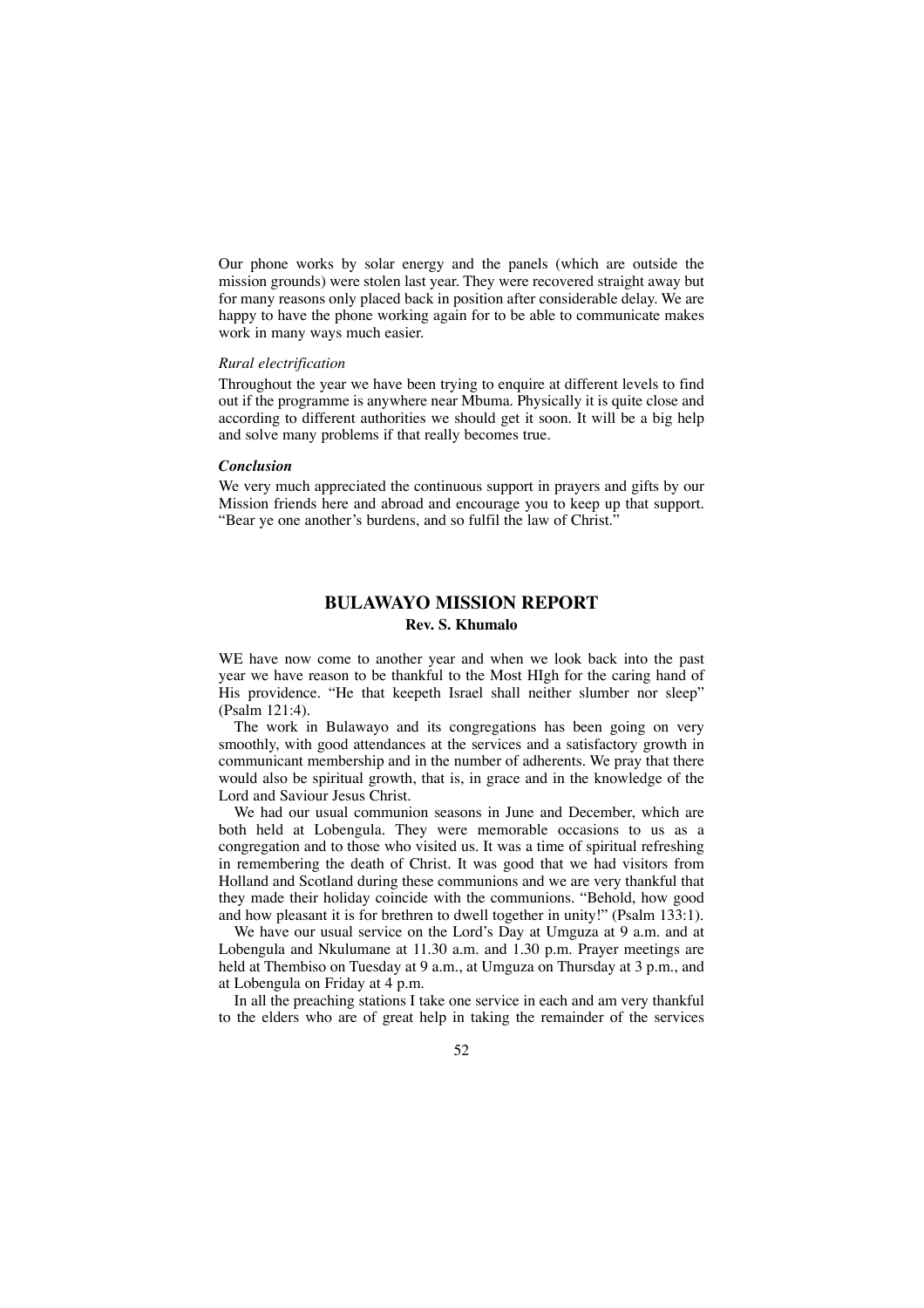during my absence. With the psalmist we pray: "Let thy work appear unto thy servants, and thy glory unto their children. And let the beauty of the Lord our God be upon us: and establish thou the work of our hands upon us; yea, the work of our hands establish thou it" (Psalm 90:16-17).

Last, but not least, we would like to thank our friends in Scotland, Holland and other parts of the world, for their financial and material support, generously given for the prosperity of the Gospel of Christ.

As we approach our Centenary, we have all our overseas friends, past and present, before our mind, for they have contributed to the success of our Mission work in Africa. Above all we give thanks to the Lord, who gave you grace to abound in your love to us.

## **NDEBELE BIBLE REVISION REPORT C. M. Macaulay and T. Benschop**

OVER the past year, work has been continued by the translation team consisting of Mr. N. Mpofu and Mr. B. Mziya, along with Mr. T. Benschop and Miss C. M. Macaulay.

As was reported in the Trinitarian Bible Society's *Quarterly Record* (January to March 2005), the intention, God willing, is to achieve printing and publication of the Ndebele New Testament before the celebration of the Free Presbyterian Church of Scotland Mission Centenary in September 2005. Final checks before printing are now being applied to the New Testament by the TBS.

We found it most helpful to consult Mr. G. W. Anderson, editorial manager and a Greek scholar, from time to time. Progress is now being made in the revision of the Old Testament.

We were requested to revise the Ndebele Psalm Book currently in use. This involved several months' work, but we are happy that the new Psalm Books have now been printed. This was done by a local Christian printing press who charge sufficient only to cover their costs – but with the escalating costs for labour and materials it has been a big outlay for the Mission. Eventually they hope to recover their costs.

Another project undertaken was the Ndebele translation of the *Pilgrim's Progress* by John Bunyan. At the beginning of last century this had been done in both Zulu and Ndebele by the early missionaries, but the language has changed considerably since then and a new orthography is in use; moreover, these books are now out of print. As both Mr. T. Benschop and Miss C. M. Macaulay were to go on leave, Mr. Mpofu and Mr. Mziya continued and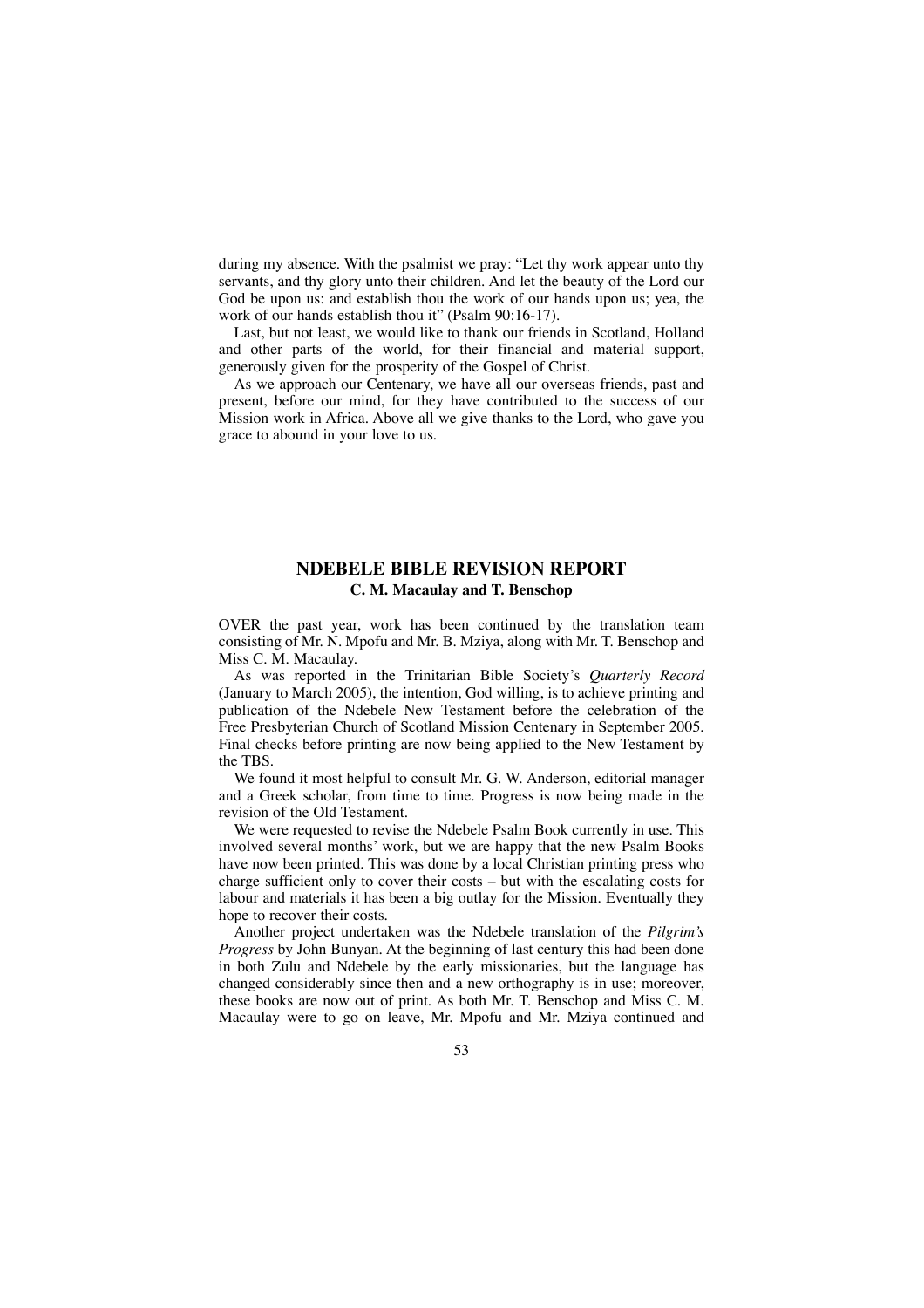finished the work in their absence. They are making a final check so as to have it ready for printing soon as it is already on computer disc.

Again quoting from the TBS *Quarterly Record,* Dr. D. E. Anderson writes: "For centuries, those translating the Word of God from the Greek and Hebrew texts have recognised the great responsibility they have in producing accurate versions of the Bible, in which nothing can be added or omitted."

As in other branches of the work of the Mission, we need the help of the Lord and the prayers of the Church.

## **EBENEZER SCRIPTURE MISSION AND THEMBISO CHILDREN'S HOME REPORT Mr. S. B. Mpofu**

THANKS to the Almighty we are now in a new year. Last year we had a number of incidents but were pulled through because He was by our side.

### *Thembiso Children's Home*

The home has, presently, 58 children and we are glad to be almost near our required number of 54 children. We lost a 10-month-old baby girl in December. Another baby boy was hospitalised in December and his condition has worsened. An 8-year-old girl has been in hospital on a number of occasions and her health is very up and down.

Four of our number were in Form 4 last year and we await their results. All these have been discharged to relatives as they were already above 16 years of age. Of the 58 children, only 6 are too young to go to school.

Birth certificates are a real problem to obtain, especially those of children whose committal documents do not contain police reports. Last year I managed to help three children obtain birth certificates, which necessitated driving to their own districts to get them.

We are pleased to find that former inhabitants of the home, who are now adults, do remember us and they either come to help here or some send donations. Godfrey, who is now with the National Railways of Zimbabwe, has helped repair some electrical items, both at the home and at the Reformed bookroom.

### *Staff*

Staff members are trying by all means to help our children grow up in a normal way and they give close attention to clinic visits when children are sick. Two staff members lost their husbands, one last year and the other early this year. One male staff member, a groundsman, was dismissed after it was discovered that he had stolen some items from the home.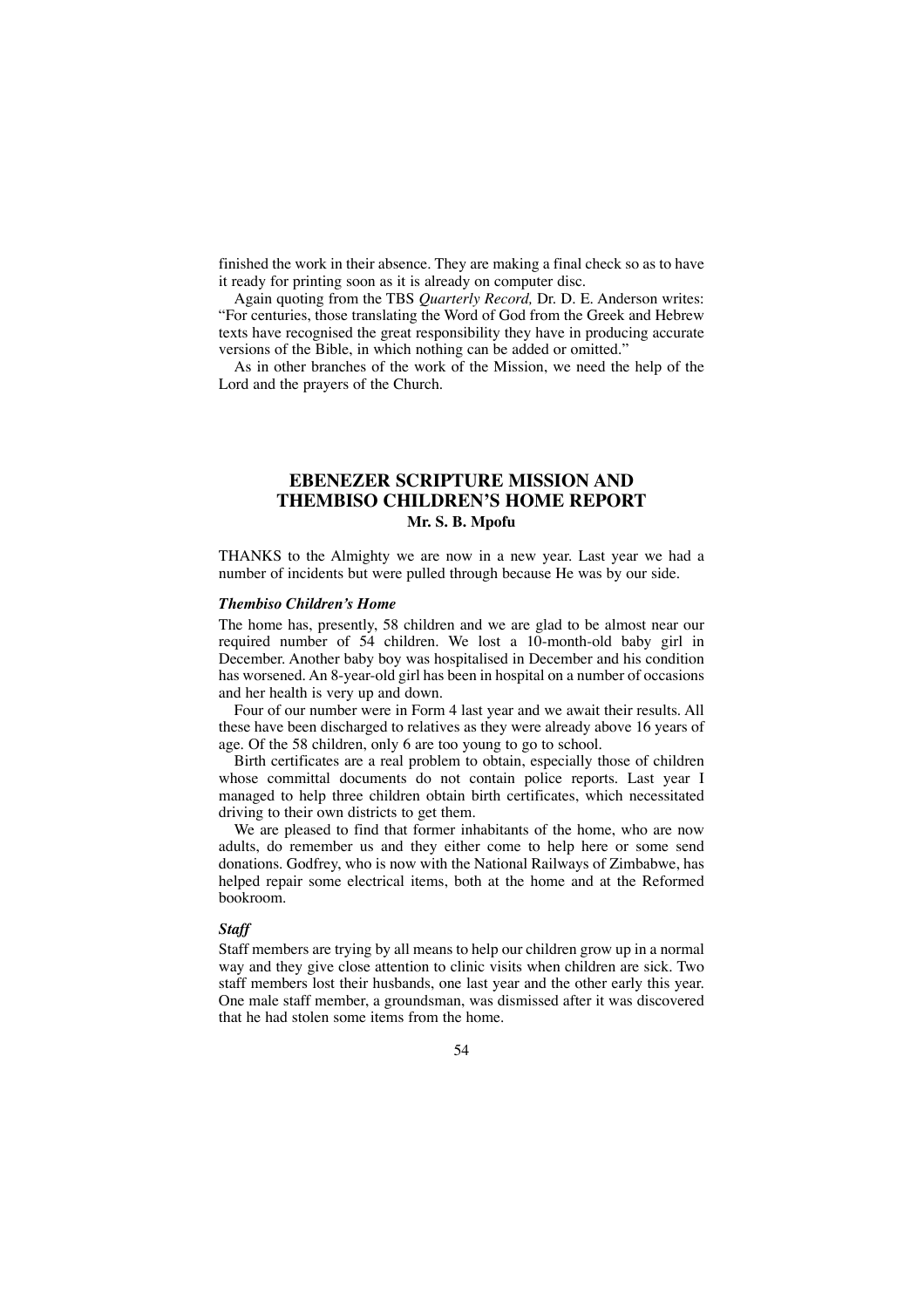### *Problems*

Firstly, most of children do not have birth certificates. Efforts are made to obtain these but are not very fruitful. Requirements by the registrar are hard for our institution to meet.

Secondly, the cost of living is now so high that we find it difficult to supply children with necessary items, especially those requiring things for school. Secondary school books are very expensive for us to obtain for each child.

Thirdly, salary rises are going up at the minimum of twice a year, making it difficult for us to pay workers.

### *Pre-school*

The three pre-school classes are operational, though parents are complaining about the high fees. The head of the primary school is doing a lot to make sure standards are kept high. Last year's classes had a very colourful graduation attended by many parents.

### *ALOZ classes*

The last two operational ALOZ classes were closed in December. Fees paid by students were falling far short of meeting the costs of running them and so tutors were given their gratuities in December.

### *Reformed bookroom*

Following the departure of the former bookroom manager, Mrs. S. G. Moyo was appointed and she has proved capable in the running of the bookshop.

Credits by the former manager have been paid. The bookroom is now looking to purchase books for selling on that are in great demand at this time of the year.

A former pupil at the children's home has helped repair some lights at the bookshop free of charge.

# **ZIMBABWE MISSION ADMINISTRATOR'S REPORT E. B. Zikhali**

The Field Committee was able to meet three times in the year, during March, June and October, when matters were discussed pertaining to the financial needs of the Mission. However, there is in addition to the above, a subcommittee which attends to urgent matters. This comprises four members of the Field Committee – Mr. S. B. Mpofu, the chairman, Miss N. B. MacLean, the minutes secretary, Mr. J. B. Mpofu, the transport and building manager, and Mr. E. B. Zikhali, the administrator. They meet occasionally to address the more urgent needs of the Mission (since there is a long interval between one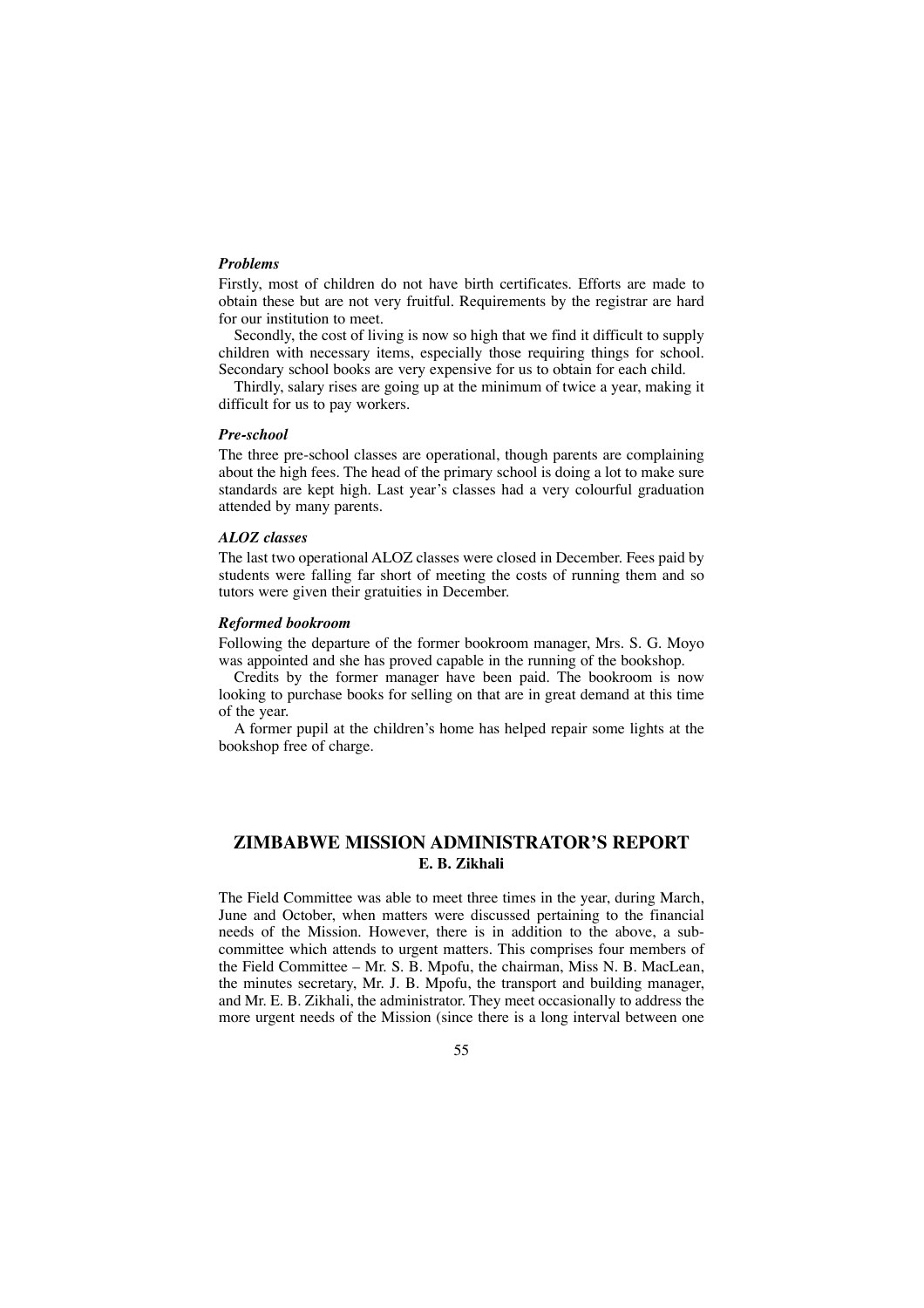meeting of the Field Committee and the next) and their findings are reported to the Field Committee at its scheduled meetings.

The year 2004, compared with the previous year, has witnessed a remarkable improvement in the economic climate, with better availability of basic commodities and an improvement in inflation. The general supply of fuel and food has greatly improved.

The main office in Bulawayo continued to take care of all the affairs of the Mission field in Zimbabwe and the work of the Lord continued undisturbed, for which we have every reason to be thankful. The political situation was calm throughout the year. The approved building and maintenance work continued fairly well at all stations but at a slower pace, due to the ever-rising cost of materials. Ingwenya Mission manse is taking a long time to complete and many funds are being used in its construction. It is still a long way from completion.

We were pleased to have visitors during the year, some of whom came from Holland and some from Scotland. Others were from organisations such as Burgland Charitas Foundation, who were on a fact-finding mission; others were members of the Oikonomos Foundation, which is carrying out various projects in Zimbabwe.

A most disappointing development is that most of our hospital staff have had their Temporary Work Permits revoked. The reason may have been caused by some of our expatriate workers who, having applied for, and obtained, an extension, failed to turn up at work to collect it. We have several such from our own church, which requires that one makes up his/her mind before applying for a Work Permit. There is a serious shortage of staff at the hospital and out of ten posts for nurses we have only three people, including the matron. This shortage has resulted in a heavy load on these three persons who labour for 90 hours per week each, which is very unhealthy to say the least. However, everything is going on in spite of these difficulties.

All church stations in Zimbabwe are carrying on smoothly and we should be very thankful indeed. Some Mission employees have become full members, which is encouraging indeed to those who preach the everlasting Gospel of Christ.

The Church in Scotland continued to provide our Mission with monthly financial support, in spite of salary increases being revised three times in the year by the National Employment Council. We are very thankful that the Lord has opened the hands of those who care for us. Dutch friends, too, have continued to send parcels throughout the year, which is a kind gesture and much appreciated by our church in Zimbabwe. These continue to be given to the poor.

The New Testament revision has gone through smoothly and the committee have now started on the Old Testament. The Mission vehicle fleet is still roadworthy, although some vehicles are constantly giving problems, mainly due to the bad roads. Three new vehicles were added to the fleet since late last year which has improved the situation. Bulk fuel, purchased last year, has been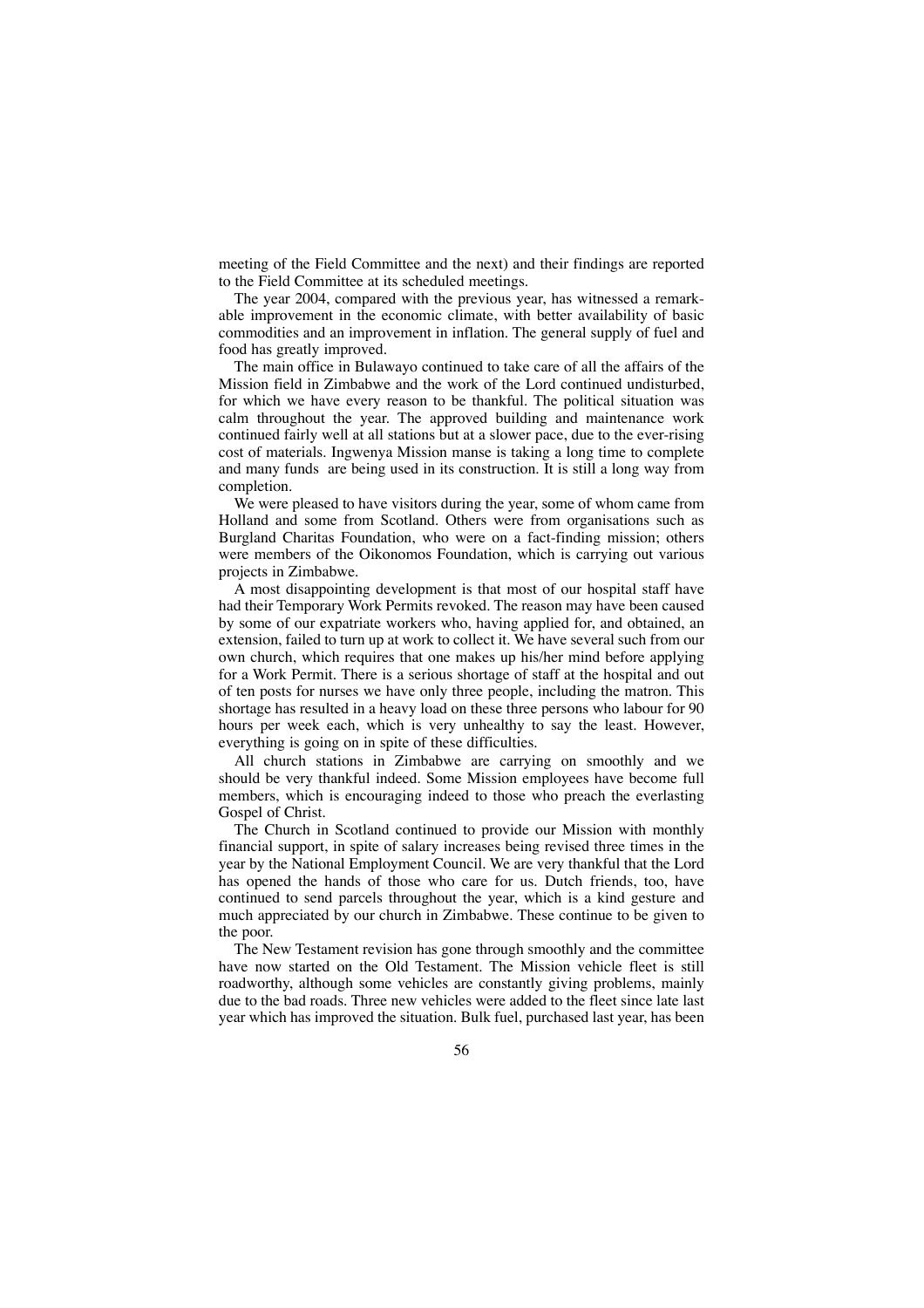a most useful provision; there is still a good supply left and we are very thankful to the FMC for allowing us to obtain it.

To close, I would like to quote from Jude 24-25: "Now unto him that is able to keep you from falling, and to present you faultless before the presence of his glory with exceeding joy, to the only wise God our Saviour, be glory and majesty, dominion and power, both now and ever. Amen."

## **BUILDING AND TRANSPORT REPORT Mr. J. B. Mpofu**

#### *Building*

In my last report I spoke about the classroom repairs carried out at Mbuma. They were painted and the doors were also done. The work carried out at the Mbuma Mission kitchen hospital has been finished and the isolation house extension completed.

Zenka and New Canaan had no ongoing projects during the year but maintenance work was carried out.

Ingwenya projects include the manse, which has taken a long time to complete because the contractor only worked on and off until we replaced him with others. However, there is still more work to be done in order to finish it. Unfortunately those employed try to drag out the work in order to keep themselves employed because there is so little work in the area. We have again had to replace these workers. The cold room building has been finished at John Tallach School and a small kitchen built for use during times when we are without electricity. The boys' dormitory is halfway finished, with the roof on and plastering and ceiling in progress.

The church at New Canaan has been prepared for the installation of electricity because the mains have been brought near our church. The other work is maintenance.

### *Transport*

The transport fleet has remained much the same as in last year's report.

Rev. Mzamo's vehicle is still in good condition and Rev. Mazvabo's car is still running well. Both Rev. Mloyi's and Rev. Khumalo's vehicles are in good condition. The Mbuma and Thembiso vehicles have done very well in the past year and are still very useful on the Mission.

The Leyland Comet is still going strong and the small school bus is still in good order. The big bus, which was bought by Ingwenya friends, in in good condition, as is the Thembiso Combie. The Venture, used by the staff at Ingwenya, is still in good running order.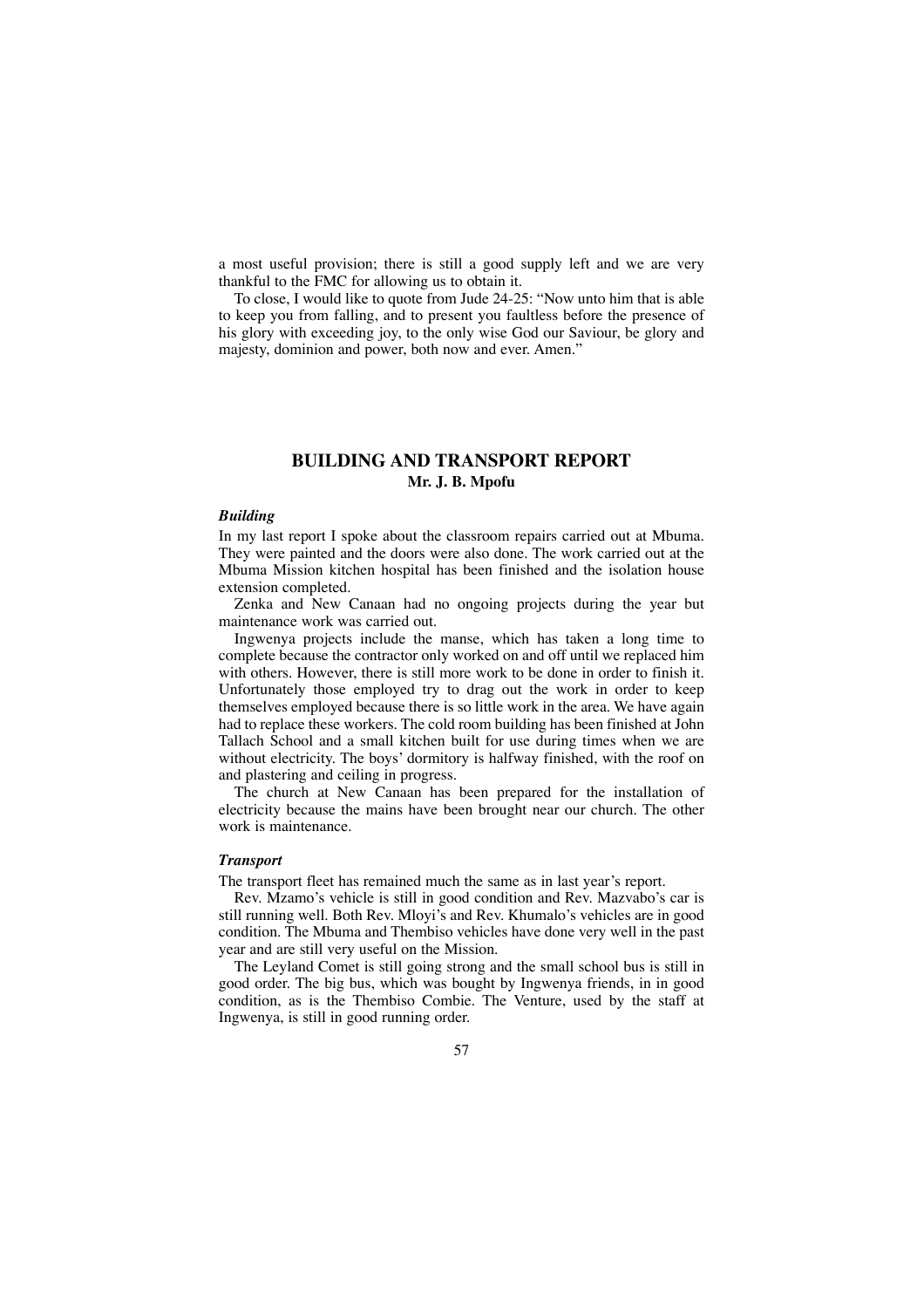The old school bus, used at Bulawayo to bring people to church, continues to be very useful, but the old ambulance, though still in use, has developed problems caused by over-heating of the engine.

The Mbuma lorry still carries orders from Bulawayo to Mbuma and is useful for many other duties. The Landrover is still in much use at the Mission and is mainly used for carrying firewood from the forest. Both the Mazda, used by the manager, and the car used by the administrator, are still in good condition.

We are very thankful to have two new cars on the Mission – a new ambulance and a staff car – which are both used for Mbuma Mission hospital.

### **KENYA MISSION REPORT Rev. Keith M. Watkins**

THE work of the Kenya Mission has continued for another year, for which we express our thanks to the Head of the Church. Separate reports cover administration and clinic in detail. Mr. Hugh Mackenzie and Mr. Calum Gunn between them covered the role of Administrator, and Sr. Truus Ringelberg the role of Matron during Sr. Peta van der Ridder's absence in Zimbabwe. Mr. Mackenzie is committed to continue only until July. The administrator's role is key to the Kenya Mission and we look to the Lord to provide a suitable replacement. This is a major need of the Mission at this time. Thankfully the European mission staff kept well throughout, and my own health has been improving steadily during the second half of the year.

We were very pleased to receive a number of visitors from other parts of the Church, all of whom contributed to the work, including the setting up of a congregational database. We are grateful to them. Most importantly, the two assessor elders of the Sengera Kirk Session came from Zimbabwe. They had a busy time familiarising themselves with the ecclesiastical situation here and making many home visits. Kirk Session meetings were held, and it is hoped that they will return for another visit in the next few months, with a view to beginning sealing ordinances in the congregation.

The main congregation of the Mission is based in Sengera, Gucha District, Kisii. Each Sabbath, a congregational catechism class and two preaching services were held, as well as five Sabbath School classes. Attendances fluctuated, but averaged about 80 for the catechism class to upwards of 250 for the morning service, with the afternoon service about 160. Services on New Year's Day, the Day of Humiliation of Prayer, and for harvest thanksgiving were held. Occasional mid-week services were held at three places within a half-hour's drive of Sengera, at Magenche, Maiga and Ogembo. Some 40 people can gather at these meetings.

It is our desire to see the two sacraments of the New Testament dispensed in Sengera. In other Kisii churches, people are used to partaking of the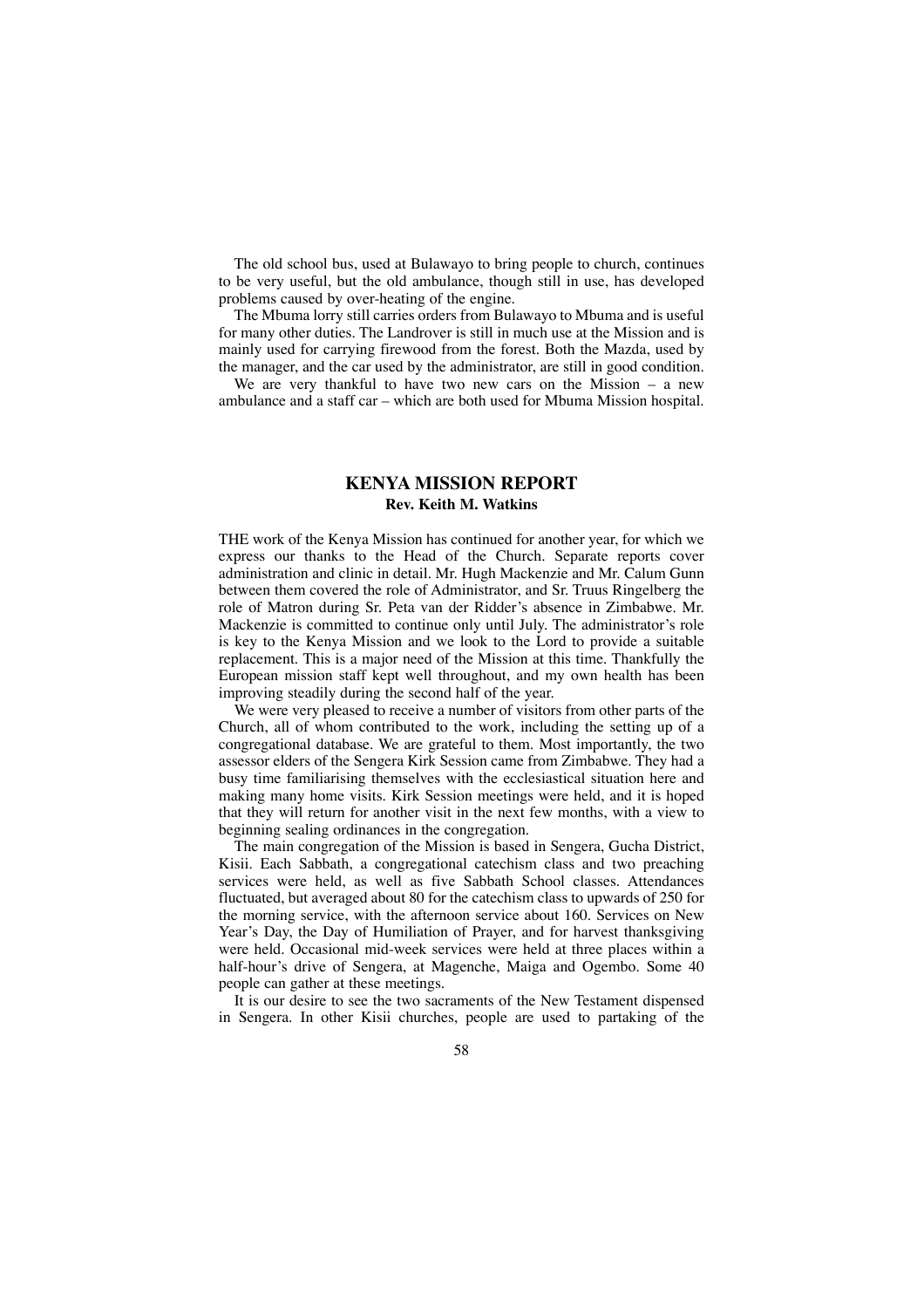sacraments with great ease. Also, there are deep-seated cultural practices among the people to combat, including female circumcision which is still followed in almost all cases. These evils have held us back from having Baptism and the Lord's Supper. A man cannot have his daughter baptised one week and circumcised the next. To ensure that the congregation understands sufficiently what is involved, mid-week classes for potential candidates have begun, one class in Ekegusii and the other in English. Over 50 people attend, many being heads of households. It is hoped that these classes, along with a further visit from the assessor elders, will make baptism possible before the end of the year.

The Mission has conducted a number of burials. To avoid pagan practices, careful planning and clear agreement are always required, but funerals command large gatherings in Kisiiland, and provide a real opportunity to introduce people to pure worship and faithful doctrine, especially in a culture heavily influenced by Seventh Day Adventist heresies like the soul not being immortal and the denial of hell.

We have now obtained registration for the legal solemnisation of marriages in Kenya. Our first Church wedding was conducted in October. However, most marriages begin in Kisiiland according to "customary law", without any official ceremony or legally binding certificate. This has already been rectified in the case of Mission workers, who all have certificates through the Registrar's office in Kisii. However, there are still couples in the congregation who are not legally married. The Mission is now in a position to put their relationship on a proper legal standing.

The translation work has continued. In September a fully revised and substantially increased metrical Psalm book was published in-house, now containing 44 Psalms or parts of Psalms. This has enriched the worship. Psalm books have been distributed among families for worship in their homes. The valuable work of increasing the number of Psalms in metre continues. Another project which came to fruition during the year was the first booklet of *Dear J* letters, translated from the late Margaret Macleod's letters published in the *Young People's Magazine.* A copy was given to all the older Sabbath School children. A second booklet is planned. Simple Bible picture story booklets for children were also printed in Ekegusii: *Hannah* and *Nehemiah*. These have proved very popular, and work on Ruth and Esther is proceeding. In conjunction with the Trinitarian Bible Society, Ekegusii *Words of Life* calendars (with a Bible text for each month) are translated and produced. 10,500 Ekegusii calendars and 2,000 English ones (half of which were a free grant from TBS) were distributed, mainly to local upper primary and secondary schools. This gave us a welcome opportunity to address freely a vast number of youngsters – 278 different classes in 49 schools.

Especially among the younger generation there is an enthusiasm for the English language. In general the standards as yet are not good, but it presents us with a growing opportunity to spread simple Reformed literature without having to translate everything.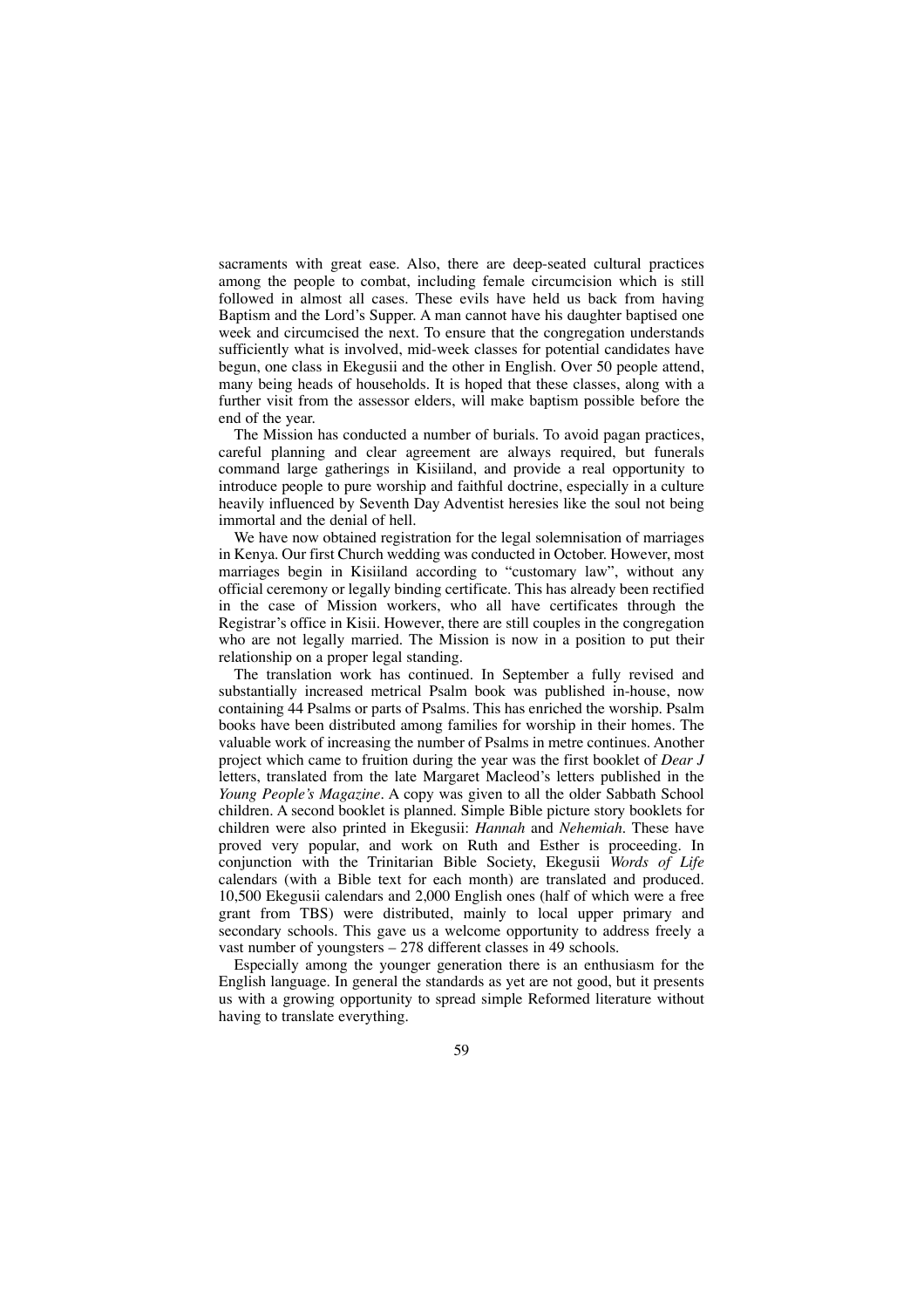The Mission has long operated a library, and hundreds of books are available for the congregation to borrow, as well as sermon tapes from various ministers of the church. Children's books (English and Ekegusii) and very simply written works are the most popular. Longer, harder English works are not often borrowed. Our aim is to expand the range and number of suitable, simpler materials and also of sermon tapes. Now that the Sengera sermons are being recorded, the preached Word is being spread in Ekegusii as well.

In January the Mission's former electrician passed away. Tuberculosis had paralysed most of his body. For almost a year, he was lovingly cared for on the Mission compound by clinic staff along with family members. From the beginning, his mind was turned to the salvation of his soul. The first night that he was in hospital, in the TB isolation ward, three men died. He thought that he was going to be next. He said that it was then that the Lord taught him that he had a never-dying soul, and that he was not ready to go into eternity. Over the months he gave every indication that the good work of grace had begun in his heart: a real sense of sin, clear views of the Person and work of the Redeemer, the spirit of prayer, a love for the Word of God, and a concern for the spiritual welfare of his family. A favourite text of his was "the Just for the unjust" – which indicates the prevalent inclination of his mind. He often remarked on the wonderful nature of the method of salvation. Another favourite text was experimental: "I held Him, and would not let Him go." He gave every sign that like the Thessalonians he had "received the word in much affliction".

I am thankful to all who have made these Gospel endeavours possible: the Mission staff, both African and European, together with praying and giving friends in different parts of the world. "For we are labourers together with God" (1 Corinthians 3:9). How we need the Lord of heaven to give the increase!

# **KENYA MISSION ADMINISTRATOR'S REPORT Mr. Hugh Mackenzie**

WE can look back over the past year with thankfulness to the Most High in continuing to preserve the witness of our Church in this part of Africa. The following report covers the work undertaken in the administrative areas.

During the year the church building was renovated under the supervision of Mr Calum Gunn while he occupied the post of administrator from July to December. The church ceiling was raised to create more space, the lighting was renewed and repositioned, a timber panel backdrop was fitted behind the pulpit and the interior and exterior painted. The result is a credit to the workmanship of the Mission staff and the organisational and design skills of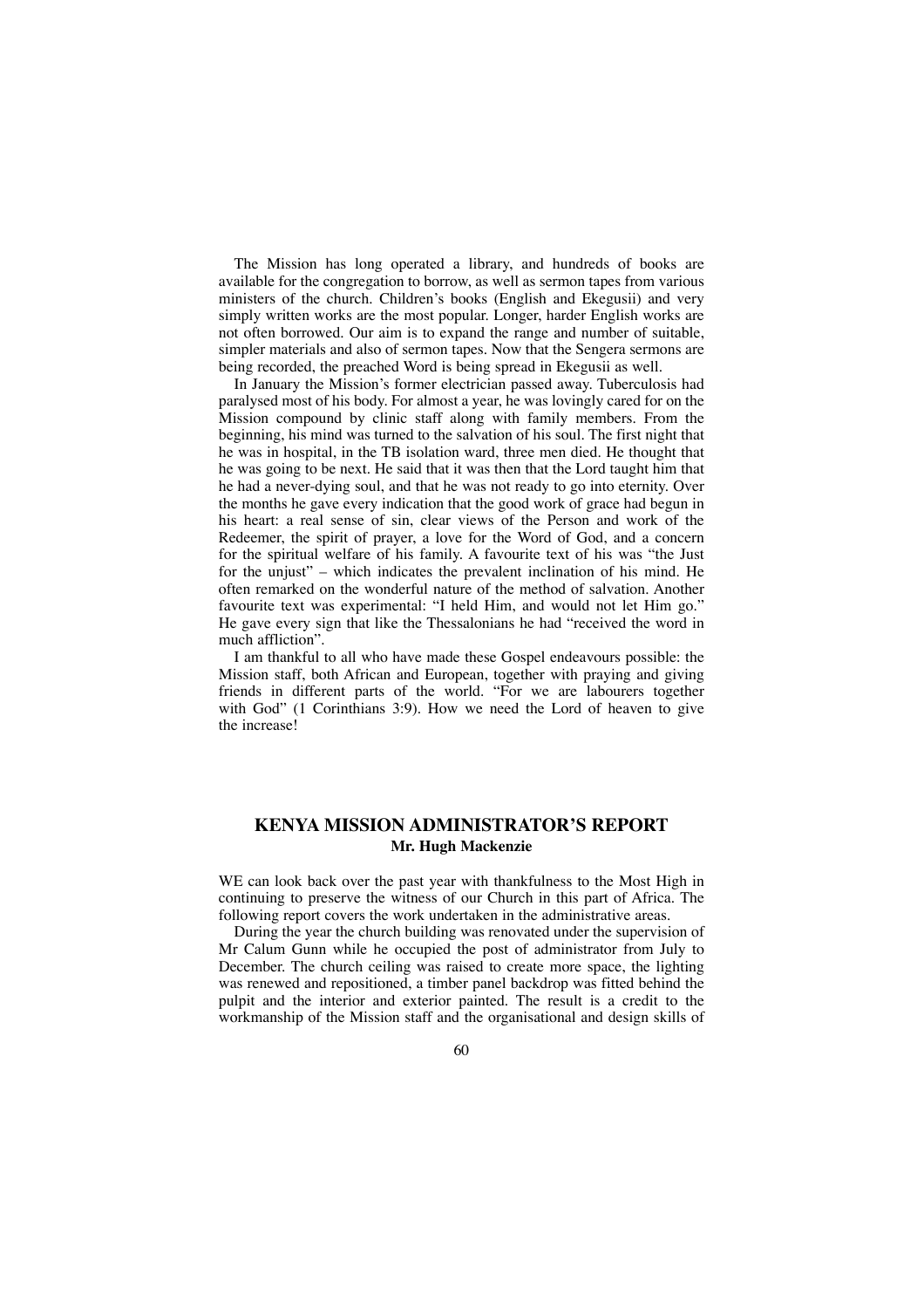Mr Gunn. We now have a bright comfortable building in which to worship each Sabbath.

The main compound buildings are all in a good state of repair. Regular care and maintenance is carried out on a weekly basis and there are no immediate plans for further upgrading. The water storage and distribution project begun in 2003 is nearing completion with only one underground water tank to be renovated. The Mission has ten of these tanks where rainwater from the roofs is collected. As the water tanks fill up water is pumped between tanks so that there is an even distribution of supply, particularly during the dry seasons. Regular measurements are carried out to monitor consumption and distribution. The water quality has not been tested since 1999 when it was found to be satisfactory, although very low in mineral content. It is proposed to carry out another laboratory test this year. Later this year it is proposed to replace the existing rainwater gutters which are too shallow and inefficient, particularly during heavy rain. Deeper and more substantial gutters will be fitted to the main buildings which catch the highest volumes of rainwater.

All the Mission vehicles remain in a good state of repair as they are regularly maintained by our own mechanics. The general purpose Toyota Double Cab is being replaced this year. This is a year earlier than planned because we have received a very favourable offer from a neighbouring Mission allowing us to purchase a new vehicle at little extra cost. The minister's vehicle is due to be replaced next year.

The legal proceedings concerning the purchase of the land adjacent to the Mission were finally concluded in our favour in January 2005. The Title Deeds were issued in the name of the Church by the Land Registrar on 28th February 2005 securing, without contradiction, the terms of a Sale of Land Agreement entered into with the seller in November 1997. It has taken over seven years to achieve what, on occasions, seemed impossible and many lessons have been learned in dealing with lawyers, courts, land agencies and especially the cunning and deceitful seller of the land.

Although in Kenya one is never far from the threat of robbery, the Mission has experienced a good period of calm and stability in and around the community. However, a consistent awareness of security is maintained. Our primary concern is for the preservation of life and our secondary is for the Mission assets. Since re-opening in 2000 there has been a systematic development of security systems which has seen the deployment of non-local guards with bow and arrow skills, security cameras, a long-range remote triggered alarm and improved perimeter lighting and fencing.

There have been few staff changes over the year with the total complement remaining around the same as last year. Sadly our electrician passed away at the beginning of January this year after a long and painful struggle with TB of the spine. He has not been replaced because, before and during his illness, he was able to train one of our mechanics in electrical repair and maintenance. The other training programmes reported on last year are continuing as planned.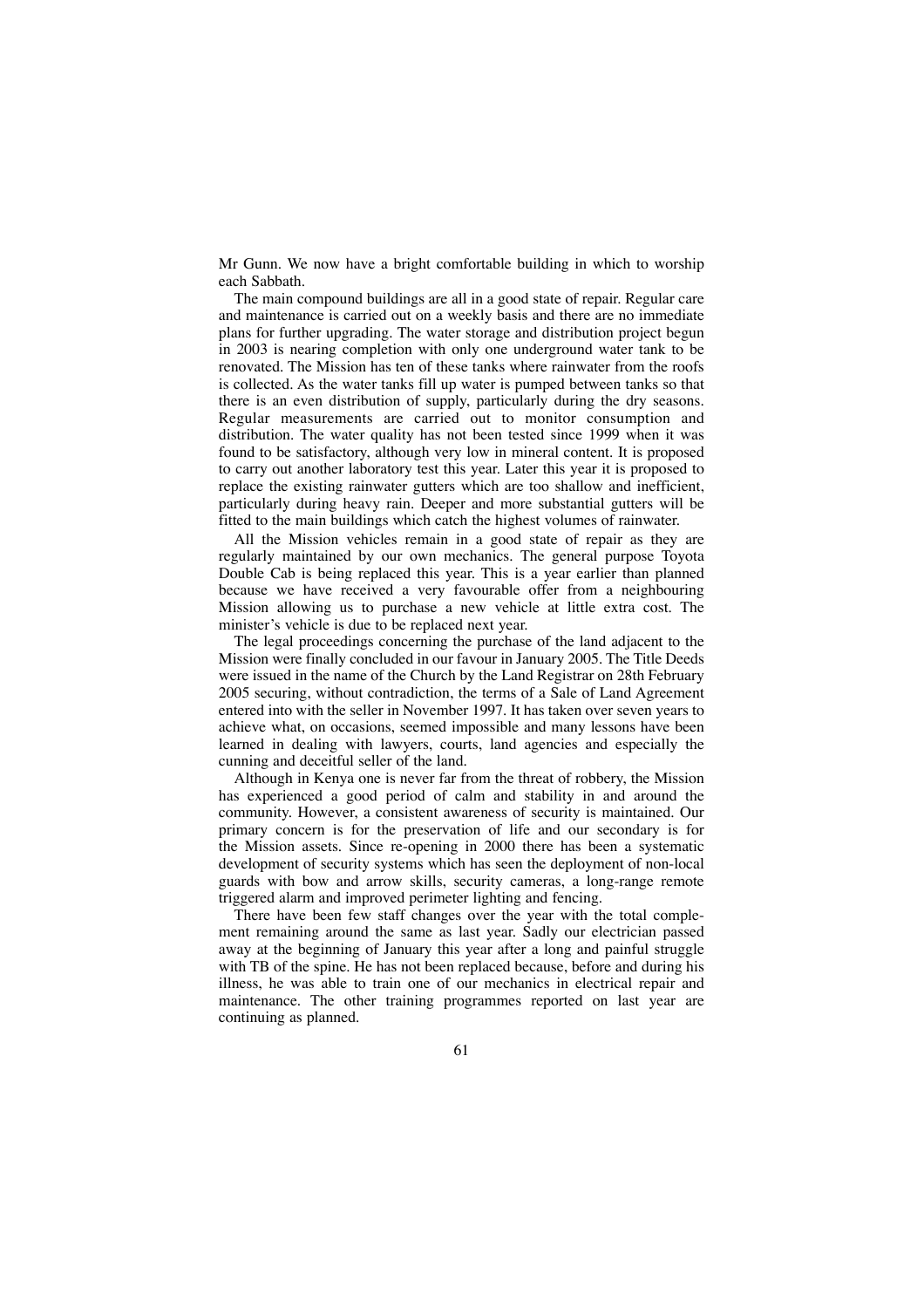Progressive Mission involvement with the Rianyakwara Primary School continues. The new management committee have improved the running of the school and are keeping a tight control on how the finances are managed. In a joint funded project with the Mission, new classrooms are being constructed to replace the mud buildings which are crumbling. After many years of despondency there is now a general air of optimism amongst management, teaching staff, pupils, parents and the community, as gradual improvements are implemented. We pray for this to continue and that the influence of the Mission on the school and the community, especially in sound scriptural teaching, will bear fruit to the glory of God.

# **KENYA MISSION OMOREMBE HEALTH CLINIC REPORT Sr. Truus Ringelberg, Acting Matron**

AS with the year 2003, our Clinic Matron, Peta van de Ridder, has been helping at Mbuma Hospital, Zimbabwe, for most of 2004 therefore the task of reporting on the work of Omorembe Health Clinic falls to me. It is to be hoped that it will reflect a correct impression of a year in which we were faced with many new challenges to add to the more familiar ones encountered from year to year. Our prayer is that the main work of the Clinic will continue to be that of a handmaid to the Gospel in Sengera and the surrounding area.

The Clinic staff complement is made up as follows:

- 1 Matron (European)
- 5 Staff Nurses (2 European, 3 Kenyan)
- 1 Community Worker (European)
- 1 Student Nurse (Kenyan)
- 2 Part-time Laboratory Technicians (Kenyan)
- 4 Supporting Staff (Kenyan)
- 1 Receptionist/Clerk (Kenyan)
- 2 Part-time cleaners (Kenyan)

#### *Out Patients Department*

The Out Patients Department has been running as usual, except that a TB programme has been started. Patients are referred from diagnostic centres and receive their weekly/monthly routine medicines at the Clinic. They continue to go for their check-up to the first centre where they were diagnosed. Meanwhile we are awaiting investigation by the local Department of Health authority at Ogembo to see if we are able to become a diagnostic centre for TB patients.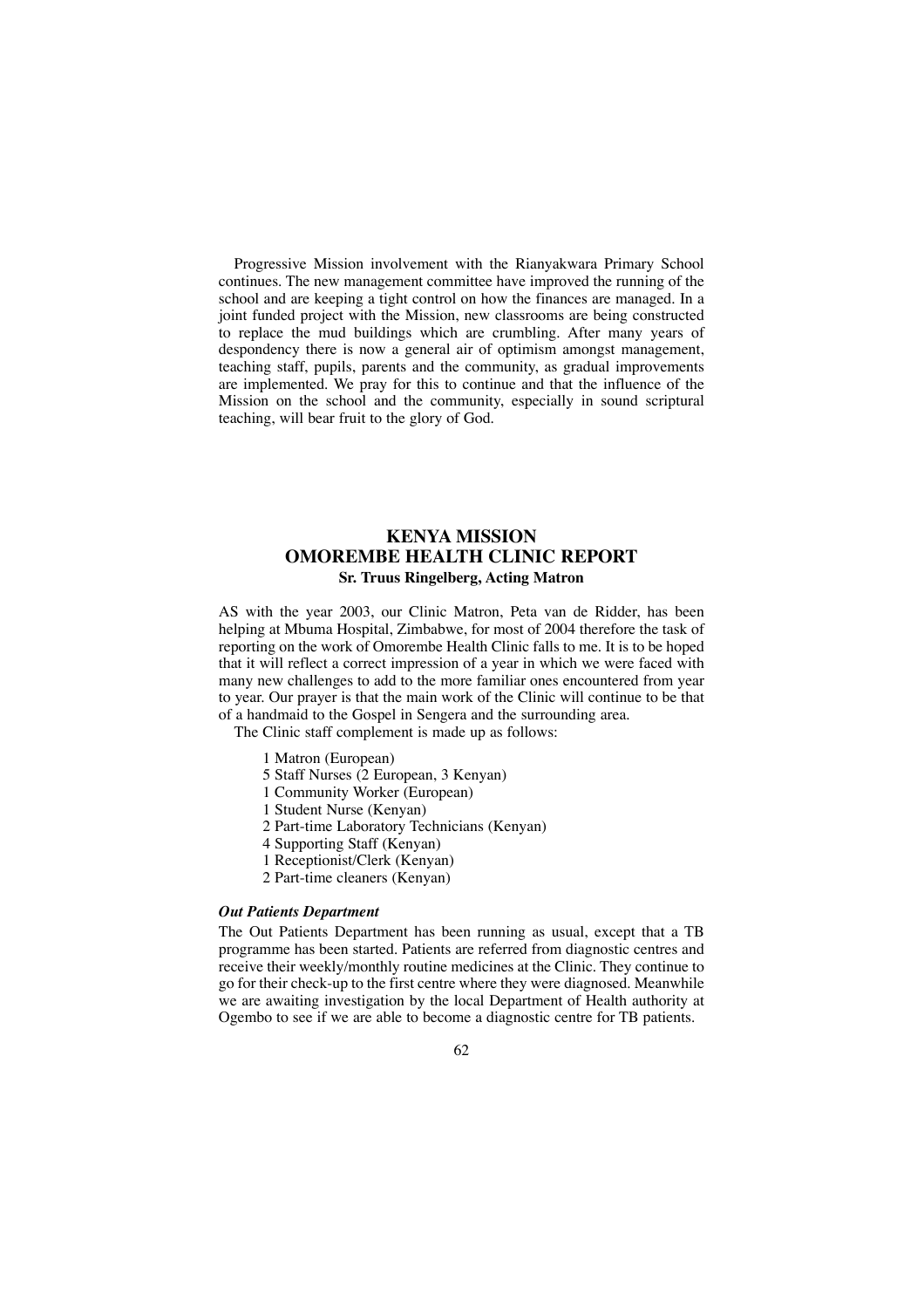In December 2004 we started the Child Welfare Clinic for the under fives to receive their vaccinations as scheduled. This is part of a government sponsored programme of immunisation. At present we can only offer the service one day per week as we depend on receiving the vaccines from Ogembo Hospital, where they have special refrigerated storage. In the near future it is hoped to have similar storage facilities at the Clinic which will allow us to offer the service on a more regular basis. The numbers coming are very encouraging and hopefully as we extend the service this will continue.

The STD (Sexual Transmitted Diseases) programme continues as reported in previous years. We receive all the medicines from Ogembo Hospital free to distribute to those affected.

### *Ante Natal Clinic and Maternity*

The Ante Natal Clinic is run every Wednesday and is very well attended. Three of our staff nurses have been trained in carrying out the PMTCT (Prevention Mother To Child Transmission) programme which means that all pregnant mothers and their husbands can be tested free for HIV/AIDS on a voluntary basis. Almost 100% of the expectant mothers are willing to be tested, whereas with their husbands it is still more difficult. A tract has been published by the Clinic and is given to all new attendees. It explains clearly and simply why we would like them to be tested. We hope that in the future more husbands will come along with their wives to receive the test. A number of husbands are agreeable to be tested when they come to collect their wives after the delivery. We are able to give ARVs (Ante Retro Viral medicines) to mother and child when the mother has been found to be HIV positive and we hope to keep in contact with them as they come to the clinic to get their child vaccinated. For their children, treatment is necessary for  $1\frac{1}{2}$  years until they are found to be negative, otherwise treatment is for life. The number of deliveries is quite a bit higher than last year, which is encouraging and we hope that the numbers will continue to rise as it is one of the nicest activities in the clinic! Where difficulties in childbirth arise which are beyond our capabilities, our ambulance is available 24 hours a day to transfer cases to nearby hospitals.

#### *Laboratory*

The main laboratory function continues to be in testing for malaria – a facility we ourselves at the Mission are glad to have throughout the year! According to our statistics, fewer tests are being carried out than the previous year due to the drop in malaria cases in our area. Although the laboratory is now also doing many HIV and VDRL tests, these figures are not yet included in the Clinic statistics but will appear in future summaries.

### *Health Education in Schools*

Primary schools, Standard 6, 7 and 8, and secondary schools Form 1 to 4 are visited on a regular basis to give educational talks about HIV/AIDS. This is appreciated very much in most of the schools. In the future it is intended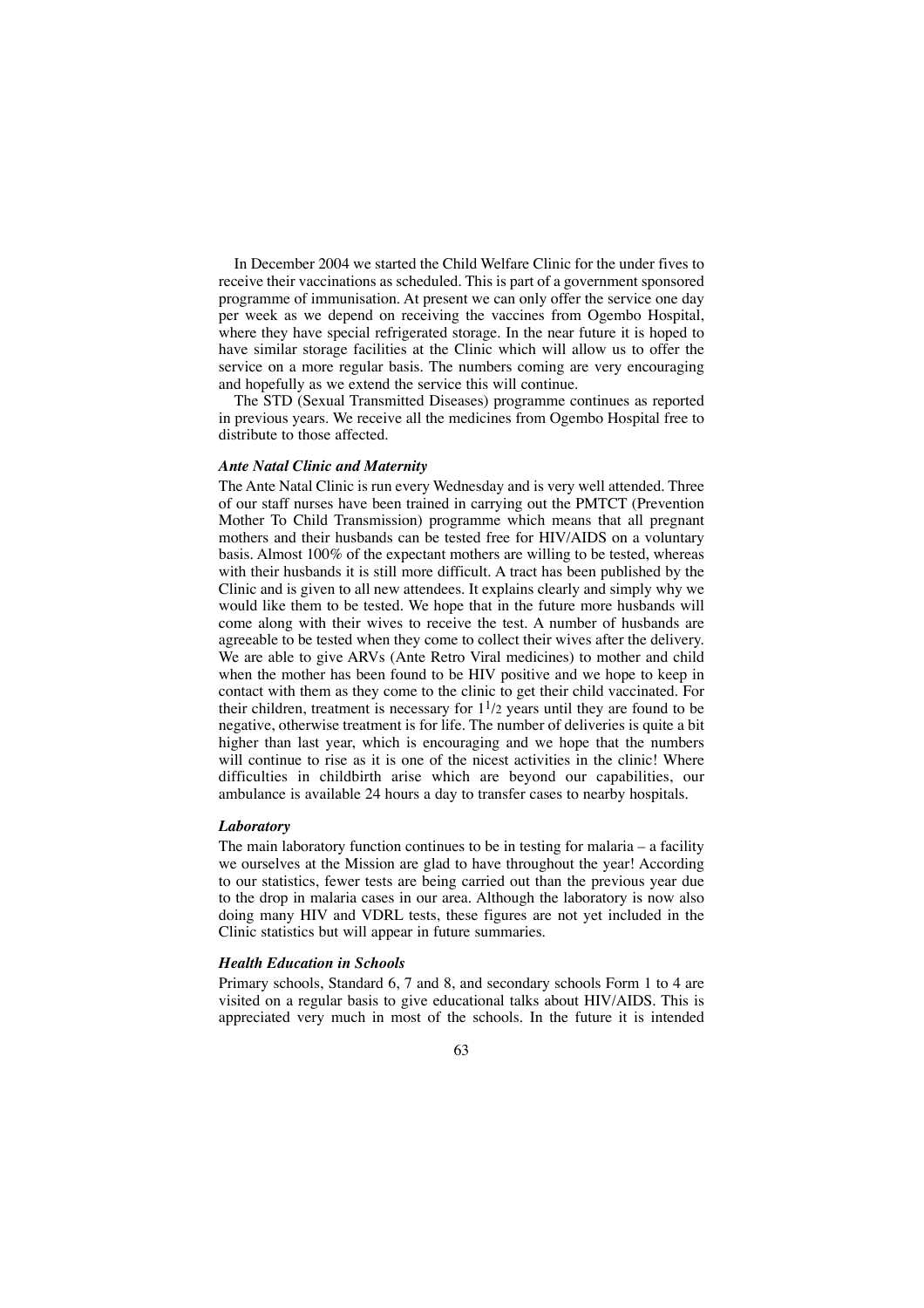to conduct a series of talks about other subjects, such as hygiene, malaria, worms, etc.

### *Community work*

Home visitations are carried out to TB patients who default to find out why they have not come for their treatment in time. AIDS patients are also visited at home where advice is given, seeking to make them aware about the dangerous state they are in, encouraging them to come to the church, read their Bibles and prepare for eternity. We try to involve the family in taking care of the patients and we also try to speak with the other people on the compound, especially about the issue of AIDS prevention. While visiting those people we meet with others, such as drunkards, brewers, etc. We try to speak with them and point them to the evil of it, that from brewing comes drunkenness, from drunkenness comes adultery, from adultery comes AIDS. The newspapers tell us that 70% of AIDS cases are related to drunkenness.

#### *The Clinic Bookshop*

The small display cabinet in the waiting room attracts patients and relatives to Bibles and books. Although it is not a reading community, Bibles sell quite well. Every Thursday, market day, we put a small table just outside the Mission gate and most of these days something is sold.

### *Statistics*

Graphical representations of selected Clinic statistics are given below.



#### **ANTE-NATAL CLINIC 2004**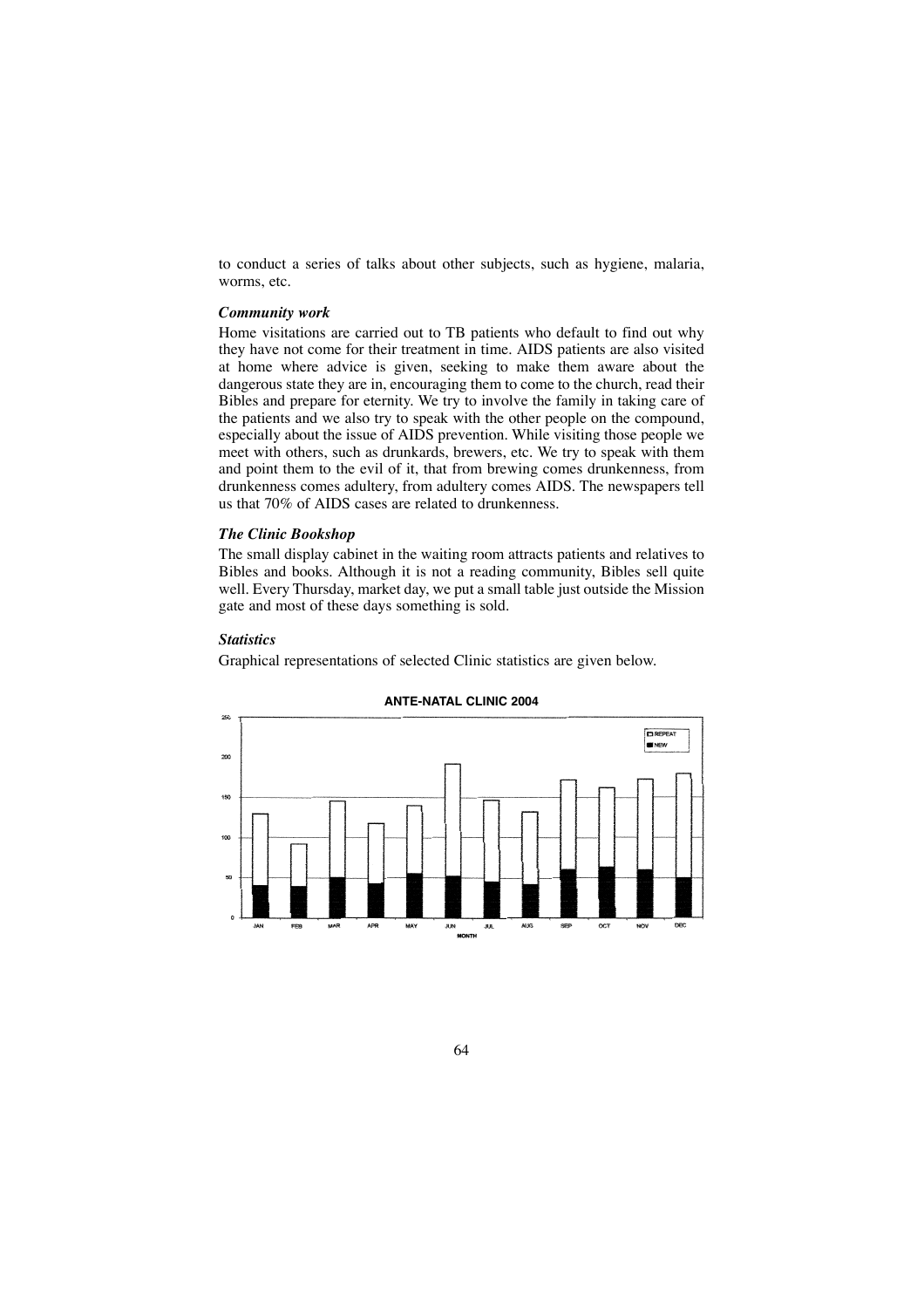

# **DOMINIONS AND OVERSEAS COMMITTEE'S REPORT Convener: Rev. Donald A. Ross**

WHILE a number of our ministers were asked to give pulpit supply to our congregations in Australia and New Zealand during the past year, they were unable to do so. However, it is hoped that one of them will be in a position to visit our people there in June.

As can be seen from the Synod reports of Rev. Edward Rayner and Rev. Johannes van Dorp, the preaching of the glorious Gospel goes on in our congregations without hindrance. Despite being surrounded with the liberalism of certain so-called Christian churches, our ministers and their congregations continue steadfast in the faith. There were a number of people admitted to the Lord's Table for the first time and the sacrament of baptism was dispensed in several congregations. It is cause for thankfulness to the Most High that there continues to be this spiritual fruit from the preaching of the Word.

Only two of our ministers are found in the expansive field of Gospel labour in Australia and New Zealand; it is therefore a cause for great concern that we do not hear of others being called by the Most High to preach the Gospel in those parts. For a time, there were a number of young men who claimed to have a call to that work but who later did not proceed further, which was a great disappointment to the Church. However, we believe God will provide pastors in His own time since He has promised His church, "I will give you pastors according to mine heart, which shall feed you with knowledge and understanding" (Jeremiah 3:15). It is for us to go on pleading this precious promise. We are indebted to the elders in the vacant congregations who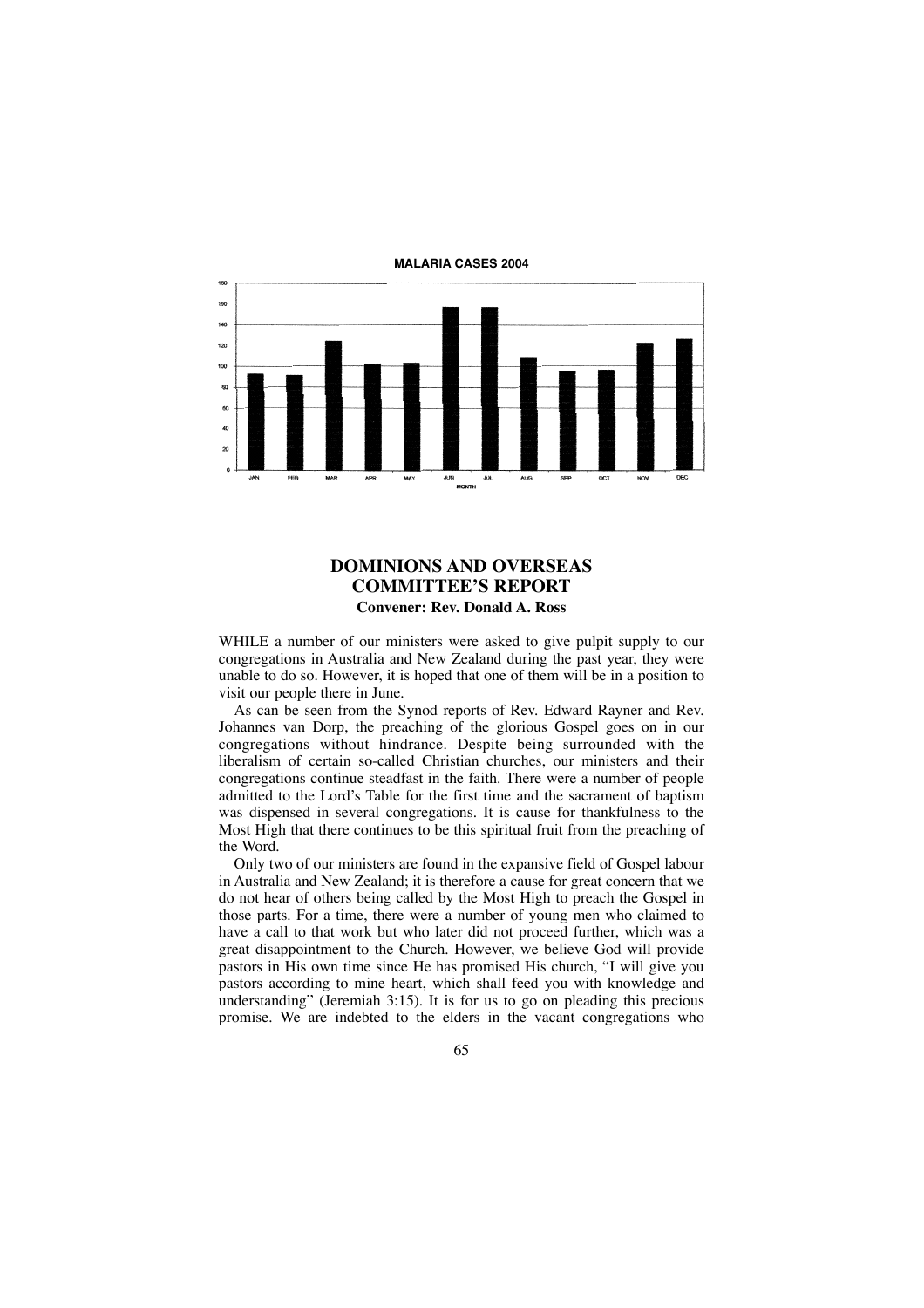conduct services, some of whom exhort, while others read excellent sermons by Reformed divines.

By the receiving of the Singapore congregation into the Free Presbyterian Church of Scotland some years ago, the borders of Australia and New Zealand Presbytery were extended into completely new territory. The accession of this faithful congregation has proved to be a great asset to the Church. The burden of the interim moderatorship falls on the shoulders of Rev. Johannes van Dorp, who is very attentive to the needs of the congregation. Mr. Bernard Yong, the local elder, has the unremitting task, when there is no supply, of conducting all the services. The Committee was grateful, as were Rev. van Dorp and the congregation, for the visit of Rev. John MacLeod to the congregation for three Sabbaths, one of which was the communion Sabbath. There were two new communicants received on that occasion. We hope and pray that they will prove to be a great help to the Cause of Christ there and beyond.

We are also indebted to ministers who visited our people in Canada and Texas. In April and May the Rev. Wilfred Weale visited Chesley and Richmond for two weeks in each place; and at the same time preached during the communion season in each congregation. The Chesley congregation is favoured now with having an additional elder, Mr. Gilbert Zekvelt, who takes his full share of the work there. There are no elders resident in the Richmond congregation, but the assessor elders from Chesley and Scotland continue in their duties, especially during communion seasons. It is gratifying, however, to see one man from the Richmond congregation preparing for the ministry and we hope he will yet be a polished shaft in the hand of the Most High. Rev. George Hutton continues to be the interim moderator for the Chesley Kirk Session but was not able to visit the congregation last year. However, he intends, God willing, to visit Chesley for three Sabbaths in April, one of which will be during the communion season there.

Rev. Neil Ross, the interim moderator of the Kirk Session of the Richmond, Texas, congregation has been able to visit the congregation in November and December for two Sabbaths. On the first Sabbath the sacrament of baptism was administered, and on the second the sacrament of the Lord's Supper. During the communion season two new communicants, both young men, were received. Also, as noted above, one young man applied to be received as a student to train for the ministry and was recommended by the Kirk Session to the Presbytery. It is hoped, God willing, that the Rev. Roderick MacLeod will visit Richmond for two Sabbaths in May and June when he will preach at all the services, including those of the communion season. He will also officiate at the marriage of a young couple belonging to the congregation.

There have been no visits by deputies to Vancouver but the Committee is grateful to Mr. John MacLeod, our elder in Vancouver, for his abiding interest in the principles of truth as set out in the constitution of the Free Presbyterian Church of Scotland, and his diligent maintaining of the property belonging to our Church in Vancouver. Rev. John MacLeod has been appointed by the Southern Presbytery as the new interim moderator for the Vancouver Kirk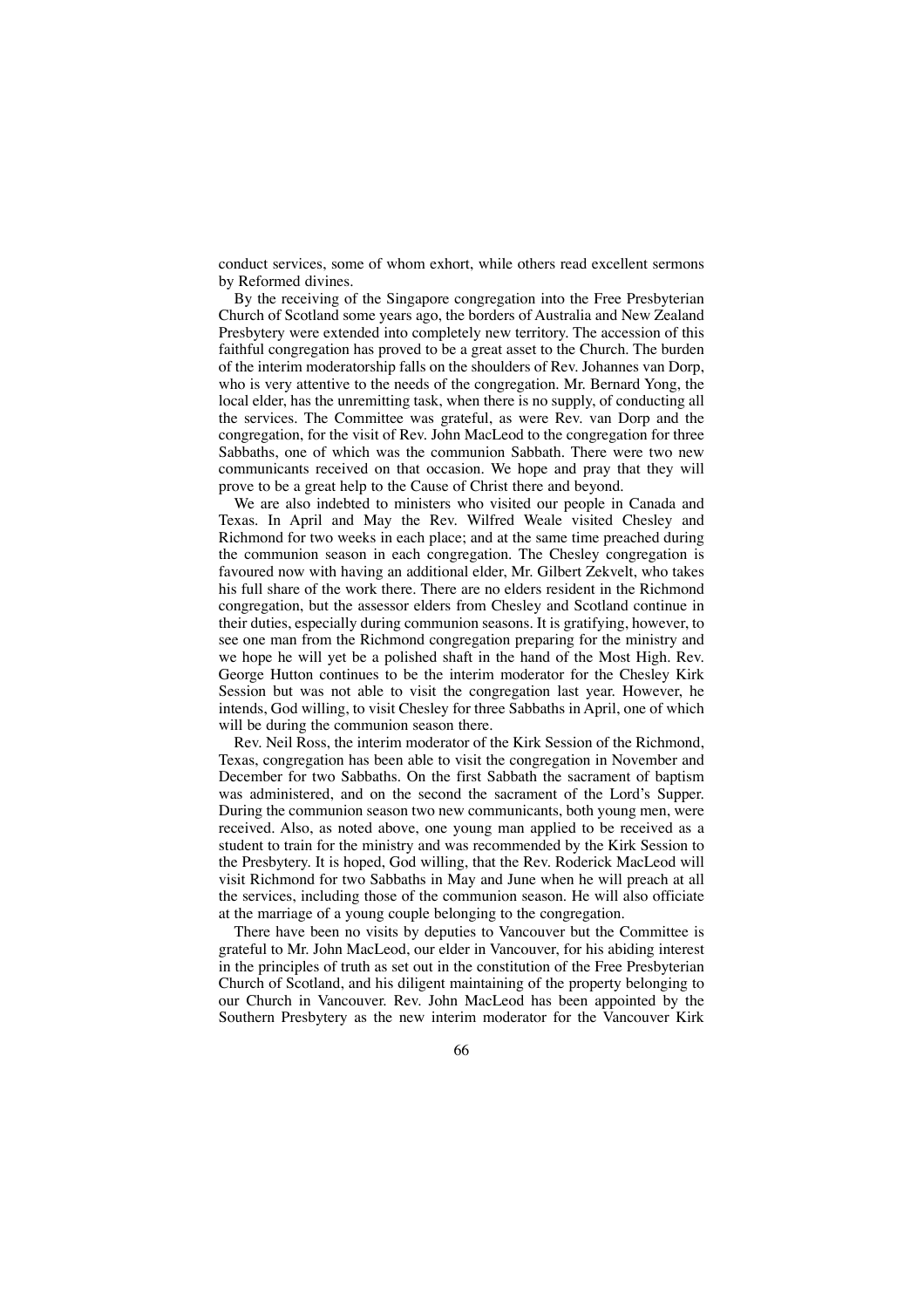Session and will no doubt do his utmost to visit Vancouver as soon as possible. It is gratifying that one person of the congregation, Mrs. Mary Hardy, now living at a great distance from the church, has been supporting the work of the Gospel in Eastern Europe for a long period by supplying quantities of Bibles for distribution there.

The work of the Gospel continues in connection with the small congregation in Odessa, Ukraine. Strangers come to worship with them from time to time but so far no one has come to stay permanently, apart from one man from another church who regularly comes each Sabbath afternoon. Mr. Igor Zadoroshniy, our administrator there, continues to distribute Bibles and literature, while Mr. Dmitriy Levitskiy is making progress with his studies in preparation for beginning a course in divinity. A fuller report on Eastern Europe is already in the hands of members of Synod.

We regret that there have been no visits to Fornaci di Barga in Italy. That certainly has not been for the want of being warmly asked by the group there, but it was impossible for a variety of reasons to visit them since the last meeting of Synod. All we can say is that the group appears to be no nearer a really determined resolve to follow fully the principles dear to the Free Presbyterian Church of Scotland – principles which we continue to remind them of as opportunities are afforded us in God's providence.

Thus concludes our report, and we are not without hope that as the Lord continues to be with us in our work overseas, so He will bless us still. What we need more than anything else (already having the Gospel in its fullness, we believe) is such an outpouring of the Holy Spirit as the Saviour encouraged His disciples to look for when He promised: " . . . I will send Him unto you. And when He is come, He will reprove the world of sin, and of righteousness, and of judgment" (John 16:8).

# **AUSTRALIAN REPORT 2004 Rev. E. A. Rayner**

SINCE the last report, Rev. D. A. and Mrs. Ross were with us at the commencement of this year. The people in both the Australian congregations were refreshed and encouraged by the deputy's visit. Needless to say it was a pleasure for myself and my wife to be able to entertain our friends whom we have known and come to value over many years of contact. I asked Mr. Ross to visit a family in Victoria that had contact with us for a period of time as they were willing to pay for the fares. Mr Ross stayed overnight with them and conducted a service during the week. He was able to give first-hand impressions, which was of great help to myself. I refer you to Mr. Ross's report for 2004 for more details.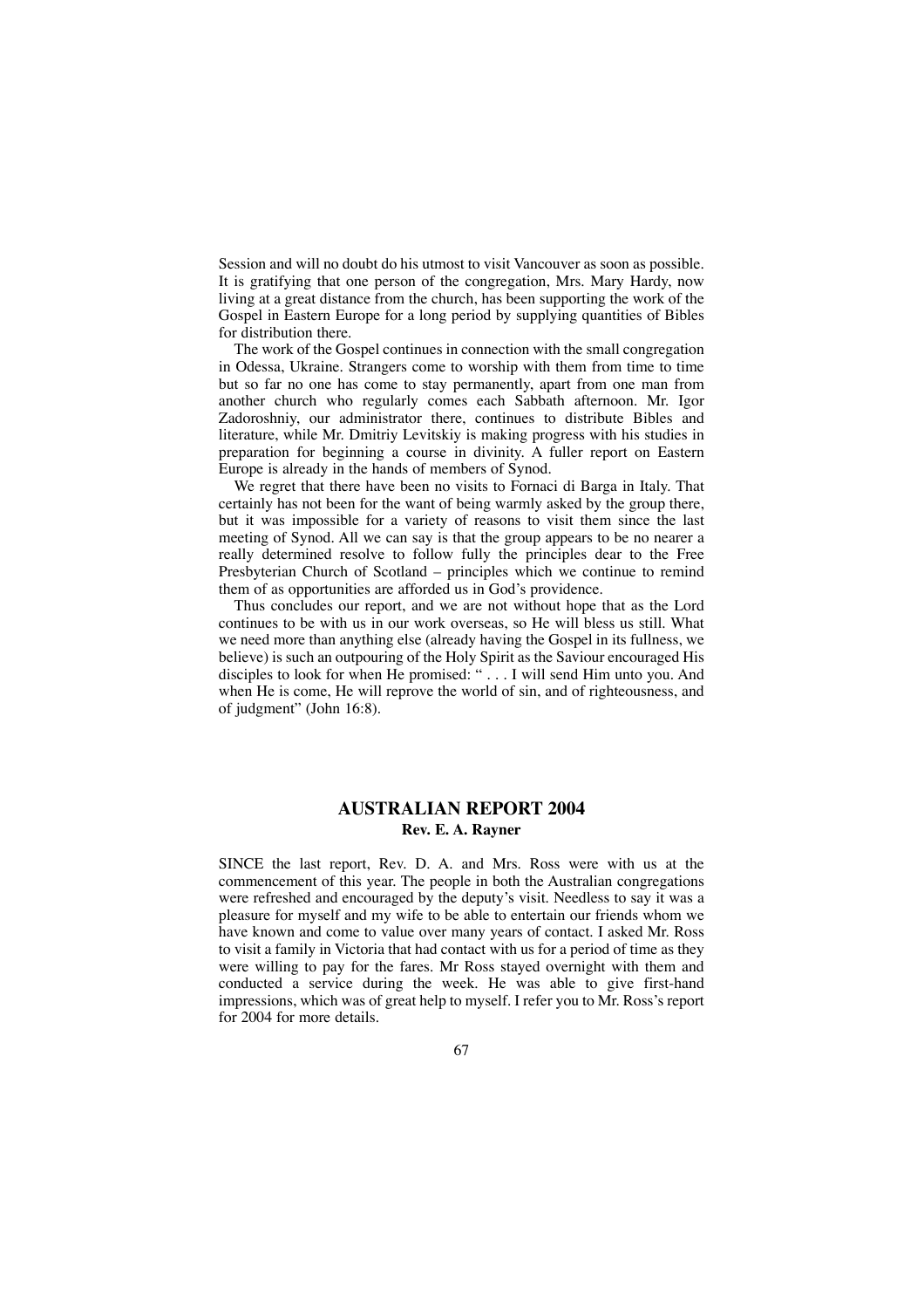Too often those who have showed an interest in us have some special agenda they wish to promote and often display a somewhat unbalanced point of view on a particular point. While we hope that their contact with us might iron out some of the difficulties, it so often happens they are not prepared to review their position.

In Sydney we have had people who have come to us and continued for a time. However, one family which settled in well had to move to Bathurst because of work. As this is about two hours' drive they are not able to be regularly in attendance on the Sabbath but still retain their allegiance to us. The two elders have continued to take the regular services, for which I am grateful. There was one baptism but no new communicants.

Considerable work has been carried out on the recently purchased Sydney manse. There has been the addition of a double garage and an extensive verandah, the length of the house, to provide shade and access from the large sliding glass doors. Air conditioning has also been installed. At present one of the young families of the congregation lives there. We all hope and pray that the time will soon come when not only the manse but also the pulpit will be occupied by one of God's servants.

There was one baptism in the Grafton congregation but no new communicants. The only other addition to the services has been a man who retired from work in Sydney and has come to live near Grafton. He was originally from our Church in Scotland. Some of our younger generation that have now completed their education are entering the workforce. Others have gone on to higher education. Thankfully there are now university facilities not too far distant from Grafton at Lismore, Armidale and Coff's Harbour to train teachers and nurses, etc., without the need always to go to Brisbane or Sydney. I am encouraged that the teenage young folk continue to attend the senior Catechism study classes, though some are over 20, which is ably conducted by Mr. Geoff Kidd, elder. Although some of our older generation are quite frail the Lord spared them another year.

Apart from my regular duties in both congregations, I have made the usual visits to New Zealand for Presbytery meetings and communion seasons in Gisborne and Auckland. It is disappointing that I cannot show much progress from the previous report. I am very conscious that we come very far short in so many ways. Our witness is small but we have sought in much weakness to hold fast to the form of sound words. May the Lord revive His work among us till the little one become a thousand.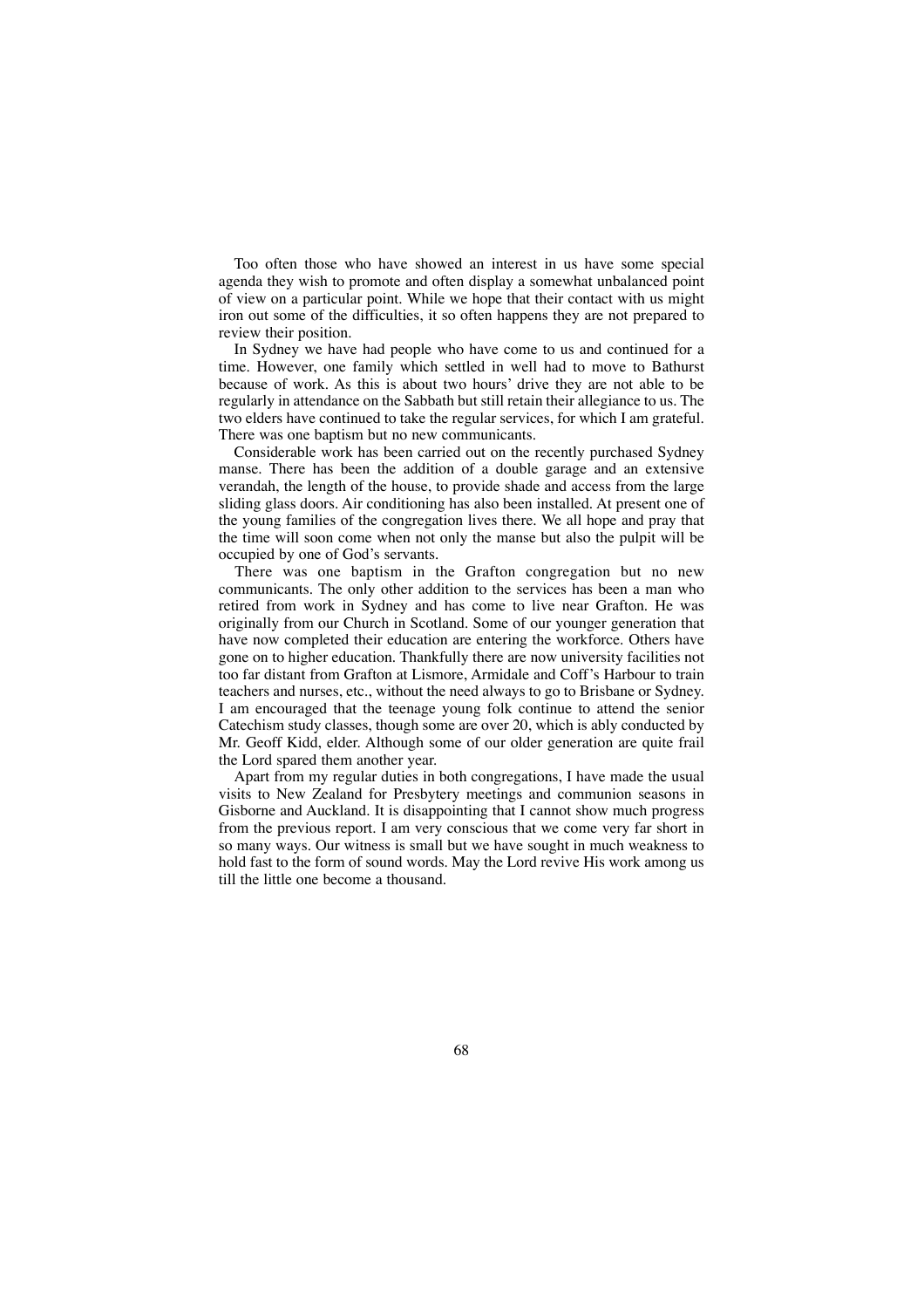# **NEW ZEALAND AND SINGAPORE REPORT Rev J. A. T. van Dorp**

SINCE writing the last report, the work in these distant parts has continued as usual. Whilst that is a matter for thankfulness it also means a continuation of relatively small numbers of worshippers gathering on the Lord's Day and even smaller numbers that come to the weekly prayer meeting. Conversions have become quite rare occurrences. Our society, whilst probably more educated than ever before, is not known for a love of, or enquiry after, Christian knowledge. What Christian practice there is in this land is generally of the will-worship variety. Although most persons here have some connection with the Christian religion, the attention paid to the contents of the Bible is quite sparse. In most cases it does not go beyond the fact of Christ's birth, which sparks off a round of worldly activities marked by excitement and frivolity in the month of December leading up to the 25th. The sad aspect of this tenuous attachment to Christianity is that this is generally considered quite sufficient preparation for the vast eternity.

The New Zealand Government recently passed the Civil Union Bill which provides for same sex marriages. The Presbytery sent the following protest to the Prime Minister and Leader of the Opposition:

*Being met in Auckland on 28th January 2005 the Presbytery considered the Civil Union Bill that passed into law recently.*

*The Presbytery wish to point out that this legislation is totally unscriptural and therefore most unsatisfactory from a Christian viewpoint. We believe that it is dangerous to ignore the guidance that is available to us in the realm of morality in the Scriptures of truth. We read that "Righteousness exalteth a nation: but sin is a reproach to any people" (Proverbs 14:34).*

*The two following scriptures are most relevant in considering human relationships:*

*Genesis 2:24: "Therefore shall a man leave his father and his mother, and shall cleave unto his wife: and they shall be one flesh."*

*Romans 1:27: "And likewise also the men, leaving the natural use of the woman, burned in their lust one toward another; men with men working that which is unseemly, and receiving in themselves that recompence of their error which was meet."*

*We therefore add our voice of protest to the advice already given to the select committee and urge the government, even at this late stage, to review this unsatisfactory piece of legislation.*

The attendances on the means of grace have been maintained in all our congregations with the help of the Elders, to whom we are indebted for the conduct of the services when there is no minister available.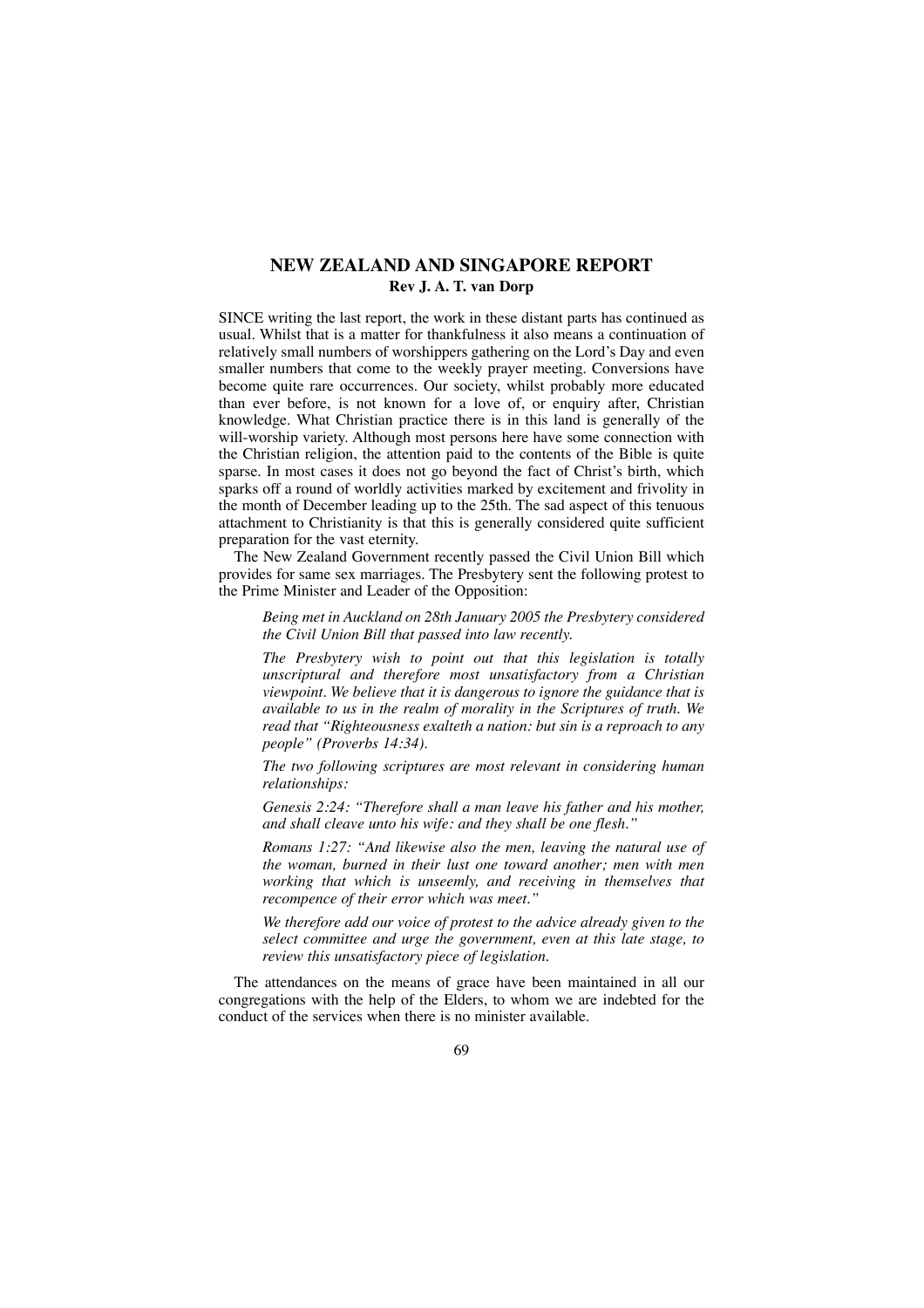The Sacrament of Baptism was dispensed in the Singapore, Auckland and Gisborne congregations. Four persons were admitted to partake of communion for the first time. Two of these were a husband and wife in the Singapore congregation, and one in Tauranga and one in Gisborne. In Tauranga the usual small congregation of seven worshippers more than doubled on the communion Sabbath with three visitors from Gisborne and ten from Britain, who were on holiday in New Zealand. The presence of the overseas visitors was much appreciated.

I am indebted to the Rev. John MacLeod for supplying Singapore for three Sabbaths in December, which included the communion Sabbath.

The room rented in the Metropolitan YMCA for the worship services in Singapore is suitable most of the time but can prove a little too small at times. On one occasion some people actually did not enter, although that was the intention, and went away as it appeared as if there were no vacant seats left. The congregation, therefore, continue their search for a suitable property.

The negotiations for a place of worship that were commenced in 2003 failed, as the premises were not registered for worship. The effort made more recently to purchase a place ended in failure as the vendors withdrew the property from sale. Patience is therefore needed to wait on the Lord for all our needs. The great need, however, is the divine drawing on our people throughout our congregations so that sinners will again be converted. Tauranga and Singapore are the smallest of the five congregations. The difference in composition, however, is very great. The Tauranga gathering consists entirely of elderly persons, so that the future of this congregation does not look particularly bright unless God in His providence brings in the younger generation. The Singapore worshippers, about twenty persons, are entirely comprised of young people. This gives us at least the hope that God has a purpose of mercy for that vast city republic. We therefore continue to pray and to hope that God will visit our congregations in His mercy.

There was one death during the past year on 21st September 2004. Inabell Christensen died in Auckland at Elmwood, home for the aged, after suffering from Alzheimer's disease for about ten years. It was a matter for thankfulness that she came to the saving knowledge of the truth well before she was deprived of her mental faculties. Her late husband, Ted Christensen, predeceased her by two years and three months. Before Inabell's illness she was a tower of strength to her husband in the days when he was treasurer of the congregation. They maintained a hospitable and open home for deputies and members of the Church and consequently she was well known to many of our ministers from Britain that visited New Zealand. May God soon appear in His glory to raise up the young generation to take the place of the old who are swiftly passing into the great eternity.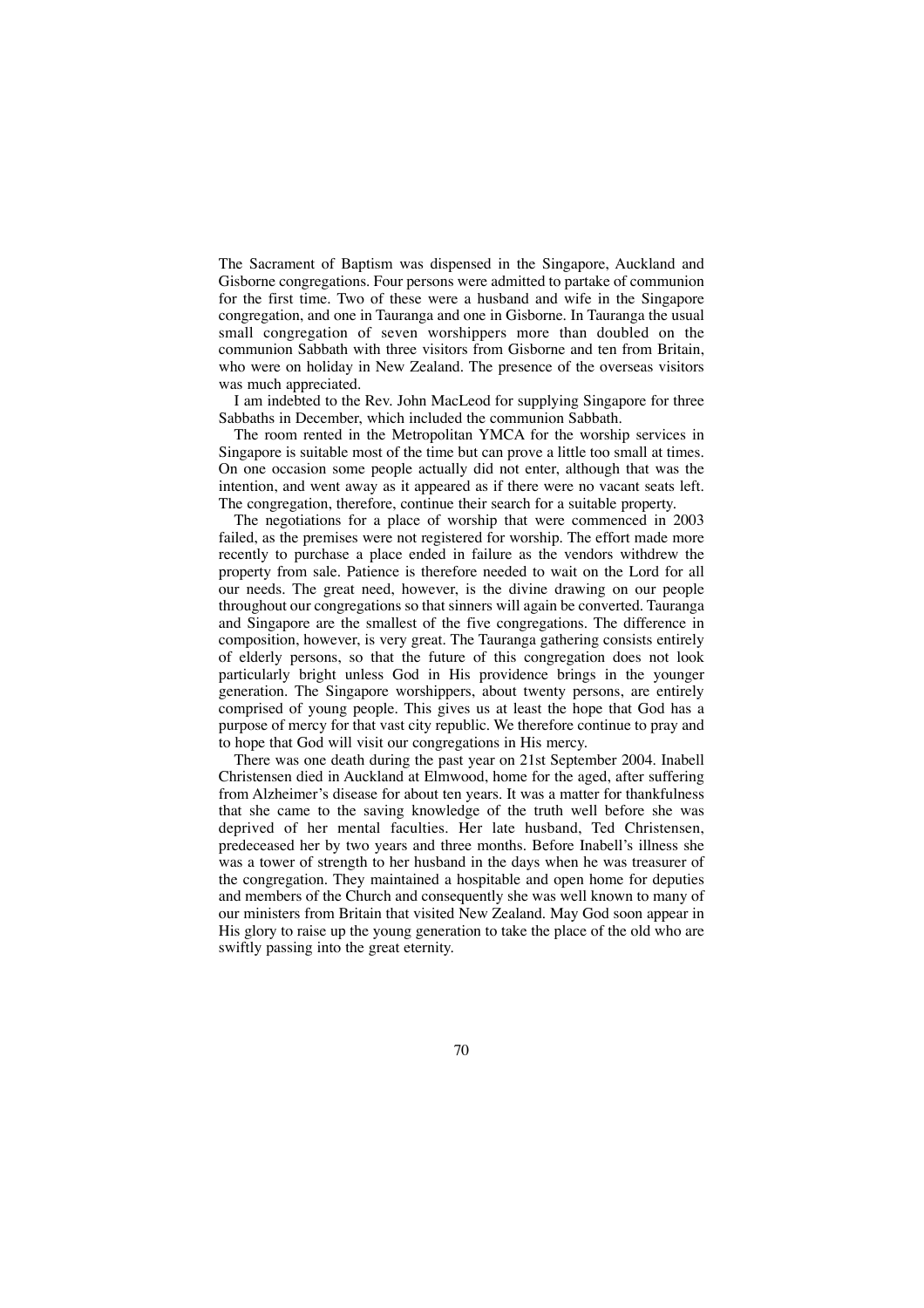### **EASTERN EUROPE REPORT Rev. D. A. Ross**

SINCE the last Synod we have made two visits to Odessa, Ukraine. The first, for about a fortnight from the end of May, was made by Rev. Neil Ross and Messrs. Kenneth Macleod and Edward Ross. A communion season was held and a number of visitors from other churches increased the congregation. Rev. Neil Ross has reported this visit in the *Free Presbyterian Magazine.* He and his colleagues had the extra work of conducting negotiations for the purchase of a site for building a charity centre for our Mission work in Ukraine. The site is about 200 yards from Igor Zadoroshniy's home, and is beside one of the city's busy main roads, from which the completed building will be readily seen by the people passing by.

Another visit was made in October, when it was intended to have the ordination of Mr. Igor Zadoroshniy to the office of elder. However, we were unable to conduct the ordination since we did not have the quorum necessary to form the Kirk Session because the sudden illness and hospitalisation of Rev. Neil Ross prevented him accompanying Rev. Donald Ross and Mr. Edward Ross to Odessa. We are much indebted to the Zadoroshniy and Levitskiy families for their warm hospitality during our stay.

We are thankful to record that we made considerable progress in finalizing the purchase of the new site. Since then, Rev. Neil Ross has produced a sketch design for the proposed building. It will be on two floors and will have a basement for storing Bibles and literature. The ground floor will contain a meeting place, office and a double garage, and the first floor will consist of living quarters. In the compound there will also be a secure parking area for the truck which we take from time to time to Odessa. The sketch plan is now with an architect in Odessa who will produce working drawings and oversee the erection of the building.

Our lawyer, Mr. Popov, has the difficult task of negotiating with government departments and officials in connection with building regulations and services, and he hopes that we will be in a position to start building by June. We have already paid about £10,000 for the purchase of the site. The Architect estimates that the cost of the completed building will be between £32,000 and £35,000. Therefore the total cost, including the architect's and lawyer's fees, is expected to be in the region of £45,000. This is a very considerable sum, but the Lord is able to supply this need as He has graciously done for us in the past.

The new building and compound will help us in establishing a presence in the city and will be a permanent place from which we can continue to distribute the Scriptures and literature throughout the Ukraine and other countries. Not least it will provide a meeting place to which we can invite people to the public worship of God.

Regrettably, translation work is at a standstill at present. Our main priority is to proceed with the printing of Rev. R. Shaw's *Exposition of the Westminster*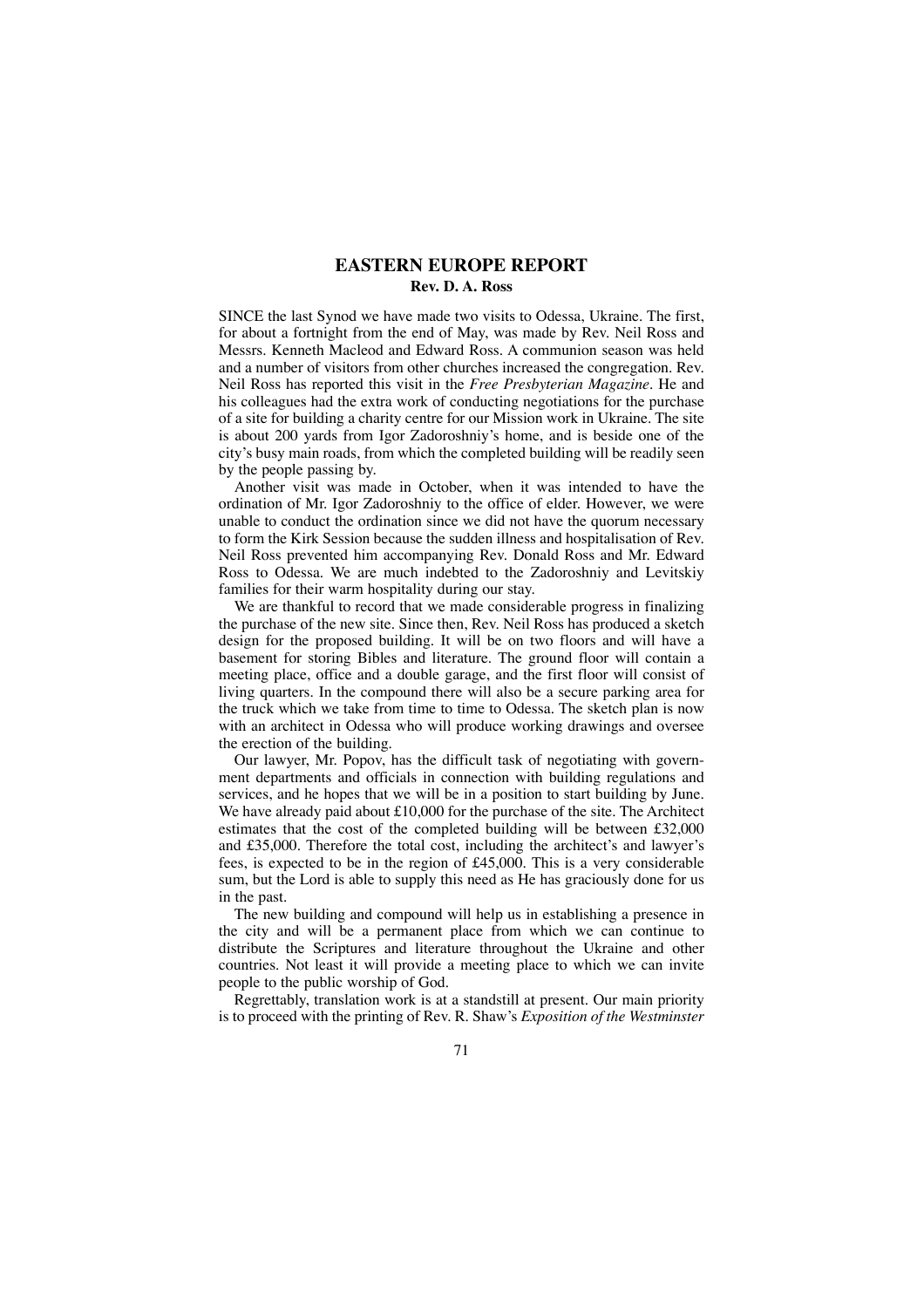*Confession of Faith* and Rev. Donald Macfarlane's *Sermons*, but there is further editing to be done on these titles. Meantime, we have translated some pamphlets into Russian and printed 10,000 each of the *Seventh Day Adventists* and *Pentecostalism* by Ergatees. We have translated the *Mother's Catechism* into the Ukrainian language, and shortly hope to proceed with printing. The *Mother's Catechism* has already been issued in the Russian language.

The numbers of Bibles and amounts of literature continue to be distributed by Mr. Igor Zadoroshniy. Some of these are: Bibles 675; *Westminster Confession of Faith* 720 (some of which include the Catechisms); *Shorter Catechism* 600, *Children's Catechism* 600; *The Apostolic Church* 600, and many tracts and leaflets. With the help of friends, he has also distributed 10,000 *Words of Life* calendars received from the Trinitarian Bible Society. We are deeply indebted to the Society for their grant of thousands of calendars each year, not only for the Ukraine but also for Romania and Hungary.

Bibles and literature are also distributed to Eastern Europe from the Church Office in Glasgow under the direction of Miss Norma Morrison with the help of others. These were: Bibles 212; Gospels 3,100; *Westminster Confession of Faith, Shorter Catechism* and *Mother's Catechism* 403; Tracts and Leaflets 2,850, and *The Apostolic Church* 17.

In our Odessa congregation, church services continue to be held regularly, with Mr. Igor Zadoroshniy and Mr. Dmitriy Levitskiy alternating in reading sermons each Sabbath. There is now a good selection of suitable material for public reading to be found on the internet. For example, Mr. Levitskiy made use of some very helpful addresses on hyper-Calvinism – an error which seems to be getting a foothold in some parts of Eastern Europe, and against which warnings must be given. A number of strangers have come occasionally to the services, and one person has begun coming regularly for the Sabbath afternoon service. We are grateful to the Zadoroshniy family for converting two rooms of their home into one for a place of public worship. The conversion entailed a lot of hard work but turned out exceptionally well and can seat about 20 people comfortably.

Mrs. Inna Levitskiy continues to add to the number of Russian Psalms or parts of Psalms already translated into metre. With her home and family cares it is not easy for her to find as much time as she would like for this work, but we think she is doing wonderfully well. For music she draws from our Scottish Psalter and also composes some tunes. We understand that as far back as 1871, Psalms in metre were published in the Ukrainian language but we have not yet been able to locate any of these, nor any in the Russian language.

We are greatly indebted to Messrs. Christopher Lamont and Edward Ross for driving our truck to Romania last November, with a load of aid to a Presbyterian Church – the same denomination we visited in previous years and which professes to be Calvinistic in doctrine. While the aid was mainly humanitarian, there were also 640 Hungarian Bibles, 8,000 Hungarian calendars and 2,000 Romanian calendars. The pastors were particularly grateful for the Bibles and calendars.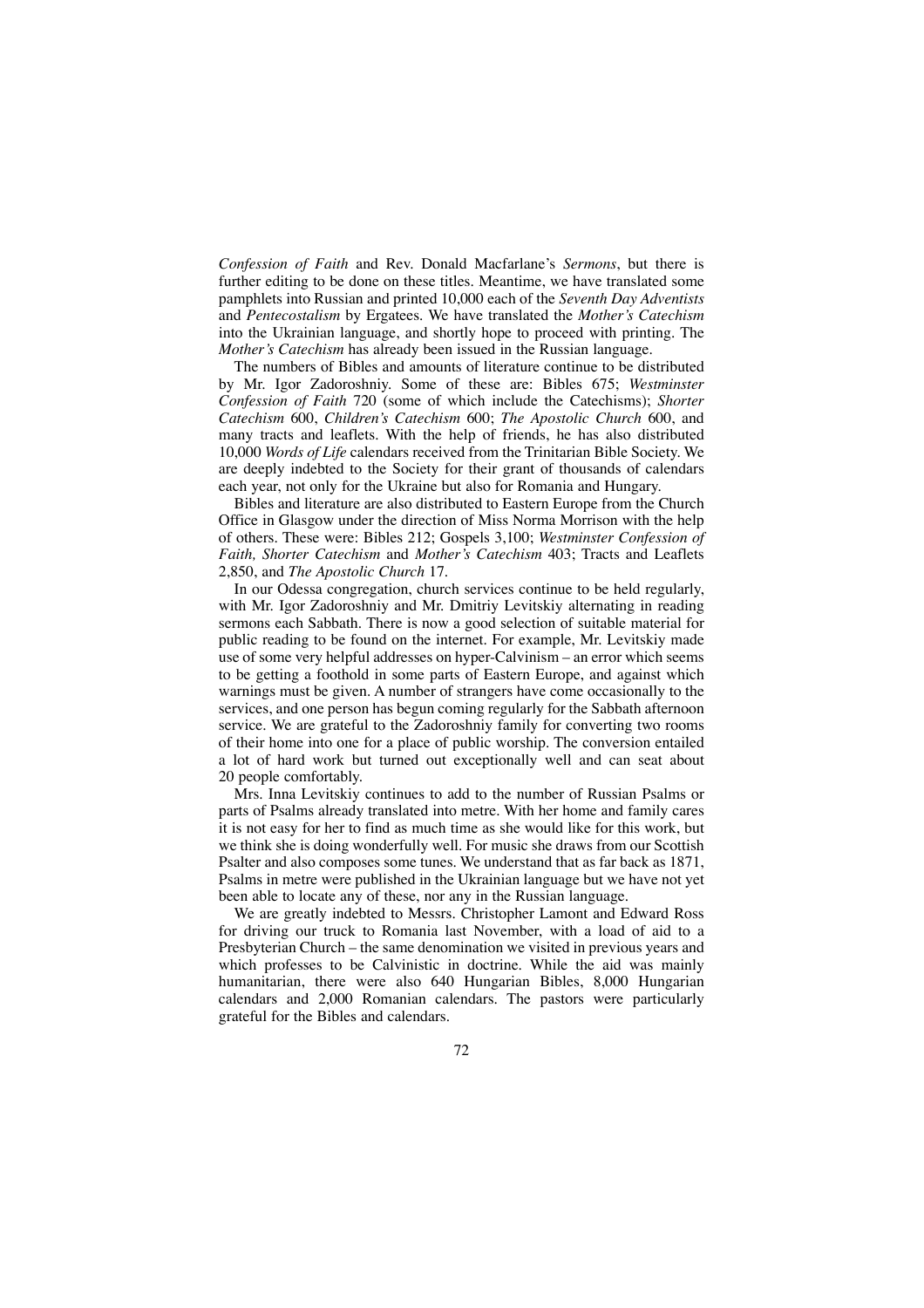We are finding it increasingly difficult to take aid into the Ukraine because ever changing customs' regulations are, at times, making it quite impossible for us to comply with them. For example, whereas previously aid for the Odessa Children's Hospital was stored in the Hospital on our arrival, the arrangement now is that we store the aid in customs' sheds and pay rent for doing so. Furthermore, if the goods are not cleared within three months, heavy fines are applied. However, in the kind providence of God, we have hitherto found ways of getting around such difficulties, and we hope to be able to continue bringing aid to needy children in Odessa. We are much indebted to those people in this country who help to provide and prepare the aid we send out.

Our work of spreading the Word of God in Eastern Europe is very small in comparison to the greatness of the need of the people, but we look to the Most High to bless it. There are many churches from outside seeking to establish a presence in these former communist countries. While we are glad that they send out the Word of God, we are concerned, of the few we have come in contact with, that they do not sound forth the truth in its entirety and purity, as that is so well systematized, for example, in the *Westminster Confession of Faith.* This we seek to do by the grace of God. We bless the name of God for helping us hitherto, and we are very grateful to the many people who in one way or another are our fellow helpers in this vital work. We hope and pray that they will continue helping to further the work of the Gospel in Eastern Europe.

"The Lord gave the word: great was the company of those that published it" (Psalm 68:11).

# **REPORT OF DEPUTY TO CHESLEY Rev. R. Macleod**

WE arrived in Toronto, Canada, after a very comfortable flight, on 31st July 2004. Erica Schuit, the wife of Mr. David Schuit, kindly met us and drove us to the manse in Chesley where we stayed for the next three weeks.

This was my third visit to this small town, which has built up around the banks of the North Saugeen River. Deep as it might be in the vastness of Canada, it is a very attractive and drawing place to those who have pleasant memories of Gospel ordinances there. It was very good to renew old acquaintances, which I believe were forged under the Gospel. The congregation was much the same as the last time I was there, though there were some changes. Several young children had been added to the total number of the congregation, which remains at around 35 to 40 persons. Some members have been added to the communion roll in the intervening years. The Kirk Session has an additional member in Mr. Gilbert Zekfeld, and Mr. Rick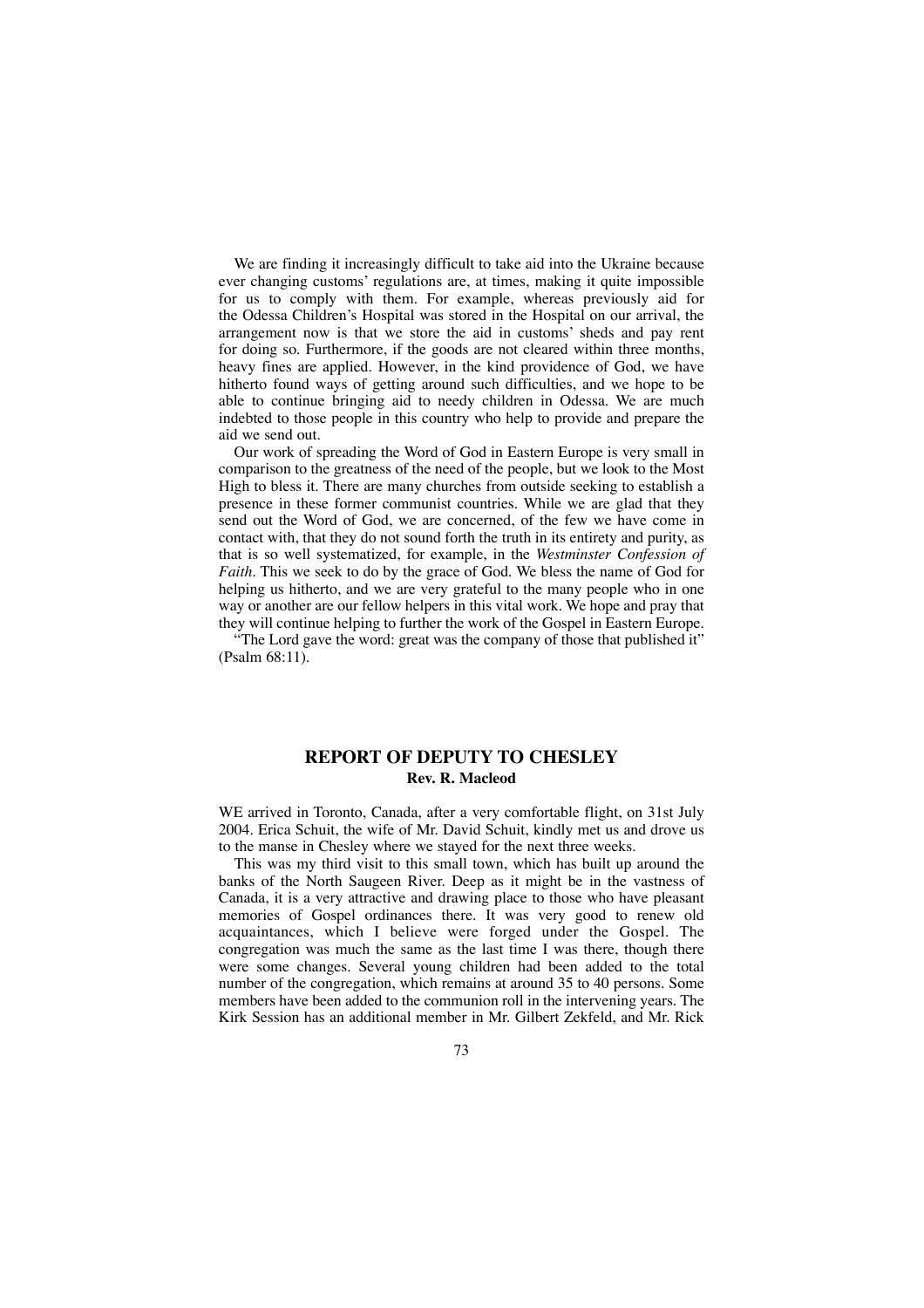Bouman has been added to the number of deacons. As is true of every congregation at home as well as abroad, one or two people were missed: some had become less regular in their attendance and some of the children had grown up and moved away. The congregation remains without a pastor.

While I was in Canada, news came of the tragic death of Warren Smith, who belonged to the Richmond congregation in Texas. Mr. Smith was killed in a road accident. I was asked, by his family, to go to Texas to conduct the funeral. In the providence of the Lord, I was able to do that, and return to Chesley in time for the communion services. I was glad that somebody from the Church was in North America at the time of their bereavement: a person who was able to conduct the funeral service. The Chesley elders would have found it difficult to go to Texas to take the funeral. It was obvious that Warren Smith was greatly loved by his relatives, both young and old, and I trust that the Lord will bless His Word to them in their bereavement.

The administration of the sacrament of the body and blood of the Lord was conducted on my third Sabbath there. The preparatory services began on Thursday, as is usual in the congregations at home. The services were well attended. The sacrament of baptism was administered on the Saturday of the Communion. There is a serious and solemn attendance at all divine ordinances, not least the sacramental occasions. Though many of the congregation work very busily, and though some travel great distances to the services, worthy effort is made to be there in time for the beginning of all the services. All the Communion services were well attended and some visitors travelled from the United States. It was pleasant to make new acquaintances and renew old ones.

The Chesley congregation seems to me to be in a good state. Services are well attended. Though we who have preached to them have many reasons to be ashamed of our handling of the Word of God, the people are appreciative. Those who cannot as yet have that appreciation are most respectful and attentive. There is a Sabbath School with two classes, one of which I had the pleasure of taking on two occasions. I share the desire that the members of the Kirk Session have expressed, that a minister would be set over them, the whole business of whose service would be to seek the good of their souls and the advancing of the Kingdom of Christ on the banks of the long Saugeen and beyond. All who have a care for the congregation there will be praying that the Lord would soon fulfil His Word: "And I will give you pastors according to mine heart, which shall feed you with knowledge and understanding" (Jeremiah 3:15); "The Lord gave the word: great was the company of those that published it" (Psalm 68:11).

The people of our congregation in Chesley are very thoughtful and much kindness was shown to us. My wife and children went with me on this occasion, and Mr. Bouman gave us the use of a car suitable for the six of us. Because of this, we were able to visit some of the wonders of the Ontario landscape such as the immense expanses of part of the Great Lakes area and the thunderous Falls at Niagara.

We left Canada on 20th August 2004.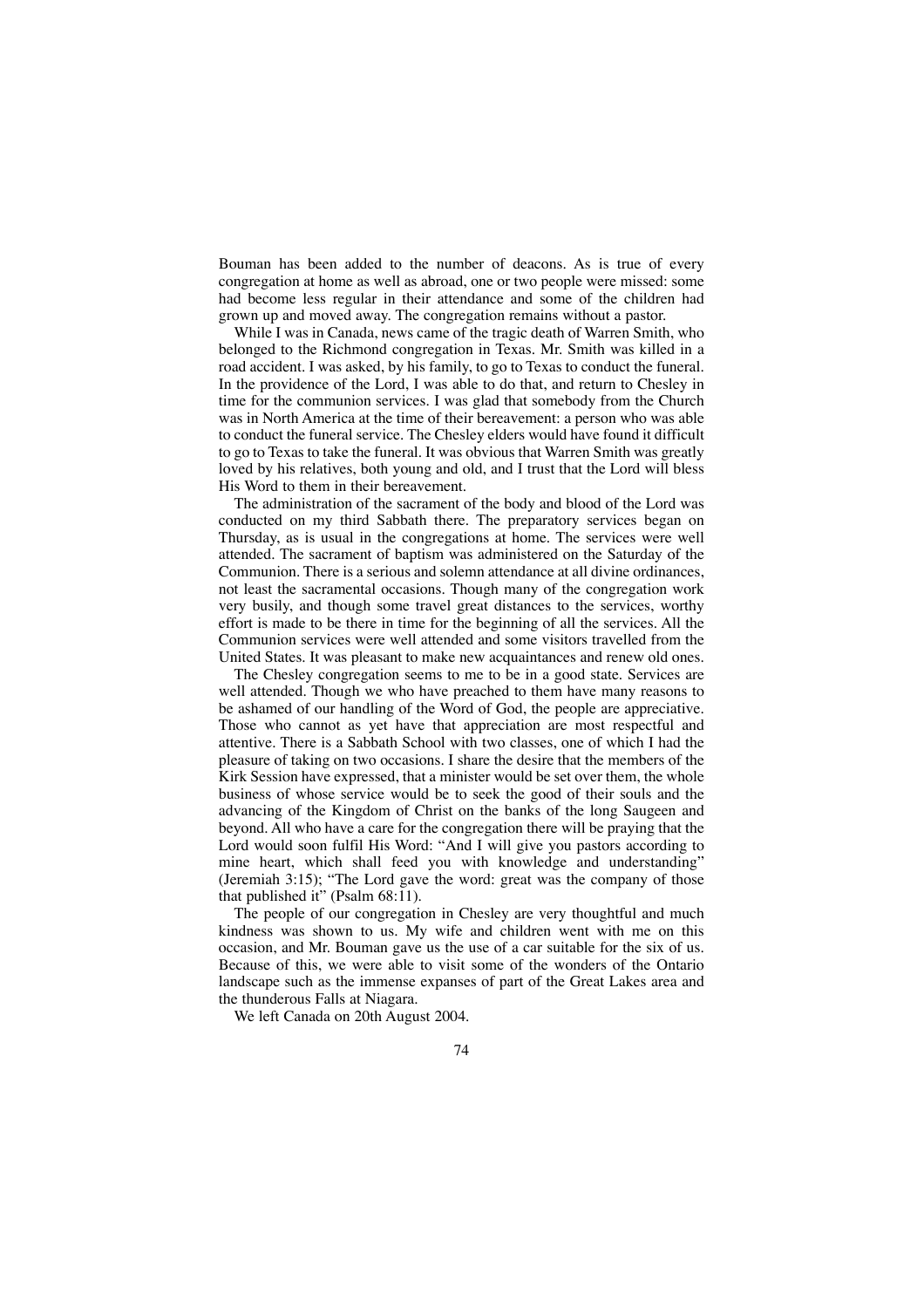# **REPORT OF DEPUTY TO SINGAPORE Rev. John MacLeod**

THIS visit to Singapore was for a period of three weeks and began on 30 November 2004. Lai Yee and Shang Yu, the wife and son of Bernard Yong, were at the Changi Airport to welcome myself and my wife on our arrival in mid-afternoon. Bernard, as most members of the Synod will know, is the only elder and office-bearer in our congregation there.

My preaching duties began the following evening, when the weekly prayer meeting was held, and continued on Sabbath and weekday following the regular pattern until my departure for home on 21st December. On the way home our plane called for a few hours at Sri Lanka, whose eastern coast was devastated five days later when the tsunami struck the island. On Sabbath, 12th December, the sacrament of the Lord's Supper was dispensed, the usual services being held on the preceding days, and on the following Monday, as is customary throughout our Church at home and abroad. In a day of widespread declension, we have reason to be thankful that this uniformity of practice is still found within our bounds. There were two new names added to the communion roll, those of Angus Lau and his wife Jean. This young man's professional employment was for a time placed in jeopardy as a result of his refusal to work on the Lord's Day, if and when this was deemed to be necessary in the eyes of his employers, whose views on Sabbath-keeping were far removed from his. It was encouraging to meet others also who had joined themselves to the congregation in fairly recent times and who appreciate the fact that our Church, however insignificant in the eyes of men, upholds, by the grace of God, the standards of the historic Reformation Church of Scotland in regard to doctrine, worship and practice. Many visitors from this country have now attended the services in Singapore, usually while stopping over in transit to other destinations, and we have yet to meet anyone who has not been impressed by what they saw and heard.

The congregation meets at present in a small room in the Metropolitan YMCA but it is hoped that sometime in the future a suitable place will become available for purchase. Meantime, Mr. Bernard Yong faithfully continues to take the services there on Sabbath and weekday and, behind the scenes, attends to many other things in the interests of the congregation. Such devotion to duty is exemplary. I felt that it was good for me to be among them again. We hope the praying people of the Church will remember this small congregation of ours situated in the heart of a vast, cosmopolitan Far Eastern city where the power and influence of the god of this world is evident in many ways. I would like to thank all who showed us much kindness, especially Mr. and Mrs. Bernard Yong. Above all, I would desire to be grateful to the Most High for taking us from destination to destination in safety.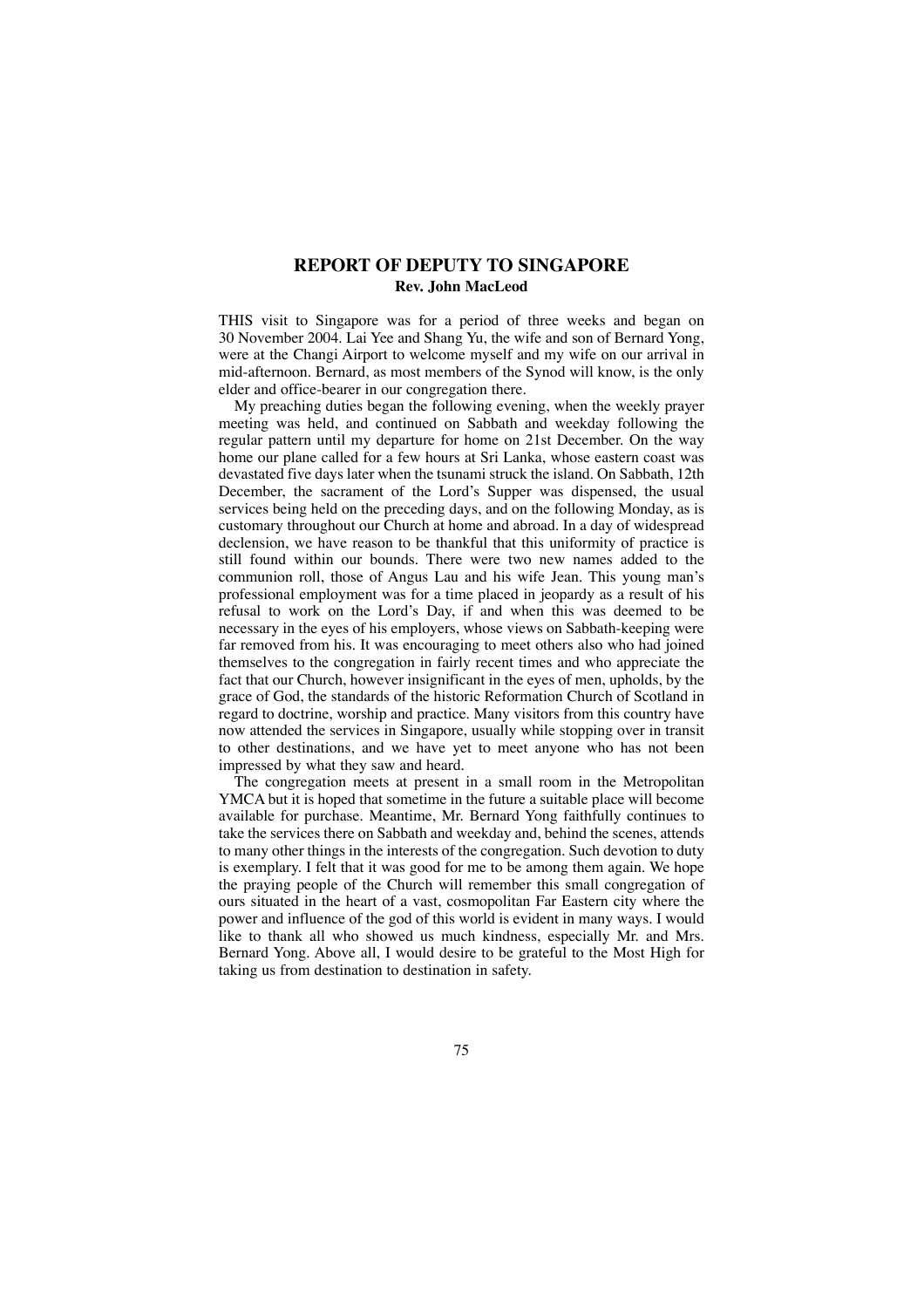# **TRAINING OF THE MINISTRY REPORT Convener: Rev. D. J. MacDonald**

THE Committee has to report that at its meeting of 2nd November 2004, the Southern Presbytery accepted Dr. Allan MacColl, a communicant member of the Edinburgh congregation, as a student studying for the ministry of the Church. Presently Dr. MacColl is studying Greek and Hebrew with a view to sitting the Entrance Examinations in August.

Mr. A. B. MacLean is in the final year of his Divinity Course, studying with Rev. H. M. Cartwright, and, on passing his Exit Examinations, will be ready for being taken on trials for licence by his Presbytery, D.V. Mr. Lyle Smith is also studying with Rev. H. M. Cartwright and, on successful completion of this part of his studies, is due to go on to his final year with Rev. K. D. MacLeod, the Church's tutor in Hebrew and cognate subjects, also D.V.

We would ask members of Synod and all praying people to pray that the Lord would keep our students so that they would become able ministers of the New Testament. We feel it is again timely to ask all concerned for the preaching of the Gospel to pray that the Lord would send forth labourers into His own harvest.

Last year's Theological Conference was held in Glasgow and we are indebted to all who prepared and read papers. The Conference in 2005 will be held in Inverness on 6th and 7th December 2005, D.V.

## **THEOLOGICAL TUTOR'S REPORT Rev. H. M. Cartwright**

THIS Report is written with half of the third term and the Exit Examinations still to come. The course of studies during Session 2004-2005 was taken by Mr. A. B. MacLean, third year student, and Mr. L. T. Smith, second year student. As usual, classes met each morning from Tuesday to Friday. The same general pattern was followed as laid out in my Report to the 2002 Synod and the same basic texts were used. The main departments of study were Greek and New Testament (including grammar, translation, exegesis, introduction, textual criticism and theology), English New Testament (studied privately but tested twice each term by written examination), Catechetics (systematically studying the *Westminster Confession of Faith,* after a brief introduction to the history and uses of Creeds and Confessions) and Church Polity and Practice (commencing with discussion of the Doctrine of the Church). As agreed by the Training of the Ministry Committee, advice was given to the students by Mrs. Sheena Campbell on the use and care of the voice and this assistance voluntarily given is appreciated.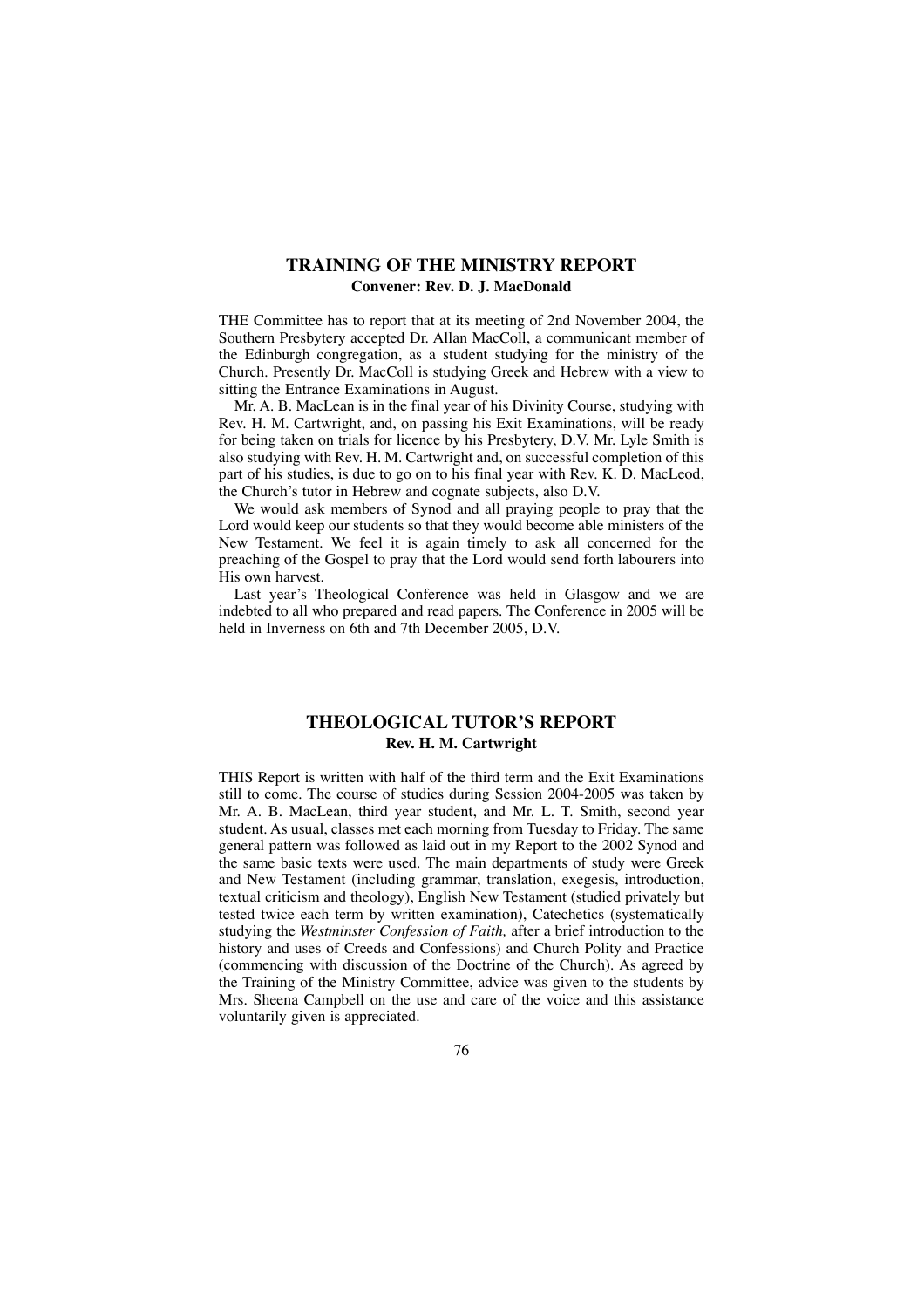Apart from the prescribed reading and class discussions, the students submitted essays and exegetical papers and preached occasionally with the tutor present. Both students have applied themselves seriously and diligently to the work of the class and appear to have a sense of the weighty nature as well as the inestimable privilege of the ministerial calling.

Whatever the measure of success may be, we have endeavoured to relate each part of the course to the aim of the apostle in 1 Timothy 3:15, "that thou mayest know how thou oughtest to behave thyself in the house of God, which is the church of the living God, the pillar and ground of the truth", and, more particularly, with regard to his injunction in 2 Timothy 2:15: "Study to show thyself approved unto God, a workman that needeth not to be ashamed, rightly dividing the word of truth."

Each passing year confirms the growing conviction that however frustrating it may be to the students and however it may affect the supply situation, the involvement of students in public preaching should be limited so that they can apply themselves without distraction to their studies and can sit under a regular pulpit ministry. It would help towards this end that it be a requirement for which provision is made that students reside during their course in the congregation of their tutor or, should that be impossible, in a congregation which has a settled pastor.

# **THEOLOGICAL TUTOR'S REPORT Rev. K. D. Macleod**

THIS is a report on the classes attended by Mr. Donald Macdonald in Pastoral Theology and Church Law according to the decision of the Synod in 2003. These classes began in early June and continued until the beginning of November 2004.

Over these twenty weeks, we covered the normal course in Pastoral Theology and studied, in addition, Louis Berkhof's *Principles of Biblical Interpretation.* In the Church Law course, we examined carefully the *Manual of Practice of the Free Presbyterian Church of Scotland*. The portion of Scripture studied was the New Testament.

Mr. Macdonald worked diligently and passed all his exams. Since then he has been ordained and inducted to the pastoral charge of North Uist. May the Most High bless him and keep him and use him greatly in the work to which he has been called!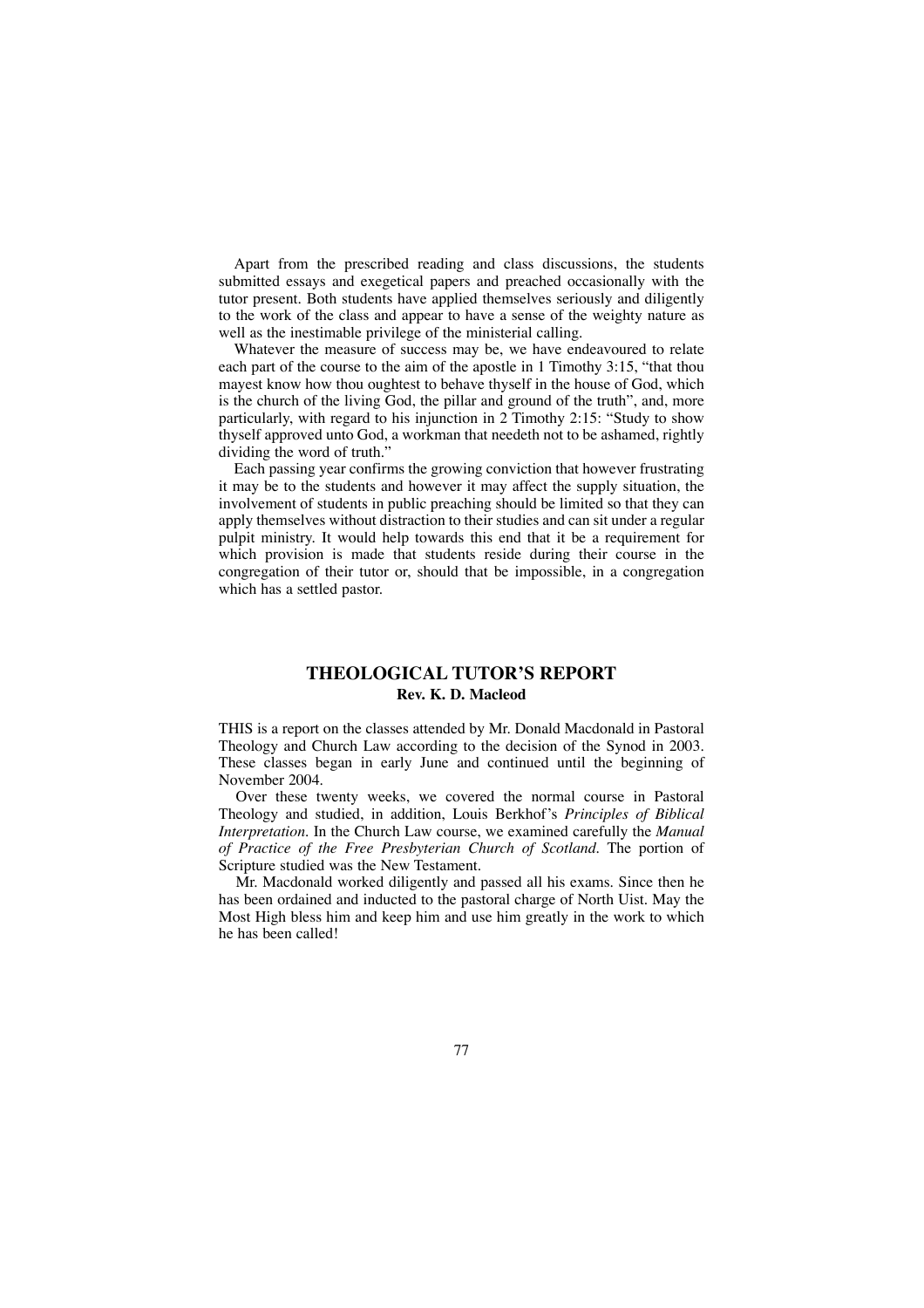# **WELFARE OF YOUTH COMMITTEE'S REPORT Rev. D. A. Ross**

BY the time this report is presented to the Synod, our Youth Conference will have been held, God willing, in the ancient town of St. Andrews, Fife. The venue of meeting is St. Leonard's College, founded in 1877, and possessing all the necessary facilities for our young friends as well as offering splendid walks for relaxing after the day's lectures. The 1994 Youth Conference was the last one to meet in St. Andrews. The city is full of interest suited to our historical tour that is normally held on the occasion of the conference. A renowned person associated with the town was the saintly Samuel Rutherford, who spent much of his time in St. Andrews labouring and contending for the Cause of Christ. Because of the unusually early dates of the Easter holidays for most schools, the conference had to be held from Tuesday, 29th, to Thursday, 31st March. Some schools and colleges had somewhat different holiday dates, so it was impossible to fix on a date that was suitable for all who had hoped to attend.

The conference papers were as follows:

- *1. God the Father What this Doctrine Teaches us* Rev. J. R. Tallach
- *2. "Go Ye into All the World" – Some Aspects of the Free Presbyterian Church's Mission Work* Rev. J. MacLeod
- *3. A Time of Surprising Conversions Jonathan Edwards and His Work, 1703-1758* Rev. K. D. MacLeod
- *4. Sites of Religious Interest in St. Andrews A Historical Tour* Rev. J. B. Jardine
- *5. Marriage What the Bibles Teaches* Rev. G. G. Hutton
- *6. "The Man after God's Own Heart" David the Son of Jesse* Rev. J. Macleod

Last year's conference, held in Craibstone Agricultural College, Aberdeen, went smoothly and it is cause for thankfulness to the Most High that no less than 72 young people attended – the highest number for many years – some of whom came from as far away as Holland. There were also six ministers present and two housemothers. We were provided with a comfortable hall of residence and excellent meals. The usual interest in the lectures was evident, especially at question time, and in some cases there was deep thoughtfulness about the moral and spiritual issues confronting young people today. From conversations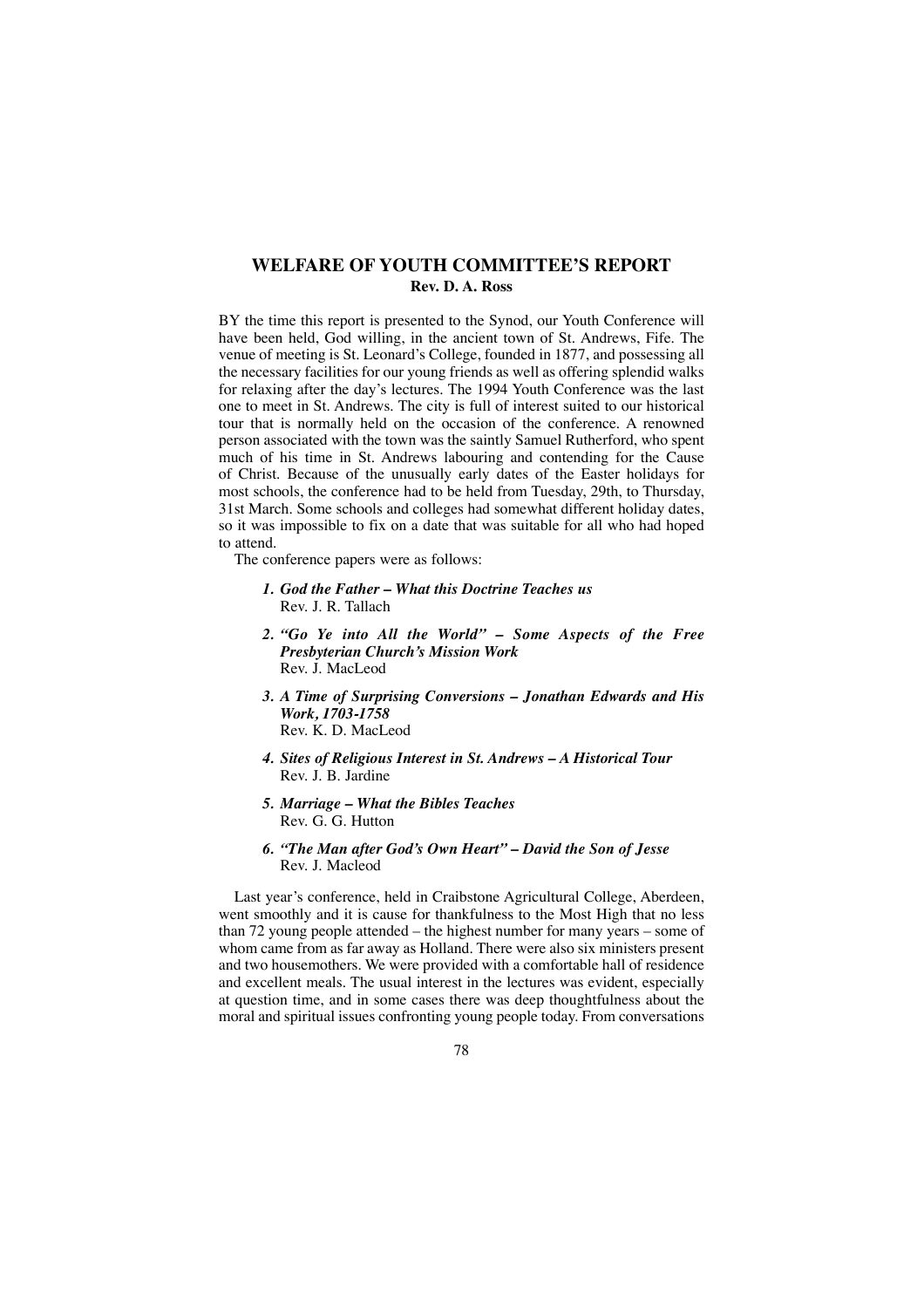we had with some of the young people it was evident they found the conference to be helpful and spiritually profitable and expressed the hope of coming to other youth conferences.

There were five papers given, and there was also a historical tour of Dunotter Castle. The first paper, "The Role of Women in Society – Some Biblical Principles", was given by Rev. N. M. Ross. There were several points noted, highlighting the Word of God as the source of direction regarding the role of women over against the anti-biblical views of feminism, which claims to liberate women from marriage, motherhood and domestic life.

The second paper, "Eastern Europe – the Free Presbyterian Mission and the Religious Background", given by Rev. David Campbell, presented a brief history of the religious and political scene in Eastern Europe. He described the different religious and political powers which held sway: Islam, the Eastern Orthodox Churches and eventually Communism, with its persecuting principles, which eventually fell and lost its control of religious bodies. The paper finally brought in some facts about our own Church's involvement in Eastern Europe mission work.

Rev. H. M. Cartwright dealt with the subject of "The Providence of God – the Doctrine and How it Applies to Our Lives". The main matters raised were: What is meant by the Providence of God; some problems which are raised in connection with the doctrine; some solutions which are offered to these problems; and lastly, some applications of the doctrine which are to be made in our personal lives.

There were two addresses by Rev. D. W. B. Somerset. One related to the "Historical Tour of Dunotter Castle", which lies about 12 miles south of Aberdeen perched on a high seashore rock. The principal interest for us was that in 1685 some of the Covenanters, for their adherence to reformed principles, were locked in this notorious prison for an eleven-week period of their total confinement.

The other lecture was entitled, "Dr. James Kidd of Aberdeen, 1761-1834 – a Barnabas and Boanerges". James Kidd, who was Professor of Oriental Languages in Aberdeen, was also a noted minister of the Gospel in the Church of Scotland. He had a congregation of 2,000 people – one of the largest in Scotland. In his preaching, Dr. Kidd loved to exalt Christ, was thoroughly evangelical, easily understood and very earnest in public prayer.

The final paper, "A Church Unique in Christendom – Some Free Presbyterian Church Principles", was given by Rev. R. MacLeod. The title of the paper, "A Church Unique in Christendom", is a quotation from Dr. Martin Lloyd-Jones. During a debate on Church discipline, Dr. Lloyd-Jones described the Free Presbyterian Church of Scotland in this way. The lecture was based on Matthew 28:18-20, with particular emphasis on: "Teaching them to observe all things whatsoever I have commanded you." We were glad to hear once again the principles of doctrine, worship and practice which, by the grace of God, are still maintained by our Church.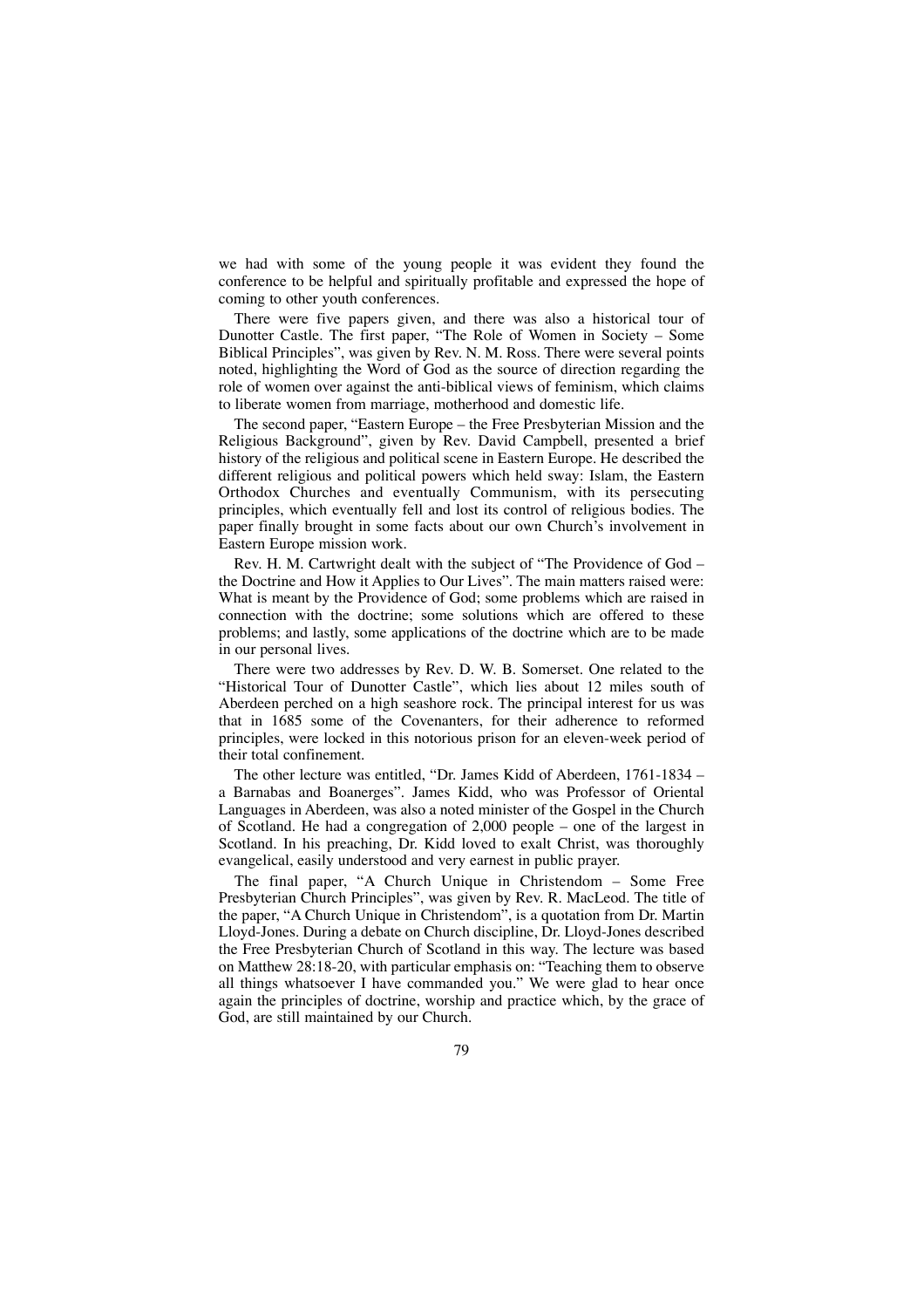At midday on Thursday the Conference came to an end. It was evident that a lot of work had been put into lectures, which were well received. Yet again we are deeply indebted to those who presented the papers. We trust that under the blessing of the Most High their labour will prove to be profitable to our young friends for time and eternity. All the conference lectures are available on CD, which can be obtained from the Free Presbyterian Bookroom for £6.00. We are indebted to Mr. James W. Macleod for producing the CDs.

The young friends, as on past occasions, presented the two housemothers with a bouquet of flowers in appreciation of their care and guidance. Mrs. Catherine Ross will no longer be able to be a housemother and we are indebted to her for the labour of love she has put into the conferences for many years. Miss Margaret Macaskill, who has been a housemother for a number of years, will take her place as Senior Housemother and Mrs. Norma Macleod, from Glasgow, has kindly agreed to take on the task of being a housemother.

#### *Scripture and Catechism Exercises*

The very important work of Scripture and Catechism Exercises continues under the able direction of Mrs. N. M. Ross, Miss C. MacQueen, Mrs. E. Hymers, Mrs. C. M. Sutherland, Mrs. S. Campbell and Mrs. R. J. Dickie. The Church is deeply indebted to these ladies for the large volume of work they so selflessly continue to carry out – and certainly it is not without their having some encouragement from the Word of God, which leads us to believe that their labour is not in vain in the Lord. We are reminded of Timothy's godly grandmother Lois and mother Eunice and their diligent involvement in his upbringing, with the result that Paul could write to him "that from a child thou hast known the holy scriptures, which are able to make thee wise unto salvation through faith which is in Christ Jesus". We believe, therefore, that the work of these ladies in helping to instruct the young in the Word of God will bear fruit.

As can be seen from the names of the children listed in *The Young People's Magazine* a considerable number do the Scripture and Catechism Exercises. They are found in practically every congregation of the Church in the different parts of the world. There are also others who do not belong to our Church. It is reason for thankfulness to the Most High that so many have the interest to complete the exercises. The new issue of Bible Reading Cards has been in circulation for some time now and we hope these are being regularly followed by our young friends day by day. A diligent and prayerful reading of the Word of God, along with the study of it, will prove profitable for time and eternity.

May we take all these endeavours of your Committee and its helpers to the throne of grace, pleading that the young people whose spiritual welfare is sought, "might set their hope in God, and not forget the works of God, but keep His commandments" (Psalm 78:8).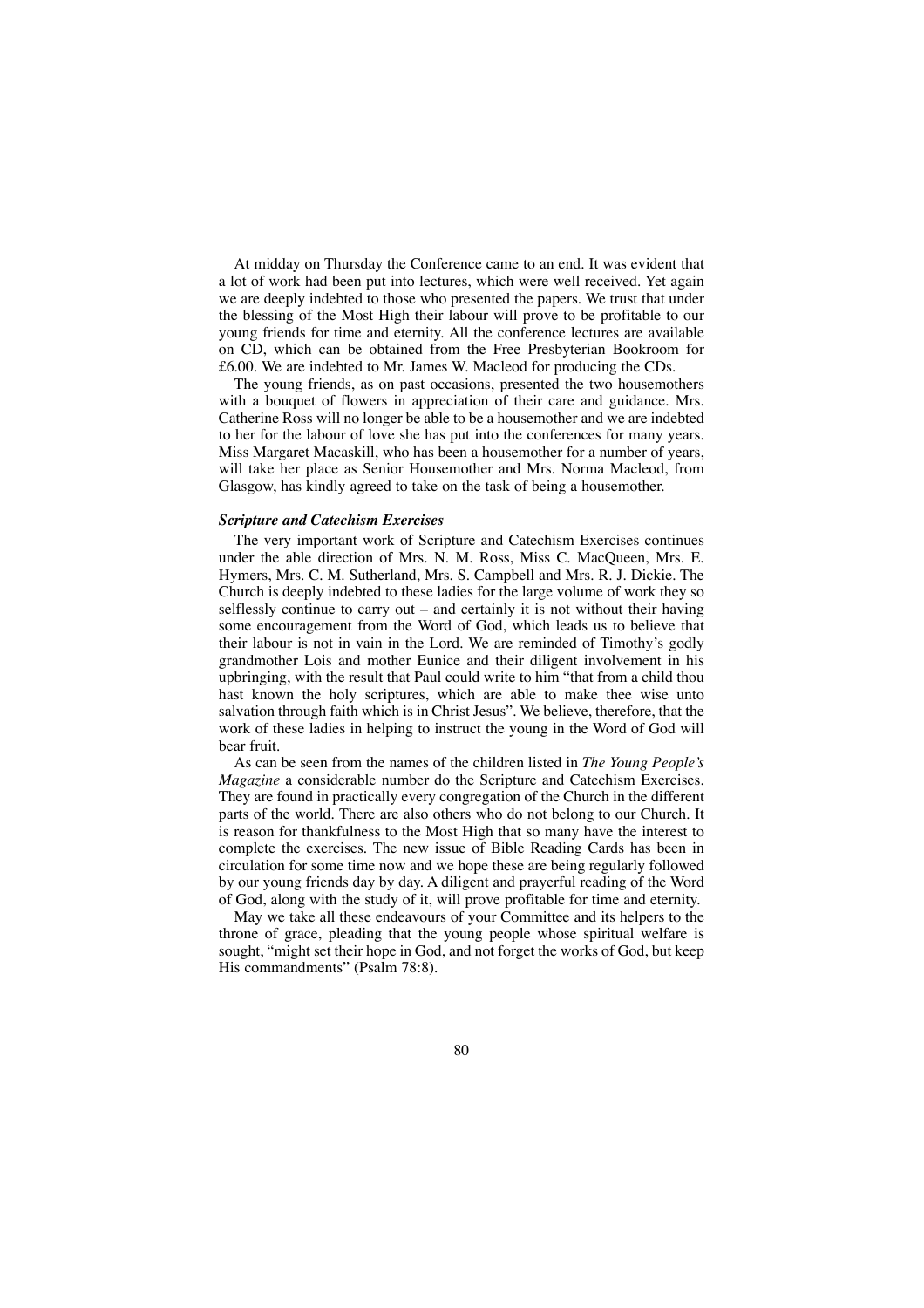# **BALLIFEARY RESIDENTIAL CARE HOME COMMITTEE'S REPORT**

## **Convener: Rev. J. R. Tallach**

THE year 2004 was, in the Lord's kindness, a peaceful and peaceable year for the Ballifeary Care Home.

We record with sadness the passing away of Mrs. Martha MacDonald on 22nd April 2004; Mrs. Barbara Livingston on 4th May 2004 and Mrs. Annie Fraser on 18th November 2004.

The Home lost a good friend in Mr. Iain MacRae, who passed to his eternal rest just before the Synod last year. Mr. MacRae gave unstintingly of his considerable gifts as an adviser and overseer of the work at the Home and was ever diligent in what he put his hand and heart to. He is sorely missed.

The bed occupancy was 99.3% through the year and the waiting list at the end of the year was 22.

The Home was twice inspected by the Care Commission and the reports received were excellent.

The main structural improvements were in the up-grading of the fire protection system. This was done by fitting a system which automatically closes the door on the fire alarm being activated and the door of the room in which the fire has started is then sealed off. This helps to contain the fire and gives more time for the rest of the building to be evacuated.

The Home is in a healthy position financially. However, the level of increase in the rates paid by the Local Authority per resident has still to be agreed. Scottish Care, which represents Residential homes in Scotland, feel that the rise on offer from the Local Authority is much too small and discussion continues.

In order to comply with the Care Commission's requirement that 50% of the staff in the Home be qualified, 5 of the staff are undergoing Scottish Vocational Qualifications at the moment. Matron is also studying for a Registered Managers' Award. The Committee consider these qualifications to be very valuable for staff and residents alike. At the moment these courses are partially subsidised but all subsidies will cease in a year's time.

The Committee thanks our auditors, Mr. John Fraser and Mr. John G. MacLeod, for their close attention to the accounts of the Home and is indebted to others who gave of their time and strength to the care of our elderly. We are in the debt of our Matron and her staff for their devotion to duty, especially during those periods when there was sickness among the staff and staff levels were diminished.

Another year has gone to its account. The Word has been brought to the Home and family worship kept through the year. May the Lord give the increase.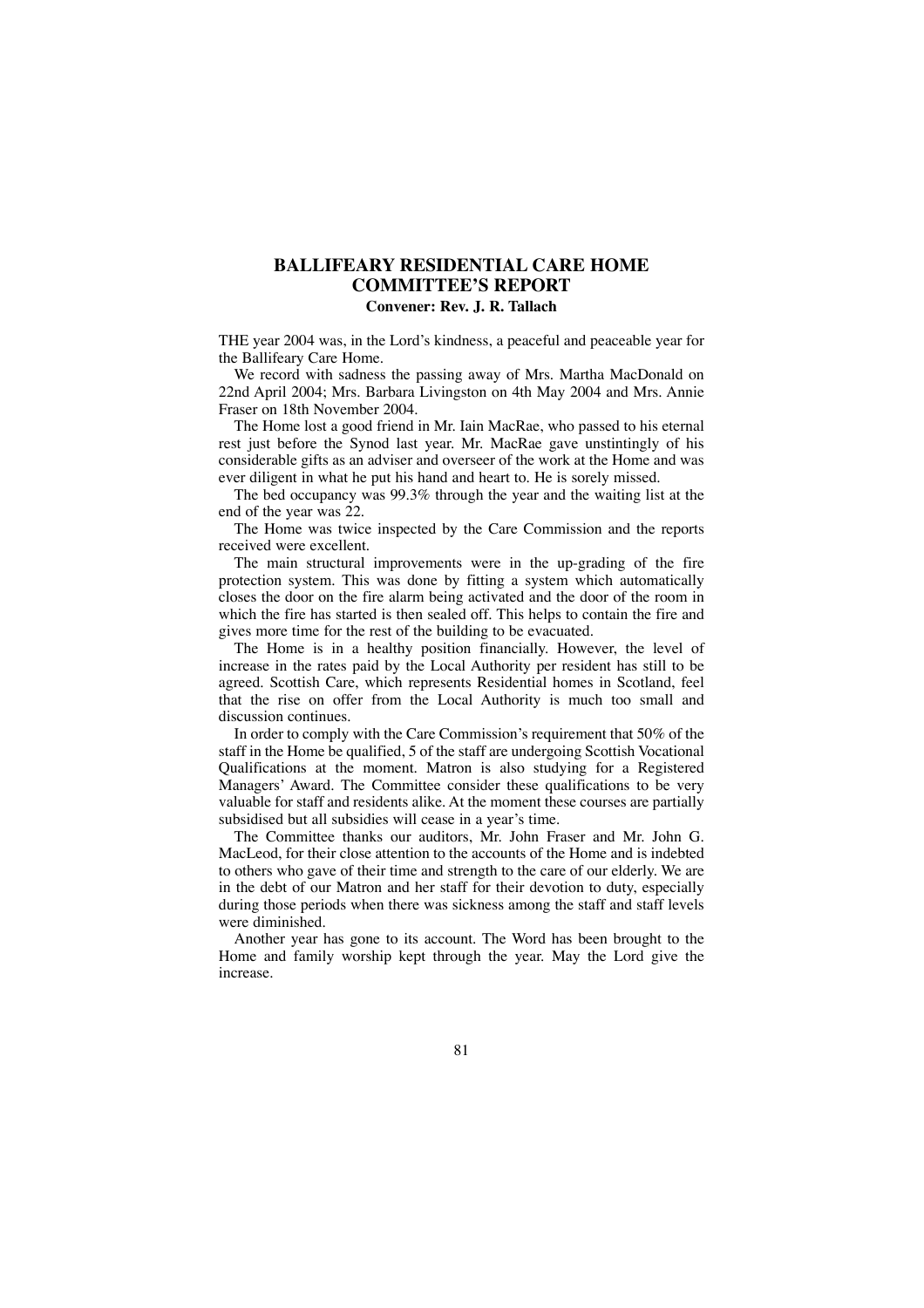# **LEVERBURGH CARE HOME COMMITTEE'S REPORT Convener: Rev. K. D. Macleod**

THE Home continues to care for up to 16 residents and, during the past year, it has again normally been full. This is reflected in the very satisfactory financial outcome for 2004, although part of the income was earned in 2003 and payment was only made in the course of the following year.

In last year's report, the Committee referred to a significant extension being made to the main sitting/dining area. This has now been completed and is proving very satisfactory; it was finished to a high standard by local contractors. Residents now have a much more spacious area in which to gather, though there are two small sitting rooms elsewhere in the building which they can also use. The cost of the extension was substantial, about £54,000 including VAT; however, this figure does not appear in the accounts as it is treated as a capital cost.

The opening ceremony was performed by Rev. J. MacLeod on 15th June 2004. A number of guests were invited to join residents, staff and members of the Committee for the occasion. Now that Mr. MacLeod has moved to London, the Committee would like to take this opportunity to acknowledge the contribution he has made to the work of Committee, particularly during his years as Convener. This was especially true at the time when the Home was at the design stage and when it was under construction. His input was a very significant factor in making this project a reality which, since then, has benefited the many older people who have become residents of the Home.

During the past 12 months two residents passed away: Miss P. A. Stewart and Mr. D. E. MacLeod. We would extend our sincere sympathy to all their relatives.

We must again refer to the hard work and dedication of the Officer in Charge and other staff; the Committee would once more express their sincere appreciation of all that they do. Two of the care staff completed their SVQ level 2 qualification in the course of the year and received their certificates. Two other members of staff are now following the same course. The Care Commission continues to conduct inspections on a regular basis and the high standard of care given in the Home is recognised in their reports.

More especially, we must acknowledge the goodness of the Most High over the past year. The Committee would express the wish that, in the Lord's good providence, this work will continue on its present basis for many years to come.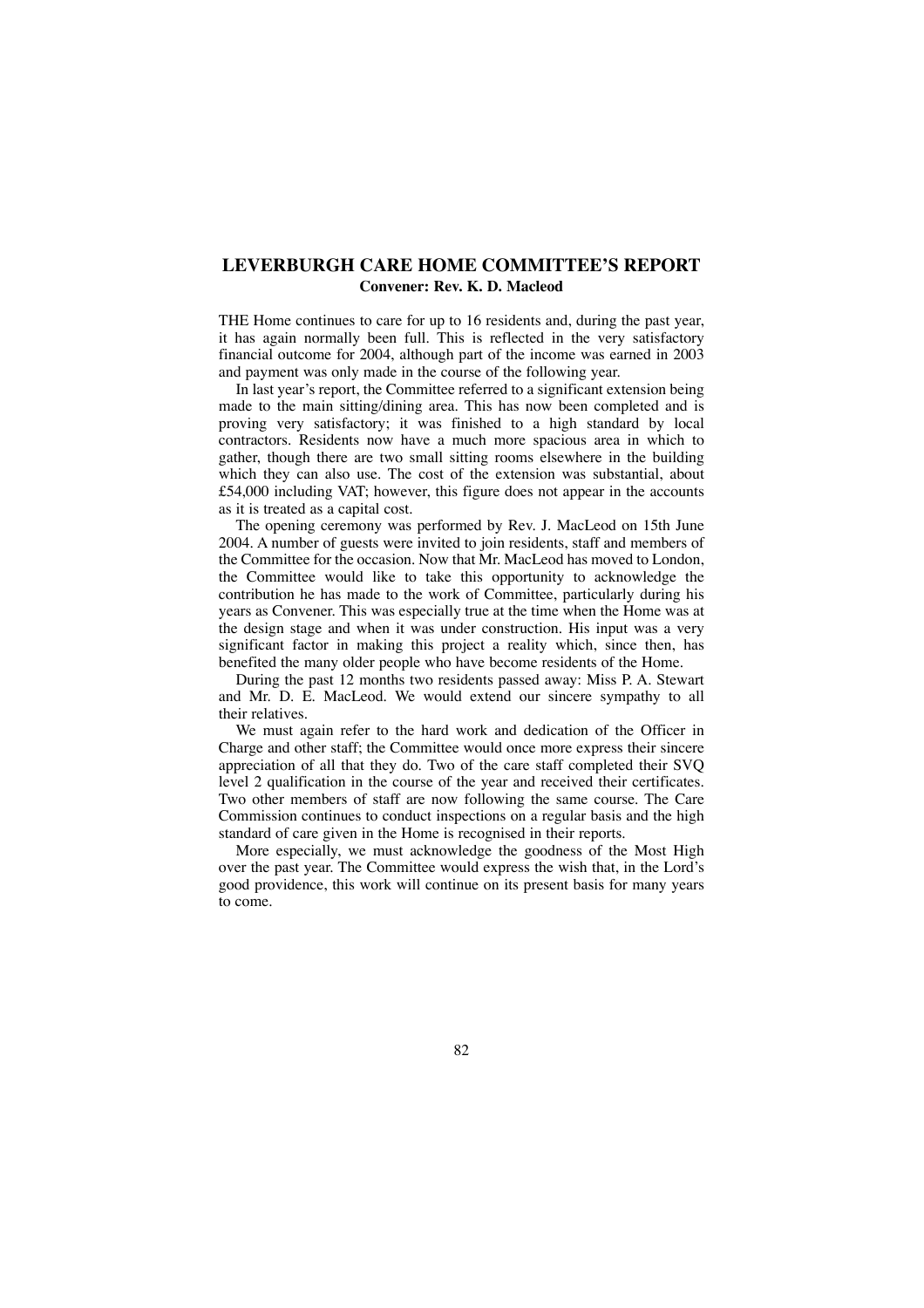# **OUTREACH COMMITTEE'S REPORT Rev. D. A. Ross**

IN giving a report once again of the Committee's work, we feel that the good seed we have sown is so very little in comparison to the vastness of the field. We look to the Most High to bless what we have sown so that there will be fruit – "some thirty, some sixty, and some an hundredfold".

Many contacts continue to be made with our Church through the Internet. The biblical principles we uphold are scorned by some, including Seventh Day Adventists, who contend with us about observing the Sabbath on the first day of the week. Others, however, are encouraged by our witness as given on our website and some wish to know more about the reformed faith. A number of people have expressed the desire to be near one of our places of worship in order to attend. One person in America, deeply upset by liberalism in the Presbyterian Churches in his area, is faced with the prospect of having to cease attending these churches and to meet instead in his home to worship God with family and friends. We try to encourage such as to the way forward in their trying circumstances.

Corresponding with contacts is rather time consuming, but time spent in witnessing to the truth is undoubtedly time well spent. While we deplore the evil uses to which the Internet is put, we are thankful that we are able to use it to spread the teachings of the Scriptures, and that ungodly men do not have as much control of this part of the media as they do of some others. It is now possible for ministers of the church, should they so wish, to put sermons on the Internet in audio format.

As stocks of some of our tracts have run low, we have had 30,000 reprinted. The last tract produced by the committee, *The Regulative Principle,* had a slight misprint and had to be redone. Tracts with a Gospel message are most in demand, but those dealing with controversial issues are slower to move. The few tracts which have been translated into Dutch, German and French are now available from the Church Bookroom for distribution among Dutch, German and French tourists who visit the Highlands. A certain Mr. Volker Jordon, from Germany, has requested permission to translate all our tracts and leaflets into German. He believes that he has an outlet for these in Germany and we prayerfully hope that the Lord's blessing will attend his work.

There has also been a printing of four tracts in booklet form in Nepali, the total number being 25,000 at a cost of £913.46. These were printed in Nepal and are being distributed over a wide area. Pastor Ram Chandra Gautam, the person in Nepal overseeing the printing and distribution of the tracts, writes: "We thank God and your mission, so that we can do this great job. Thank you for your kind help in evangelism through gospel tracts." We feel for Nepali Christians who at are caught in the "cross fire" between the present government and communist insurgents. Because of the political situation, Ram Chandra Gautam says that it is becoming more difficult to spread the Gospel in Nepal. May the Lord be merciful to them.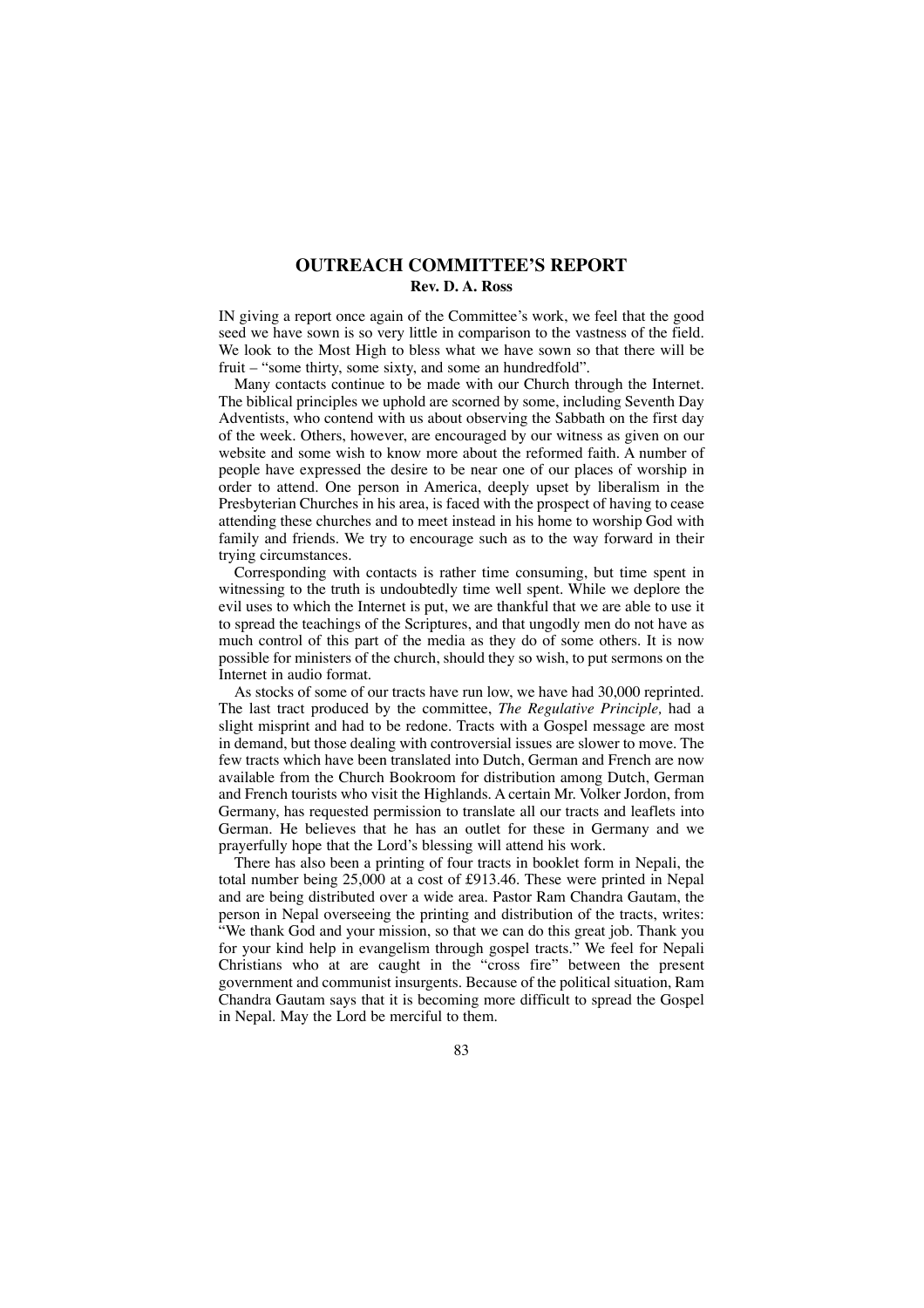We were able to have a book stall at the Black Isle Agricultural Show this year also. On this occasion, due to an administrative error, we were allocated a much smaller stand, but the interest, as on previous years, was reasonable. Some came into the tent to encourage us, and others were looking for Bibles and literature, especially children's books, of which there is a great shortage of really suitable titles. We ventured a little further afield than usual by appearing at the Portree Agricultural Show, but the interest shown was not as great as at the Black Isle Show.

The preparing and assembling of a tent at such venues is very heavy work, a minimum of three people being necessary to erect it; while the setting up of book stands and stock, and the later dismantling and packing up, take up a considerable amount of time. One way of easing this workload would be to purchase a book van. It could be used for our Eastern Europe Mission too, thereby spreading the burden of costs. So far, no suitable vehicle at a reasonable cost has been found. It is also hoped that such a van could be used by ministers who may wish to do Christian literature work in their area.

The total amount of sales for Bibles, books, booklets, leaflets and audio tapes of sermons and Psalm singing was £392.93. This amount does not result in monetary profit, and while that is what we aim for, we hope that there will be the greater profit of the truth being mixed with faith in those to whom it comes.

These and other elements of our outreach work are repeated from year to year, but they all are part of the principal good work of sowing the Word of God. We hope that our people are encouraged by such a work being engaged in by our Church and that they will be earnestly praying that it will prosper.

Again we express our indebtedness to those people who are ever willing, when and where they can, to further the work. Not least, we are deeply grateful to the people who continue contributing to the Outreach Fund, without which we could not reach out to a lost world. "Blessed are ye that sow beside all waters" (Isaiah 32:20).

### **MAGAZINES REPORT Rev. K. D. Macleod, Editor**

ONCE again, in the Lord's goodness, it has been possible to prepare and issue the *Free Presbyterian Magazine* and the *Young People's Magazine* over another 12 months, and also the *Gaelic Supplement*. The attempt has been made to provide a variety of articles, both from present-day writers and also from that large treasury of excellent material which the Lord in His kind providence has preserved for us from past generations. We must look to the Most High to bless His own truth in what is an increasingly secular society. We might also express the hope that, whenever publicity is given in the media to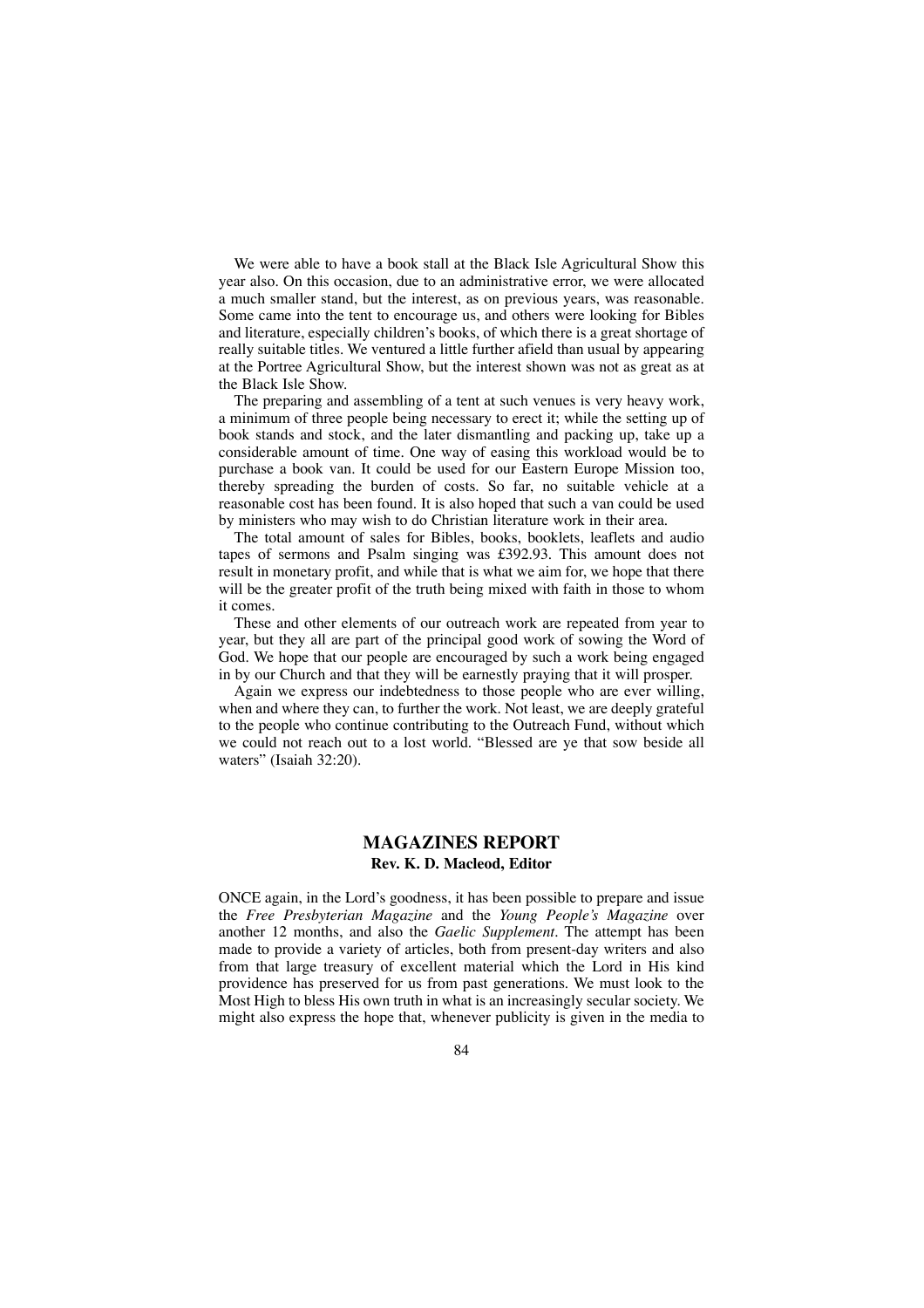material appearing in the Magazines, some good may follow, however much that material has been distorted.

Costs for printing and postage of the Magazines have increased in the last 12 months. The increase in the cost of the *Free Presbyterian Magazine* for 2005 partly reflected a decision to include in the cover price a proportion of the cost of distribution. As the *Young People's Magazine* is being subsidised from the R. W. Forsyth Bequest Fund, it was decided to leave its price unchanged. Subscriptions, except for the *Young People's Magazine* alone, were also raised to reflect the increased cost of postage. Over the past year, circulation of both Magazines has been substantially maintained.

I would again thank all who have given help in a variety of ways over the past year. I am grateful to all who have sent in articles and, in particular, to members of the Editorial Board of the *Free Presbyterian Magazine* for their consistent help with their contributions. I would again specifically mention Dr. J. Mitchell for his continued help in checking the contents of both Magazines month by month.

### **PUBLICATIONS AND BOOKROOM COMMITTEE's REPORT Convener: Rev. K. D. Macleod**

#### *Publications*

Since the last report was written, only one book has been published for the first time. It consists of the letters contributed to the *Young People's Magazine* by Mrs. M. R. Macleod and has been given the title *Dear J*. It was decided to produce this book in a more durable form than the paperback format which has for some time been used for books for young people published by Committee. We are grateful to Rev. N. M. Ross for contributing a biographical introduction and to Mrs. Nella van Praag for the painting which appears on the front cover. Volume 7 of the *Free Presbyterian Magazine* has also been made available during the past year. The Committee hopes to proceed gradually with further volumes; it is hoped that Volume 8 will be available before long. It and three other books are at present with printers: John Colquhoun of Leith's work on *Saving Faith*, Rev. Donald Beaton's little volume, *The Reformed Faith* and a reprint of *Pages From the Past*, edited by Rev. Alexander McPherson. It is also intended in due course to reprint, in small quantities, volumes 1, 3 and 5 of Oliver Heywood's *Works*, those which were not republished by Soli Deo Gloria. These are to be followed, D.V., by John Love's *Memorials*.

Sales of books in 2004 were maintained at the reasonable level of £16,633. It was somewhat lower than in the previous year but this was not unexpected, because sales are always boosted significantly when the *Westminster*